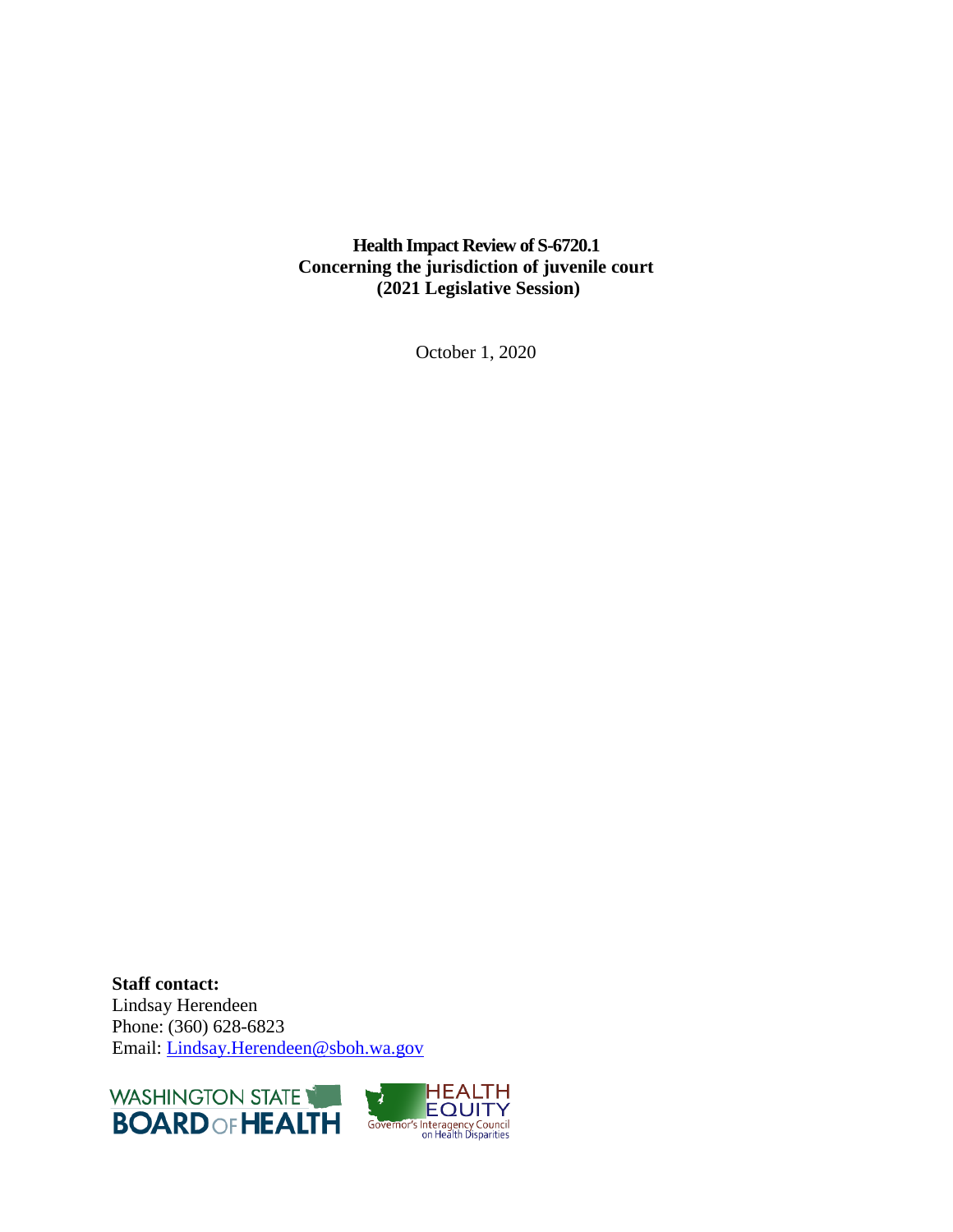#### **Full review**

The full Health Impact Review report is available at: <https://sboh.wa.gov/Portals/7/Doc/HealthImpactReviews/HIR-2020-15-S-6720.1.pdf>

#### **Acknowledgements**

We would like to thank the key informants who provided consultation and technical support during this Health Impact Review.

## **Contents**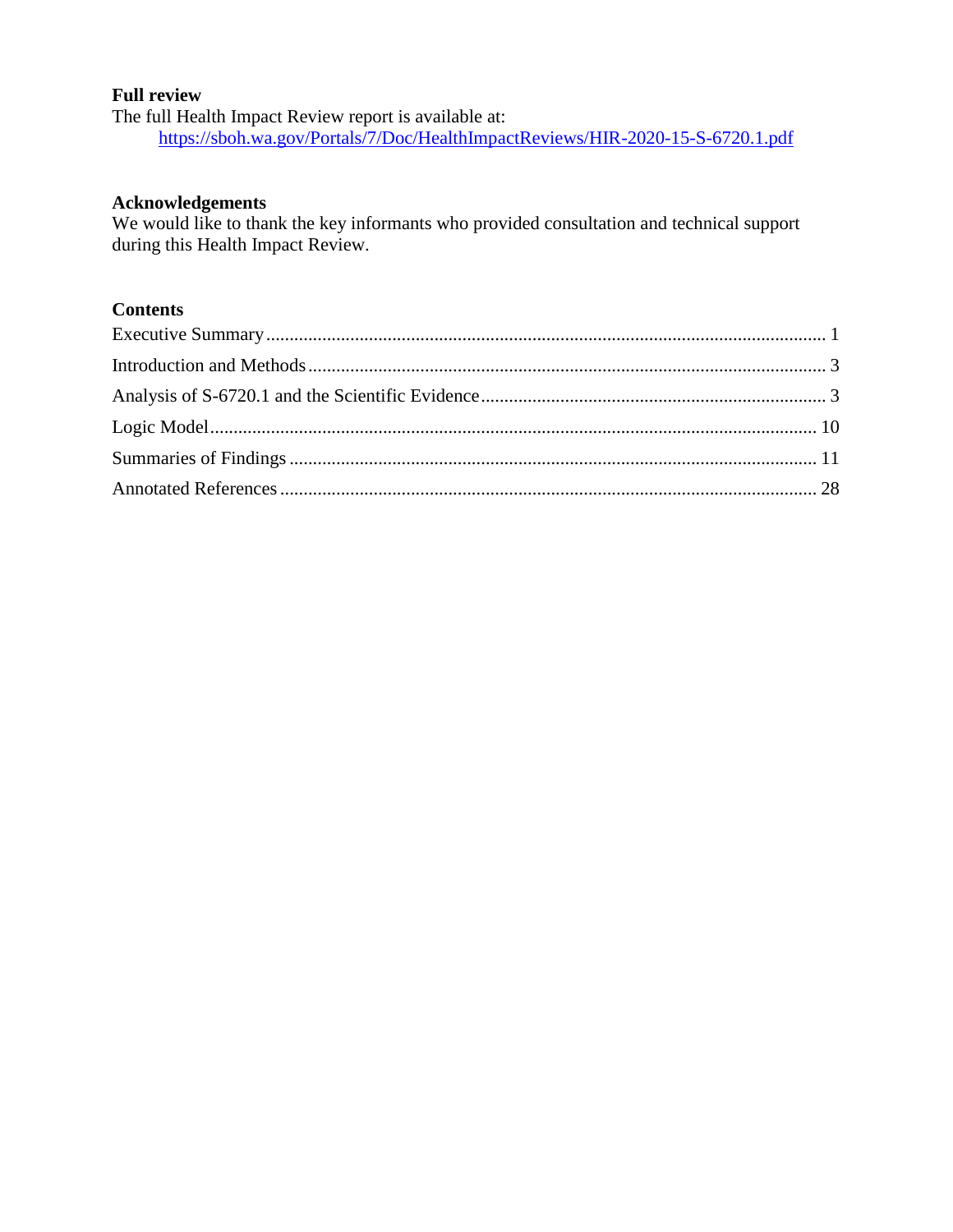## **Executive Summary S-6720.1, Concerning the jurisdiction of juvenile court (2021 Legislative Session)**

**Evidence indicates that S-6720.1 would likely decrease criminal legal system involvement for some youth aged 8 through 12 years and for some emerging adults aged 18 and 19 years, which would likely improve health outcomes, reduce recidivism, and decrease penalties and collateral consequences. It is unclear how the bill would impact equity.**

## **BILL INFORMATION**

#### **Sponsors:** Darneille

## **Summary of Bill:**

- Changes the definition of "juvenile" to include any individual under 20 years of age who is not subject to adult court.
- Changes the procedural jurisdiction of Washington State juvenile courts from 8 through 17 years to 13 through 19 years such that:
	- o Juveniles under 13 years of age are considered legally incapable of committing a crime. Except, juveniles 8 through 12 years of age (i.e., under 13 years of age) may be prosecuted in cases where the juvenile is alleged of Murder 1 or Murder 2 and the prosecution can present proof and evidence that a juvenile has sufficient capacity to understand that the act or neglect was wrong. Juveniles under 13 years of age may not be prosecuted for other crimes.
	- o Juveniles aged 13 through 19 years (i.e., under 20 years of age) who are alleged of committing a crime are in the jurisdiction of juvenile court.
- Retains legislation extending juvenile court jurisdiction to age 25 for the purposes of sentencing, and raises the maximum age of confinement in Juvenile Rehabilitation to age 21 years for juveniles adjudicated in juvenile court for crimes committed at age 18 and to age 22 years for juveniles adjudicated in juvenile court for crimes committed at age 19.

# **HEALTH IMPACT REVIEW**

## **Summary of Findings:**

This Health Impact Review found the following evidence for relevant provisions in S-6720.1:

• **Informed assumptions** that changing the procedural jurisdiction of juvenile court to 13 through 19 years of age would likely decrease juvenile criminal legal system<sup>a</sup> involvement for some youth aged 8 through 12 years and would likely decrease adult criminal legal

 $\overline{a}$ 

<sup>a</sup> To align with preferred language of the community, this analysis will use the phrases "juvenile criminal legal system" and "adult criminal legal system." In addition, the term "juvenile" will be used in relation to specific laws or rules governing individuals alleged of crimes through the juvenile criminal legal system. The term "youth" refers to individuals younger than 18 years of age and "emerging adults" refers to individuals 18 and 19 years of age.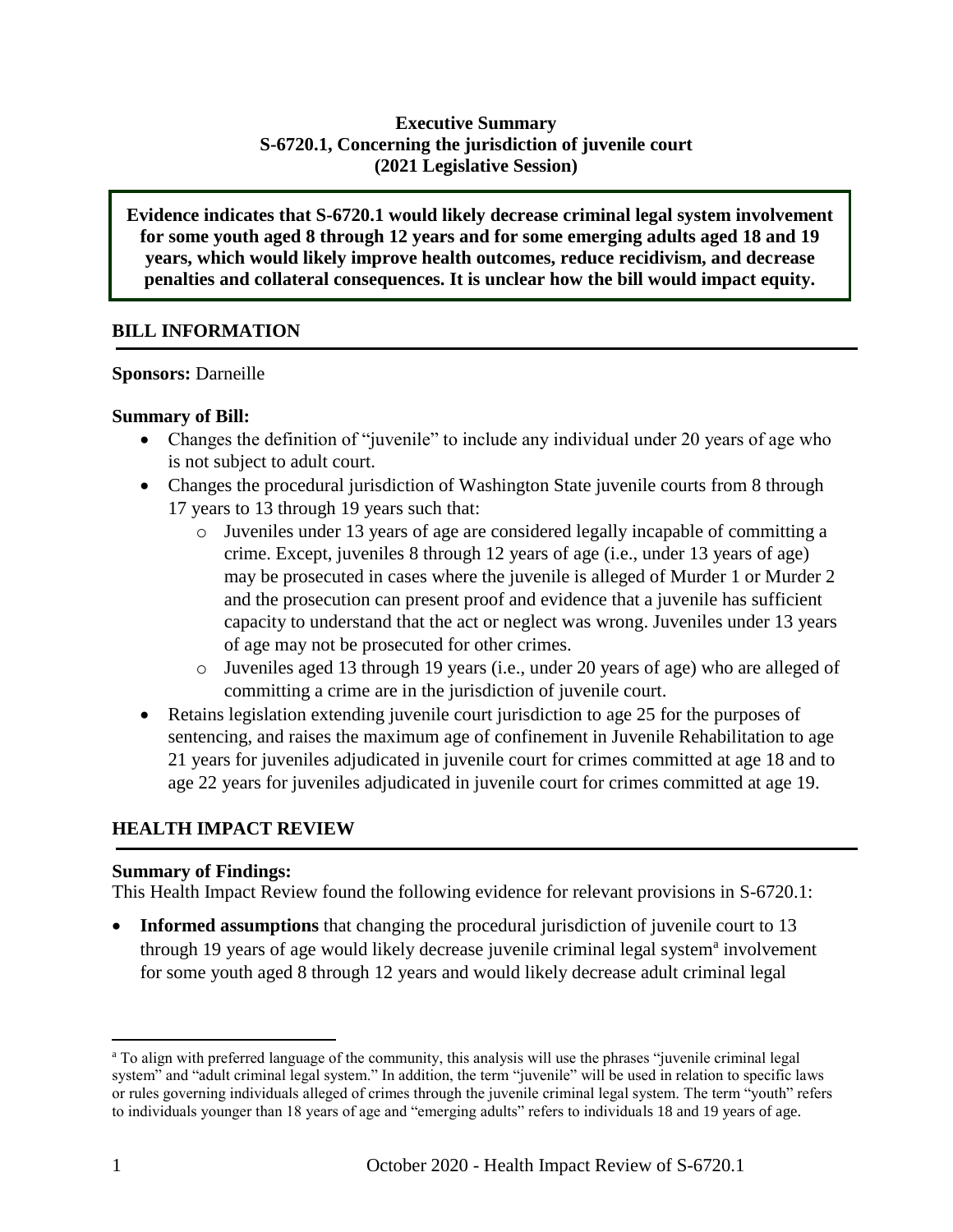system involvement for some emerging adults aged 18 and 19 years. These assumptions are based on proposed changes to state law and information from key informants.

- **Very strong evidence** that decreased involvement in the criminal legal system would improve health outcomes across the life course.
- **Very strong evidence** that changing the procedural jurisdiction of juvenile court to 13 through 19 years of age will decrease juvenile recidivism.
- Informed assumption that decreasing adult criminal legal system involvement for emerging adults aged 18 and 19 years will decrease penalties and collateral consequences for these individuals charged with a crime. This assumption is based on current differences between the adult criminal legal system and juvenile criminal legal system in Washington State.
- **Very strong evidence** that decreased penalties and collateral consequences of conviction would likely improve access to employment opportunities, housing, and economic stability.
- **Very strong evidence** that improved access to employment opportunities, housing, and economic stability would improve health outcomes.
- <span id="page-3-0"></span> **Unclear impact** on equity due to the intersectionality of overlapping identities, current inequities due to racism in the juvenile and adult criminal legal systems, and continued opportunities for involvement with the criminal legal systems for 8 through 19 year olds.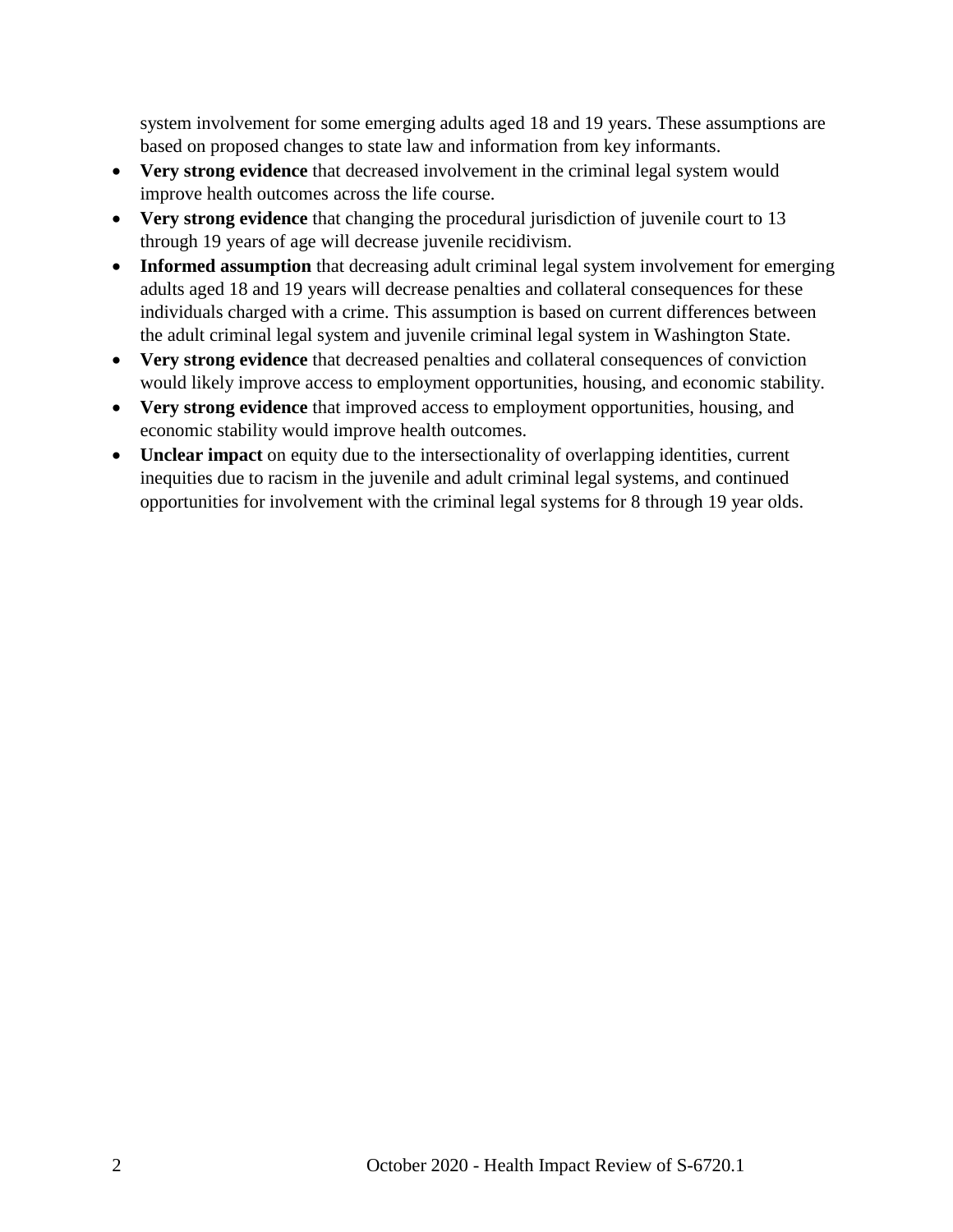#### **Introduction and Methods**

A Health Impact Review is an analysis of how a proposed legislative or budgetary change will likely impact health and health disparities in Washington State [\(RCW 43.20.285\)](https://apps.leg.wa.gov/rcw/default.aspx?cite=43.20.285). For the purpose of this review 'health disparities' have been defined as the differences in disease, death, and other adverse health conditions that exist between populations [\(RCW 43.20.270\)](http://apps.leg.wa.gov/rcw/default.aspx?cite=43.20.270). This document provides summaries of the evidence analyzed by State Board of Health staff during the Health Impact Review of draft Senate bill S-6720.1.

Staff analyzed the content of S-6720.1 and created a logic model depicting possible pathways leading from the provisions of the bill to health outcomes. We consulted with experts and contacted key informants about the provisions and potential impacts of the bill. We conducted an objective review of published literature for each pathway using databases including PubMed, Google Scholar, and University of Washington Libraries. More information about key informants and detailed methods are available upon request.

The following pages provide a detailed analysis of the bill including the logic model, summaries of evidence, and annotated references. The logic model is presented both in text and through a flowchart (Figure 1). The logic model includes information on the strength-of-evidence for each relationship. The strength-of-evidence has been defined using the following criteria:

- **Very strong evidence:** the review of literature yielded a very large body of robust evidence supporting the association with few if any contradictory findings. The evidence indicates that the scientific community largely accepts the existence of the association.
- **Strong evidence:** the review of literature yielded a large body of evidence on the relationship (a vast majority of which supported the association) but the body of evidence did contain some contradictory findings or studies that did not incorporate the most robust study designs or execution or had a higher than average risk of bias; or there were too few studies to reach the rigor of "very strong evidence;" or some combination of these.
- **A fair amount of evidence:** the review of literature yielded several studies supporting the association, but a large body of evidence was not established; or the review yielded a large body of evidence but findings were inconsistent with only a slightly larger percentage of the studies supporting the association; or the research did not incorporate the most robust study designs or execution or had a higher than average risk of bias.
- **Not well researched:** the review of literature yielded few if any studies or only yielded studies that were poorly designed or executed or had high risk of bias.

<span id="page-4-0"></span>This review was subject to time constraints, which influenced the scope of work for this review. The annotated references are only a representation of the evidence and provide examples of current research. In some cases only a few review articles or meta-analyses are referenced. One article may cite or provide analysis of dozens of other articles. Therefore the number of references included in the bibliography does not necessarily reflect the strength-of-evidence. In addition, some articles provide evidence for more than one research question, so are referenced multiple times.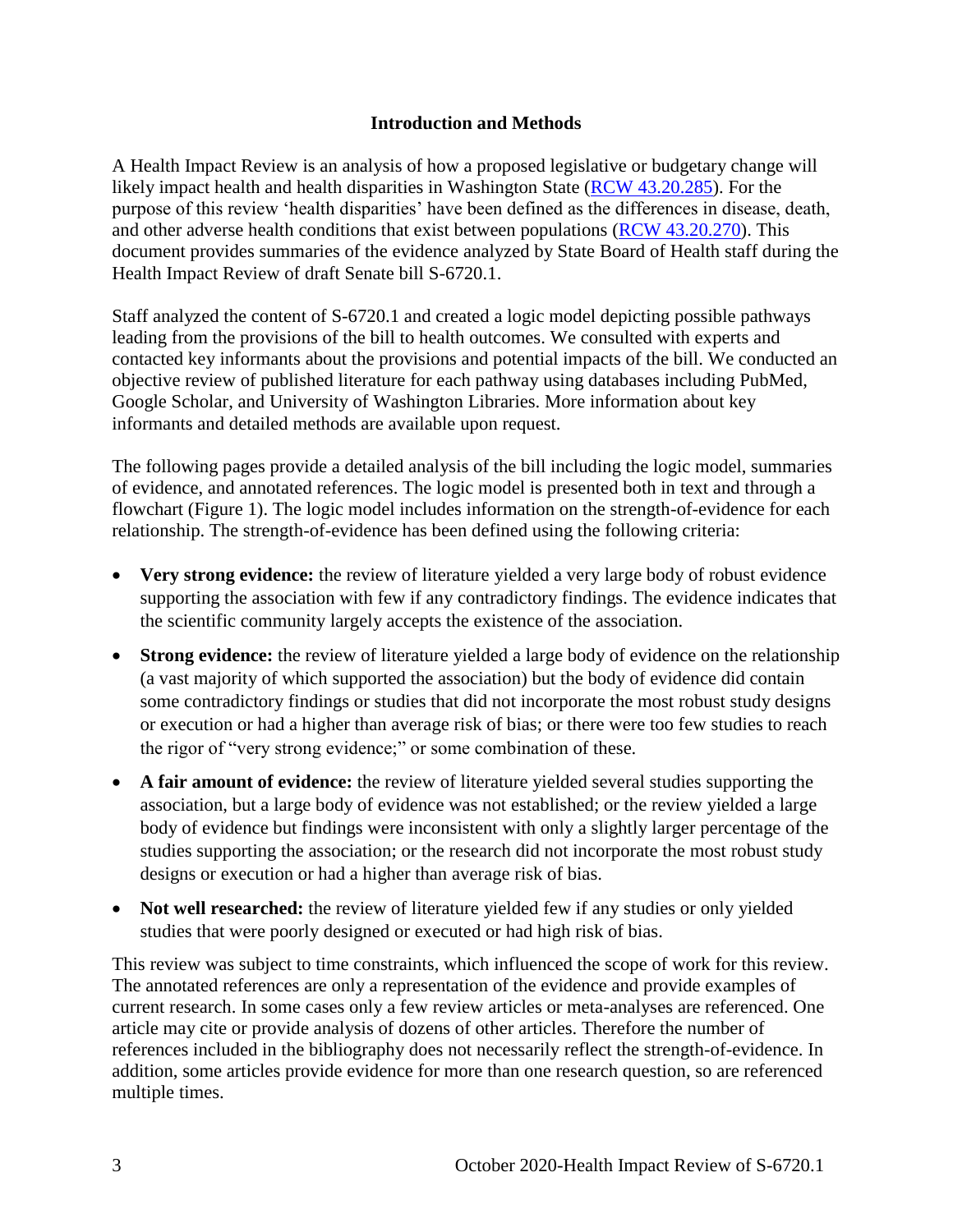#### **Analysis of S-6720.1 and the Scientific Evidence**

#### **Summary of relevant background information**

- The Juvenile Justice Act of 1977 [\(Chapter 13.40 RCW;](https://app.leg.wa.gov/RCW/default.aspx?cite=13.40) Title 13) established the Washington State juvenile criminal legal system.<sup>a1</sup> The intent of this system is to focus equally on accountability and rehabilitation of juveniles to prepare youth for adulthood.<sup>1</sup>
- The Washington State constitution "grants general jurisdiction over the superior court to hear and determine cases regardless of age. On the other hand, the statutory 'exclusive original jurisdiction' and other portions of RCW Title 13 set forth a procedural scheme codifying the unique due process to which a 'juvenile' is entitled to receive in the juvenile court division of superior court."<sup>1</sup>
- "Juvenile" is defined as any individual under 18 years of age at the time of court proceedings (not at the time of the alleged crime) who is not subject to adult court.<sup>1</sup> At age 18, regardless of the age at which the alleged crime was committed, individuals are in the jurisdiction of adult court.<sup>1</sup>
- The Washington State juvenile court system, comprised of 33 courts, $2$  has jurisdiction over juveniles under the age of 18 who are alleged to have committed a crime.<sup>3</sup>
	- o Juveniles under 8 years of age are considered legally incapable of committing a crime and may not be prosecuted in either juvenile or adult court.<sup>4</sup>
	- o Juveniles 8 through 11 years of age are presumed incapable of committing a crime unless the prosecution can present proof and evidence that a juvenile has sufficient capacity to understand that the act or neglect was wrong.<sup>3,4</sup> At the discretion of the prosecutor, an evidentiary hearing to prove capacity may be held for any type of crime. $<sup>1</sup>$ </sup>
	- o Juveniles 12 through 17 years of age who are alleged of committing a crime are in the jurisdiction of juvenile court.
	- o Juveniles 16 and 17 years of age may be subject to adult court under three circumstances:<sup>1</sup>
		- 1. Committing a non-felony licensing violation, such as a traffic, fish, boating, or game violation or a civil infraction.<sup>1</sup> These cases must be charged in district or municipal court.<sup>1</sup>
		- 2. Committing a serious violent offense, violent offense with certain histories, or rape of a child in the first degree.<sup>1,3,4</sup> These cases are given "exclusive adult jurisdiction" and statutory provisions state these cases may be filed directly in adult court without determination or appearance in the juvenile criminal legal system (known as "auto-decline exclusive adult jurisdiction" cases).<sup>1</sup>
			- [RCW 9.94A.030](https://apps.leg.wa.gov/rcw/default.aspx?cite=9.94A.030) defines serious violent offenses to include murder in the first degree; homicide by abuse; murder in the second

 $\overline{a}$ 

<sup>&</sup>lt;sup>a</sup> To align with preferred language of the community, this analysis will use the phrases "juvenile criminal legal system" and "adult criminal legal system." In addition, the term "juvenile" will be used in relation to specific laws or rules governing individuals alleged of crimes through the juvenile criminal legal system. The term "youth" refers to individuals younger than 18 years of age and "emerging adults" refers to individuals 18 and 19 years of age.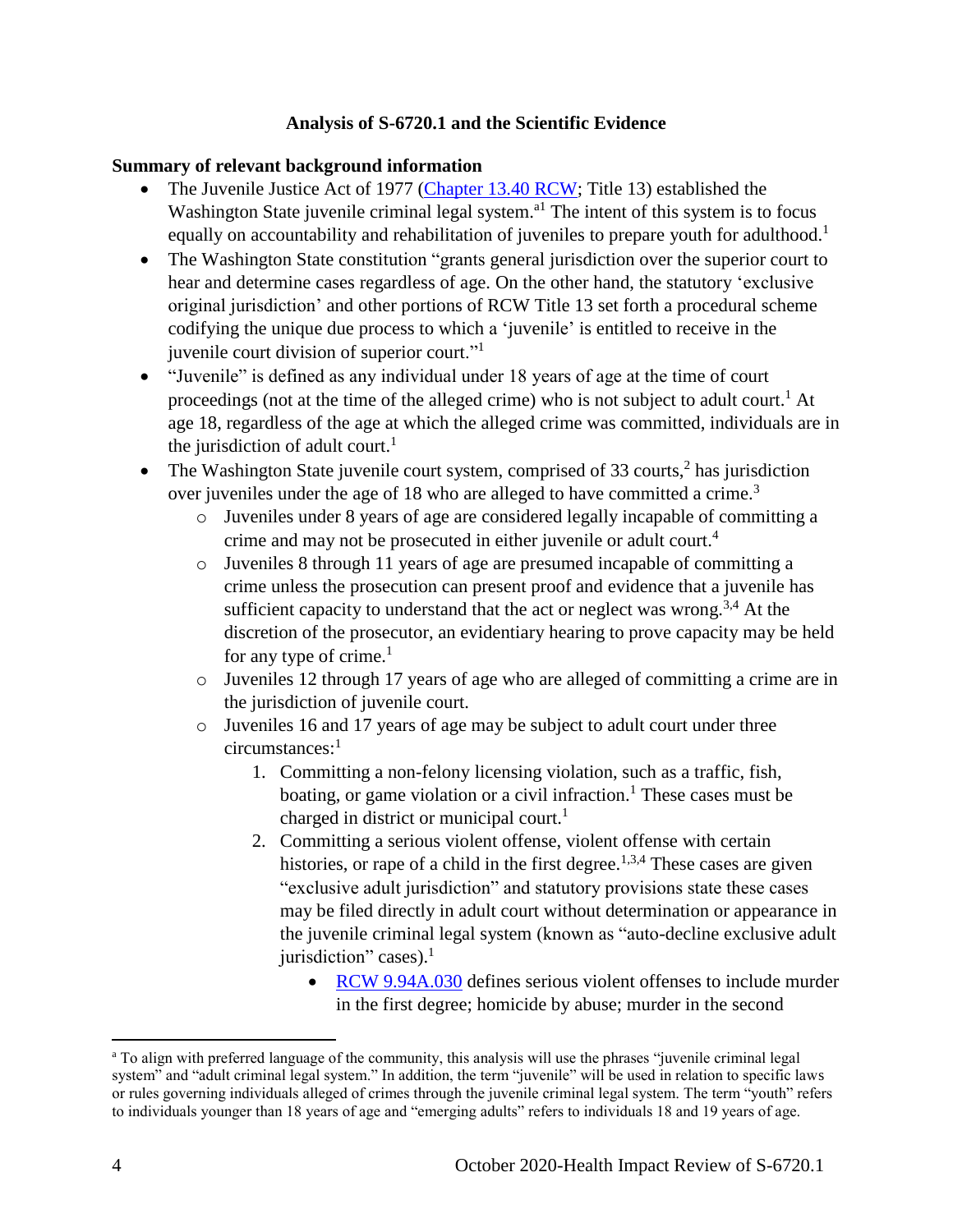degree; manslaughter in the first degree; assault in the first degree; kidnapping in the first degree; rape in the first degree; assault of a child in the first degree; an attempt, criminal solicitation, or criminal conspiracy to commit one of these felonies; or any federal or out-of-state conviction for an offense that would meet these classifications.<sup>5</sup>

- Legislation passed in 2018 removed the automatic requirement that juveniles aged 16 and 17 years be tried as an adult for Robbery 1 or Burglary 1. <sup>6</sup> Prosecutors reserve the option to try these juveniles as an adult or to retain these individuals in the juvenile system.<sup>6</sup>
- 3. Receiving a judicial "decline" or "declination" hearing in which a "juvenile court judge may choose to waive juvenile jurisdiction in favor of transferring the juvenile to adult court for eventual adjudication."<sup>1</sup> These hearings may only occur for juveniles 15 through 17 years of age charged with a serious violent offense or for juveniles under 15 years of age charged with Murder 1 or Murder 2.<sup>1</sup>
- In 2019, the Washington State Legislature passed [House Bill 1646,](https://app.leg.wa.gov/billsummary?BillNumber=1646&Year=2019&Initiative=false) which stated that individuals older than 18 years of age who committed a crime when younger than 18 years of age could serve at a Department of Children, Youth, and Families (DCYF) juvenile rehabilitation facility until 25 years of age.<sup>7</sup>
- The majority of states do not specify a minimum age of juvenile court jurisdiction.<sup>8</sup> Of states that do set a minimum age, two states set a minimum age of 12; one state set a minimum age of 11; 14 states set a minimum age of 10; 1 state (Washington) set a minimum age of 8; two states set a minimum age of 7; and one state set a minimum age of 6.<sup>8</sup> Internationally, the most common minimum age of jurisdiction is 12 years, and in Europe it is 14 years (Columbia University Justice Lab, personal communication, August 2020).
- The majority of states (45 states), including Washington State have a maximum age of jurisdiction for juvenile court of 17 years of age; 5 states have a maximum age of 16 years of age.<sup>9</sup>
- Some states have considered raising the age of juvenile jurisdiction to include emerging adults up to 20 years of age.<sup>10</sup> In 2018, Vermont became the first state to raise the maximum age of juvenile jurisdiction.<sup>10</sup> The Vermont Legislature passed Act 201, which expanded the state's juvenile jurisdiction to include 18 and 19 year olds.<sup>11</sup> Using a phased-in approach, Vermont juvenile court will include 18 year olds in 2020 and 19 year olds in 2022.10,11
- Internationally, in 2003, the Committee of Ministers of the Council of Europe recommended emerging adults under 21 years of age be treated as juveniles.<sup>12</sup> There is a growing international trend toward agreement with and acceptance of this recommendation. For example, of 35 European countries surveyed in 2010:
	- o 20 countries (57%) "provide for either the application of educational measures of juvenile law, or special rules concerning specific sanctions for young adults in the general penal law;"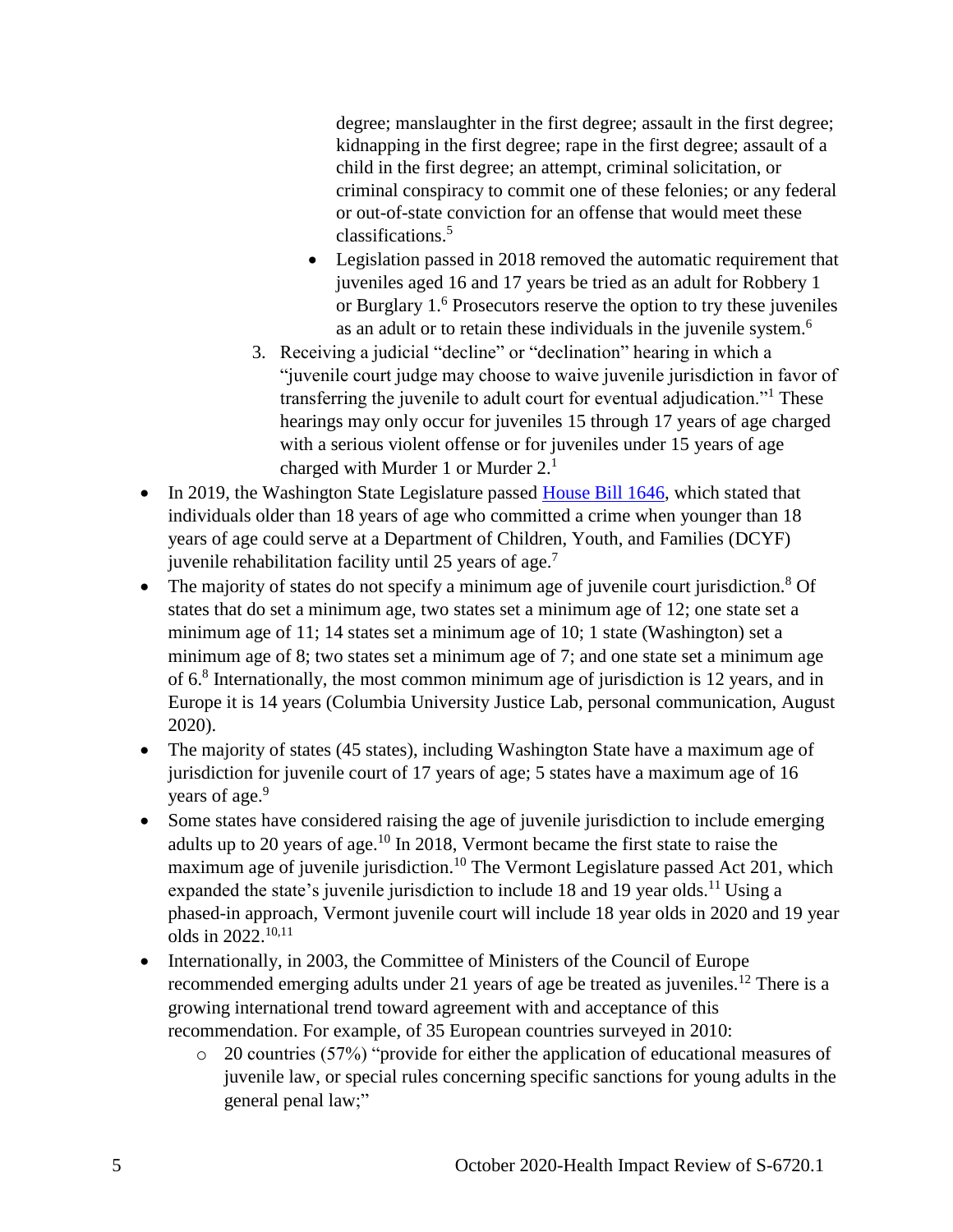- o 17 countries (49%) "have special rules in the adult criminal law concerning the mitigation of penalties for young adults;" and
- $\circ$  9 countries (26%) provide both of these types of measures and sanctions.<sup>12</sup>
- In Germany, emerging adults aged 18 through 20 can receive a sentence according to juvenile law or a (mitigated) sentence according to adult criminal law.<sup>12</sup> In 2012, 67% of emerging adults were sentenced as juveniles,<sup>12</sup> and "over 90% of young adults were sentenced under the juvenile law for homicide, rape, and other serious bodily injury crimes, reflecting the confidence in the ability of the juvenile [criminal legal] system to appropriately handle the most serious offenses."<sup>12</sup>

## **Summary of S-6720.1**

- Changes the definition of "juvenile" to include any individual under 20 years of age who is not subject to adult court.
- Changes the procedural jurisdiction of Washington State juvenile courts from 8 through 17 years to 13 through 19 years such that:
	- o Juveniles under 13 years of age are considered legally incapable of committing a crime. Except, juveniles 8 through 12 years of age (i.e., under 13 years of age) may be prosecuted in cases where the juvenile is alleged of Murder 1 or Murder 2 and the prosecution can present proof and evidence that a juvenile has sufficient capacity to understand that the act or neglect was wrong. Juveniles under 13 years of age may not be prosecuted for other crimes.
	- o Juveniles aged 13 through 19 years (i.e., under 20 years of age) who are alleged of committing a crime are in the jurisdiction of juvenile court.
- Retains legislation extending juvenile court jurisdiction to age 25 for the purposes of sentencing, and raises the maximum age of confinement in Juvenile Rehabilitation to age 21 years for juveniles adjudicated in juvenile court for crimes committed at age 18 and to age 22 years for juveniles adjudicated in juvenile court for crimes committed at age 19.

## **Health impact of S-6720.1**

Evidence indicates that S-6720.1 would likely decrease criminal legal system involvement for some youth aged 8 through 12 years and for some emerging adults aged 18 and 19 years, which would likely improve health outcomes, reduce recidivism, and decrease penalties and collateral consequences. It is unclear how the bill would impact equity.

#### **Pathway to health impacts**

The potential pathways leading from the provisions of S-6720.1 to decreased health inequities are depicted in Figure 1. This review made the informed assumptions that changing the procedural jurisdiction of juvenile court to 13 through 19 years of age would likely decrease juvenile criminal legal system involvement for some youth aged 8 through 12 years and would likely decrease adult criminal legal system involvement for some emerging adults aged 18 and 19 years. These assumptions are based on proposed changes to state law and information from key informants. There is very strong evidence that involvement in the criminal legal system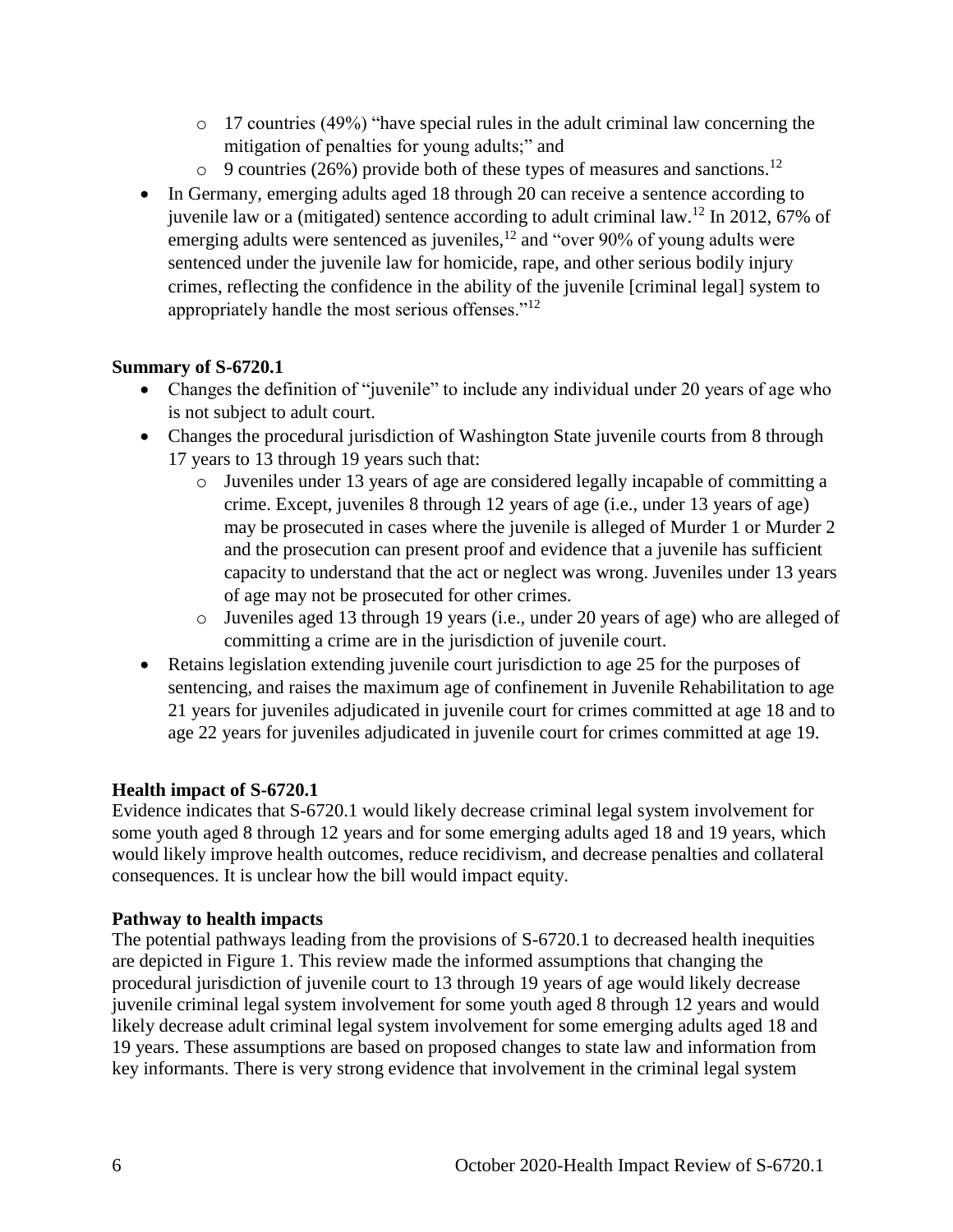generally is linked to poor health outcomes,<sup>13-19</sup> and evidence suggests that youth involved at a younger age may be at particular risk for poor health across the life course.<sup>20-23</sup>

We also made an informed assumption that decreasing adult criminal legal system involvement for emerging adults aged 18 and 19 years will decrease penalties and collateral consequences for these individuals charged with a crime. This assumption is based on current differences between the adult criminal legal system and juvenile system in Washington State. There is very strong evidence that decreased penalties and collateral consequences of conviction would likely improve access to employment opportunities, housing, and economic stability,  $1,24-34$  which would improve health outcomes.35-39

There is also very strong evidence that changing the procedural jurisdiction of juvenile court to 13 through 19 years of age will decrease juvenile recidivism, which in turn will decrease criminal legal system involvement and improve health.<sup>40-48</sup> Lastly, the impact on equity is unclear due to the intersectionality of overlapping identities,<sup>49,50</sup> current inequities due to racism in the juvenile and adult criminal legal systems,  $6,22,49-55$  and continued opportunities for involvement with the criminal legal systems for 8 through 19 year olds.

## **Scope**

Due to time limitations, we only researched the most direct connections between the provisions of the bill and decreased health inequities and did not explore the evidence for all possible pathways. For example, we did not evaluate potential impacts related to:

- Effects on families and communities of youth and emerging adults involved in the criminal legal system. Key informants noted that family and community members of youth involved with the criminal legal system also experience trauma related to necessary interactions with police officers, attorneys, judges, and other officials involved at each stage of the criminal legal system as well as in response to the treatment of young people by these actors.
- Future generations. Evidence shows that involvement in the criminal legal system at a young age may increase recidivism and involvement later in life.<sup>40</sup> Research has also shown that parental incarceration can impact children's mental, emotional, and social health.<sup>18,56</sup> Therefore, criminal legal involvement for youth and emerging adults could perpetuate this cycle. For example, one researcher examining the role of age and race on criminal legal involvement stated that, "[B]lack youths' perceptions of law enforcement are shaped by the vicarious and collective experiences of their friends and family members<sup>"57</sup> and "[g]iven the frequent and disproportionate arrest of [B]lack Americans, it is hard to find a [B]lack child who does not have a friend or relative who has not been arrested or 'known to police."<sup>57</sup>
- Burden on the juvenile criminal legal system. Key informants shared that extending the age of juvenile court jurisdiction to include emerging adults aged 18 and 19 years may result in additional caseloads, potentially placing increased burden on the system. Vermont's 2018 legislation to expand juvenile court jurisdiction to include 18 and 19 year olds included a phased-in approach based on the belief that incorporating emerging adults would "overwhelm the system unless it was accompanied by structural, programmatic, and resource allocation changes."<sup>11</sup> Key informants who work with youth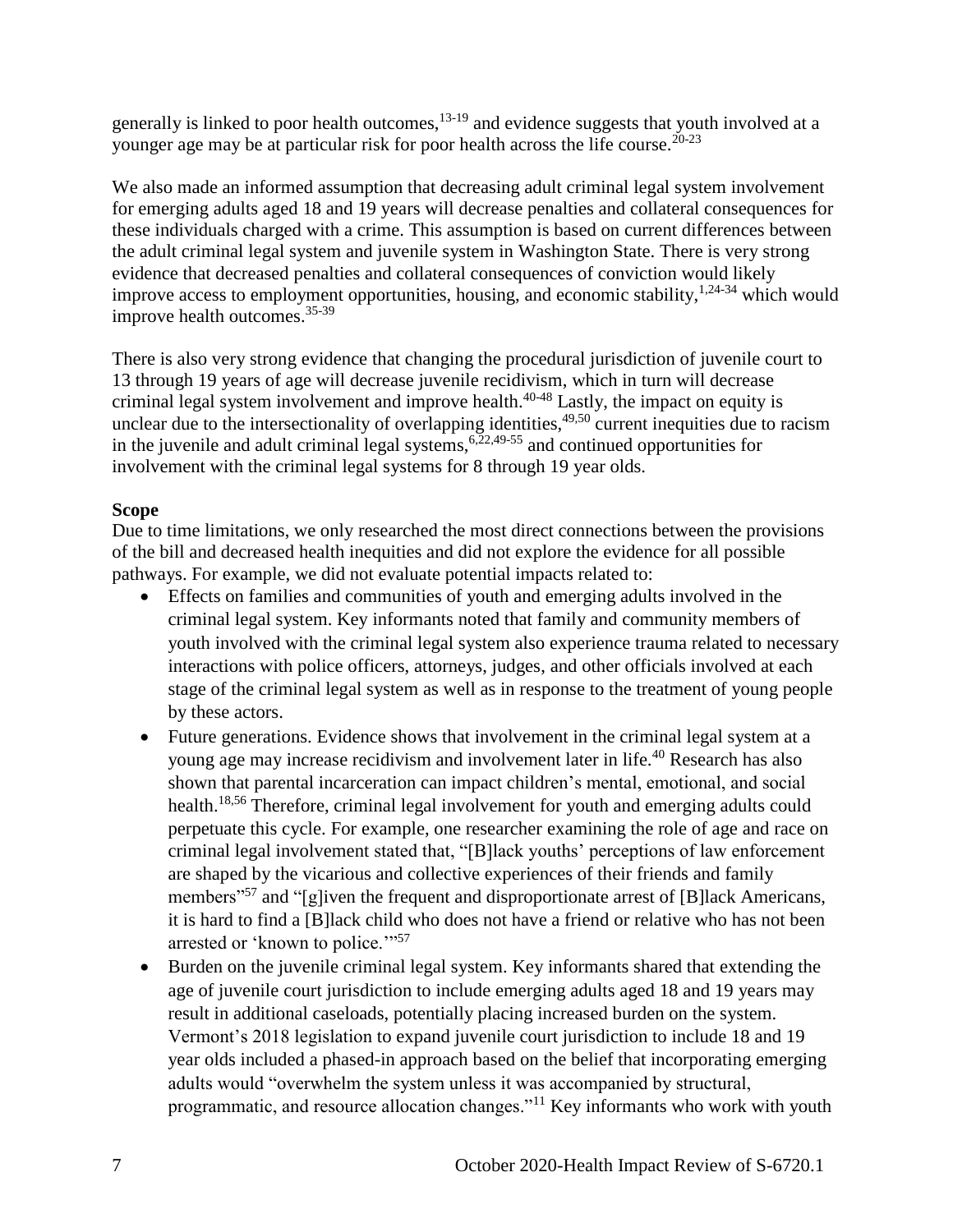involved in the criminal legal system also noted that other related services and programs may be impacted. For example, Department of Social and Health Services' (DSHS) Child Study and Treatment Center (CSTC), which is the state hospital designated for the sole care and treatment of persons under eighteen years of age [\(RCW 72.23.210\)](https://app.leg.wa.gov/rcw/default.aspx?cite=72.23.210), has two evaluators that work to determine whether juveniles are competent to stand trial (CSTC, personal communication, September 2020). They complete about 145 juvenile cases per year (CSTC, personal communication, September 2020). Competency evaluations were completed through the Office of Forensic Mental Health Services for 76 emerging adults aged 18 and 19 years in fiscal year (FY) 2019 and 74 emerging adults in FY 2020 (unpublished data, DSHS' Facilities, Finance and Analytics Administration, Research and Data Analysis, October 2020). At this time, CSTC has limited capacity for inpatient forensic mental health services, with one inpatient bed for competence restoration services for individuals under 18 years of age (CSTC, personal communication, September 2020). Expanding the juvenile court system to include 18 and 19 year olds would require additional funding to hire and train new staff to respond to the needs of emerging adults (CSTC, personal communication, September 2020). Staff at CSTC estimate an additional 75 to 90 referrals would require hiring at least two additional forensic psychologists and adding 8 to 9 beds for inpatient care (CSTC, personal communication, October 2020).

#### **Magnitude of impact**

Since S-6720.1 would change the procedural jurisdiction of juvenile court to 13 through 19 years of age, this bill would most likely impact youth aged 8 through 12 years and emerging adults aged 18 and 19 years.

In Washington State, the juvenile court system has jurisdiction over youth aged 8 through 17 years who are alleged to have committed a crime.<sup>3</sup> Data from the Washington State Administrative Office of the Courts (AOC) found that, from 2009 through 2019, there were 301,757 referrals of youth to the juvenile criminal legal system, with an average of 27,432 referrals impacting 19,309 youth per year (unpublished data, AOC, 2020). On average, 21,796 referrals (79%) were diverted or filed in juvenile court, impacting 16,747 youth aged 8 through 17 per year (unpublished data, AOC, 2020).<sup>b</sup> Other cases may have been set for a declination hearing, scheduled for a competency hearing, filed in adult court, or dismissed.<sup>6</sup>

Referrals for youth aged 8 through 12 years make up 6% of referrals to the juvenile criminal legal system in Washington State (unpublished data, AOC, 2020). From 2009 through 2019, there were 18,082 referrals of youth aged 8 through 12 years to the juvenile system, with an average of 1,808 referrals impacting 1,400 youth per year (unpublished data, AOC, 2020). On average, 1,325 referrals (73%) were diverted or filed in juvenile court, impacting an average of

 $\overline{a}$ 

<sup>b</sup> These numbers may be an undercount and may not be representative of all cases as Washington State has a nonunified court system and information and data are not consistently reported (personal communication, AOC, July 2020). In addition, demographic information (including age and race/ethnicity) is typically reported by law enforcement or court documents and may not be provided for every case (personal communication, AOC, July 2020).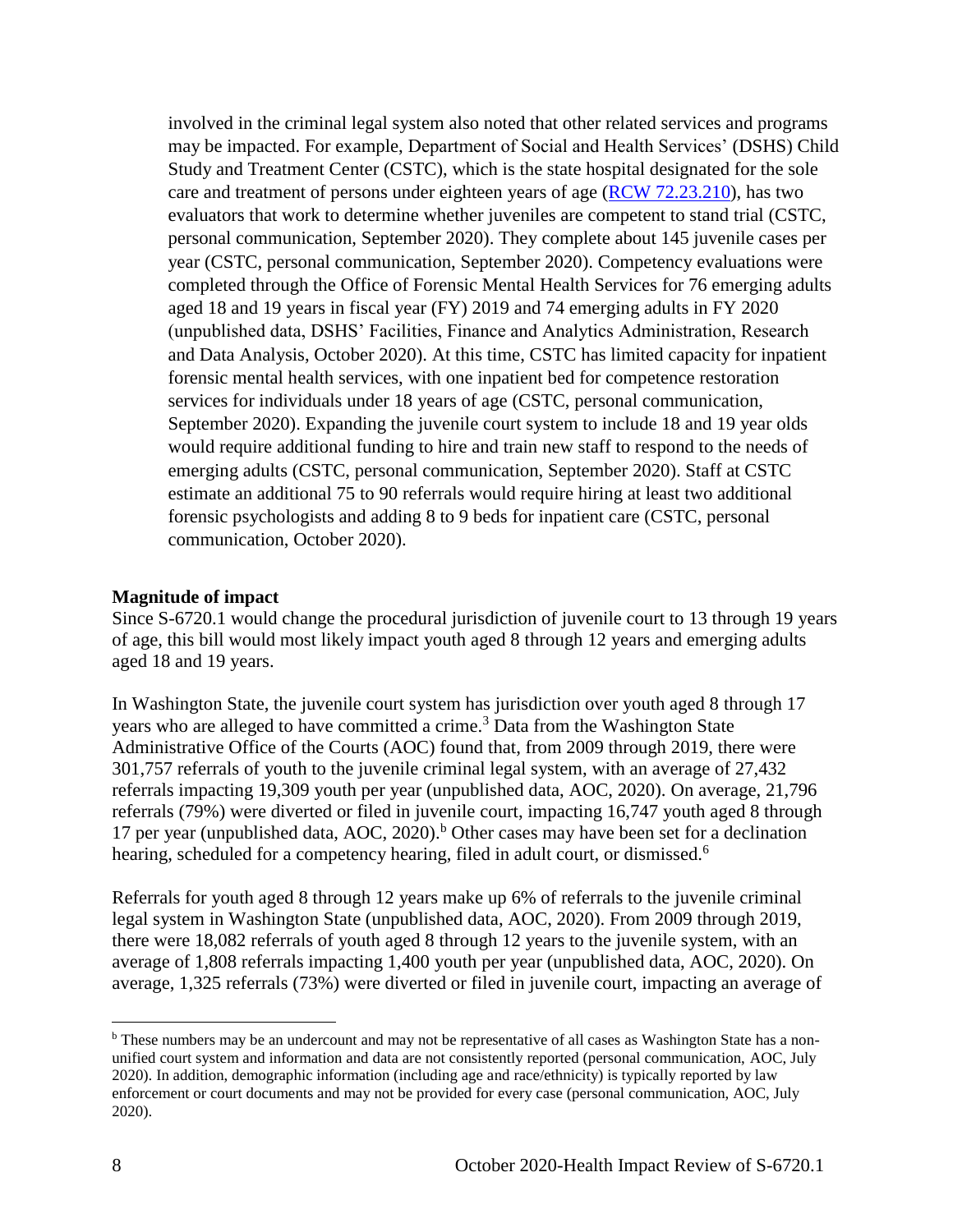1,073 youth aged 8 through 12 years annually (unpublished data, AOC, 2020). As S-6720.1 would raise the age of juvenile court jurisdiction to 13 years of age, there is the potential that most of these youth aged 8 through 12 years would no longer be referred to the juvenile criminal legal system.

In addition, most juvenile arrests are for non-violent, low-level, or non-criminal acts. $21,55$ Nationally, property crimes are the most common offenses for juveniles and account for 25% of arrests.<sup>55</sup> Violent crimes account for 5% of juvenile arrests.<sup>21,55</sup> This number is lower in Washington State. Based on data from AOC, from 2009 through 2019, 0.4% of referrals (101 referrals) among youth aged 8 through 17 years were made for violent crimes as defined in [RCW](https://apps.leg.wa.gov/rcw/default.aspx?cite=9.94A.030)  [9.94A.030](https://apps.leg.wa.gov/rcw/default.aspx?cite=9.94A.030) (unpublished data, AOC, 2020). Among 8 through 12 year olds, this percentage drops to 0.3% (50 referrals) for the same time period (unpublished data, AOC, 2020). In the past 10 years, 34 individuals aged 8 through 17 years were diverted or filed on a charge of Murder 1 or Murder 2 (unpublished data, AOC, 2020), with 1 or 2 cases occurring among the youngest age group (personal communications, August-September 2020).

Under current Washington State law, 18 and 19 year olds alleged to have committed a crime are under jurisdiction of the adult criminal legal system.<sup>1</sup> From 2018 to 2019, there were 107,174 individuals aged 18 and 19 years referred to the criminal legal system, including 48,848 individuals aged 18 years and 58,326 individuals aged 19 years (unpublished data, AOC, 2020). S-6720.1 would extend juvenile court jurisdiction to include these emerging adults, and there is the potential that most of these individuals would instead be referred to the juvenile criminal legal system. Data from Vermont show that 18 and 19 year olds commit similar offenses to younger juveniles, and that "80% of potential cases are low-level and should be considered for diversion from the system."<sup>29</sup>

Overall, S-6720.1 would likely result in fewer youth aged 8 through 12 years involved with the juvenile criminal legal system and in fewer emerging adults aged 18 and 19 years involved with the adult criminal legal system.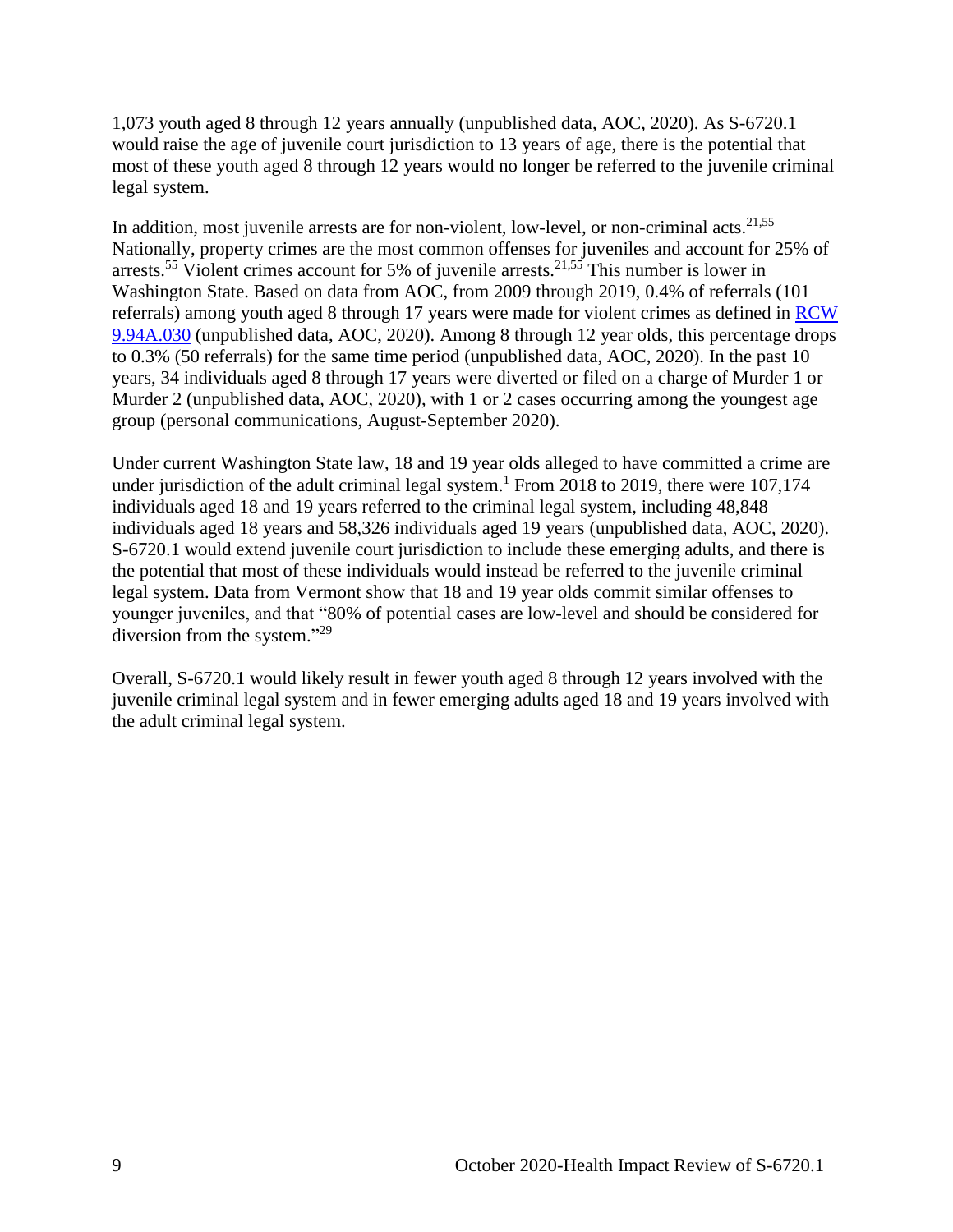#### **Logic Model**

<span id="page-11-0"></span>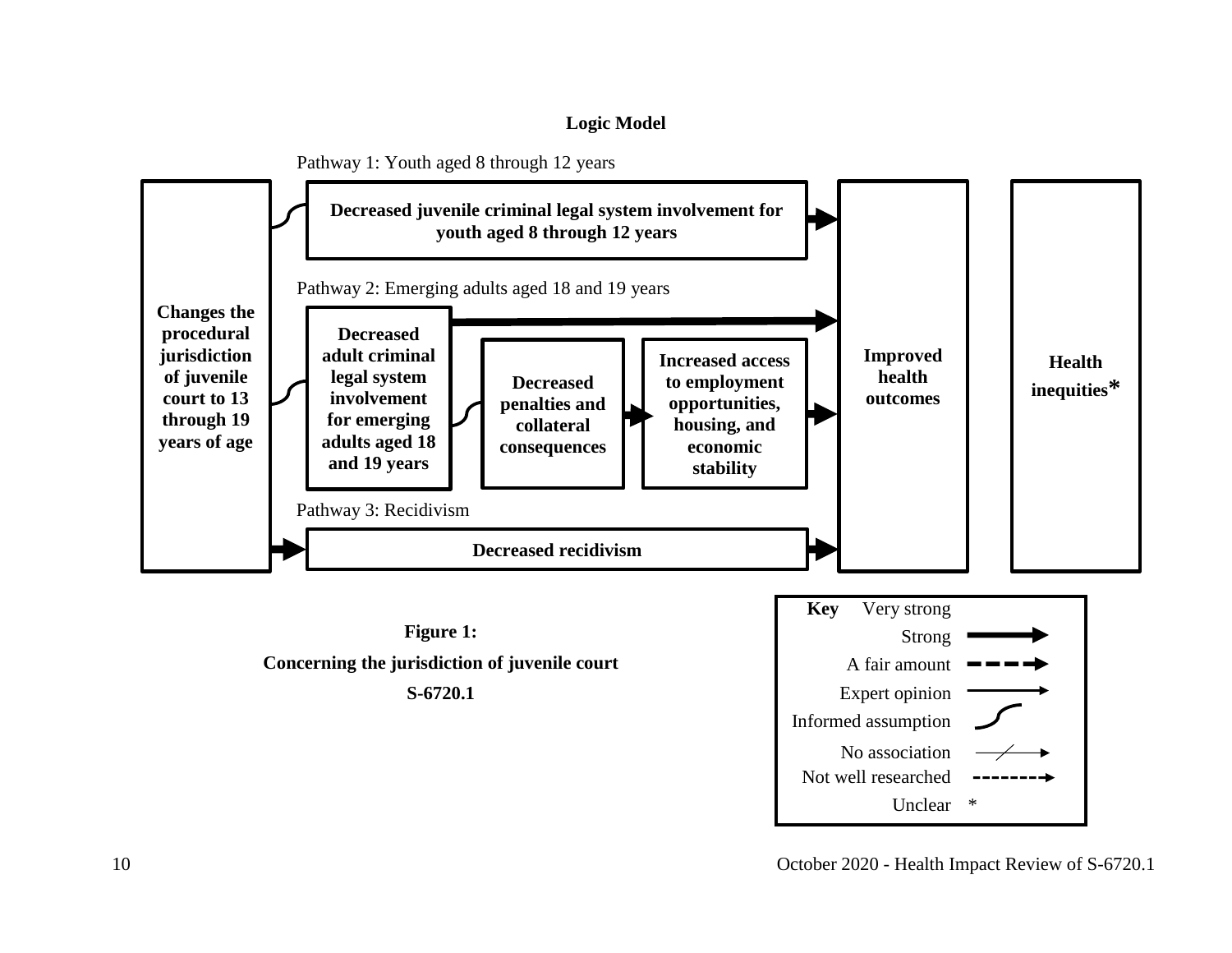#### **Summaries of Findings**

## <span id="page-12-0"></span>**Pathway 1: Youth aged 8 through 12 years**

**Will changing the procedural jurisdiction of juvenile court to 13 through 19 years of age decrease juvenile criminal legal system involvement for youth aged 8 through 12 years?** We have made the informed assumption that changing the procedural jurisdiction of juvenile court to 13 through 19 years of age would likely decrease juvenile criminal legal system involvement for some youth aged 8 through 12 years. This informed assumption is based on changes proposed in S-6720.1 that would modify current Washington State law and on information from key informants.

Federally, juvenile criminal legal system contact is defined as, "arrest, referral to court, diversion, secure detention, petition (i.e., charges filed), delinquent findings (i.e., guilt), probation, confinement in secure correctional facilities, and/or transfer to criminal/adult jurisdiction."<sup>55</sup> Once youth are cited or arrested by police, they may be held in a local juvenile detention facility or released to the custody of their parent or legal guardian.<sup>1</sup> Cases may be referred to the county prosecutor and referred to diversion, assigned a capacity or competency hearing, assigned a decline or declination hearing, filed in adult court, or dismissed.<sup>6</sup>

Under current state law, youth under 8 years of age are considered legally incapable of committing a crime and may not be prosecuted in either juvenile or adult court.<sup>4</sup> Juveniles aged 8 through 11 years are presumed incapable of committing a crime unless the prosecution can present proof and evidence that a juvenile has sufficient capacity to understand that the act or neglect was wrong.<sup>3,4</sup> At the discretion of the prosecutor, these evidentiary hearings to prove capacity may be held for any type of crime.<sup>1</sup> From 2013 to 2018, an average of 314 annual law enforcement referrals and 143 prosecutor filings or diversions were made for youth aged 8 through 11 years.<sup>4</sup> The majority of youth referred by law enforcement or prosecutors are alleged of non-violent offenses.<sup>21,55</sup> Based on data from AOC, from 2009 through 2019, 0.3% of referrals (50 referrals) among youth aged 8 through 12 years old were made for violent crimes as defined in [RCW 9.94A.030](https://apps.leg.wa.gov/rcw/default.aspx?cite=9.94A.030) (unpublished data, AOC, 2020). Over the same time period, 34 individuals aged 8 through 17 years were filed or diverted on an originating charge of Murder 1 or Murder 2 (unpublished data, AOC, 2020), with 1 or 2 cases occurring among the youngest age group (personal communications, August-September 2020).

In addition to capacity, prosecutors or judges may request a competency hearing.<sup>1</sup> These hearings are used to determine if any individual, regardless of age, can understand court proceedings and can assist a lawyer in their defense (personal communications, September  $2020$ .<sup>1</sup> Under Washington State law there is no juvenile competence statute (CSTC, personal communication, September 2020). Instead, [Chapter 10.77 RCW](https://apps.leg.wa.gov/rcw/default.aspx?cite=10.77) (Criminally Insane— Procedures) has been extended to juveniles via case law (CSTC, personal communication, September 2020). The legal meaning of 'incompetency' is that "a person lacks the capacity to understand the nature of the proceedings against [them] or to assist in [their] own defense as a result of mental disease or defect."<sup>58</sup> According to this legal definition, a competency evaluation assesses an individual's knowledge base as well as their capacity to understand information when provided (CSTC, personal communication, September). Multiple key informants noted that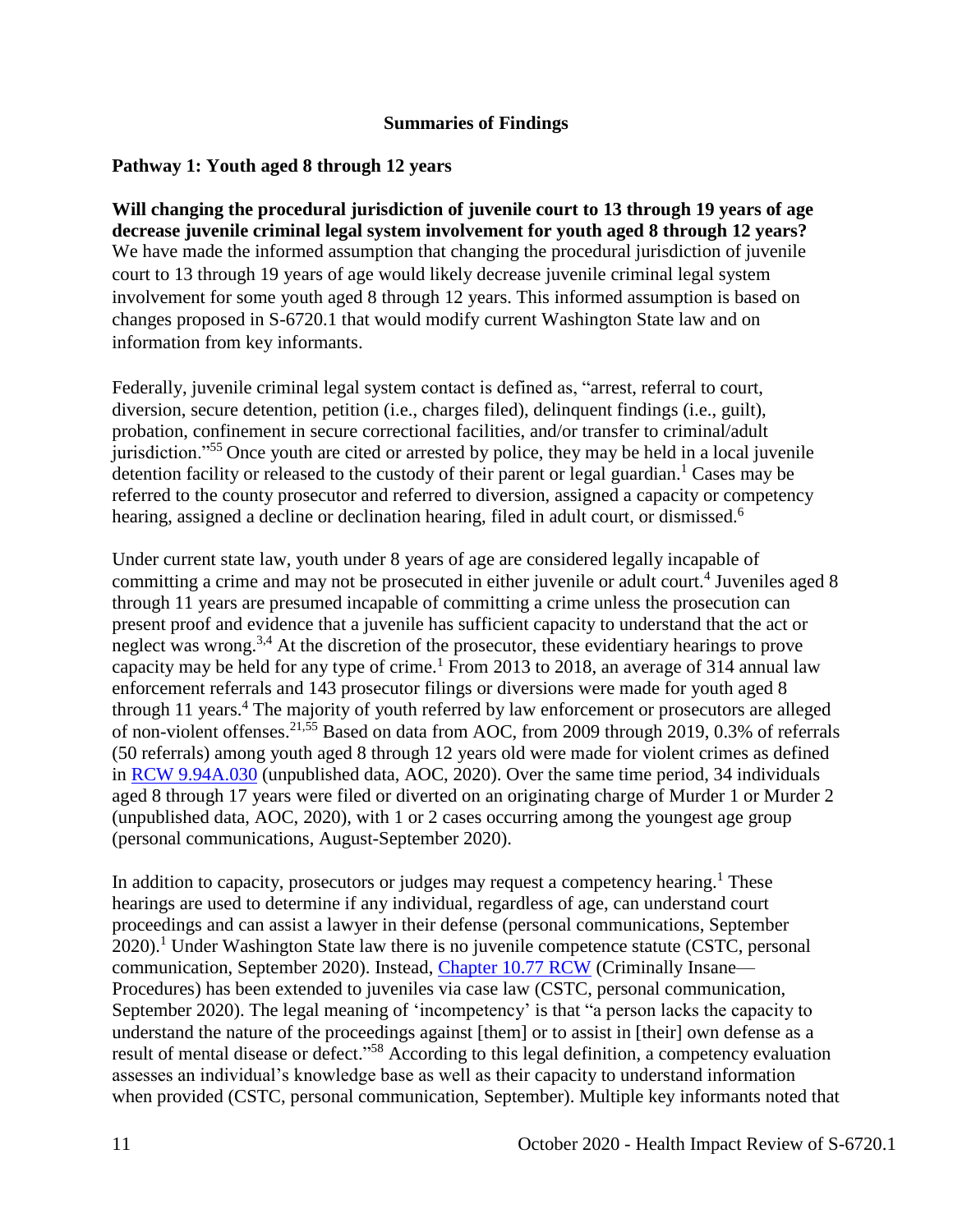competency hearings are rarely requested for juveniles, which may disadvantage youth (personal communication, September 2020). Additionally, key informants representing youth in court proceedings questioned the current approach to competency, noting their experiences in which youth often do not have the mental or emotional competency to understand court proceedings and that such cases would be better handled by the child welfare system (personal communications, September 2020).

S-6720.1 would modify [RCW 9A.04.050](https://apps.leg.wa.gov/rcw/default.aspx?cite=9a.04.050) to raise the minimum age of capacity to commit a crime to 13 years of age and would restrict prosecution for youth aged 8 through 12 years to Murder 1 or Murder 2 and only if the prosecution can present proof and evidence that the juvenile has sufficient capacity to understand that the act or neglect was wrong.<sup>3,4</sup> Juveniles under 13 years of age could not be prosecuted for other crimes.

While S-6720.1 restricts the types of crimes 8 through 12 year olds could be prosecuted for to Murder 1 or Murder 2, it does not make changes to declination hearing requirements [\(RCW](https://app.leg.wa.gov/rcw/default.aspx?cite=13.40.110)  [13.40.110\)](https://app.leg.wa.gov/rcw/default.aspx?cite=13.40.110). Prosecutors and judges would retain discretion to request a declination hearing, therefore individuals under 15 years of age could still be declined to adult court for Murder 1 or Murder 2 (personal communication, August 2020). In addition, changes in S-6720.1 would make youth aged 8 through 12 years ineligible for conviction to a lesser charge (personal communication, September 2020). Therefore, youth aged 8 through 12 years charged with Murder 1 or Murder 2 would not be eligible to have their cases resolved by plea bargain to a lesser charge or to receive an adjudication that involves an acquittal of the higher charge but conviction of a lesser offense. Key informants shared that the unavailability of other criminal charges might influence charging decisions by law enforcement and prosecutors (personal communication, September 2020). They suggested this change may either result in fewer referrals for Murder 1 or Murder 2 unless there is substantial evidence or, without eligibility to plea to a lesser offense, it could result in strict sentencing standards for youth who are convicted.

Since youth aged 8 through 12 years alleged of Murder 1 or Murder 2 could still be involved in the juvenile criminal legal system or declined to adult court, S-6720.1 would not eliminate juvenile system involvement for all youth under 13 years of age. However, as raising the minimum age of juvenile jurisdiction and restricting prosecution except in cases of Murder 1 or Murder 2 would likely result in fewer youth aged 8 through 12 years being involved in the juvenile criminal legal system, we made the informed assumption that changing the procedural jurisdiction of juvenile court to 13 through 19 years of age would likely decrease juvenile system involvement for some youth aged 8 through 12 years.

## **Will decreasing juvenile criminal legal system involvement for youth aged 8 through 12 years improve health outcomes?**

There is very strong evidence indicating that involvement in the criminal legal system generally is linked to poor health outcomes,  $13-19$  including for youth.<sup>20-23</sup> Criminal legal system contact can be measured by a number of indicators including, but not limited to, arrest, conviction, and incarceration.<sup>59,60</sup> A large body of evidence supports the association between incarceration and poor health outcomes. Individuals who are incarcerated are more likely to experience chronic medical conditions, infectious diseases, lower self-rated health, increased psychiatric disorders,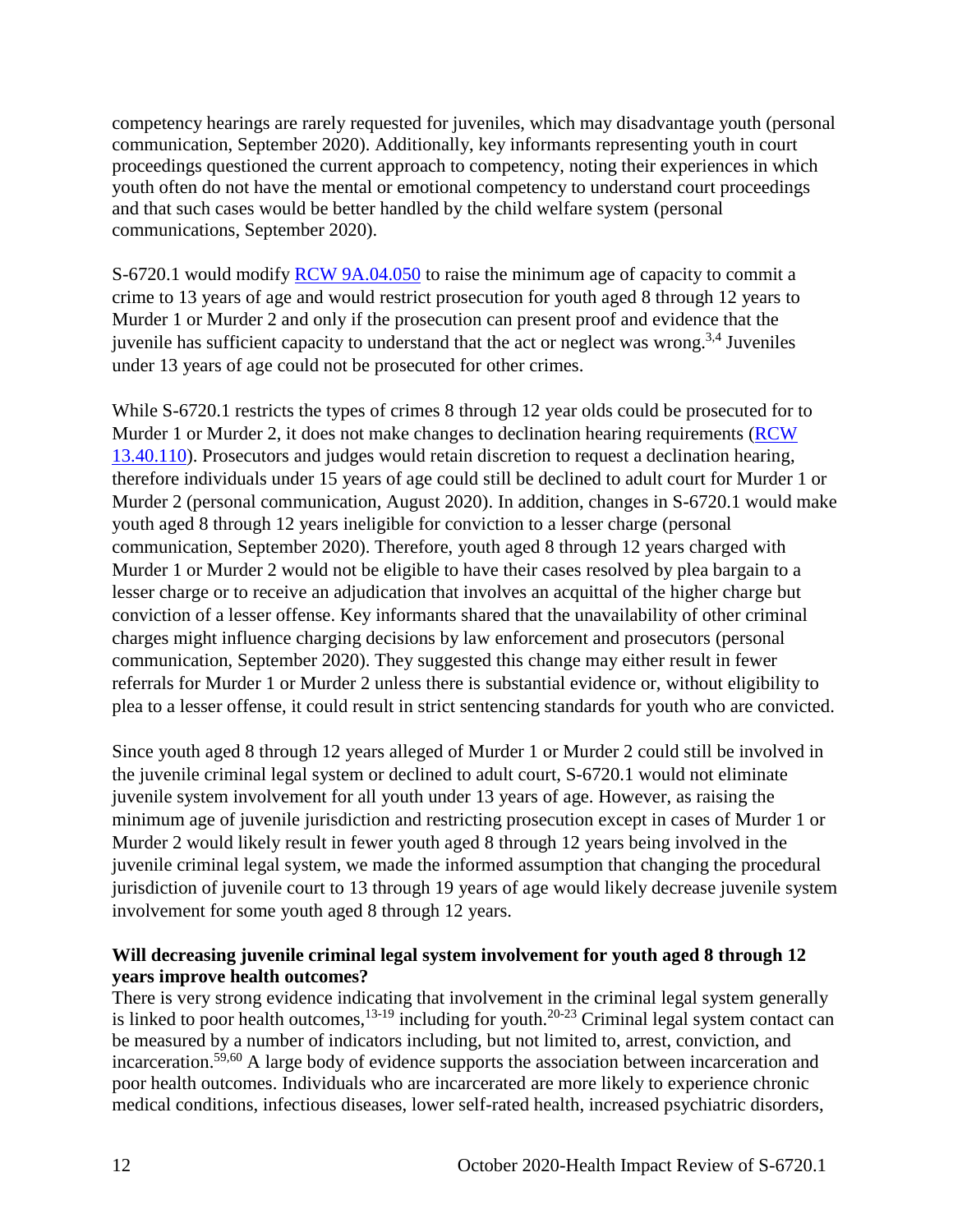and a greater risk of mortality upon release.<sup>56,60,61</sup> Research shows that those with a history of incarceration have a significantly greater likelihood of major depression, life dissatisfaction, and mood disorders when compared to individuals who do not have a history of incarceration<sup>59,61</sup> and that effects persist after release. Analysis of a contemporary cohort's criminal legal system contact and mental health over time found arrest and incarceration, but not conviction, are independently associated with poor mental health.<sup>59</sup>

While youth involved with the juvenile criminal legal system have similar health needs to peers in the community,<sup>20</sup> they are more likely to experience high-risk behaviors (e.g., violence, substance use and misuse, and sexual activity) $^{20,21}$  and adverse childhood experiences (ACEs) which may influence certain health outcomes.<sup>21</sup> Research has found that as many as 93% of youth involved with the juvenile criminal legal system have experienced at least one ACE.<sup>21</sup> For example, individuals in juvenile detention experienced sexual violence (10-24% of youth) and physical violence (11-58% of youth), with all forms of abuse more commonly experienced by girls.<sup>20</sup> Key informants also stressed that youth involved with the criminal legal system are more likely to experience trauma (personal communications, August-September 2020). Lastly, youth involved in the juvenile system also have higher rates of mental health concerns compared to their peers. $^{22}$ 

Generally, youth who are incarcerated have higher morbidity and mortality compared to their counterparts who are not involved in the juvenile criminal legal system.<sup>21</sup> Youth who are incarcerated experience health inequities related to reproductive health, mental health, and exposure to violence and injury.<sup>21</sup> Specifically, youth who are incarcerated experience numerous health inequities, including "sexually transmitted infections; teenage pregnancy and parenthood; chronic conditions affecting [youth of color] and disadvantaged communities (e.g., asthma, type 2 diabetes, sickle cell disease); ADHD and learning disorders; behavioral problems (e.g., conduct disorder, anger management); posttraumatic stress disorder [PTSD]; mood disorders (e.g., depression); substance [use]; suicidality."<sup>21</sup> Youth who are detained are four times more likely to die by suicide than youth in the general population.<sup>21</sup> In addition, "juvenile incarceration itself is an important determinant of health…[and] correlates with worse health and social functioning across the life course."<sup>21</sup>

Long-term outcomes for girls involved in the juvenile criminal legal system "reveal greater persistence of emotional problems and worse outcomes complicated by relationship and parenting issues, drug problems, and suicidality."<sup>20</sup> Girls who are incarcerated have higher rates of reproductive health needs, sexually transmitted infections, pregnancy, anxiety, mood disorders, and history of physical and sexual abuse than boys who are incarcerated and girls in the general adolescent population. $^{21}$ 

Generally, adults who were ever incarcerated as juveniles had worse health outcomes than adults who had never experienced incarceration as juveniles.<sup>23</sup> In the only study to examine the longitudinal impacts of youth incarceration on adult health, "history of child incarceration [at ages 7 through 13 years] was associated with the highest rates of subsequent poor adult health across all four health variables," including self-reported general health, physical function (e.g., ability to climb stairs), depression, and suicidality.<sup>23</sup> For example, 21.1% of adults who were aged 7 through 13 years at first incarceration reported poor general health, compared to 13% who were incarcerated at 14 years of age or older, and 8.4% who were never incarcerated.<sup>23</sup> Further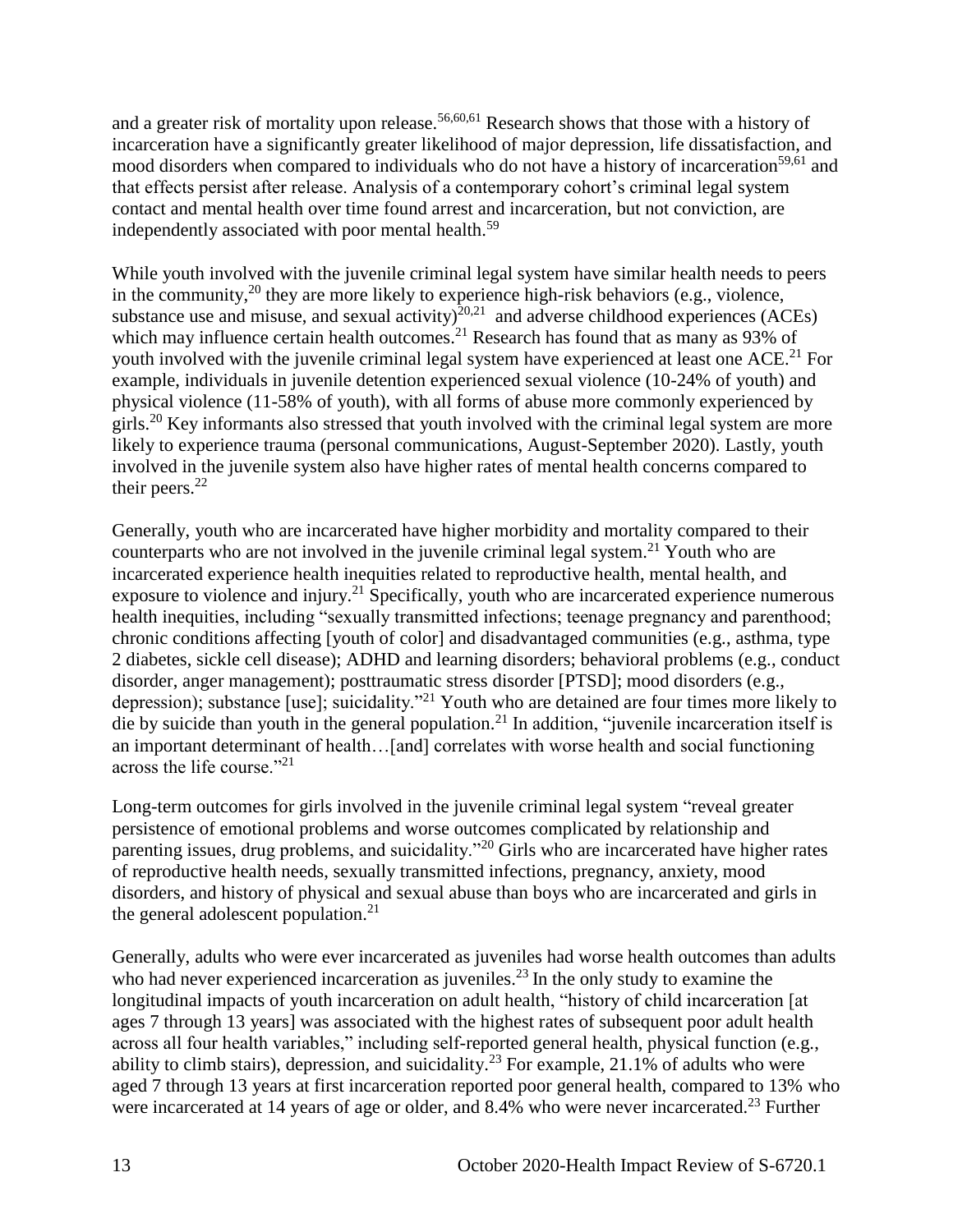analysis also found that rates of suicidality were more pronounced for adults who were incarcerated at 7 through 12 years of age than 13 and 14 years of age at first incarceration.<sup>23</sup>

Overall, there is very strong evidence that involvement in the criminal legal system is linked to poor health outcomes, and evidence suggests that youth involved at a younger age may be at particular risk for poor health across the life course.

## **Pathway 2: Emerging adults aged 18 and 19 years**

## **Will changing the procedural jurisdiction of juvenile court to 13 through 19 years of age decrease adult criminal legal system involvement for emerging adults aged 18 and 19 years?**

We have made the informed assumption that changing the procedural jurisdiction of juvenile court to 13 through 19 years of age would likely decrease adult criminal legal system involvement for some emerging adults aged 18 and 19 years. This assumption is based on changes proposed in S-6720.1 that would modify current Washington State law and on information from key informants.

Under current Washington State law, 18 and 19 year olds alleged to have committed a crime are under jurisdiction of the adult criminal legal system.<sup>1</sup> From 2018 to 2019, there were  $107,174$ individuals referred to the criminal legal system, including 48,848 individuals aged 18 years and 58,326 individuals aged 19 years (unpublished data, AOC, 2020).

S-6720.1 would extend juvenile court jurisdiction to include emerging adults aged 18 and 19 years. However, S-6720.1 does not change the circumstances under which juveniles 16 to 19 years of age may be subject to adult court, including committing a licensing offense; committing a serious violent offense, violent offense with certain histories, or rape of a child in the first degree; or receiving a judicial decline or declination hearing. However, data from Vermont show that 18 and 19 year olds commit similar offenses to younger juveniles, and that "80% of potential cases are low-level and should be considered for diversion from the system."<sup>29</sup> Therefore, there is the potential that fewer emerging adults would be referred to the adult criminal legal system.

In addition, some evidence suggests that changing the maximum age of juvenile jurisdiction could change law enforcement behavior. Research prior to and after Connecticut raised the age of juvenile jurisdiction from 15 to 16 years found that, "the arrest rate of 16 year-olds dropped significantly immediately after the change in legislation, which may imply police were less likely to arrest 16 year-olds when defined as juveniles."<sup>46</sup> However, the study found that arrest rates for felony charges did not change.<sup>46</sup> Key informants in Washington State also suggested that changing the age of statutory juvenile jurisdiction could change law enforcement behavior and patterns. Therefore, potential changes in law enforcement behavior or arrest rates as a result of S-6720.1 may also decrease emerging adult involvement with the adult and/or juvenile criminal legal system.

Lastly, competency hearings could also be requested for 18 and 19 year olds to determine if they can understand court proceedings and can assist a lawyer in their defense (personal communications, September  $2020$ .<sup>1</sup> Most competency evaluations for juveniles are completed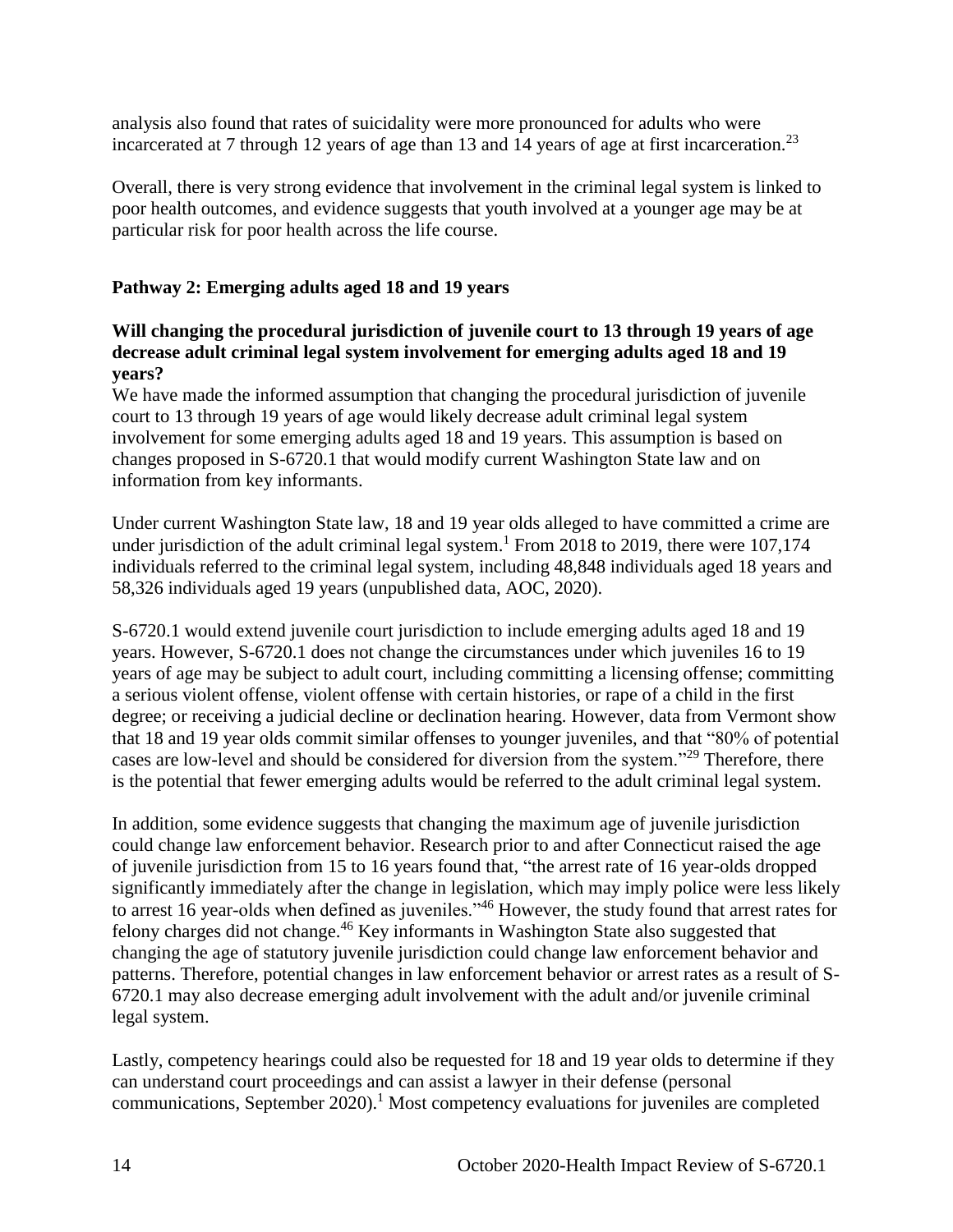by Department of Social and Health Services' Child Study and Treatment Center, which is the state hospital designated for the sole care and treatment of persons under eighteen years of age [\(RCW 72.23.210\)](https://app.leg.wa.gov/rcw/default.aspx?cite=72.23.210) (CSTC, personal communication, September 2020). In cases where individuals are determined to need mental health treatment, current state law (RCW 72.23.210) restricts mental health treatment facilities for youth to those under 18 years of age.<sup>62</sup> Therefore, under S-6720.1, if an 18 or 19 year old needed to be seen in an inpatient setting for either a competence evaluation (15-days under RCW 10.77) or restoration (14, 45, or 90 days), CSTC would not be able to admit them to a youth facility (CSTC, personal communication, September 2020). At this time, there is no arrangement for juvenile court respondents older than 17 years of age who need inpatient competence evaluation or inpatient competence restoration to be admitted to Western State Hospital or Eastern State Hospital or otherwise served by the Office of Forensic Mental Health Services (CSTC, personal communication, September 2020). Therefore, arrangements would need to be made so that emerging adults under juvenile court jurisdiction who require inpatient services have a place to receive timely and age-appropriate care (CSTC, personal communication, September 2020).

S-6720.1 would extend juvenile court jurisdiction to include emerging adults and, while S-6720.1 would not eliminate adult criminal legal system involvement for all emerging adults, extending juvenile court jurisdiction would likely result in fewer emerging adults aged 18 and 19 years involved with the adult criminal legal system.

## **Will decreased adult criminal legal system involvement for emerging adults aged 18 and 19 years old improve health outcomes?**

There is very strong evidence indicating that involvement in the criminal legal system generally is linked to poor health outcomes,  $13-19$  including for emerging adults.  $20-23$  In addition, there is strong evidence that emerging adults experience better health outcomes when they are housed in juvenile facilities than when they are housed in adult correctional facilities.<sup>63,64</sup> For example, evidence indicates that youth placed in adult facilities are more likely than those in juvenile facilities to be physically or sexually assaulted by other inmates and staff, to experience depression and suicide ideation, and to die by suicide. $64$  Evidence also indicates that emerging adults in adult correctional facilities have the greatest risk of being assaulted with 18 through 24 year olds being the most at risk for victimization.<sup>63</sup> Key informants in Washington State confirmed that youth and emerging adults have experienced violence from other incarcerated individuals and guards while held in adult facilities (personal communication, September 2020). Research shows incarceration is associated with barriers to accessing a service provider, depression, involvement in jobs with high risk of injury or exposure to hazardous working conditions, divorce, and separation of families. $14,15$ 

There is also robust evidence to indicate that up to 70% of incarcerated juveniles meet the criteria for at least one mental health disorder.<sup>42</sup> Research from the 1990s suggested that youth processed in adult courts "go on to become more criminal" than youth processed in juvenile court and that, "in addition to simply shielding youths from the negative influence of older more hardened criminals, there is widespread belief that adult system processing is simply not appropriate for youths based on their mental maturity and cognitive abilities."<sup>46</sup> A large body of neuroscience literature has demonstrated that the human brain continues to develop well into an individual's 20's and that "adult-quality" decision-making ability, self-regulation, and impulse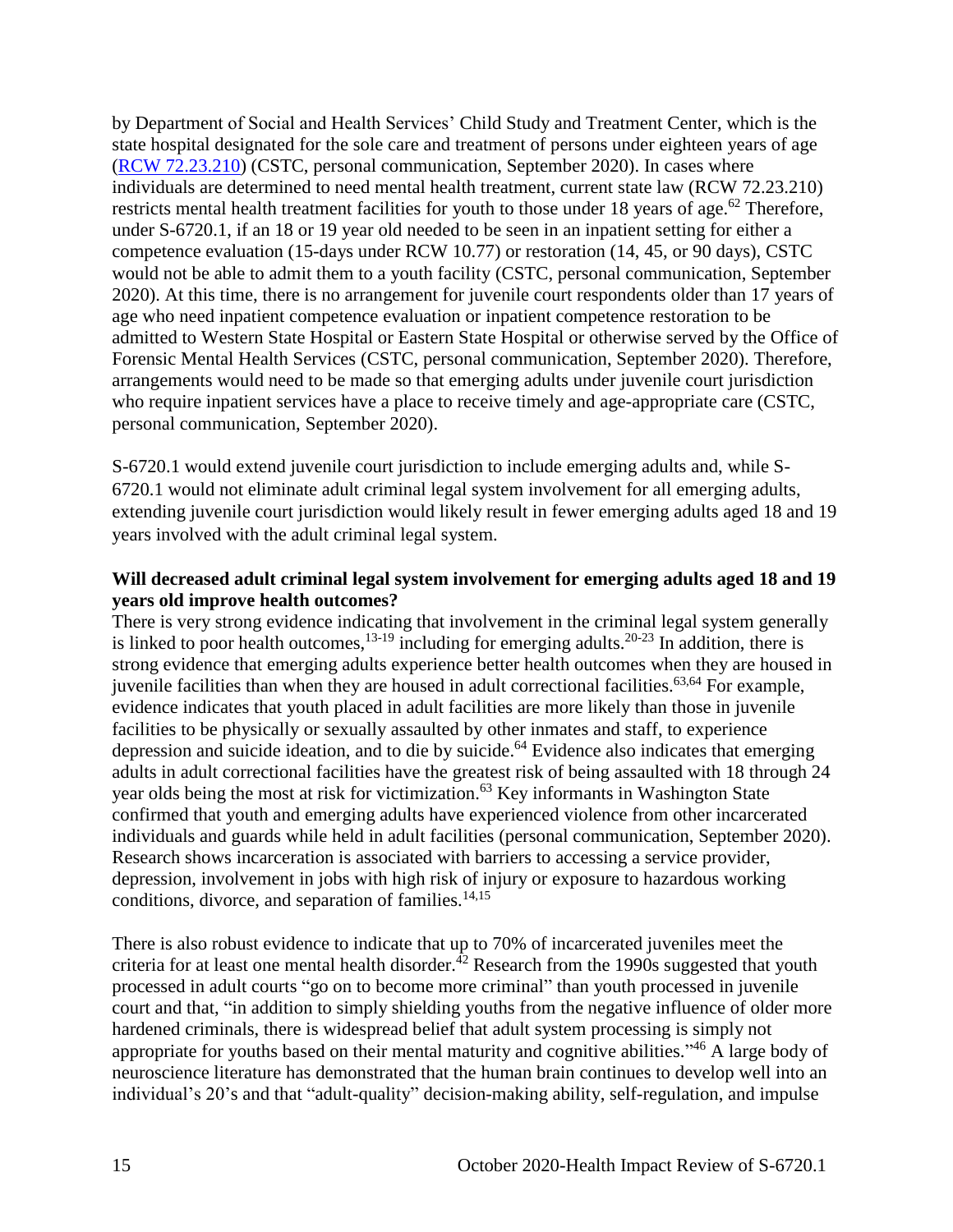control continues to develop into adulthood.44,57 Researchers discuss what is known as the "maturity gap" in emerging adults aged 18 through 24 years where cognitive functioning develops faster than psychosocial capacities and because of this, emerging adults are more likely to engage in risk-seeking behavior, have difficulty moderating their responses to emotionally charged situations, have poor risk assessment skills, be more impulsive and emotional, and think about short-term rather than long-term consequences.<sup>41,57,65</sup> Key informants emphasized that these developmental qualities would apply to all juveniles and all types of crimes, including serious violent offenses (personal communication, September 2020). Additionally, psychosocial development is further disrupted by factors such as involvement in the criminal legal system, traumatic incidents, parental incarceration, poverty, foster care, substance abuse, mental health needs, and learning disabilities.<sup>44</sup> Allowing emerging adults to remain in juvenile court jurisdiction where they have access to developmentally appropriate treatment would likely improve mental health outcomes for these individuals.

Overall, since it is well-documented that involvement in the criminal legal system generally is linked to poor health outcomes, and since there is evidence that juvenile court may provide developmentally appropriate treatment for emerging adults, there is very strong evidence that decreased adult criminal legal system involvement for youth aged 18 and 19 years old would likely improve health outcomes.

## **Will decreased adult criminal legal system involvement for emerging adults aged 18 and 19 years decrease penalties and collateral consequences for those individuals charged with a crime?**

We have made the informed assumption that decreasing adult criminal justice involvement for emerging adults aged 18 and 19 years will decrease penalties and collateral consequences for those individuals charged with a crime. This assumption is based on current differences in maximum sentencing, alternative sentencing, legal financial obligations, and records between the adult criminal legal system and juvenile criminal legal system in Washington State and key informant interviews.

## Maximum sentencing

The intent of the Washington State juvenile criminal legal system is to focus equally on accountability and rehabilitation of juveniles to prepare youth for adulthood.<sup>1</sup> The focus of the adult criminal legal system is on punishment and "holding criminals accountable by punishing them, usually through more severe punishments than juveniles."<sup>1</sup> The juvenile criminal legal system considers age in determining capacity to commit a crime and sentencing for individuals charged of a crime based on the "fact children are less criminally culpable than adults. They lack maturity and have an underdeveloped sense of responsibility. They are deserved of less punishment than adults based on their distinct attributes."<sup>1</sup>

[RCW 13.40.0357](https://app.leg.wa.gov/rcw/default.aspx?cite=13.40.0357) provides standard sentencing ranges for juveniles charged of a crime based on the seriousness of the crime and a juvenile's past criminal history.1,66 Standard ranges are typically below levels in the adult criminal legal system. For example, "even when tried as adults for the most heinous crimes, including aggravated murder, children under the age of 18 cannot be sentenced to death, nor to life without the possibility of parole."<sup>1</sup> Juveniles charged of a crime may be sentenced to Local Sanctions, "which allows a court to keep the [juvenile] in the local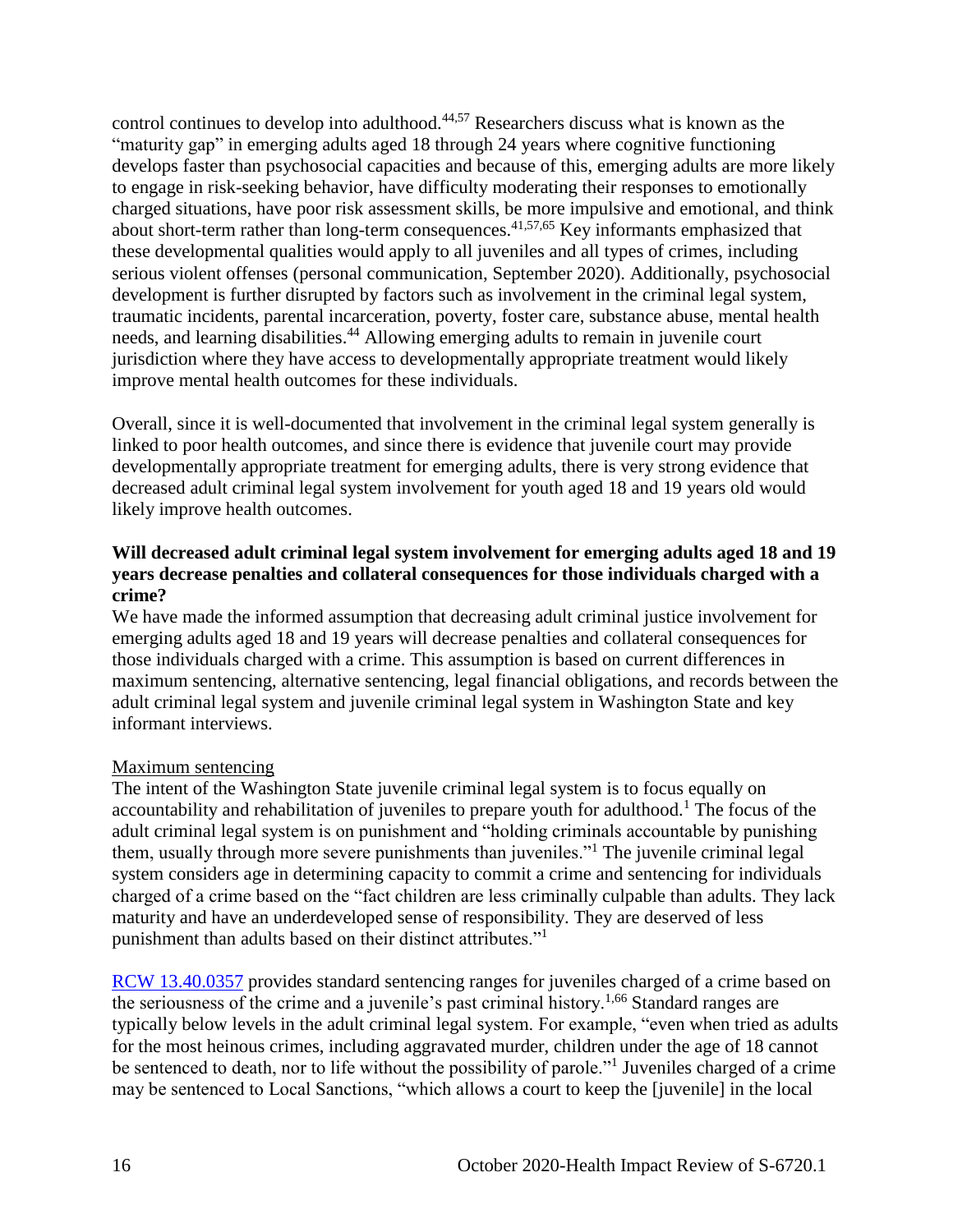community by imposing probation, community service, a fine, and local detention," or to "commitment to a secure rehabilitation facility operated by [DCYF] Rehabilitation which is the functional equivalent of a secure prison for youth."<sup>1</sup> Ranges for Local Sanctions include 0 to 12 months of Community Supervision (i.e., probation); 0 to 150 hours of Community Restitution (i.e., community service work); 0 to 30 days of detention in a local facility; and \$0.00 to \$500.00 fines.<sup>1</sup> The standard sentencing range for commitment to DCYF Rehabilitation is from 15 weeks to 260 weeks (5 years) for Drive-By Shooting and Robbery 1 at age 16 or 17 years.<sup>66</sup>

Therefore, extending juvenile court jurisdiction to include emerging adults would "allow judges to consider age as a mitigating factor in their sentencing decision, which encourages lesser sentences."<sup>10</sup> Under S-6720.1, emerging adults aged 18 and 19 years charged with a crime would likely receive lesser maximum sentences in juvenile court than if they were sentenced in adult court.

#### Alternative sentencing

In addition to lesser standard sentencing ranges, juveniles charged of a crime may also receive alternative sentencing, including suspended disposition, manifest injustice, deferred disposition, and diversion.1,66

Suspended and manifest injustice dispositions use different mechanisms, but allow a judge to sentence a juvenile outside the standard sentencing range. Under a suspended disposition, a juvenile receives a lesser, community-based sentence with the "knowledge any failure to comply could result in the suspended sentence imposed."<sup>1</sup> Judges may impose a suspended sentence only in certain circumstances, including when a juvenile is required to complete a research and evidenced-based chemical dependency or mental health treatment program.<sup>1</sup> Certain crimes are not eligible for suspended disposition, including serious violent offenses.<sup>66</sup> A manifest injustice disposition is one that, "if the standard sentencing guidelines yield a sentence that would be an injustice to the [juvenile] or risk the safety of the public, the judge can use [manifest injustice] to impose an alternative disposition" that results in either a shorter or longer sentencing range or in institutionalization to a residential detention facility."<sup>22</sup> Research examining the use of manifest injustice dispositions in Washington State stated that the intent of judges in using manifest injustice is unclear; it is uncertain whether they use it for punishment (i.e., increased or intensified sentencing) or rehabilitation (i.e., decreased sentencing). $^{22}$ 

Juvenile diversion is a "statutorily authorized method of handling a minor juvenile offense without prosecution in juvenile court."<sup>1</sup> Diversion "is essentially a contract or agreement requiring a juvenile…fulfill certain community-based sanctions and conditions, usually in the form of community service work, counseling, and restitution. The diversion unit may also refer the juvenile to community-based programs, restorative justice programs, mediation, or victim offender reconciliation programs."<sup>1</sup> Diverting a case is at the discretion of the prosecuting attorney, and can be used in any case except sex offenses or violent offenses (Assault 2 and Robbery 2 are still eligible for diversion).<sup>1</sup> Diversion is not considered to be a conviction or adjudication.<sup>1</sup> Key informants noted that certain common community-based sanctions may be difficult to use under the provisions of S-6720.1. For example, sanctions requiring youth to follow the rules of the house, attend school, or abide by curfew laws that are often used for youth aged 8 through 17 may not be relevant for emerging adults aged 18 and 19 years (personal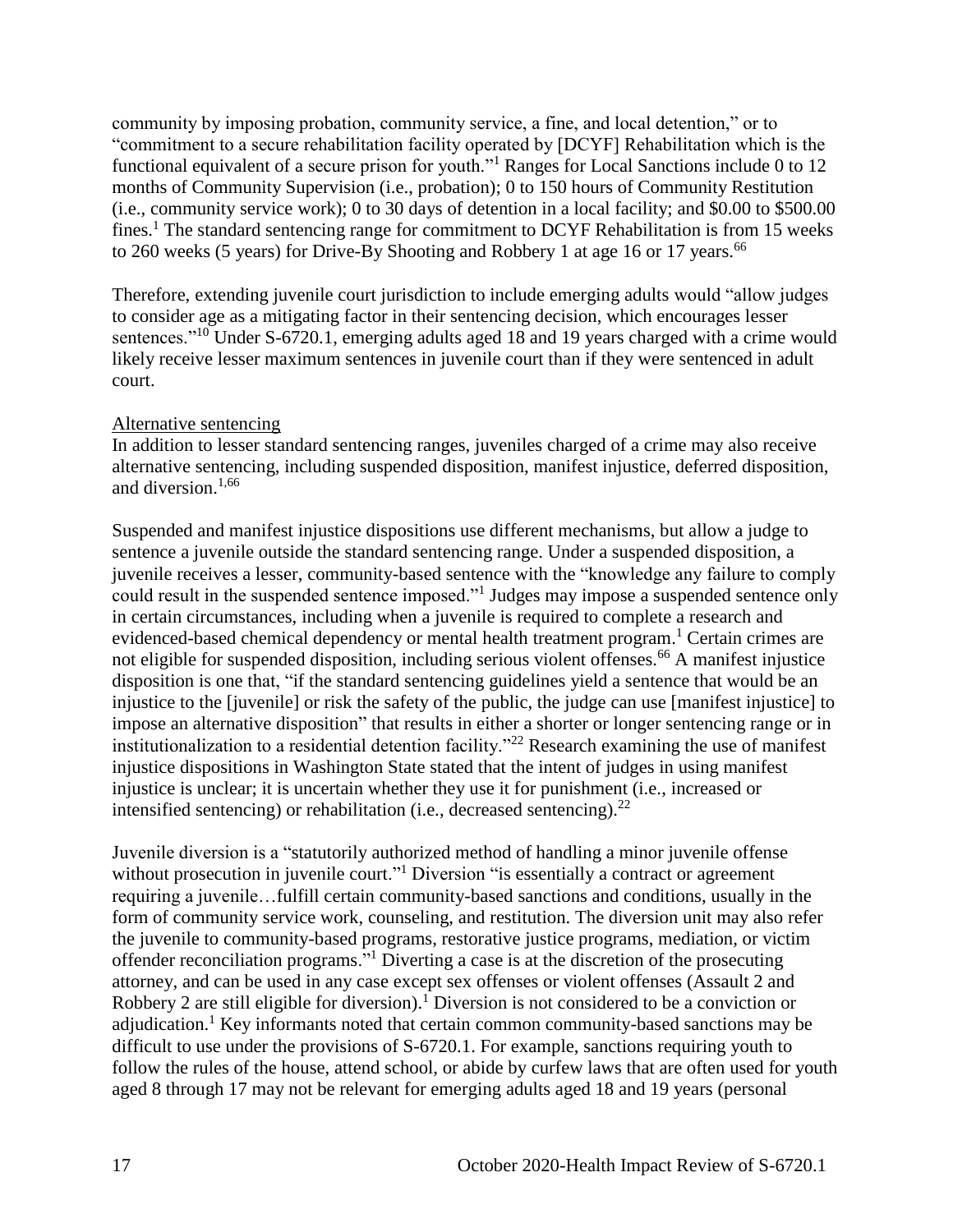communication, August 2020). However, other key informants noted that a portion of emerging adults are still in high school and/or living with parents/guardians (personal communication, September 2020). Lastly, data from Vermont show that 18 and 19 year olds commit similar offenses to younger juveniles, and that "80% of potential cases are low-level and should be considered for diversion from the system."<sup>29</sup>

Overall, S-6720.1 would allow emerging adults to be eligible for alternative sentencing and diversion programs that are not available in the adult criminal legal system.

#### Legal financial obligations

Juvenile sentencing and diversion can also reduce the consequences associated with legal financial obligations (LFOs). In adult cases, courts have the authority to order the payment of LFOs which may include fines, fees, and costs associated with an individual's conviction.<sup>25-27</sup> The Youth Equality and Reintegration Act of 2015 abolished most LFOs associated with juvenile offenses, including LFOs, fees, fines, or cost imposed at the city, town, or county level.<sup>28</sup> Juveniles offenses still generally require payment of the DNA Collection Fee (if not collected as the result of a previous offense), the Crime Victims Penalty Assessment (required when the offense is defined as a most serious offense [RCW 9.94A.030] or a sex offense [Chapter RCW 9A.44.128]), and Restitution to any persons who have suffered a loss or damage as a result of the offense committed by the juvenile.<sup>28</sup> Juvenile sentences may not include interest or fees for collecting LFOs.<sup>1</sup> Under Local Sanctions, fines may not exceed \$500.00.<sup>1</sup> In cases where a juvenile is required to pay restitution for a crime, "the diversion unit is allowed to convert the monetary amount to community service later…and, where the court later determines there is good cause, including a juvenile's inability to pay, the restitution amount ordered may be reduced or even eliminated altogether."

Overall, since individuals tried in the juvenile court system are subject to fewer LFOs, fees, fines, and other costs than individuals tried in the adult court system, S-6720.1 will likely decrease financial penalties for emerging adults charged with a crime.

#### Records

Extending juvenile court jurisdiction to include emerging adults also provides the potential for records to be sealed or destroyed, "which reduces the long-term challenges associated with criminal justice involvement." <sup>10</sup> Record sealing "means a file is removed from the record and all matters surrounding the sealed records must be treated as though the matter never occurred…destruction means the physical file and all records are destroyed permanently without ability to retrieve the material later."<sup>1</sup> In Washington State, "the purpose of the sealing laws is to allow [juveniles] to overcome prejudice resulting from their crimes and to reintegrate them back into society."<sup>1</sup>

[RCW 13.50.050](https://app.leg.wa.gov/RCW/default.aspx?cite=13.50.050) outlines the keeping, release, and destruction of records by the Washington State juvenile criminal legal system.<sup>52</sup> [RCW 13.50.050](https://app.leg.wa.gov/RCW/default.aspx?cite=13.50.050) stipulates that "all records other than the official juvenile court file are confidential and may be released only as provided in this chapter."<sup>52</sup> Further, "certain persons [have] the right to request their juvenile files be sealed or destroyed at some point provided they meet specified conditions in statute. In most cases, statute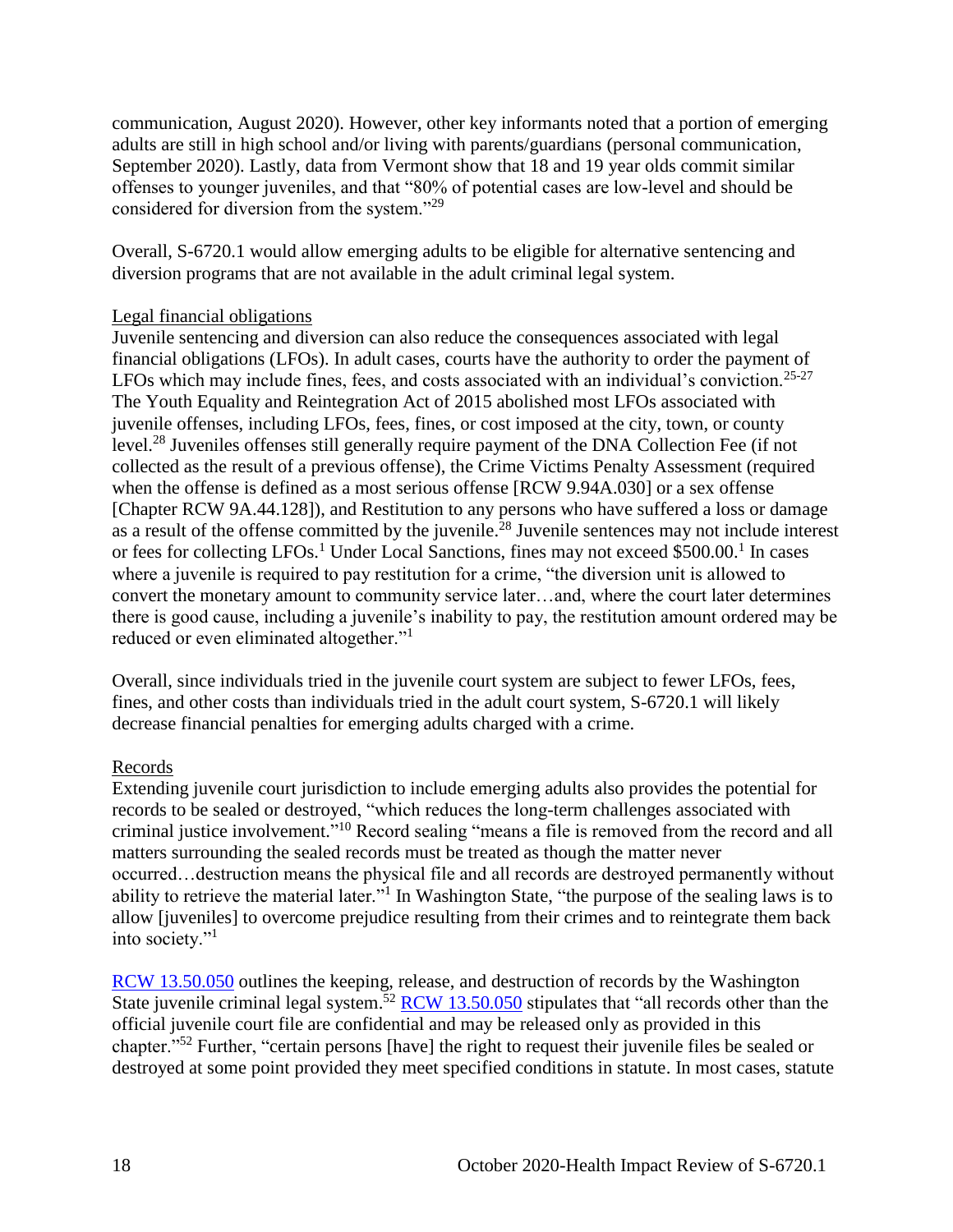provides that most juvenile records may become eligible to be sealed and diversion records may become eligible for destruction."<sup>1</sup>

The current law provides that most juvenile records are sealed automatically. If no other crimes are committed and certain conditions are met, most juvenile cases may become eligible to be sealed after 2 years; serious violent offenses may become eligible after 5 years; and sex offenses may become eligible after an individual is no longer required to register as a sex offender.<sup>1</sup> Diversions are eligible to be sealed with other records, and completed diversions automatically become eligible for destruction when an individual turns  $18<sup>1</sup>$ 

Overall, since the juvenile criminal legal system allows for different maximum sentencing, alternative sentencing, legal financial obligations, and record sealing and destruction than the adult criminal legal system, S-6720.1would likely decrease penalties and other collateral consequences for emerging adults aged 18 and 19 years.

## **Will decreased penalties and collateral consequences for emerging adults aged 18 and 19 years charged with a crime increase access to employment opportunities, housing, and economic stability?**

There is very strong evidence that decreased penalties and collateral consequences of conviction would likely improve access to employment opportunities, housing, and economic stability for emerging adults aged 18 and 19 years.<sup>67</sup> Research has shown the long-term impacts of juvenile criminal legal system contact on youth include lower high school graduation rates, higher rates of unemployment, and higher rates of eviction and homelessness. <sup>49</sup> The U.S. Commission on Civil Rights 2019 Report "Collateral Consequences: The Crossroads of Punishment, Redemption, and the Effects on Communities," which cites 955 sources, found "alleviating collateral consequences can help formerly incarcerated individuals [including emerging adults] lead more productive lives, secure gainful employment, find housing, and obtain the resources they need to become self-sufficient."<sup>67</sup>

#### Access to employment opportunities

Criminal background checks often act as barriers to employment for people previously involved with the criminal legal system, including emerging adults. The Director of the Collateral Consequences Resource Center explained, "[m]any [collateral consequences] consist of nothing more than a direction to an official decision-maker to conduct a criminal background check, frequently understood as an unspoken warning that it is safest to reject anyone with a criminal record."<sup>67</sup> For example, results of an audit study found that applicants with a criminal record are 50% less likely to receive a callback or job offer than applicants without criminal records.<sup>67</sup> Evidence also shows, "[t]he recidivism rate for people who are unemployed post-incarceration is nearly twice that of those who find employment."<sup>67</sup>

Licensing requirements also act as barriers for people previously involved with the criminal legal system, including emerging adults. About 30% of U.S. workers need licenses.<sup>67</sup> Nationally, about 8,000 documented state licensing restrictions apply to people convicted of any felony conviction and over 4,000 apply to people convicted of any misdemeanor.<sup>67</sup> In addition, "at least 9,000 state licensing disqualifications apply for an indefinite period and could last a lifetime, and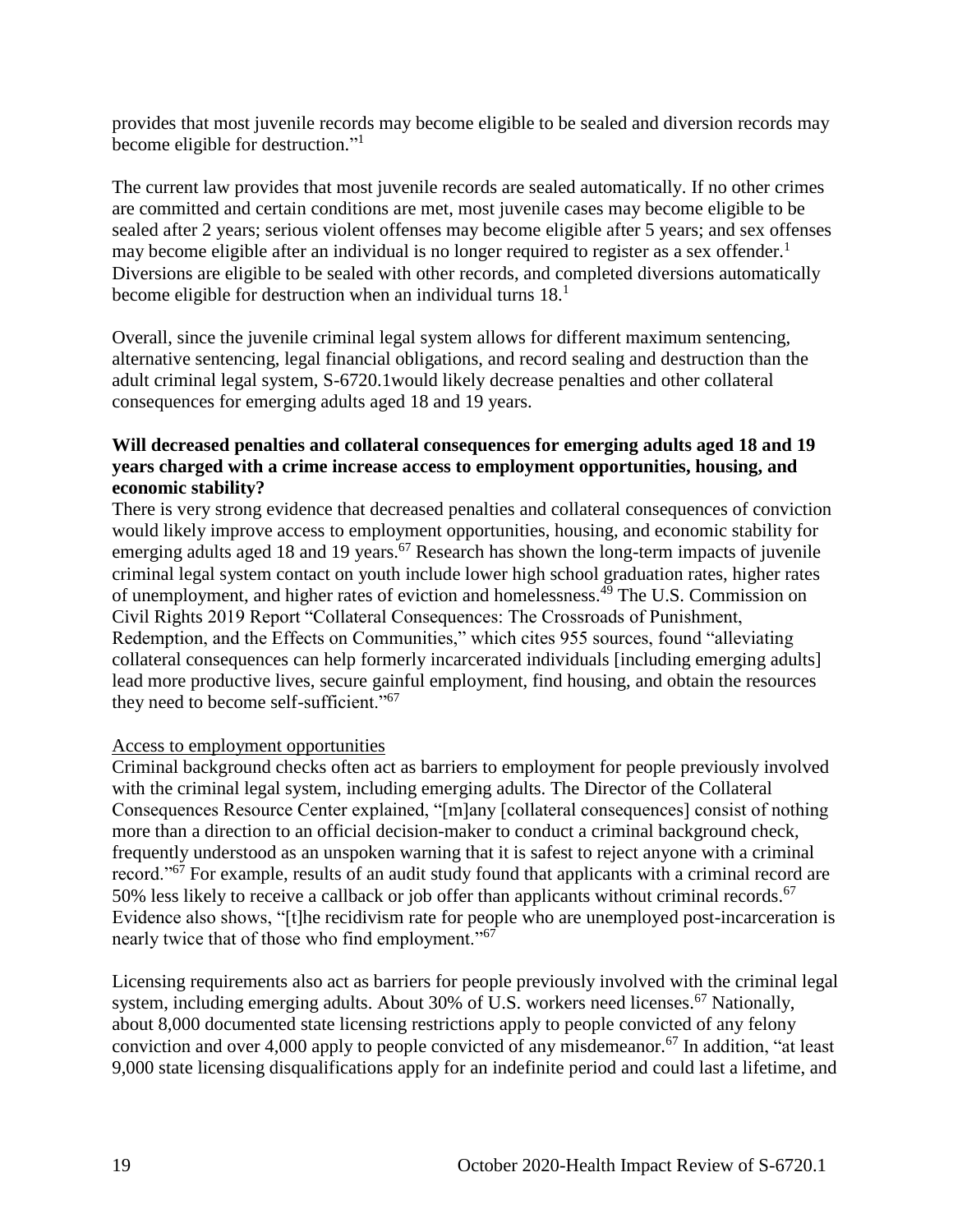more than 4,000 are mandatory disqualifications, for which licensing agencies have no choice but to deny a license."<sup>67</sup>

Because the juvenile criminal legal system allows for record sealing and destruction, extending juvenile court jurisdiction to include emerging adults aged 18 and 19 years would remove barriers to employment they would otherwise face with a permanent adult criminal legal record. However, if an individual is adjudicated of a new juvenile offense or convicted of a crime in the adult criminal legal system, the sealing order is nullified and the public may again access the iuvenile court record. $30$ 

#### Access to housing

Individuals with previous criminal legal system involvement, including juvenile adjudications, face barriers to securing both public and private housing. As such, "[a]pproximately two-thirds of formerly incarcerated individuals rely on family members for housing."<sup>67</sup> However, housing restrictions can also limit the family support available to persons previously involved with the criminal legal system, including youth and emerging adults. There is a large body of evidence demonstrating the association between incarceration and homelessness as "prior incarceration has been identified as a risk factor for homelessness, and individuals experiencing homelessness are vulnerable to incarceration."<sup>67</sup> Evidence also indicates that "individuals who cannot secure adequate housing post-incarceration are twice as likely to recidivate."<sup>67</sup>

Federal law regulates admission and eviction from low-income housing programs funded through the U.S. Department of Housing and Urban Development (HUD).<sup>30</sup> While discretionary admission and eviction requirements vary by local Public Housing Authorities (PHAs), HUD requires landlords to deny housing for certain crimes, including those requiring registration under a state sex offender program.<sup>30,30,67</sup> Therefore, for families living in subsidized housing, the presence of a juvenile required to register as a sex offender would put all household members at risk for eviction.30,67 One study found that nearly 80% of individuals who were formerly incarcerated reported ineligibility or denial of housing because of their or a family members' conviction history.<sup>67</sup>

Because federal housing laws treat juvenile adjudications as convictions,  $30$  extending juvenile court jurisdiction to include emerging adults would not remove all barriers to public housing (personal communication, August to September 2020). However, as many evictions are discretionary, participation in rehabilitation efforts or treatment programs may be used to negotiate with housing authorities.<sup>30</sup> Because the juvenile criminal legal system focuses on accountability and rehabilitation, there are more programming options that may meet an emerging adult's needs (personal communication, September 2020) which may aid in negotiations with housing providers.

The private market also poses additional challenges (e.g., expensive rents, background and credit checks, and stigma associated with criminal legal records) to individuals with previous criminal legal system involvement, including for emerging adults.<sup>67</sup>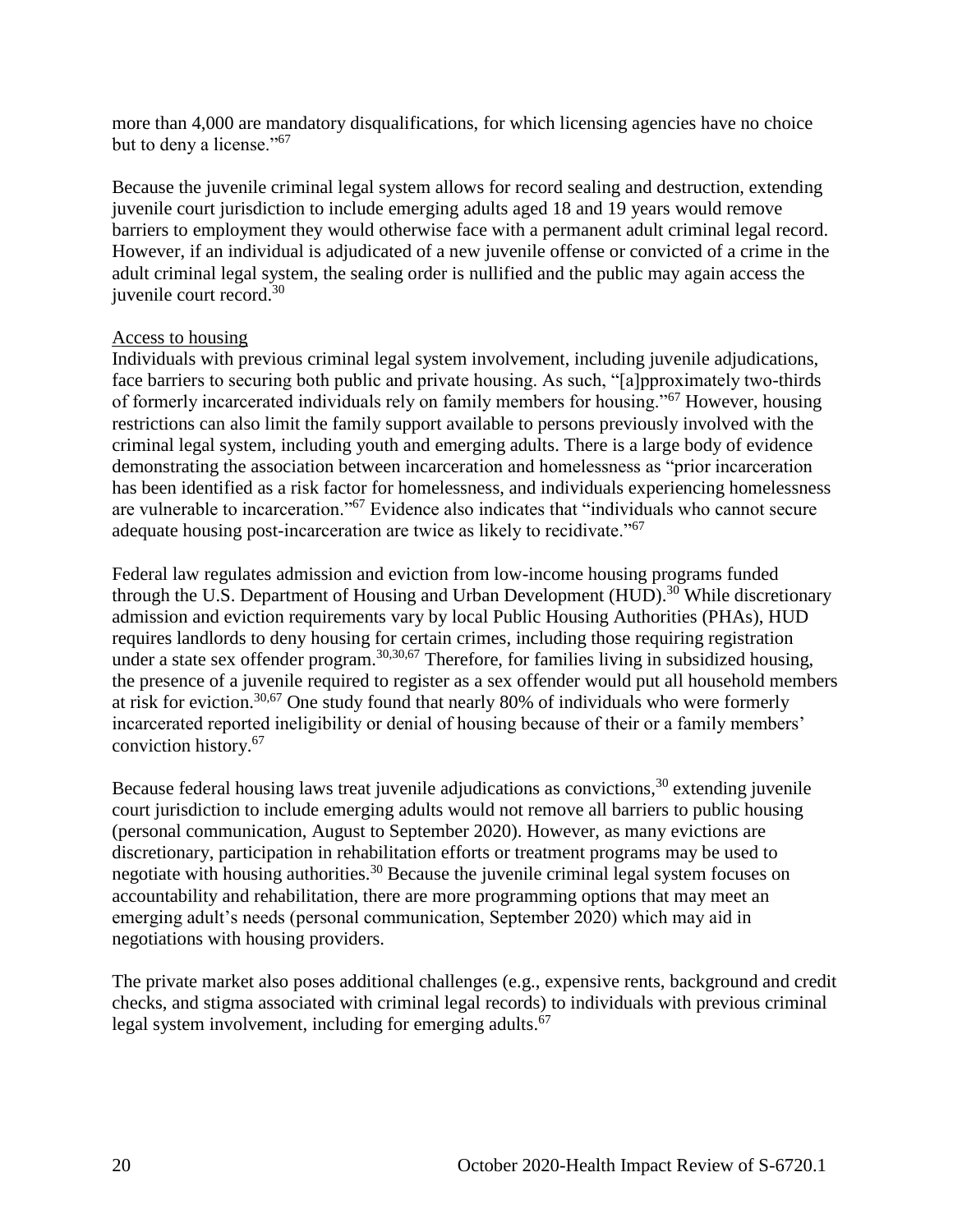Extending juvenile court jurisdiction to include emerging adults would allow for juvenile records to be sealed or destroyed, thereby removing barriers related to background checks that emerging adults would otherwise face when attempting to access public and private housing.

#### Access to economic stability

A number of studies have indicated that LFOs, and the interest on them, is one of the biggest barriers to successful re-entry into communities following conviction and perpetuate a cycle of poverty.24,25,31-33,68 In 2018, the Washington State Legislature passed Engrossed Second Substitute House Bill 1783 (Chapter 269, Laws of 2018), which eliminated the 12% interest accrual on the non-restitution portions of LFOs, and provided that a court may not impose costs on an adult defendant who is indigent at the time of sentencing, among other provisions. While these changes have generally reduced the burden of LFOs for individuals convicted as adults, the costs associated with adult convictions are generally greater than those faced by individuals tried in the juvenile criminal legal system. 1,25-28

Key informants shared that economic barriers associated with adult criminal legal system involvement pose significant challenges for emerging adults who are beginning or in the process of reaching key markers for independence (e.g., employment, stable housing) (personal communication, August to September 2020). Reducing financial penalties for emerging adults aged 18 and 19 years charged of a crime has the potential to improve their ability to pay rent, buy food and medicine, and financially support themselves and their families.<sup>24,34</sup>

The U.S. Commission on Civil Rights concluded, "evidence shows harsh collateral consequences unrelated to public safety increase recidivism […] by limiting or by completely barring formerly incarcerated persons' access to personal and family support."<sup>67</sup> Overall, there is very strong evidence that decreasing penalties and collateral consequences will likely improve access to employment opportunities, housing, and economic stability for emerging adults aged 18 and 19 years charged of a crime.

# **Will improved access to employment opportunities, housing, and economic stability for emerging adults aged 18 and 19 years result in improved health outcomes?**  There is very strong evidence that improved access to employment opportunities, 35,38,39,69

housing,<sup>36,37,70</sup> and economic stability will likely result in improved health outcomes, including for emerging adults. For example, results from an analysis of longitudinal studies demonstrated a relationship between losing a job and negative changes in mental health including indicators such as depression, anxiety, distress, and general well-being.<sup>39</sup> Data also suggested that returning to employment after a period of being unemployed is associated with an improvement in mental health indicators.<sup>39</sup> Specific to housing instability, evidence from a peer-reviewed literature review shows that "individuals under threat of eviction present negative health outcomes, both mental (e.g., depression, anxiety, psychological distress, and suicides) and physical (poor selfreported health, high blood pressure and child maltreatment)."<sup>36</sup> Since these connections are widely accepted, less time was dedicated to researching these relationships.

Overall, improved access to employment opportunities, housing, and economic stability will likely result in improved health outcomes for emerging adults aged 18 and 19 years.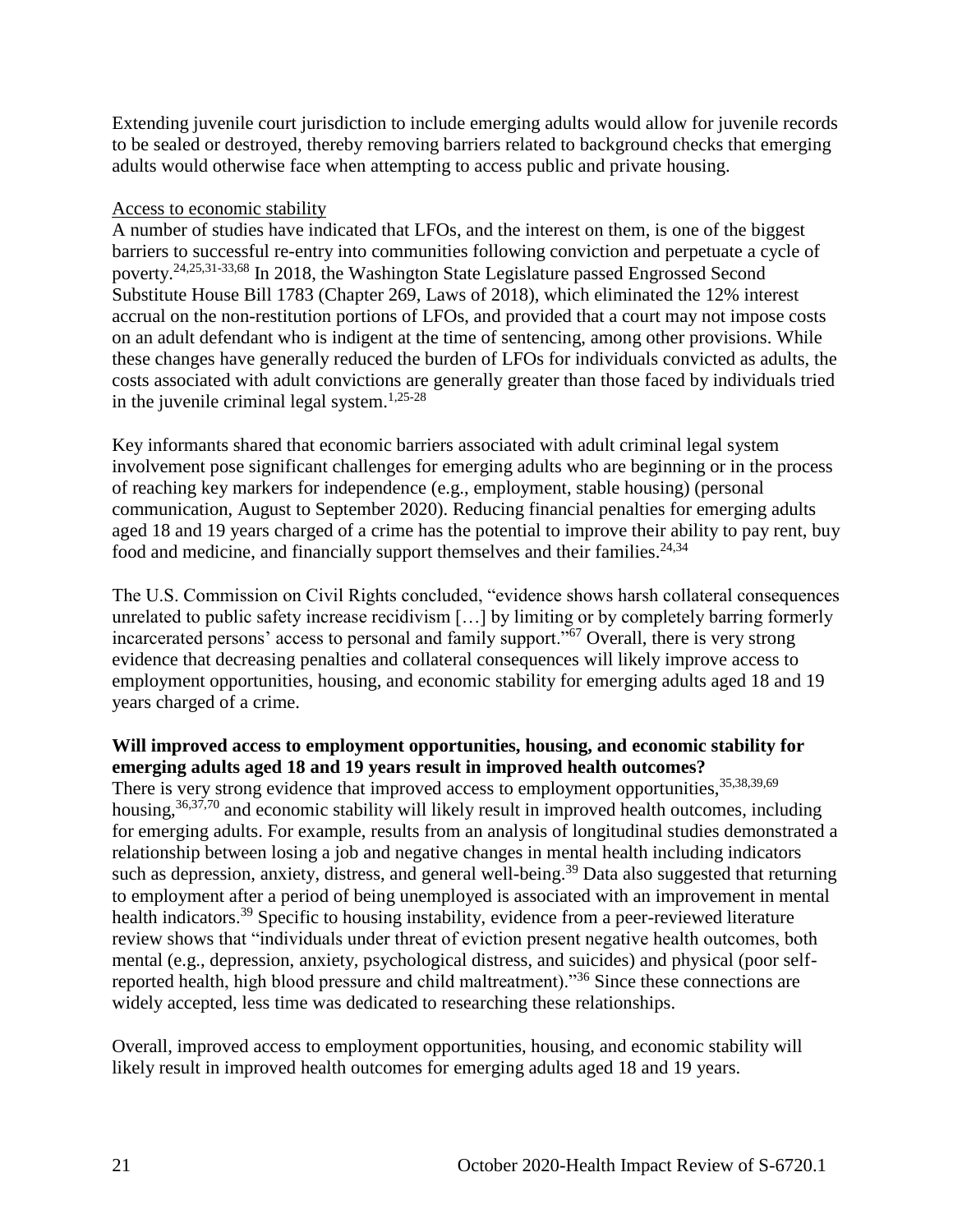#### **Pathway 3: Recidivism**

#### **Will changing the procedural jurisdiction of juvenile court to 13 through 19 years of age decrease juvenile recidivism?**

There is very strong evidence that changing the procedural jurisdiction of juvenile court to 13 through 19 years of age will decrease recidivism for youth and emerging adults. Data from DCYF showed that, in 2016, about 50% of juveniles were identified as low risk to recidivate.<sup>6</sup> In a 2020 report, the Washington State Center for Court Research provided a summary of juvenile recidivism for a 2014 court cohort and a 2015 Juvenile Rehabilitation cohort.<sup>40</sup> Overall, they found that 30.3% of juveniles in the court cohort recidivated and 49.6% of juveniles in the Juvenile Rehabilitation cohort recidivated, which was consistent with previous state data.<sup>40</sup> Recidivism rates were higher for "groups with more severe case dispositions and sanctions" such that youth released from Juvenile Rehabilitation recidivated at a rate of 49.6%, youth with adjudicated court cases at  $44\%$ , and youth with diverted cases at  $21.7\%$ .<sup>40</sup>

Notably, Washington State Center for Court Research found that recidivism rates varied by age, and "analysis of age at first disposition showed, generally, that the younger a person was at their first disposition, the more likely they were to recidivate."<sup>40</sup> Recidivism rates decreased from 57.7% for youth with age of first disposition of 11 years to 26.5% for youth with age of first disposition of 17 years.<sup>40</sup> They summarized that, "recidivism rates peak early (age 11 or 12) and are at half or less the peak rate for those whose first offense occurred at age 17."<sup>40</sup> While the recidivism rates for those released from Juvenile Rehabilitation do not decrease as dramatically by age, the rates "do substantially fall from peak rates for those that commit their first offense later in life.<sup> $,40$ </sup> Therefore, since S-6720.1 has the potential to delay age at first disposition by raising the minimum age of juvenile court jurisdiction from 8 to 13 years of age, the bill may reduce juvenile recidivism.

Evidence also indicates that juveniles transferred to the adult system have recidivism rates that are higher than juveniles who are retained in the juvenile criminal legal system.<sup>41-44,71</sup> While some research has found mixed results,<sup>45</sup> generally evidence has shown that youth retained in juvenile court had lower rates of recidivism than youth transferred to adult court, and that youth transferred to adult court recidivated earlier, more frequently, and for more severe crimes.<sup>46</sup> For example, a natural experiment evaluating recidivism prior to and after Connecticut raised the age of juvenile jurisdiction from 15 to 16 years old found that "16 year-olds processed in juvenile courts [after the law change] had substantially reduced rates of recidivism" compared to 16 year olds processed in adult courts before the law change. <sup>46</sup> Overall, about 42% of 16 year olds processed as adults recidivated compared to 26% of 16 year olds processed as juveniles.<sup>46</sup> Another study found that 76% of emerging adults under the age of 25 years released from adult prisons were rearrested within 3 years and  $84\%$  were rearrested within 5 years.<sup>42</sup> The literature indicates that these higher rates may be a result of a number of factors including: less effective rehabilitation efforts for juveniles incarcerated in adult prisons; "stigmatization; humiliation; loss of self-respect; attenuation of guilt or shame; hardening of the delinquent self-concept; weakening of ties to families, prosocial peers, and community; and diminishment of job and educational prospects;" and youth attributing greater injustice to the court system.<sup>71</sup> In addition, research on juvenile delinquency found that "justice system involvement may increase delinquency through the stigmatization process that decreases positive social bonds and increases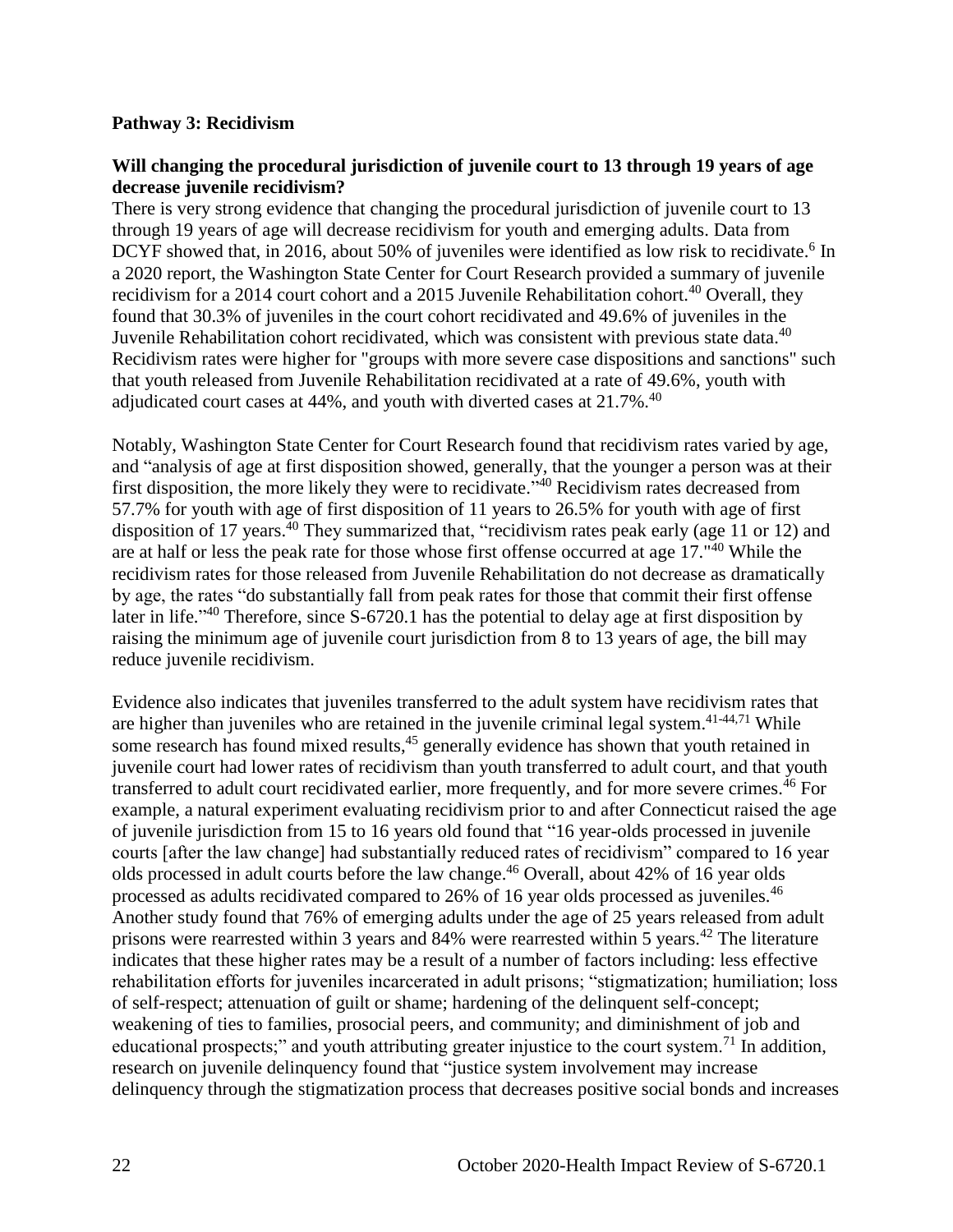association with deviant others."<sup>46</sup> There is also strong evidence that juveniles who are placed in adult correctional facilities have higher rates of recidivism than juveniles placed in juvenile facilities.41-44,47,48,71

Overall, changing the procedural jurisdiction of juvenile court to 13 through 19 years of age will likely decrease recidivism for youth across the life course.

## **Will decreased juvenile recidivism improve health outcomes?**

There is very strong evidence indicating that involvement in the criminal legal system is linked to poor health outcomes,  $^{13-19}$  including for youth and emerging adults;  $^{20-23}$  therefore, decreasing recidivism and further involvement for juveniles has the potential to improve health outcomes for these youth and emerging adults. Pathway 1 and 2 provide more detailed discussion about how decreasing involvement in the criminal legal system for youth and young adults will improve health outcomes.

#### **Will improving health outcomes for youth aged 8 through 12 years and emerging adults aged 18 and 19 years decrease health inequities?**

The potential impact of S-6720.1 on health inequities is unclear. Inequities in the juvenile criminal legal system exist by foster care status,<sup>72</sup> gender identity,<sup>73</sup> geography,<sup>6,22,55</sup> housing status,<sup>74</sup> indigeneity,<sup>53</sup> race/ethnicity,<sup>6,22,49,50,54,55</sup> sexual orientation,<sup>73</sup> and socioeconomic status.<sup>21,49</sup> It is well-documented that these youth experience worse health outcomes.<sup>12,21,75-77</sup> However, because of the intersectionality of overlapping identities, current inequities due to racism in the juvenile criminal legal system and adult criminal legal system, and continued opportunities for involvement with the criminal legal systems for youth aged 8 through 12 years and emerging adults aged 18 and 19 years, it is unclear how changing the age of statutory juvenile jurisdiction may impact equity for youth and emerging adults.

Many inequities in the juvenile criminal legal system are inter-related and exacerbated by the intersectionality with race/ethnicity.<sup>50</sup> Researchers have noted that, "the intricacies of racial disparities in the [juvenile criminal legal system] are difficult to study because of the close relationship between crime and many of the social factors affecting communities in which [youth of color] are likely to be raised."<sup>49</sup> Youth of color are more likely to experience higher financial poverty rates and lower socioeconomic status, to attend schools with zero-tolerance policies and law enforcement presence on campus, and to experience parental incarceration due to disparities in the larger criminal legal system.49,50 Similarly, a report by the Office of Juvenile Justice and Delinquency Prevention concluded that, "exacerbating the difficulty of addressing [disproportionality in the criminal legal system] is the fact that [racial/ethnic] disparities exist well before contact with the juvenile [criminal legal] system has occurred—in child welfare, the foster care system, school readiness, school performance, and school suspensions and expulsions.<sup>"50</sup> Students who experience suspension or expulsion due to zero-tolerance or similar policies are "at higher risk for several negative outcomes, including academic failure, grade retention, negative school attitude, and, consequently, high school dropout, juvenile delinquency, and incarceration."<sup>39</sup> The evidence that Black and African American students are disproportionately suspended and expelled compared to students of any other race or ethnicity is well documented.<sup>78-89</sup> Washington State Board of Education's 2016 Biennial Report found that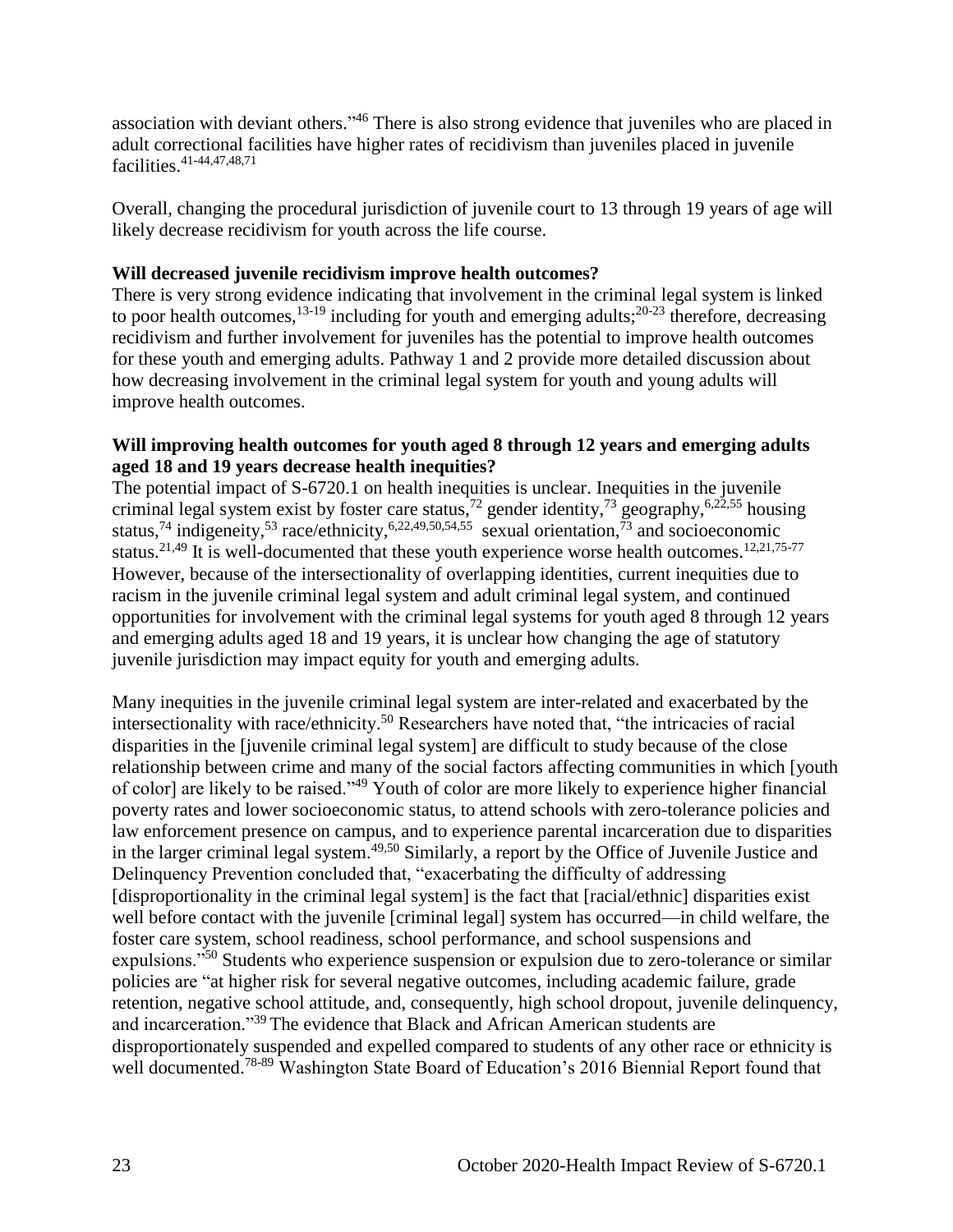Black students were twice as likely to be subject to exclusionary discipline in school when compared to all students in Washington State.<sup>81</sup>

In addition, rates of juvenile arrest and use of diversion and detention varied widely by court jurisdiction and "the large majority of [youth involved in the criminal legal system] are managed by local courts (94%) and there are large differences in court process, diversion options, and program availability across sites."<sup>6</sup> Inequities by geography are exacerbated by the intersectionality with race/ethnicity: "Given the realities of residential patterns by race, [differences in arrest rates by race for the same behaviors] may be reflected in higher arrest rates of [youth of color] than white youth for some offenses. As a result, juveniles behaving in the same way—for example, hanging out late at night—will be treated differently based on where they live, not on how they behave."<sup>55</sup> Research has shown that law enforcement practices may vary by jurisdiction.<sup>50</sup> Law enforcement "who interact with youth have little understanding of adolescent development and little training in appropriate strategies for interacting with youth<sup>157</sup> and "police tend to patrol urban [neighborhoods of color] more aggressively than suburban areas where few [youth of color] reside."<sup>50</sup>

The interplay of race and geography may also impact sentencing. Washington State Juvenile Code includes a "manifest injustice provision," which allows judges to sentence youth outside standard sentencing guidelines.<sup>22</sup> The provision states that, "if the standard sentencing guidelines yield a sentence that would be an injustice to the offender or risk the safety of the public, the judge can use [manifest injustice] to impose an alternative disposition" that results in either a shorter or longer sentencing range or in institutionalization to a residential detention facility.<sup>22</sup> A study of the use of "manifest injustice" in Washington State found that African American and multiracial youth were less likely to have manifest injustice used to increase their sentences than white youth (i.e., white youth were more likely to have their sentences increased or intensified than Black youth).<sup>22</sup> However, the authors hypothesized that this is likely due to the fact that "African American youth reside in urban and liberal parts of the state where judges may be more progressive and less likely to use [manifest injustice] to intensify sentences. More diversion programs targeting [youth of color] exist in urban areas of Washington, and more African American youth are transferred to adult court; both reduce the likelihood of [youth of color] receiving [manifest injustice]. Judges in rural areas of the state, which have fewer treatment resources, may be using [manifest injustice] to access services only available to court-involved youth."<sup>22</sup> Key informants confirmed that existing evidence-based programs are not accessible in all areas of the state, and that areas of the state with limited community resources may be more likely to refer youth to court (personal communication, September 2020).

A 2017 report by DCYF stated that, "it is becoming increasingly clear that juvenile courts will not be able to reduce disparities through court policies alone."<sup>6</sup> Key informants in Washington State emphasized that communities need resources to improve inequities perpetuated throughout all stages of the juvenile criminal legal system, and that existing evidence-based programs are not. The Office of Juvenile Justice and Delinquency Prevention found that communities have differential access to prevention and treatment resources.<sup>50</sup> The report states that unequal access to community-based resources, "creates a disadvantage for [youth of color]. For example, effective programs may be geographically inaccessible to [youth of color] in a jurisdiction, or existing programs may be designed for white, suburban youth. Thus, retention and outcomes for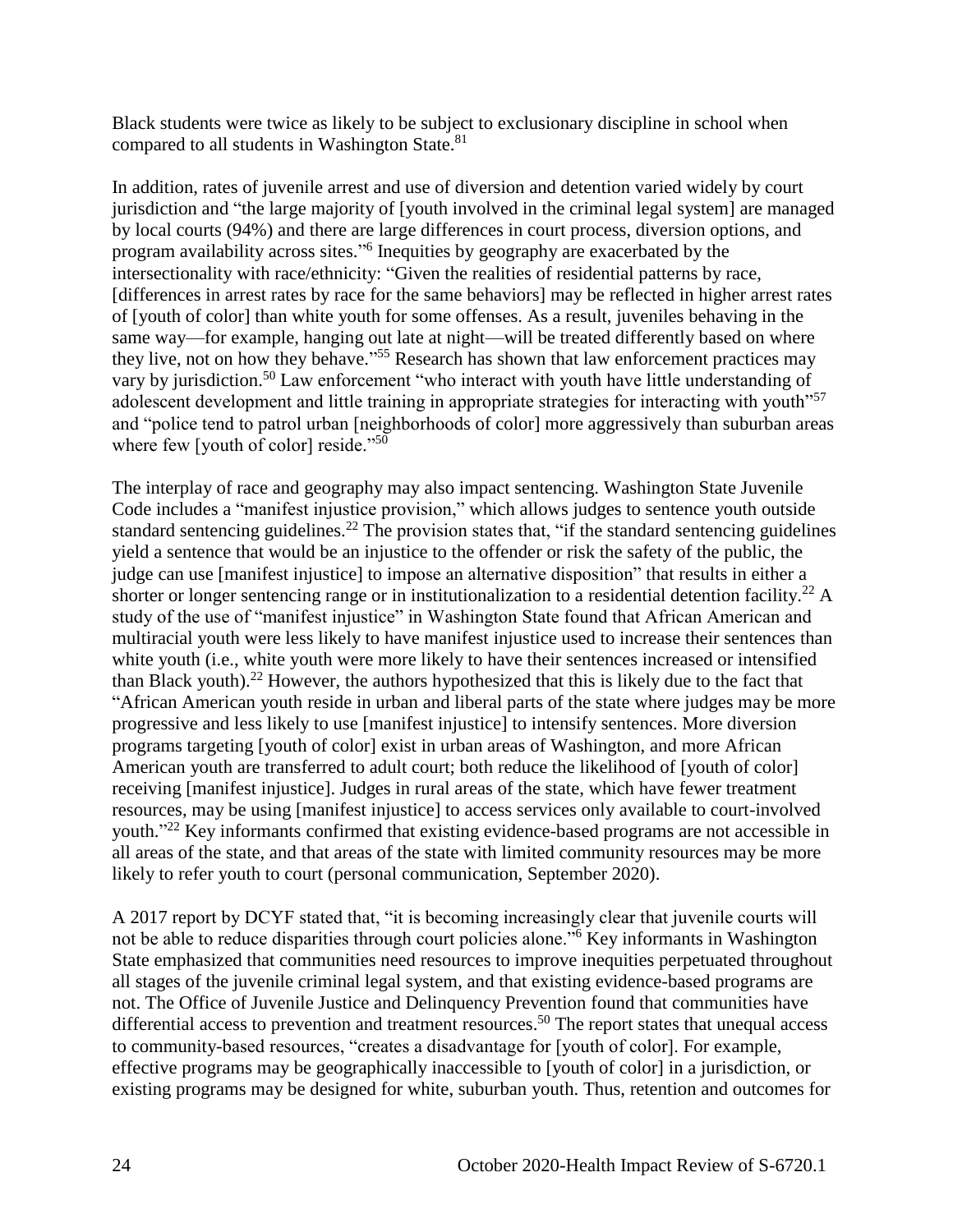[urban youth of color] are poor."<sup>50</sup> The report states that overcoming these inequities requires efforts that promote direct services (e.g., early intervention services, diversion programs), training and technical assistance for juvenile system personnel and law enforcement (e.g., implicit bias training), and systems change (e.g., altering laws and policies that treat individuals differently based on their race/ethnicity).<sup>50,57</sup> Key informants also emphasized the importance of programs that involve families and communities of youth involved in the juvenile system to improve re-entry outcomes and reduce recidivism (personal communication, September 2020).

Overall, "youth of color are overrepresented at many stages of the juvenile [criminal legal] system as compared with their presence in the general population."<sup>55</sup> For example, nationally, African American youth comprise 14% of the general population, but account for 40% of youth placed in secure detention.<sup>55</sup> In Washington State, Black youth and American Indian/Alaska Native youth are disproportionately represented in the juvenile criminal legal population as compared to the state population. While 12% of youth referred to the juvenile criminal legal system were Black (unpublished data, AOC, 2020), these individuals constitute only 5% of the Washington State population under 20 years of age. $90$ 

It is also well-documented that individuals of color, particularly those who are Black and African American, experience disproportionate contact with the juvenile criminal legal system and adult criminal legal system across all age groups and at all stages of involvement. 22,49,50,55 "Disproportionate minority contact" is a measure required by the federal Juvenile Justice and Delinquency Prevention Act of 1974 and is defined as "rates of contact with the juvenile [criminal legal] system among juveniles of a specific minority group that are significantly different from rates of contact for white non-Hispanic juveniles."<sup>50</sup> The U.S. Justice Department has stated that juvenile disproportionate minority contact "is evident at nearly all contact points on the juvenile [criminal legal] system continuum<sup>355</sup> including at arrest, referral, diversion, detention, filings, findings, probation, confinement, and transfer to adult court.<sup>6,49-51</sup> Nationally, Black youth are more likely to be arrested, referred to juvenile court, processed, sent to secure confinement, and transferred to adult facilities than white youth.<sup>55</sup> In addition, "national data indicate emerging adults have the most racially disparate [criminal legal] system outcomes of any age group."<sup>29</sup> One study found that in 2012, the rate of incarceration in either a state or federal prison among individuals aged 18 to 24 years was nine times greater for Black males than for white males.<sup>44</sup>

Consistent with these national findings, the Washington State juvenile criminal legal system has documented disproportionate minority contact for all non-white racial/ethnic groups, with Black and African American youth experiencing the greatest disproportionately.<sup>22,54</sup> For example, Black youth were three times as likely as white youth to be referred to juvenile court.<sup>6</sup> Black youth were seven times more likely to be in Juvenile Rehabilitation Administration custody than white youth.<sup>22</sup> Black youth were also less likely to receive a diversion or deferred disposition and less likely to receive an evidence-based program.<sup>6</sup> Lastly, Black youth were significantly more likely to be tried as adults compared to white youth.<sup>6,51-53</sup>

Some evidence suggests that inequities due to racism persist even after changes in these systems. While juvenile arrests, referrals to court services, and detention use declined by 55% in Washington State from 2007 to 2015, these declines did not happen proportionally.<sup>6</sup> Rather,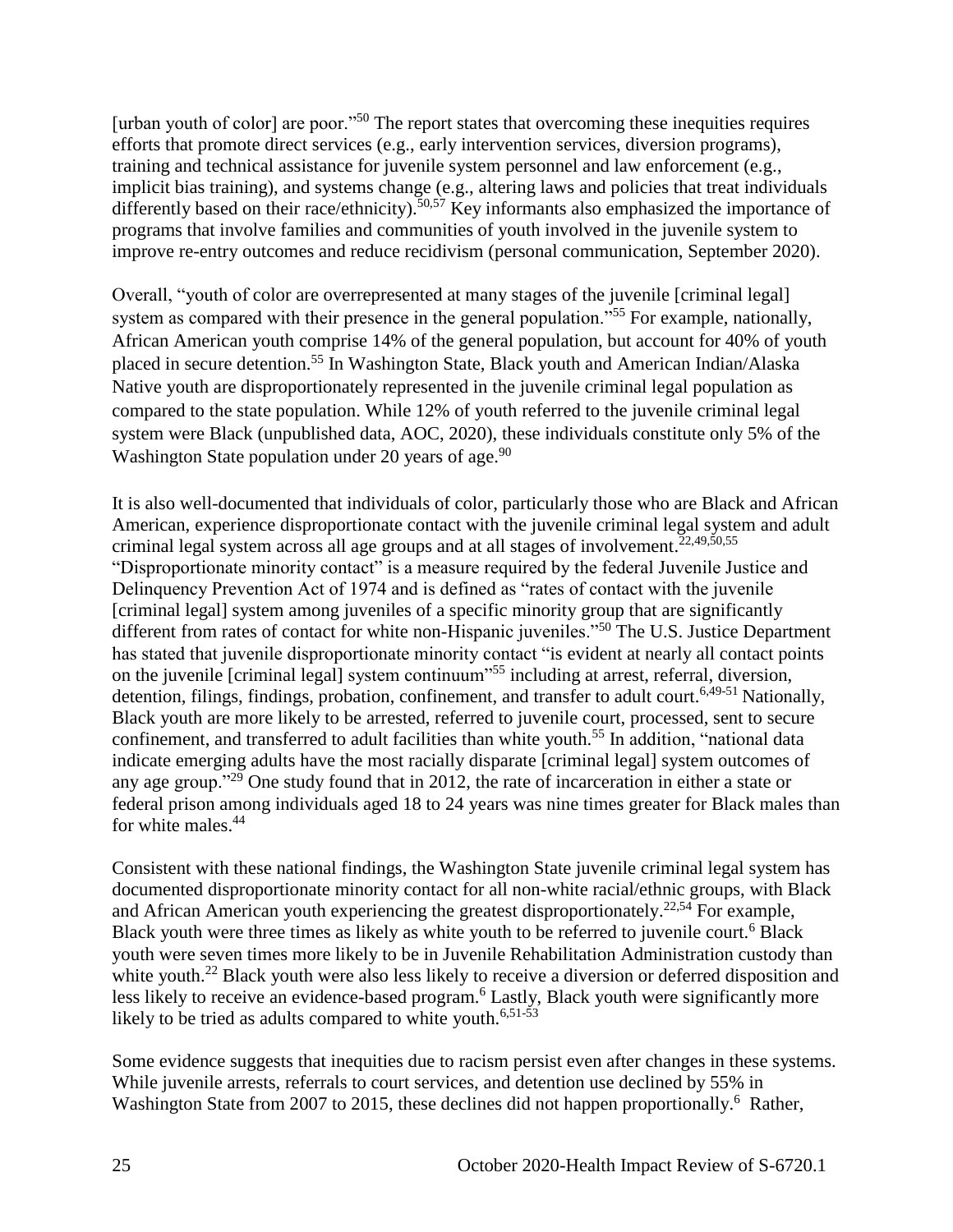contact for youth of color increased over the same time period, with data showing that disparities in juvenile court referrals doubled in six years. 6 In a 2012 report, the Research Working Group, Task Force on Race and the Criminal Justice System, convened to address racial inequities in Washington's criminal legal system concluded that, "Washington State criminal justice practices and institutions find that race and ethnicity influence criminal justice outcomes over and above [crime] commission rates."<sup>54</sup> The Task Force found "that racial and ethnic bias distorts decisionmaking at various stages in the criminal [legal] system, contributing to disparities."<sup>54</sup>

The finding that implicit racial bias impacts all steps of the juvenile criminal legal system<sup>57</sup> has potential ramifications for the implementation of S-6721.1. While S-6720.1 will likely reduce criminal legal system involvement for youth, the provisions of S-6720.1 will not eliminate all potential for involvement. For example, youth aged 8 through 12 years alleged of Murder 1 or Murder 2 could still be involved in the juvenile criminal legal system or declined to adult court, and emerging adults aged 18 and 19 years could still be involved in the adult criminal legal system for certain crimes. Evidence suggests that youth of color and other marginalized youth may continue to be disproportionately involved in these stipulations. For example, evidence from Washington State shows that Black youth were significantly more likely to be tried as adults compared to white youth.<sup>6,51-53</sup> Research on the adultification of Black and African American youth has found that youth are more likely to be viewed as violent and as older than they are by law enforcement, legal representation, and judges.<sup>57</sup> For example, a study that "showed police" officers a series of photographs of young white, [B]lack, and Latino males, advised them that the children in the photographs were accused of either a misdemeanor or a felony, and asked them to estimate the age of each child. While the officers overestimated the age of adolescent [B]lack felony suspects by five years, they underestimated the age of adolescent white felony suspects by one year. Moreover, the older an officer thought a child was, the more culpable the officer perceived the child to be of the suspected crime."<sup>57</sup> Findings from similar studies showed that Black youth are "more likely to be treated as adults much earlier than other youth and less likely than white youth to receive the benefits and special considerations of adolescence."<sup>57</sup> Therefore, youth of color may continue to be disproportionately involved in the juvenile and adult criminal legal systems even as overall youth involvement may decrease.

Lastly, communities of color experience worse health outcomes than their white counterparts for many health measures. Poor health outcomes are not inherent to an individual's race/ethnicity, rather they are influenced by determinants of health like racism, which "contributes to social inequities (e.g., poverty) that shape health behaviors, access to healthcare, and interactions with medical professionals."<sup>77</sup> Institutionalized racism results in differential access to resources, services, and opportunities, including access to healthcare, by race.<sup>91</sup> In Washington State, data indicate that American Indian/Alaska Natives and Black individuals had some of the highest ageadjusted death rates and shortest life expectancies at birth compared to other groups in the state.<sup>92</sup> Further, communities of color also have higher rates of current tobacco use, diabetes, obesity, and poorer self-reported overall health and mental health.<sup>92-100</sup> Similar patterns are seen among youth as data also demonstrates that youth of color have worse health outcomes for many health measures compared to white youth.<sup>12,75,76</sup>

Therefore, because of the intersectionality of overlapping identities, current inequities due to racism in the juvenile criminal legal system and adult criminal legal system, and continued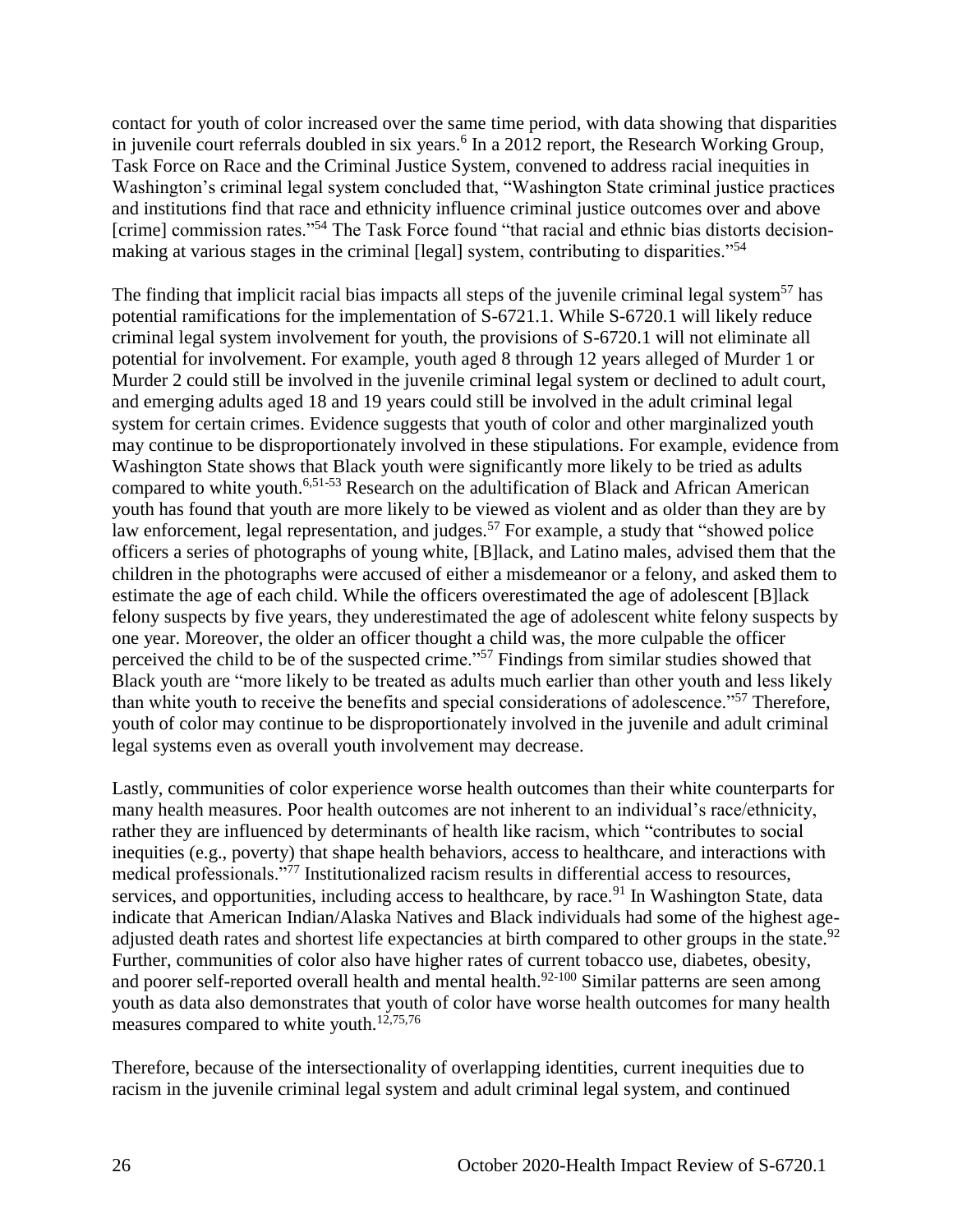<span id="page-28-0"></span>opportunities for involvement with the criminal legal systems for youth aged 8 through 12 years and emerging adults aged 18 and 19 years, it is unclear how changing the age of statutory juvenile jurisdiction may impact equity for youth and emerging adults.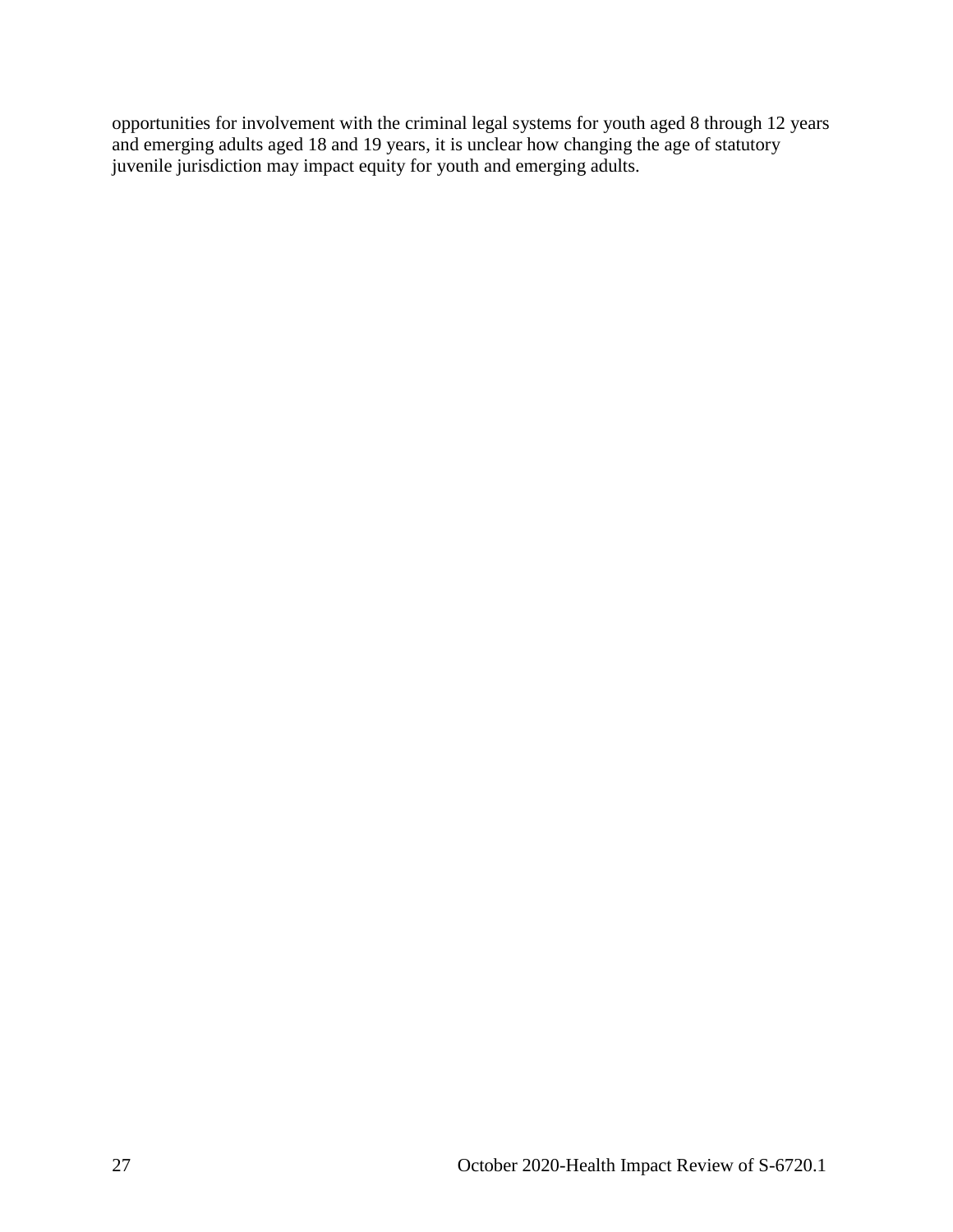#### **Annotated References**

1. **Dowell T. The Juvenile Offender System in Washington State, 2020 Edition. 2020.** Todd Dowell, Deputy Prosecuting Attorney, Kitsap County is a foremost expert in Washington State juvenile law. The intent of this resource is to provide an overview and explanation of the juvenile justice system in Washington State, and to serve as a resource and teaching tool for prosecuters, defenders, judges, students and others. This resouces details the history of the Washington State juvenile justice system, describes how a juvenile may be brought to court, explains juvenile jurisdiction, defines a "juvenile," describes juvenile capacity and competency, outlines juvenile court arraingnment, and describes adjudication, disposition, and postdisposition.

#### 2. **Knoth L. , Drake E. , Wanner P. , et al. Washington State's Juvenile Justice System: Evolution of Policies, Populations, and Practical Research. Olympia: Washington State Institute for Public Policy; 2020.**

This report from the Washington State Institute for Public Policy reviews the last 20 years of investments and change in Washington State's juvenile justice system. It provides "an overview of major legislative changes to the juvenile justice system and a review of juvenile justiceinvolved practices and populations over time." Authors also discussed WSIPP's role in juvenile justice research; the challenges researchers and policymakers face; and potential pathways forward for juvenile justice research and reform. The report defines justice-involved youth as "youth processed through any stage of the juvenile justice system" including youth who are arrested, diverted, charged, adjudicated, on probation or formal supervision, and confined. In 1977, Washington became the first state to adopt sentencing guidelines for juveniles. The state employs a presumptive sentencing structure, which presumes that judges will sentence youth within the established range. Data show 95% of all sentences in Fiscal Year 2018 fell within the standard range. Previously, the decision to intervene with youth was at the discretion of the probation staff and the juvenile courts. In 1997, the Legislature passed the Community Juvenile Accountability Act (CJAA) with bipartisan support. The legislation created alternate dispositions that offered judges with additional sentencing options for youth in need of treatment (e.g., substance abuse, mental health, or sexual offending). Additionally, it "required that state-funded programs implemented by the local courts must be "cost-effective" while also reducing recidivism." Washington became the first state to mandate the creation of an evidence-based juvenile justice system. WSIPP is charged with evaluating the costs and benefits of programs under the CJAA. In 2018 and 2019, the Legislature further has continued to reform the juvenile justice system and to prioritize rehabilitative services for justice-involved youth. In regards to how the populations of justice-involved youth have changed, WSIPP reports, "Data and methodological differences in reports published by different agencies over time make it impossible to establish a comprehensive understanding of how populations have changed over time." Additionally, there is a lack of data related to: the use of diversion dispositions; the percentage of youth eligible for an EBP who are placed in an EBP; the use of different dispositions by demographics over time; and changes in profiles of risk and needs in the courtinvolved youth population. Due to incomplete data, WSIPP found that available reports "do not allow for a holistic understanding of how the system has changed over time." Finally, authors state that WSIPP studies, "both outcome evaluations and systematic reviews, have shown that some programs are effective at reducing recidivism, while others are not." Moreover, they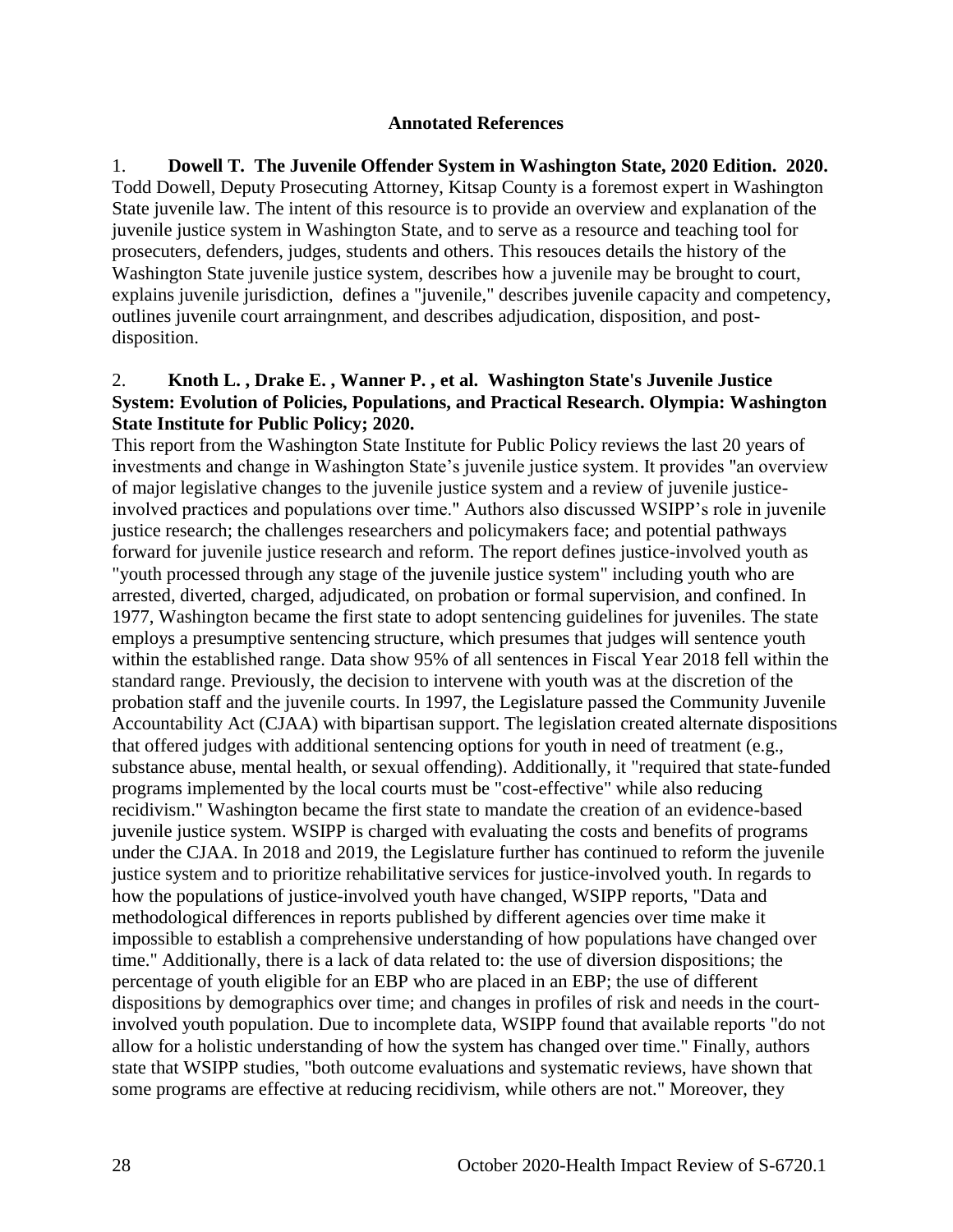underscore the need to consider for whom programs work. While researchers have systematically reviewed 58 juvenile justice interventions and conducted outcome evaluations on several of the programs offered, many programs offered in Washington's juvenile justice system have not been evaluated. Therefore, authors recommend further studies evaluating outcomes as well as comprehensive systems.

## 3. **House of Representatives Office of Progam Research. House Bill Analysis, Substitute Senate Bill 5735, An act relating to the appropriate age for juvenile court adjudication. 2019.**

This House Bill Analysis provides background and bill overview information for Substitute Senate Bill 5735 (SSB 5735) (original sponsor, Senator Darneille) (2019-2020 Legislative Session). SSB 5735, Concerning the appropriate age for juvenile court adjudication would raise the age of capacity to commit a crime from age 8 to age 12 and older for crimes that are not serious violent offenses (i.e. murder 1 or 2, homicide by abuse, manslaughter 1, assult 1, kidnapping 1, rape 1, assualt of a child 1, or an attempt or conspiracy to committ one of these offenses). The analysis states that, in Washington State, the juvenile court system has jurisdiction over youth under the age of 18 who are alleged to have committed a crime. There are exceptions to jurisdiction where state law requires youth to be tried in adult courts. Adult criminal courts have jurisdiction over youth aged 16 or 17 for serious violent offenses. The bill analysis also provides an overview of sentencing guidelines for juvenile court dispositions.

## 4. **Services Senate Committee. Senate Bill Report, Substitute Senate Bill 5735, An act relating to the appropriate age for juvenile court adjudication. Washington State Legislature; 2019.**

This Senate Bill Report provides background and bill overview information for Substitute Senate Bill 5735 (SSB 5735) (original sponsor, Senator Darneille) (2019-2020 Legislative Session). SSB 5735, An act relating to the appropriate age for juvenile court adjudication would immunize children aged 8 to 11 from prosecution for a crime that is not a serious violent offense (i.e. murder 1 or 2, homicide by abuse, manslaughter 1, assult 1, kidnapping 1, rape 1, assualt of a child 1, or an attempt or conspiracy to committ one of these offenses). The report explains that, in Washington State, children under 8 years of age are legally incapable of committing a crime and may not be prosecuted in either juvenile or adult court. Children ages 8 to 11 years old are presumed incapable of committing a crime unless a prosecutor can present proof and evidence that the youth has sufficient capacity to understand that the act or neglect was wrong. Data from the Washington State Administrative Office of the Courts, Washington State Center for Court Research found an average of 9,334 annual law enforcement referrals for youth ages 8 to 17 from 2013 to 2018. Of law enforcement referrals, 37.7% of referrals are for youth aged 8 to 14 and 62.3% are for youth aged 15 to 17. Referrals for youth aged 8 to 11 make up 3.4% (314 average referrals) of law enforcement referrals. Over the same time period, an average of 7,648 annual prosecutor filings or diversions are made for youth aged 8 to 17. Of these referrals, 36.4 percent of prosecutor referrals or diversions are for youth aged 8 to 14 and 63.6% are for youth aged 15 5o 17. Referrals for youth aged 8 to 11 make up 1.9% (143 average referrals) of prosecutor filings or diversions. The Senate Bill Report also provided summary of pro and con public testimony on SB 7535.

# 5. **Legislature Washington State. RCW 9.94A.030: Definitions. 2020.**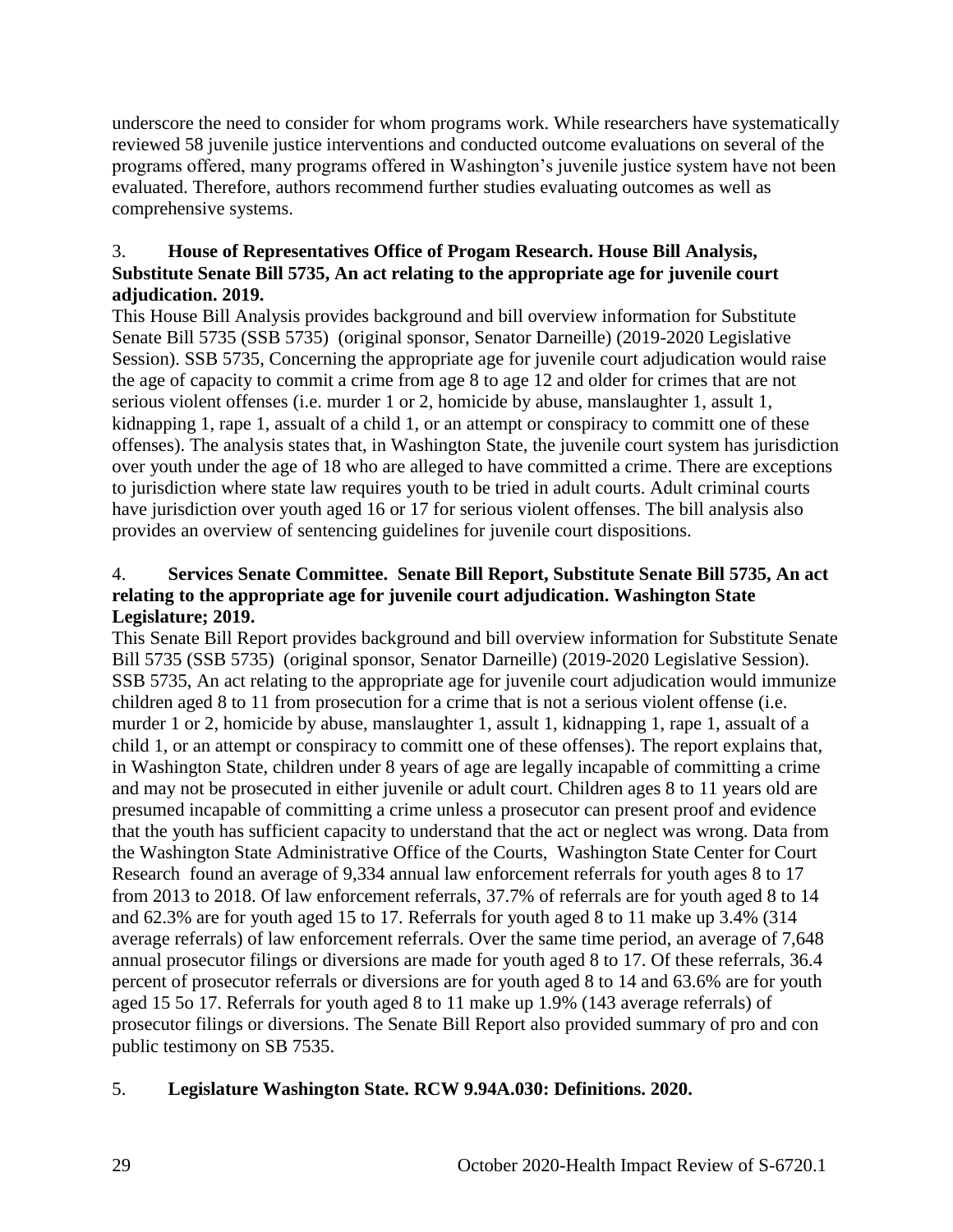RCW 9.94A.030 defines serious violent offenses to include murder in the first degree; homicide by abuse; murder in the second degree; manslaughter in the first degree; assault in the first degree; kidnapping in the first degree; rape in the first degree; assault of a child in the first degree; an attempt, criminal solicitation, or criminal conspiracy to commit one of these felonies; or any federal or out-of-state conviction for an offense that would meet these classifications.

#### 6. **Services Washington State Department of Social and Health, Justice Washington State Partnership Council on Juvenile. Washington State Partnership on Juvenile Justice 2017 Annual Report to the Governor and State Legislature. 2017.**

The Washington State Partnership Council on Juvenile Justice, the Office of Juvenile Justice (Department of Children, Youth, and Families), and the Center for the Study and Advancement of Justice Effectiveness provided an annual report to the Governor and Legislature. In this 2017 Annual Report, they highlighted major accomplishments, summarized key findings of the juvenile justice system, and provided recommendations. The report found that, from 2007 to 2015, juvenile arrests, referrals to court services, and detention use declined by 55% in Washington State, and the juvenile arrest rate in Washington State (23 per 1000 youth aged 12 to 17) was lower than the national average (28 per 1000 youth aged 12 to 17). However, these declines did not happen proportionally and contact for youth of color increased over the same time period, with data showing that disparities have doubled in the last six years. Black youth were 3 times as likely and American Indian/Alaskan Native youth were 4 times as likely to be referred to juvenile court as white youth. These disparities were greatest at arrest and referral. The report notes, "while disparities in [juvenile justice system] contact are the highest at the point of referral, they also persist at each decision point of system involvement." For example, Black youth are 40% less likely to recieve a diversion or deferred disposition as white youth; Black youth are less likely to recieve an evidence-based pratice program; and Black and African American youth are significantly more likely to be tried as adults compared to white youth. In addtion, rates of juvenile arrest and use of diversion and detention varied widely by court jurisdiction and "the large majority of [youth involved in the criminal justice system] are managed by local courts (94%) and there are large differences in court process, diversion options, and program availability across sites." The report notes, "a fundamental attribute of the juvenile justice system in Washington State is the division of responsibility between the countyrun system of juvenile courts and the state-run system intended to serve higher risk youth who have been found responsible for more serious offending behavior. There are 35 indepent, locally funded and locally administered juvenile courts serving Washington's 39 counties." The report notes that, in 2016, there were 19,234 misdemeanor and felony referrals to juvenile courts and 12,131 juvenile court dispositions involving 10,553 youth. Of these youth, 647 (6%) were admitted to Juvenile Rehabilitation. Once youth are cited or arrested by police, they may be referred to the county prosecutor and may then be referred to diversion, be assigned to a capacity or competency hearing, have their case filed in adult court, or be dismissed. The rate of juvenile violent index offenses (i.e. murder, non-negligent homicide, rape, robbery, aggrevated assault) was approximately 1.5 per 1000 in 2015. In 2016, approximately 70% of juvenile court referrals were for males and 30% for females. By race/ethnicity, 51% of juvenile court referrals were for white youth, 24.8% for Hispanic youth, 14.8% for Black youth, 4% for American Indian/Alaskan Native youth, 3.4% for Asian/Pacific Islander youth. and 1.8% for youth whose race/ethnicity is other or unknown.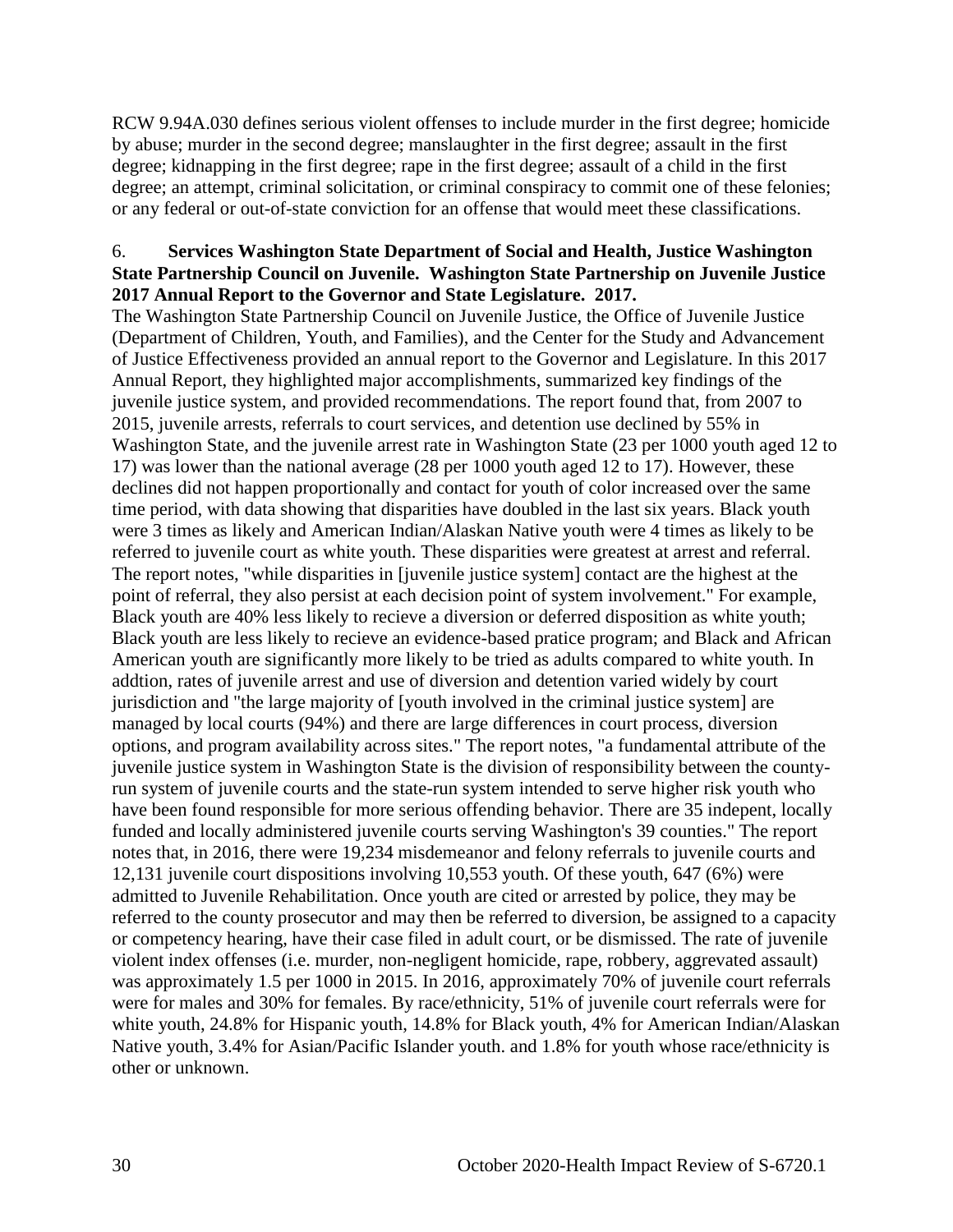## 7. **JR to 25 Youth Transfer Update. 2020; Available at: [https://dcyf.wa.gov/news/jr-25](https://dcyf.wa.gov/news/jr-25-youth-transfer-update) [youth-transfer-update.](https://dcyf.wa.gov/news/jr-25-youth-transfer-update) Accessed.**

This Department of Children, Youth, and Families webpage provides information about juvenile rehabilitation to age 25.

8. **Minimum Age for Delinquency Adjudication--Multi-Jurisdiction Survey. 2020; Available at: [https://njdc.info/practice-policy-resources/state-profiles/multi-jurisdiction](https://njdc.info/practice-policy-resources/state-profiles/multi-jurisdiction-data/minimum-age-for-delinquency-adjudication-multi-jurisdiction-survey/)[data/minimum-age-for-delinquency-adjudication-multi-jurisdiction-survey/.](https://njdc.info/practice-policy-resources/state-profiles/multi-jurisdiction-data/minimum-age-for-delinquency-adjudication-multi-jurisdiction-survey/) Accessed.**

The National Juvenile Defender Center found that the majority of states do not specify a minimum age of juvenile court jurisdiction. Of states that do set a minimum age, two states set a minimum age of 12; one state set a minimum age of 11; 14 states set a minimum age of 10; 1 state (Washington) set a minimum age of 8; two states set a minimum age of 7; and one state set a minimum age of 6.

## 9. **Juvenile Age of Jurisdiction and Transfer to Adult Court Laws. 2020; Available at: [https://www.ncsl.org/research/civil-and-criminal-justice/juvenile-justice-reports](https://www.ncsl.org/research/civil-and-criminal-justice/juvenile-justice-reports-publications-and-meetings.aspx)[publications-and-meetings.aspx.](https://www.ncsl.org/research/civil-and-criminal-justice/juvenile-justice-reports-publications-and-meetings.aspx) Accessed 6/9/2020.**

The National Conference of State Legislatures provides summary information about juvenile age of jurisdiction laws for each state. In 2020, the majority of states (45 states) had a maximum age of jurisdiction for juvenile court at 17 years of age. Five states had a maximum age of jurisdiction at 16 years of age.

# 10. **Emerging Adult Justice Project. 2020; Available at:**

# **[https://www.eajustice.org/recent-reforms.](https://www.eajustice.org/recent-reforms) Accessed 6/9/2020.**

The Columbia University Justice Lab, Emerging Adult Justice Project is a clearinghouse of research, news, and information related to raising the age of juvenile jurisdiction.

## 11. **Vastine K. Report to the Vermont Legislature: Report on the Expansion of Juvenile Jurisdiction. Vermont Agency of Human Services, Department for Children and Families; 2018.**

In 2018, the Vermont Legislature passed Act 201, which expanded the state's juvenile justice jurisdiction to include 18 and 19 year olds. Raising the age of juvenile jurisdiction will go into effect for 18 year olds in 2020 and 19 year olds in 2022. The phased in approach accounts for an anticipated increase in volume in the system and necessary changes related to structure, programs, and resource allocation.

## 12. **Matthews S. , Schiraldi V. , Chester L. Youth Justice in Europe: Experience of Germany, the Netherlands, and Croatia in Providing Developmentally Appropriate Responses to Emerging Adults in the Criminal Justice System.** *Justice Evaluation Journal.*  **2018;1(1).**

Multiple U.S. states are considering extending juvenile courts' jurisdiction beyond age 18 years. This article explores three European examples of nations (i.e., Germany, the Netherlands, and Croatia) which allow youth over age 18 years "to be sanctioned in the same manner as younger youth in the juvenile justice system." In contrast to the United States, European countries generally have a history and practice of providing more developmentally appropriate responses to emerging adults involved in the justice system. Twenty-eight of 35 European countries have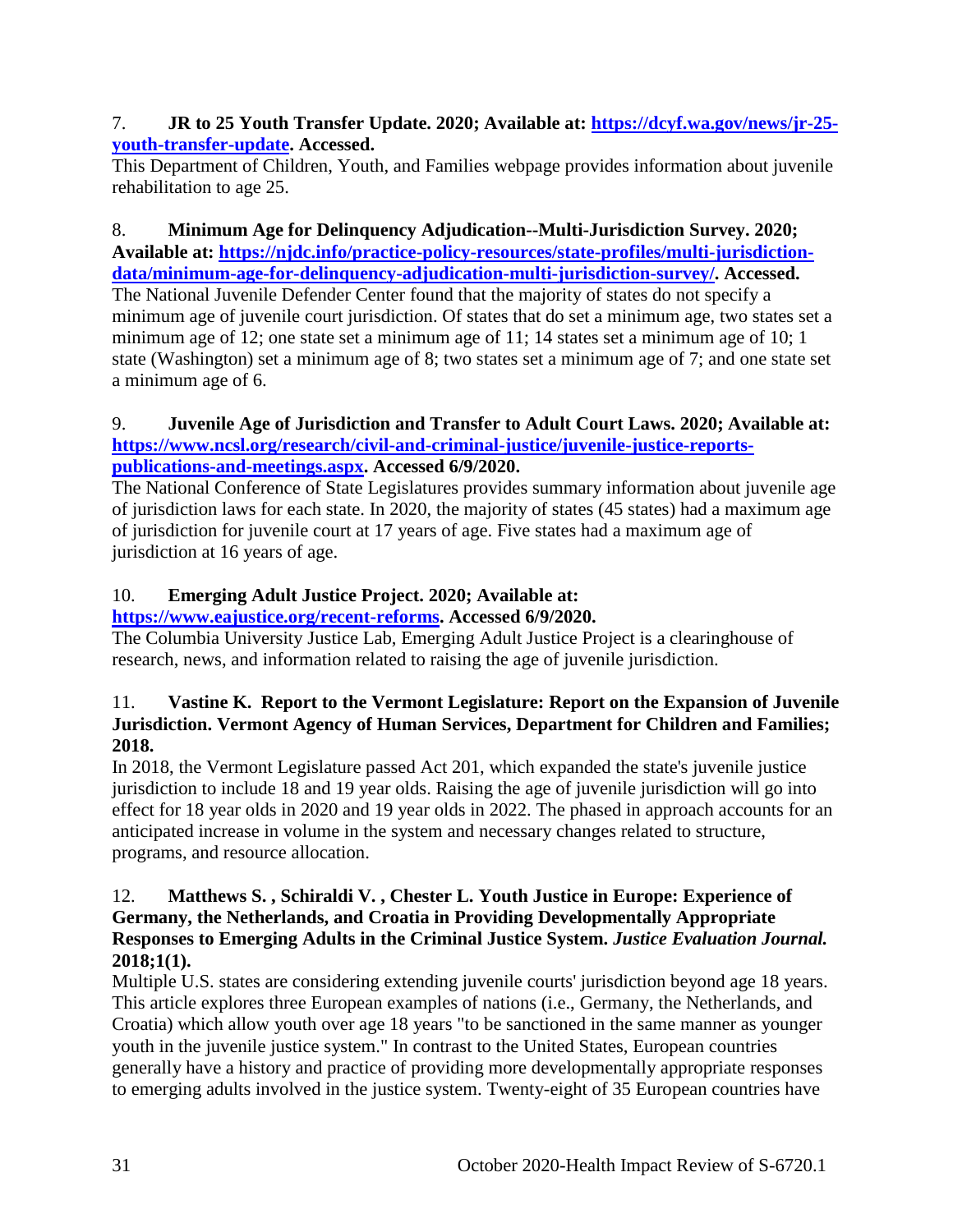special legal provisions for youth over age 18 years. Common policies include: "(1) greater reliance on informal approaches to offending by juveniles and emerging adults; (2) higher minimum ages at which juvenile laws can be applied to children; (3) greater reliance on "educational" – or rehabilitative – approaches to youth found involved in delinquent or criminal behavior; (4) greater confidentiality protections for youth and young adults; and (5) less reliance on incarceration, either in adult or juvenile facilities, as a sanction for criminal behavior." For example, Germany's youth justice system prioritizes diversion and nonpunitive and rehabilitative responses, referred to in Europe as "educational measures." Under Germany's strict model, juveniles under 18 years of age cannot be prosecuted in the adult criminal court or receive adult criminal sanctions, even in the case of very serious offenses. Reforms in 1953 allowed sanctions in Youth Court Law to apply to 18-, 19-, and 20-year old young adults in place of the general criminal law. Germany's specialized youth court has jurisdiction over juveniles between the ages of 14 and 21 years. "Young adults from 18 up to (but not including) 21 can receive a sentence according to juvenile law or a (mitigated) sentence according to adult criminal law." The judge is required to apply a juvenile sanction to young adults up to age 21 if 1) "the moral psychological, and social maturity of the offender is that of a juvenile" or 2) "the type, circumstances, or motives of the offense were typical of juvenile misconduct." In 2012, two-thirds of young adults were sentenced as juveniles across Germany. Generally, more serious cases are retained by the juvenile jurisdiction, and minor offenses that require less justice-involvement (e.g., traffic infractions) are handled by the adult courts. For example, in 2012, "over 90% of young adults were sentenced under the juvenile law for homicide, rape, and other serious bodily injury crimes, reflecting the confidence in the ability of the juvenile system to appropriately hand the most serious offenses." More than one-third of juvenile and young adult cases are disposed of using restorative sanctions (e.g., victim-offender-reconciliation or community service). The German youth court system uses imprisonment as a last resort—"approximately 70% of the juvenile and system-involved youth adults are diverted, with youth imprisonment used only rarely (2% of all cases involving juveniles and young adults)." Youth imprisonment requires "one of two preconditions be met: either the 'dangerous tendencies' of the youth exclude community sanctions as appropriate or there is 'gravity of guilt' concerning particularly serious crimes such as murder or aggravated robbery." For those who are incarcerated, the sentence is served in a juvenile facility for every young adult up to age 24 years of age who receives a juvenile sentence. Conditions of confinement are focused on building a youth's sense of self respect, providing educational opportunities, and developing the youth's ability to overcome difficulties which contributed to the criminal offense. Therefore, youth prisons offer extensive vocational programs (e.g., professional wood-working, culinary instruction, farming), "with no use of solitary confinement or strip searching." Authors recommend U.S. states learn from European approaches that recognize sanctioning youth and emerging adults like fully mature adults can have life-long consequences that harm the youth, communities, and public safety.

#### 13. **London A, Myers N. Race, incarceration, and health.** *Research on Aging.*  **2006;28(3):409-422.**

London and Myers conducted a review of the literature around health and other outcomes for incarcerated individuals. They highlighted research that indicates that black Americans have worse health outcomes than other racial/ethnic groups, and also are disproportionately represented in the justice system. The authors also outlined data indicating the high rates of injury in jails and prison as well as the high rates of communicable disease among incarcerated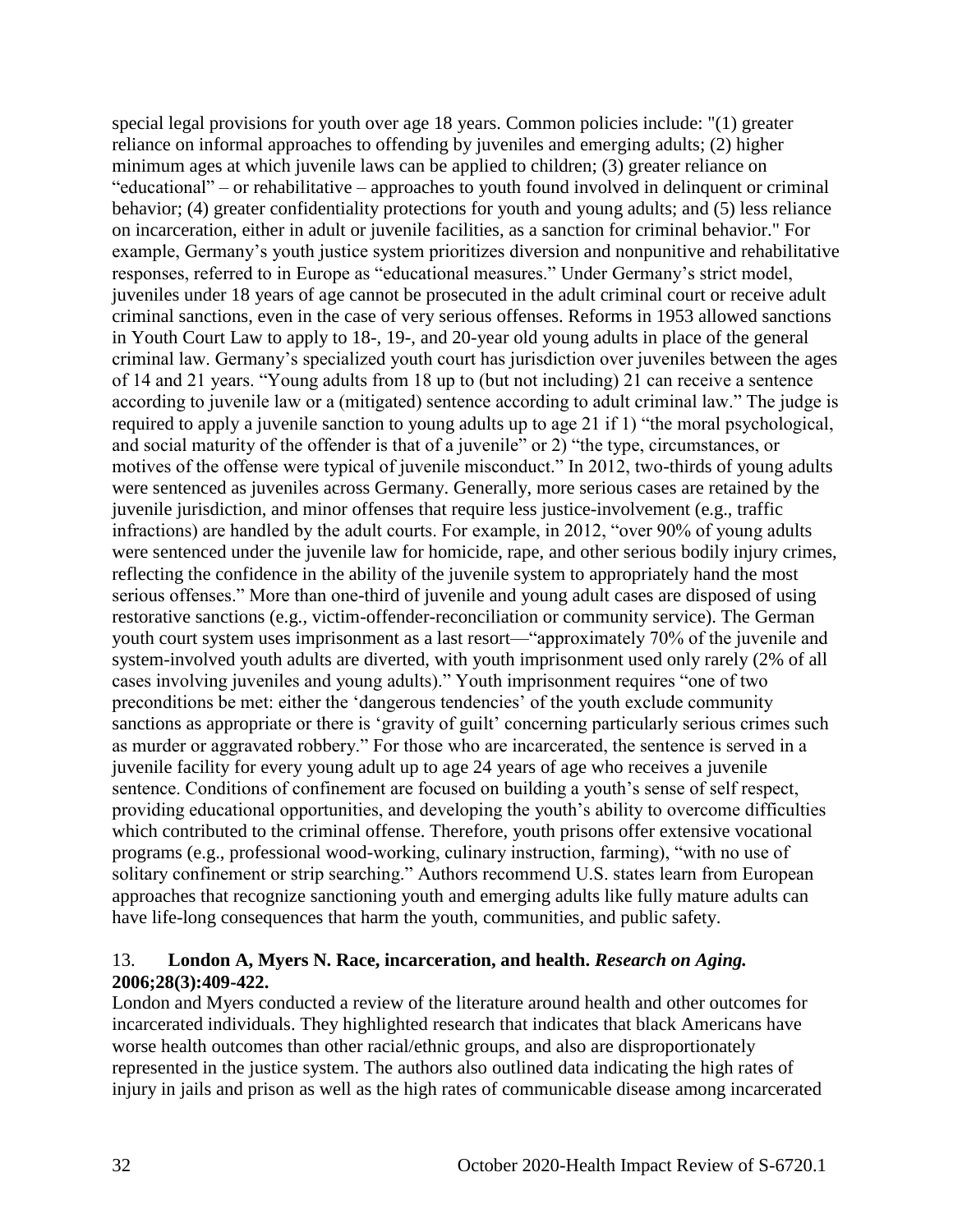and formerly incarcerated individuals. In addition, they highlight research that indicates that incarceration is associated with lower educational attainment, lower income, higher rates of unemployment, and higher involvement in jobs with high risk of injury or exposure to hazardous working conditions. Evidence also indicates that incarceration is associated with divorce and separation of families.

## 14. **Turney K, Wildeman C, Schnittker J. As fathers and felons: Explaining the effects of current and recent incarceration on major depression** *Journal of Health and Social Behavior.* **2012;53(4):465-481.**

Turney et al. analyzed data from the longitudinal Fragile Families and Child Wellbeing study. The researchers found that currently and recently incarcerated fathers are more likely to report a change in employment status, separation from a child's mother, a change in relationship quality, and depression. The association between incarceration and depression remained significant even after controlling for variables such as demographic characteristics and history of depression.

## 15. **Wu E, El-Bassel N, Gilbert L. Prior incarceration and barriers to receipt of services among entrants to alternative incarceration programs: A gender-based disparity.** *Journal of Urban Health: Bulletin of the New York Academy of Medicine.* **2012;89(2):384-395.**

Wu et al. collected data from a random sample of adults (N=322; 83 women and 239 men) entering alternative to incarceration programs in New York City. Researchers collected data though structured interviews including information on sociodemographics, substance use, prior incarcerations, and barriers that had prevented a participant from visiting or returning to a service provider. Less than half of the participants had earned a high school diploma or GED. When analyzing collapsed data for male and female participants, they found that a greater number of prior incarcerations were significantly associated with a greater number of barriers that prevented accessing a service provider. When they analyzed the data disaggregated by sex and controlling for sociodemographic and substance use indicators, researchers found that the relationship between a greater number of prior incarcerations and greater number of service barriers experienced remained significant only for men.

## 16. **Esposito Michael, Lee Hedwig, Hicken Margart, et al. The Consequences of Contact with the Criminal Justice System for Health in the Transition to Adulthood.** *Longit Life Course Stud.* **2017;8(1):57-74.**

Esposito et al. examine the association between incarceration and health in the United States during the transition to adulthood. They applied the Bayesian Additive Regression Trees (BART) to data from The National Longitudinal Study of Adolescent to Adult Health dataset  $(n=10,785)$  to model incarceration's effect on health controlling for confounding variables (93) variables, and 36 covariates categorized as: demographic characteristics, prior health status behaviors, engagement in risky behavior, social connectedness, disposition characteristics, parental characteristics, and contextual residential characteristics). Authors examined three health outcomes: 1) an indicator for cardiovascular health (i.e. hypertension or raised blood pressure), 2) a measure of general health status (i.e. excellent/very good self-reported status), and 3) a measure of mental health status (i.e. depression). The analysis of two separate samples found individuals who had been incarcerated were more likely to suffer from depression, less likely to report being in excellent or very good health, and more likely to have hypertension than their peers with no history of incarceration. To examine if the health inequalities between previously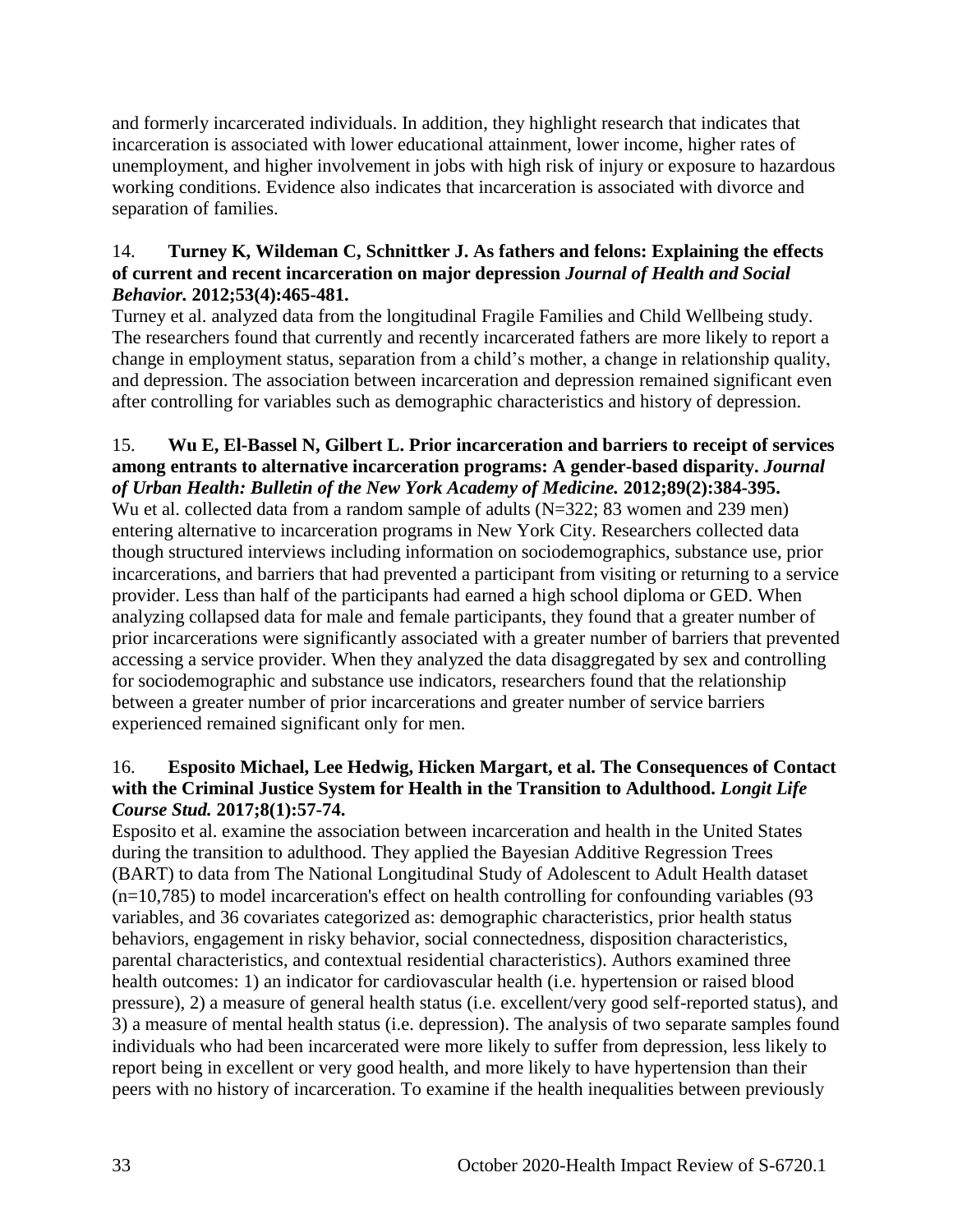incarcerated and never incarcerated individuals was a product of incarceration rather than a product of features that occurred prior to incarceration, they used the BART methodology to estimate how different the health of individuals who had experienced incarceration would be had they actually never experienced incarceration. Results suggest that elevated risk of depression among incarcerated individuals is largely a consequence of their incarceration (~5% both before and after accounting for confounders). Similarly, a prior history of incarceration appears to decrease the probability of reporting excellent/very good health (~10%), roughly half of the decrease in probability before accounting for confounders. Results show no adverse effects of incarceration on hypertension.

## 17. **Massoglia M., Pridemore W.A. Incarceration and Health.** *Annual Reviews of Sociology.* **2015;41:291-310.**

Massoglia and Pridemore conducted a review of literature to evaluate the impact of incarceration on a range of health outcomes, including chronic health conditions and mortality, for individuals who are incarcerated, family members, and communities. Specific to length of incarceration, the authors cite previous research suggesting that "the impact of the length of incarceration on health appears to be less important than the fact of incarceration itself." As part of their agenda for future research, the authors state that more research should be done related to the "different types and lengths of correctional confinement."

#### 18. **Murray J, Farrington DP, Sekol I. Children's antisocial behavior, mental health, drug use, and educational performance after parental incarceration: A systematic review and meta-analysis.** *Psychological Bulletin.* **2012;138(2):175-210.**

Murray et al. conducted a systematic review and meta-analysis of the literature on parental incarceration and impacts on children's later mental, emotional, and social health. They identified 40 studies that met their strict inclusion criteria. The researchers pooled the odds ratios across all samples in order to determine if children with incarcerated parents had a greater risk of each outcome than children in the control group who did not have an incarcerated parent or parents. These pooled odds ratios indicated that parental incarceration was significantly associated with antisocial behavior among their children even after controlling for covariates. In some subpopulations parental incarceration was significantly associated with children's poor academic performance, poor mental health, and drug use, but this association was not significant for every subpopulation and did not always remain significant after controlling for covariates.

## 19. **Swisher RR, Roettger ME. Father's incarceration and youth delinquency and depression: Examining differences by race and ethnicity.** *Journal of Research on Adolescence.* **2012;22(4):597-603.**

Swisher and Roettger analyzed data from the in-home portion of the National Longitudinal Study of Adolescent Health. Due to insufficient sample size for other racial/ethnic groups, only white, black, and Hispanic respondents were included in this study. The researchers found that among all racial/ethnic groups father's incarceration is associated with increased depression and delinquency for the children, even after controlling for other variables such as demographics and family background measures. In addition, when considering these results by race/ethnicity, the data indicate that among Hispanic respondents, having their father incarcerated is associated with a higher propensity for delinquency than among white and black respondents.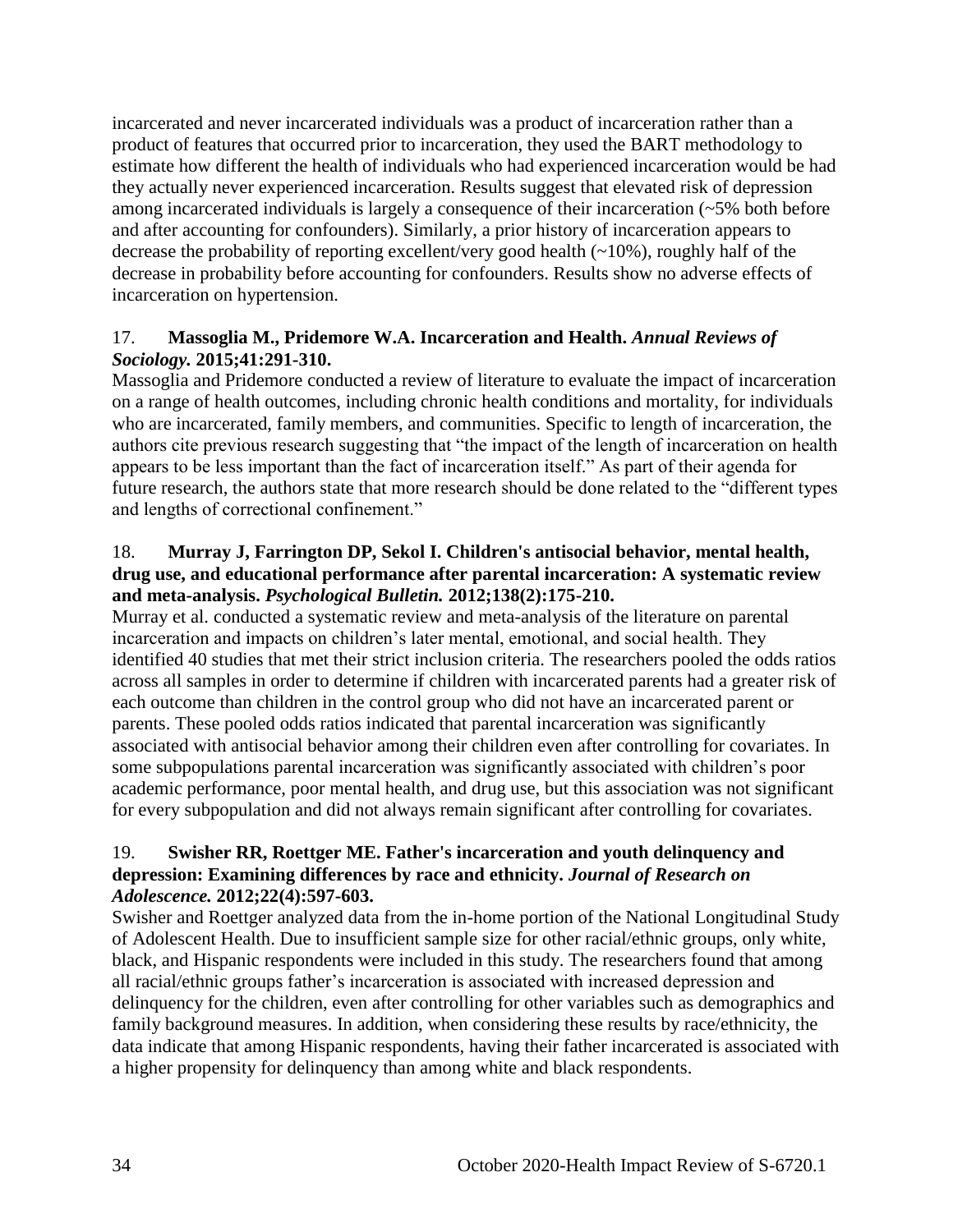#### 20. **Pediatrics American Academy of. Health Care for Youth in Juvenile Justice System.**  *Pediatrics.* **2011;128(6):1219-1235.**

This policy statement from the American Academy of Pediatrics identified youth in the juvenile correctional system as a high-risk population, many of whom, "have unmet physical developmental, and mental health needs." Data from 2008 indicate that females comprise about one-third of juvenile arrests in the U.S. Additionally, "although minority youth represent only 39% of the US juvenile population, they represented 65% of the national juvenile custody population in 2006." Authors cite evidence that "overall, poverty is likely to be the underlying factor that most influences trends in juvenile crime." Moreover, "poorer health status is related to lower [socioeconomic status] SES, and lower SES is more likely to be found among minority youth." While AAP reported the categories of health needs are similar for both youth in the correctional system and their peers in the community, they note that "high-risk behaviors such as violence, substance abuse, and sexual activity, which may be more prevalent than those of their peers in the general population" influence certain health categories. Authors cited a 1991 study by the National Commission on Correctional Health Care (NCCHC). "The study included 1801 youth from 39 short-term or long-term correctional facilities in the United States. These youth had higher rates of substance abuse, trauma, unprotected sexual activity, history of sexually transmitted infections (STIs), suicidal ideation, and reported violence than those in a general high school population." As of 2012, the NCCHC study remained one of the best nationally representative samples evaluating sexual activity and contraceptive use among incarcerated youth. Overall, incarcerated youth reported higher rates of sexual activity, were more likely to report 4 or more lifetime sexual partners, and had much lower self-reported use of contraception or condoms at their most recent sexual intercourse. Data from the Centers for Disease Control and Prevention's (CDC) 2009 Sexually Transmitted Disease Surveillance Report demonstrated that youth ages 12 to 18 years in juvenile detention have high rates of STIs (e.g., Chlamydia: 14.8% of females and 6.6% of males; Gonorrhea: 3.9% of females and 1.0% of males). Additionally, the 2003 Survey of Youth in Residential Placement (SYRP) found that one-fifth of incarcerated youth were currently a parent (14%) or expecting a child (12%). "Males (15%) were more likely to have father a child compared with 9% of females who reported having a child." These rates are disproportionately higher than those of the general population of 12- to 20-yearolds, "in which 2% of males and 6% of females have children." Additionally, national data show incarcerated teens "report higher pregnancy rates than those in the general adolescent population; more than one-third of females report ever having been pregnant." The statement also discusses general physical health issues (i.e., dental, injury, and tuberculosis), mental health, and behavioral health issues. For example, "although [males and females] experience sexual (10- 24%) and physical (11-58%) abuse, all forms of abuse, including emotional abuse, are more common in girls." Such abuse contributes to diagnoses of posttraumatic stress disorder in females, more common than males. Longterm outcomes for judicially-involved adolescent females "reveal greater persistence of emotional problems and worse outcomes complicated by relationship and parenting issues, drug problems, and suicidality." SYRP results show that about 20% of youth surveyed reported that they were not enrolled in school at the time they entered custody, which is 4 times higher than the rate for the general population. AAP provided recommendations to address the needs of youth in juvenile detention settings.

#### 21. **Barnert E. S., Perry R., Morris R. E. Juvenile Incarceration and Health.** *Academic Pediatrics.* **2016;16(2):99-109.**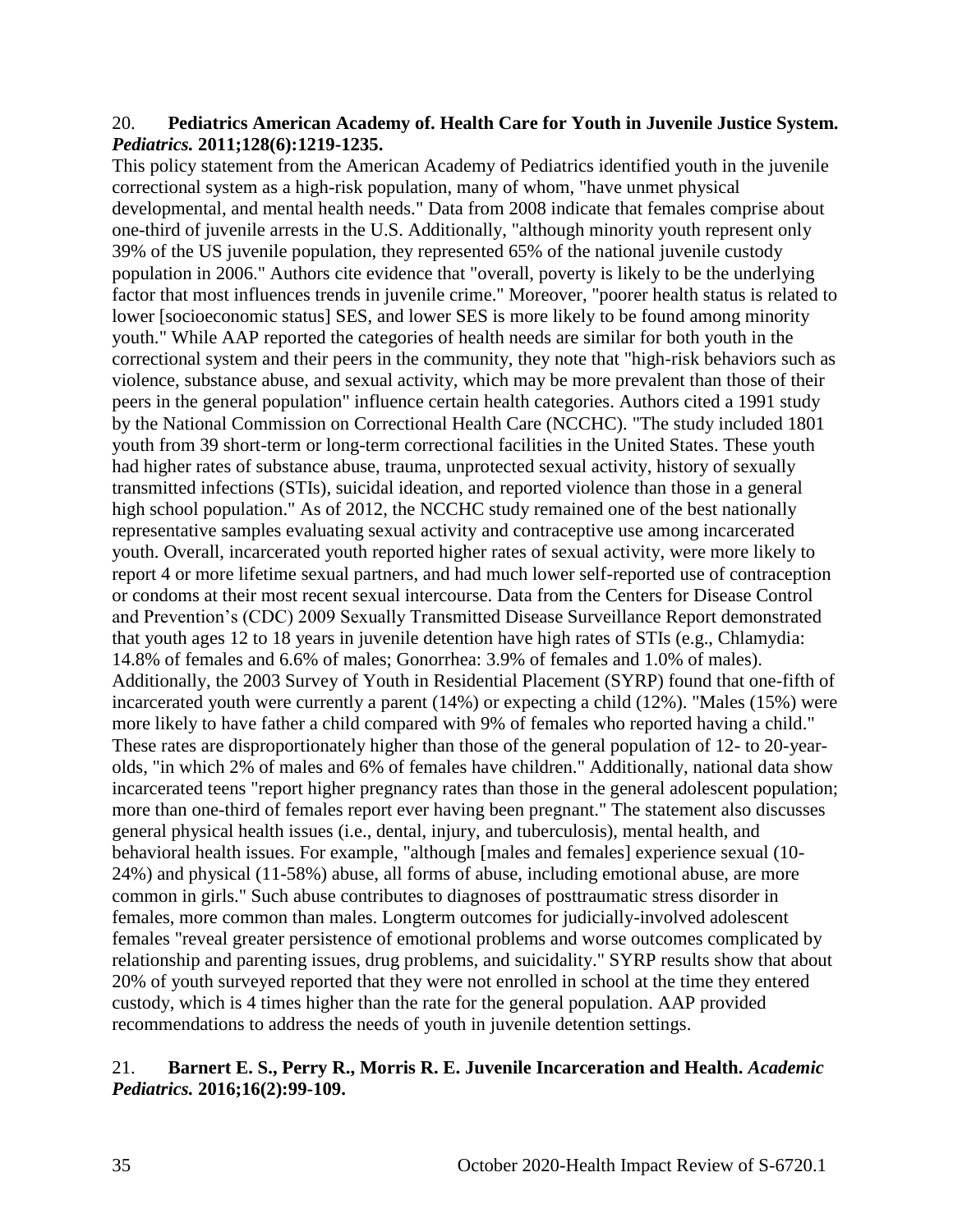Barnert et al. provide an overview of the health and healthcare needs of youth who are incarcerated. The authors summarize trends in juvenile justice involvement showing that 5% of juvenile arrests are for violent crimes, 22% are for non-violent property crimes, and the majority of others are for low-level, non-violent crimes (e.g. marijuana use). Youth of color are more likely to be arrested than white youth, and 38% of youth who are detained are Black. Youth who are incarcerated have higher morbidity and mortality compared to their counterparts who are not justice-involved. About 93% of youth involved with the juvenile justice system have experienced at least one adverse childhood experience (ACES). Youth who are incarcerated experience health inequities related to reproductive health, mental health, and exposure to violence and injury. In addition, "juvenile incarceration itself is an important determinant of health…[and] correlates with worse health and social functioning across the life course." Youth incarceration has also been associated with worse adult health outcomes, including worse general health and functional limitations. The authors note a number of health disparities affected youth who are incarcerated, including "sexually transmitted infections; teenage pregnancy and parenthood; chronic conditions affecting [youth of color] and disadvantaged communities (e.g. asthma, type 2 diabetes, sickle cell disease); ADHD and learning disorders; behavioral problems (e.g. conduct disorder, anger management); posttraumatic stress disorder; mood disorders (e.g. depression); substance [use]; suicidality." For example, "detained youth commit suicide at a rate more than 4 times greater than the general adolescent population." They note that community, neighborhood, and familial situations play a large role in the health of youth who are incarcerated, including exposure to ACES, limited access to healthcare and information, low socioeconomic status, and familial experiences with incarceration. In addition to these general disparities, further health inequities by sex, sexual orientation, gender identity, youth involved in the foster care system, and youth who experience violence. Girls who are incarcerated have higher rates of reproductive health needs, sexually transmitted infections, pregnancy, anxiety, mood disorders, and history of physical and sexual abuse than boys who are incarcerated and than girls in the general adolescent population. Youth who identify as lesbian, gay, bisexual, or transgender have higher rates of depression, suicidality, substance use, other mental health concerns, and sexual abuse. For example, 12.5% of LGBT youth reported sexual victimization compared to 1.3% of heterosexual youth. Youth experiencing violence, including commercial sexual exploitation and child sex trafficking are more likely to experience violence-related injuries, physical violence, sexually transmitted infections, pregnancy, and mental health concerns, and suicidality. Youth who are also involved in the foster care system also face high rates of physical and mental health concerns. The authors also outline existing health care services available to youth who are incarcerated and provide recommendations for clinical care providers.

#### 22. **Sussman N. I., Lee T.G., Hallgren K.A. Use of Manifest Injustice in the Washington State Juvenile Rehabilitation Administration.** *Journal of the American Academy of Psychiatry and the Law.* **2019;47:42-47.**

Sussman, Lee, and Hallgren examine the use of manifest injustice in the Washington State Juvenile Rehabilitation Administration, for youth aged 15-19 years old and in custody as of January 2016. The Washington State juvenile justice system has disproportionate minority contact for all minority groups, which is consistent with previous and national research. For example, African American youth were seven times more likely, multi-racial youth were three times more likely, and Hispanic youth were 1.5 times more likely to be in Juvenile Rehabilitation Administration custody than white youth in the state. Washington State Juvenile Code includes a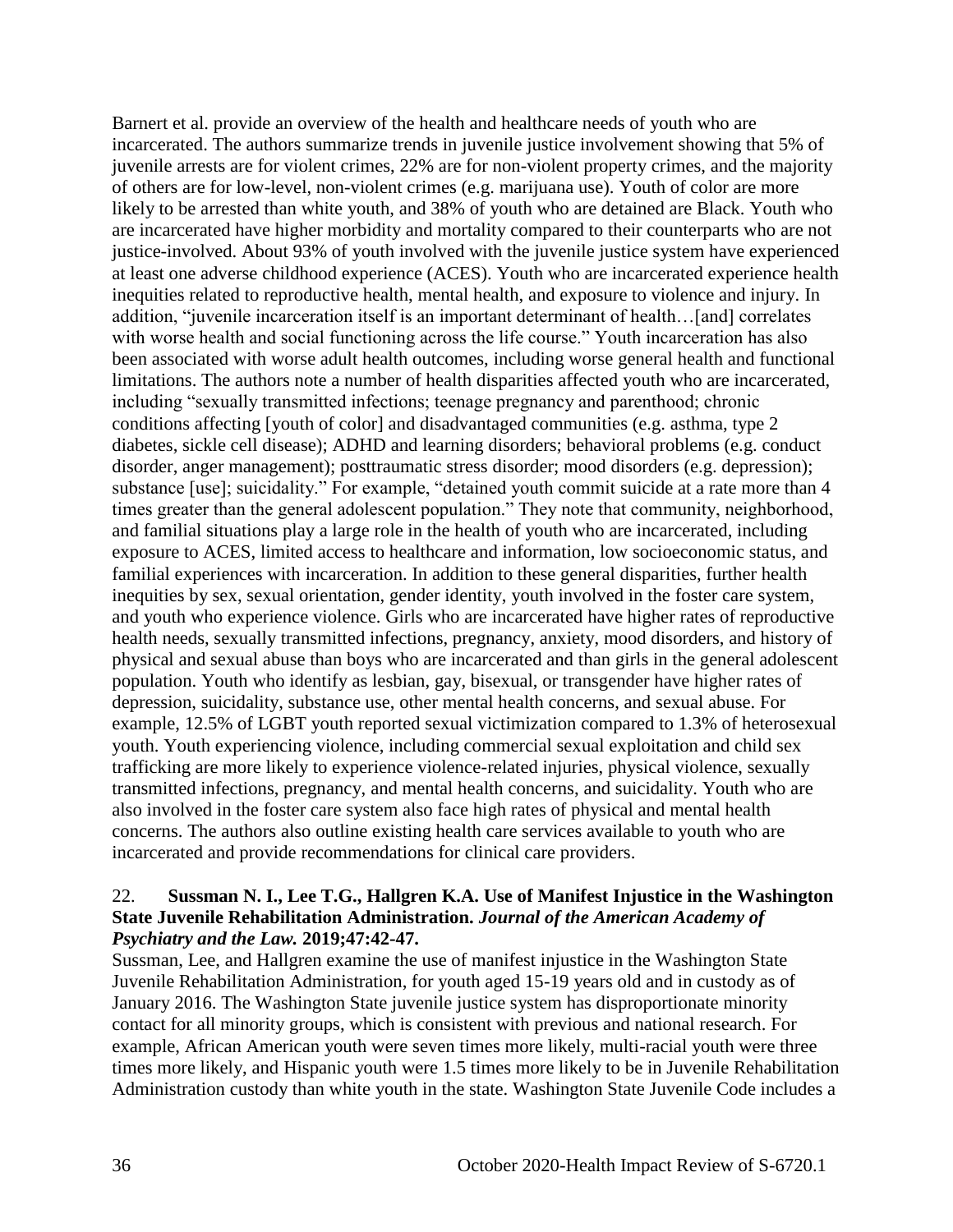"manifest injustice provision" allows judges to sentence youth outside standard sentencing guidelines. The provision states that, "if the standard sentencing guidelines yield a sentence that would be an injustice to the offender or risk the safety of the public, the judge can use [manifest injustice] to impose an alternative disposition" that results in either a shorter or longer sentencing range or in institutionalization to a residential detention facility. The authors hypothesized that judges would be more likely to use the provision to decrease sentences of white youth and to increase sentences of minority youth. The authors note that low numbers decreased the statistical power of their analyses, and required that they examine the impacts across five racial/ethnic groups: Caucasian, African American, Hispanic, multiracial, and "all minorities." Although not statistically significant, the authors found that African American youth had manifest injustice used less frequently to decrease their sentences than white youth. However, the authors also found that African American and multiracial youth were less likely to have manifest injustice used to increase their sentences than white youth (i.e. white youth were more likely to have their sentences increased or intensified than minority youth). The authors hypothesize that this is likely due to the fact that "African American youth reside in urban and liberal parts of the state where judges may be more progressive and less likely to use [manifest injustice] to intensify sentences. More diversion programs targetting minority youth exist in urban areas of Washington, and more African American youth are transferred to adult court; both reduce the likelihood of minority youth recieving [manifest injustice]. Judges in rural areas of the state, which have fewer treatment resources, may be using [manifest injustice] to access services only available to court-involved youth." The authors noted that 71.2 percent of the African American population in Washington State reside in King and Pierce Counties. They note that the King County Juvenile Detention Alternative Initiative has also focused efforts to reduce racial disparities by implementing restorative principles and expanding diversion programs. The authors also state that, [Manifest injustice up or manifest injustice institutionalization] are used more often with Caucasion youth, which effectively means they have services in the community for longer periods of time or their placements at residential facilities are extended. These outcomes both restrict freedom while also allowing for critical interventions." The authors also state that it the intent of judges in using manifest injustice is unclear; it is uncertain whether they use it for punishment or rehabilitation. However, when the authors looked at all youth residing in Washington State (including those not residing in juvenile justice facilities), "each of the minority gruops had an increased risk of being adjudicated with [manifest injustice] to increase or intensify their sentence...This finding was greatest for African American youth, who were almost four times more likely than Caucasion youth to be sentenced with [manifest injustice intensified or manifest injustice institutinalization]." The article also notes that youth involved in the juvenile justice system have higher rates of mental illnesss compared to their peers.

## 23. **Barnert E. S., Abrams L. S., Tesema L., et al. Child incarceration and long-term adult health outcomes: a longitudinal study.** *International Journal of Prison Health.*  **2018;14(1):26-33.**

Barnert et al. conducted a longitudinal study to determine the impacts of youth incarceration on adult health outcomes. Using data from the National Longitudinal Study of Adolescent to Adult Health, they compared the health outcomes of youth incarcerated between 7 and 13 years of age; youth incarcerated at 14 years of age or older; and youth who were never incarcerated. The study included 14,689 individuals. Four waves of data were collected between 1994 and 2008, including Wave I with youth in grades 7-12 and Wave IV with adults aged 24-34 years. Survey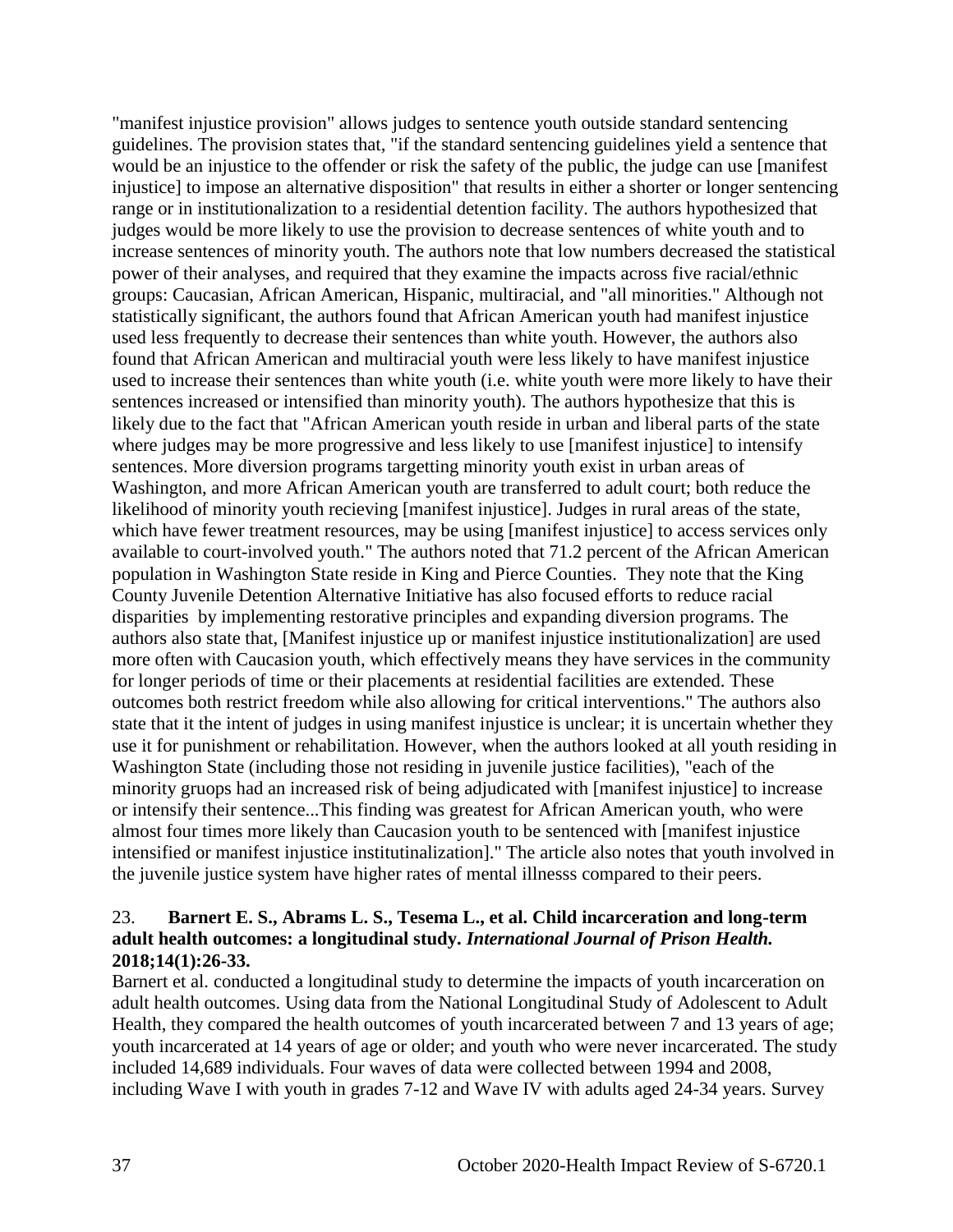questions included demographic information, experience with the juvenile justice system, and adult health outcomes, including self-reported general health, ability to climb stairs, depression, and suicidality. Approximately 16% of the sample identified as ever being incarcerated, with 0.5% (56 individuals) being 7 to 13 years of age at first incarceration. Individuals who were 7 to 13 years of age at first incarceration were disproportionately male (84.3%), Black (33.1%) or Hispanic (22.4%) compared to individuals incarcerated at an older age. These youth were also more likely to be from families of lower socioeconomic status (48%) or raised in a single parent household (35.8%). Overall, they found that individuals who were ever incarcerated had worse health outcomes than individuals who had not experienced incarceration. In addition, "history of child incarceration [at ages 7 to 13 years] was associated with the highest rates of subsequent poor adult health across all four health variables." These differences were significantly significant. For example, 21.1% of individuals aged 7 to 13 years at first incarceration reported poor general health, compared to 13% at 14 years of age or older and 8.4% never incarcerated. Further analysis also found that rates of suicidality were more pronounced for children 7 to 12 than for children 13 to 14 at age of first incarceration. The authors noted that this is the first study to examine the longitudinal health impacts of youth incarceration on adults, especially for youth with an age of first arrest younger than 14 years.

#### 24. **Harris Alexes, Evans Heather, Beckett Katherine. Drawing blood from stones: Legal debt and social inequality in the contemporary United States.** *American Journal of Sociology.* **2010;115 (6):1753-1799.**

Harris et al. analyze national and Washington state-level data to better understand the social and legal consequences of legal financial obligations (LFOs). The authors present a brief history of the use of monetary sanctions and the ways that they have changed over time. Findings show that the use of monetary sanctions is growing in the U.S. and that the dollar value assessed is substantial compared to expected earnings, which is something courts are supposed to consider when assessing LFOs but rarely do. These sanctions create long-term debt that has negative consequences such as: loss of income and heightened stress; constraint on opportunities for growth such as housing, education, and employment; and potential for further warrants, arrest, and reincarceration as a result of nonpayment. The authors conclude that additional research is necessary to better understand the magnitude of the legal debt that is created by the entire criminal justice system.

## 25. **Beckett Katherine, Harris Alexes, Evans Heather. The Assessment and Consequences of Legal Financial Obligations in Washington State. Washington State Minority and Justice Commission; 2008.**

In this report, Beckett et al. examine the assessment and consequences of legal financial obligations (LFOs) assessed by the Washington State Superior Court. The authors use two sources of data including 3,366 Washington State Superior Court cases from January and February 2004 as well as qualitative interviews with fifty Washington residents who were assessed LFOs in one of four selected counties. Data from court records indicate that Hispanic defendants, male defendants, and persons convicted of drug crimes have significantly higher fees and fines than their counterparts, including those convicted for violent crimes. Further, there is significant variation of median LFO by county, even among cases where the charges and prior criminal histories are identical. The authors found that counties with, "...smaller populations, higher drug arrest and violent crime rates, and/or comparatively small proportions of their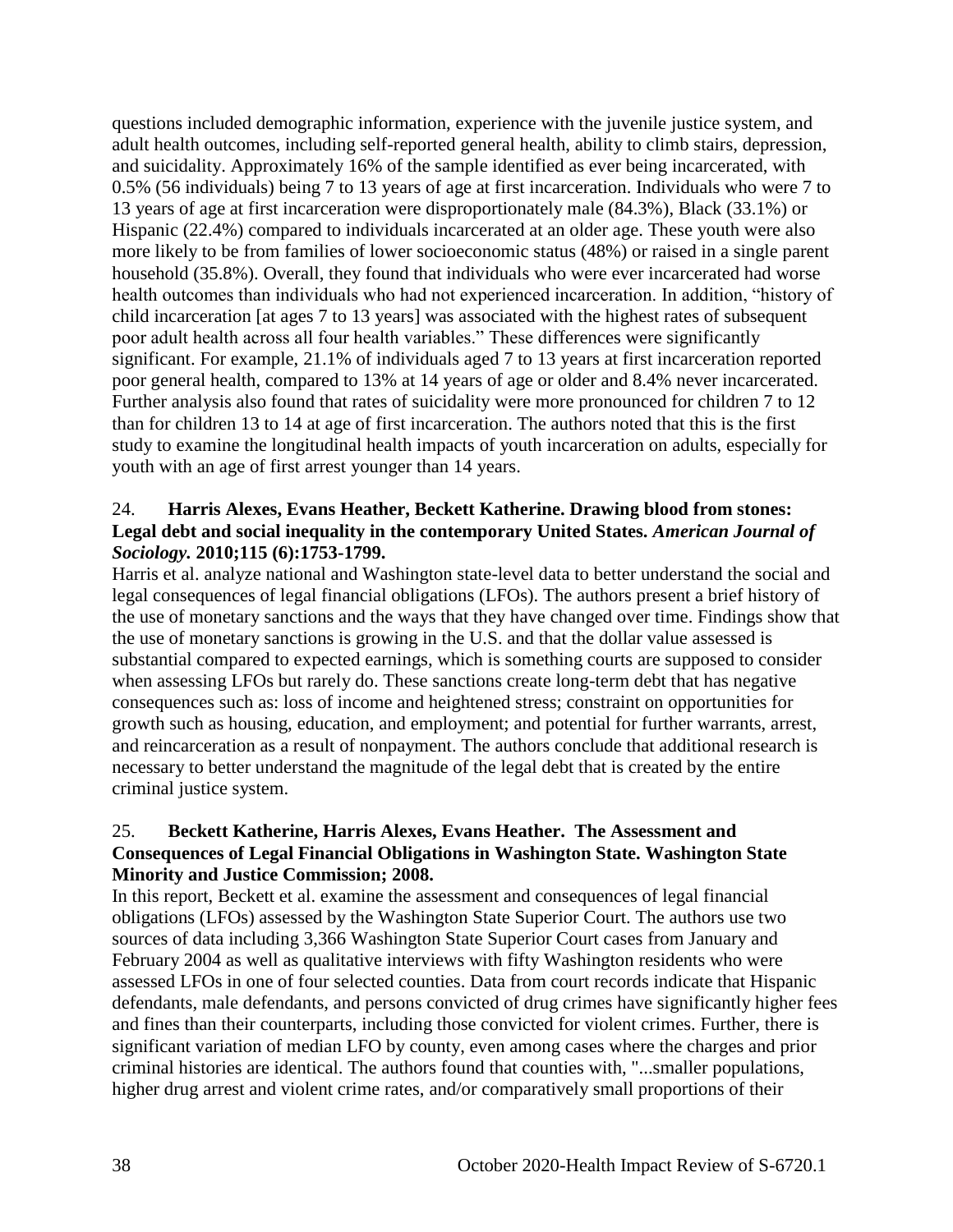budgets devoted to law and justice assess significantly higher fees and fines." Findings from interview data demonstrate that LFOs exacerbate many difficulties that individuals face when trying to reintegrate into their community following a criminal conviction. Examples of some of these added difficulties due to LFOs include reducing income and worsening credit scores, hindering efforts to pursue education, training, and employment, and reducing eligibility for federal benefits. The authors conclude by presenting a number of recommendations that would reform the current LFO practices in Washington.

## 26. **Commission Washington State Supreme Court Minority and Justice. WA State Superior Courts: 2018 Reference Guide on Legal Financial Obligations (LFOs). Olympia, Washington2018.**

This Washington State Superior Courts document serves as a reference guide on legal financial obligations (LFOs) imposed as part of a criminal judgment upon conviction in adult criminal court. LFOs include restitution, fees, fines, assessments, and costs imposed. Some LFOs are mandatory while others are discretionary. Statutes may differ in setting standards for imposition and waiver of associated LFOs. Mandatory LFOs (i.e., Victim Penalty Assessment: \$500 for cases involving one or more felony or gross misdemeanor conviction or \$250 for case including misdemeanor convictions; DNA Collection Fee: \$100; Restitution required for felony offenses unless extraordinary circumstances, discretionary for misdemeanors; and Crime-Specific LFOs) "shall be imposed in every case or for every conviction for a certain type of offense regardless of the defendant's ability to pay ([...]some can be partially waived)." Meanwhile, discretionary LFOs may be imposed or waived at the court's discretion. Discretionary costs are those expenses incurred by the state prosecuting the defendant or administering pretrial supervision (e.g., jury fees and costs of incarceration). Note, the court "shall not impose costs, including the cost of incarceration, if the defendant is indigent at the time of sentencing. RCW 10.01.160(3); 9.94A.760(3)." For defendants with a mental health condition, before a court can impose any LFOs beyond restitution or the Victim Penalty Assessment it must find the defendant has the means to pay the additional sums. The document goes on to outline collection, sanctions for nonpayment, right to counsel, factors the court must consider before jailing a defendant for failure to pay (e.g., only willful noncomplaint; defendants who are homeless or mentally ill cannot be sanctioned for willful noncompliance), burden of proof, and incarceration for failure to pay. Additionally, as of June 7, 2019, interest shall not accrue on non-restitution LFOs (RCW 10.82.090(1). Upon release from confinement, adults defendants may petition for non-restitution interest accrued before the effective date to be waived, and the court shall grant the motion. Finally, after release, a defendant who is not in contumacious default may petition for remission of costs. If the court finds that payment would "impose manifest hardship on the defendant or the defendant's immediate family, the court may remit all or part of the costs, modify the method of payment under RCW 10.01.170, or convert unpaid costs to community restitution hours [...] at no less than the state minimum wage for each hour of community restitution."

## 27. **Commission Washington State Supreme Court Minority and Justice. WA State Courts of Limited Jurisdiction (CLJs): 2018 Reference Guide on Legal Financial Obligations (LFOs) in Criminal Cases. Olympia, Washington2018.**

This Washington State Supreme Court Minority and Justice Commission document details the legal financial obligations (LFOs) in the state's Courts of Limited Jurisdiction (CLJs). Mandatory LFOs in CLJs include the DNA Collection Fee (\$100, limited to specified crimes and imposed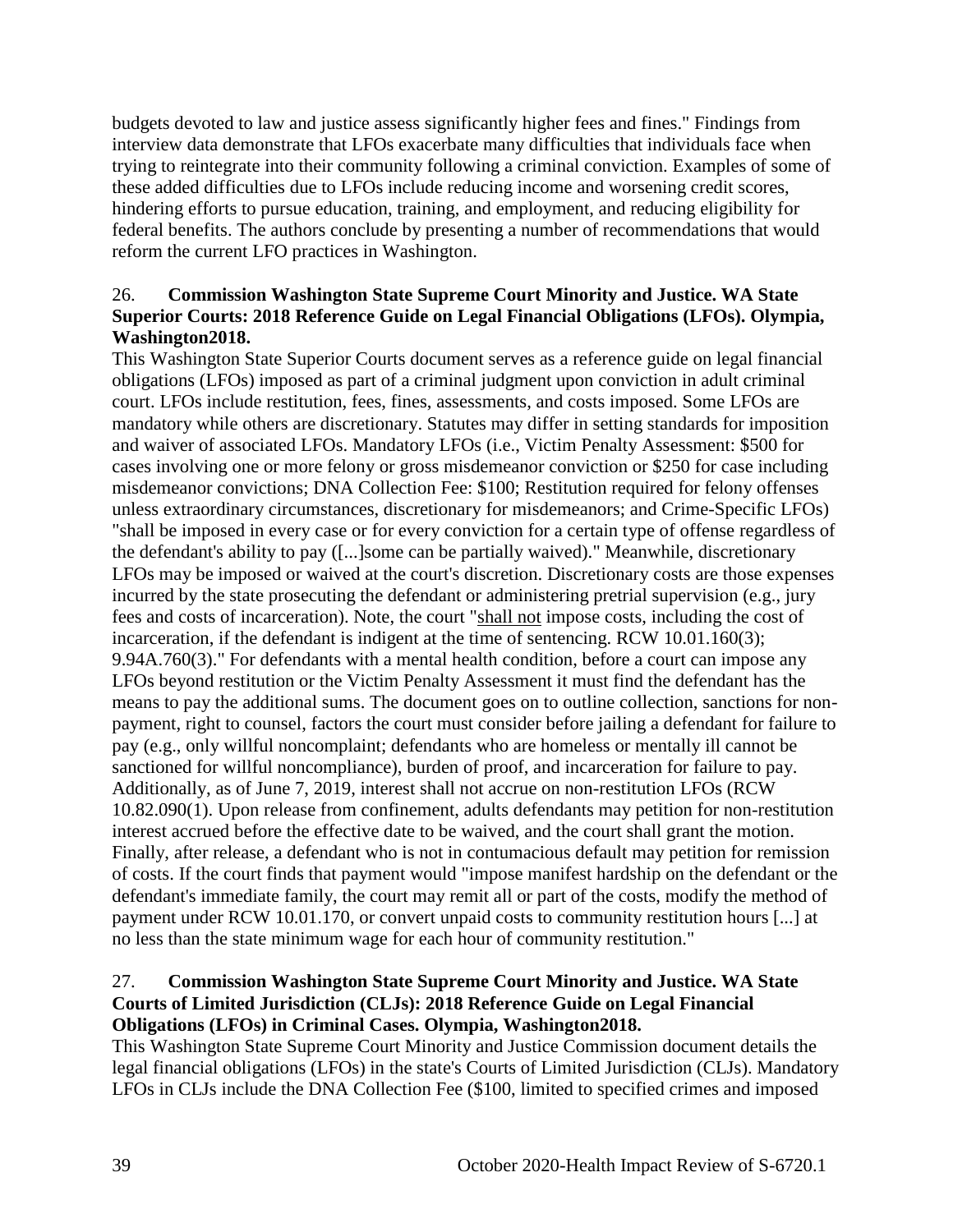once in a lifetime); Public Safety & Educational Assessments; and offense-specific fines. Discretionary LFOs in CLJs include fines; restitution (permitted but not mandatory for nonfelony offenses); Criminal Conviction Fee (\$43, which may not be imposed on indigent defendants); DUI fines, fees, and costs; and criminal justice funding penalty (\$50 on Title 46 crimes related to motor vehicles, which can be waived in cases of indigency). Costs, fees, fines, forfeitures, and penalties imposed by CLJs for criminal offenses do not accrue interest. Before sanctioning an individual for non-payment, the court must inquire to learn if the defendant is willfully refusing to pay or if they are indigent. A court cannot jail a defendant for failure to pay if it finds them indigent. "As an alternative to incarceration, the court can reduce the amount of LFOs, modify its previous orders regarding payment of LFOs, or convert LFOs to community restitution at a rate of no less than the state minimum wage. RCW 10.01.180(5)." The document also details post-sentencing LFO relief options.

## 28. **Commission Washington State Supreme Court Minority and Justice. Reference Guide: Legal Financial Obligations (LFOs) Dispositional Orders. Olympia, Washington2015.**

This document from the Washington State Supreme Court Minority and Justice Commission serves as a reference guide for legal financial obligations (LFOs) that apply to juvenile offenses. It provides information about imposing LFOs, collecting LFOs, and granting relief from LFOs. The Youth Equality and Reintegration Act of 2015 abolished most LFOs associated with juvenile offenses, including LFOs, fees, fines, or costs imposed at the city, town, or county level. Exceptions include the DNA Collection Fee (if not previously collected as the result of a prior offense), the Crime Victims Penalty Assessment (required when the offense is defined as a most serious offense [RCW 9.94A.030] or a sex offense [Chapter RCW 9A.44.128]), and Restitution (to any persons who have suffered loss or damage as a result of the offense committed by the respondent). Specific to restitution, "the court must consider [the] respondent's ability to pay and is afforded the discretion to determine (1) the conditions of payment, (2) whether to impose joint and several liability, (3) the practicability of community restitution, and (4) whether to relieve [the] respondent of the requirement to pay restitution to an insureance company" (RCW) 13.40.190). In cases of nonpayment of restitution, "the respondent is entitled to the same due process of law as an adult probationer," and the court must inquire into their ability to pay. "If the court finds youth cannot pay, the court may convert certain debts into community service" (RCW 13.40.200). The document notes that in some instances the court may relieve respondents of the requirement to pay LFOs for good cause (e.g., inability to pay), the DNA Collection Fee, and/or Crime Victims Penalty Assessment (full or partial). Superior Court Clerks may not add a fee for collection efforts on juvenile LFOs.

## 29. **Vastine K., Chester L. Act 201 Implementation: Vermont's Raise the Age Initiative- - Joint Justice Oversight Presentation. 2019.**

This presentation summarizes the background, findings, and recommendations related to implementing Vermont's Raise the Age Initiative. In 2018, the Vermont Legislature passed Act 201, which raised the age of juvenile jurisdiction to include 18 and 19 year olds. The presentation provides background information on merging adults and states that 18-25 year olds experience a distinct developmental stage marked by over-motivation to reward-seeking behavior, susceptability to peer influence, and propensity toward risk-taking and impulsive behavior. The presentation notes that, "nearly all youth will mature and age out of crime." Data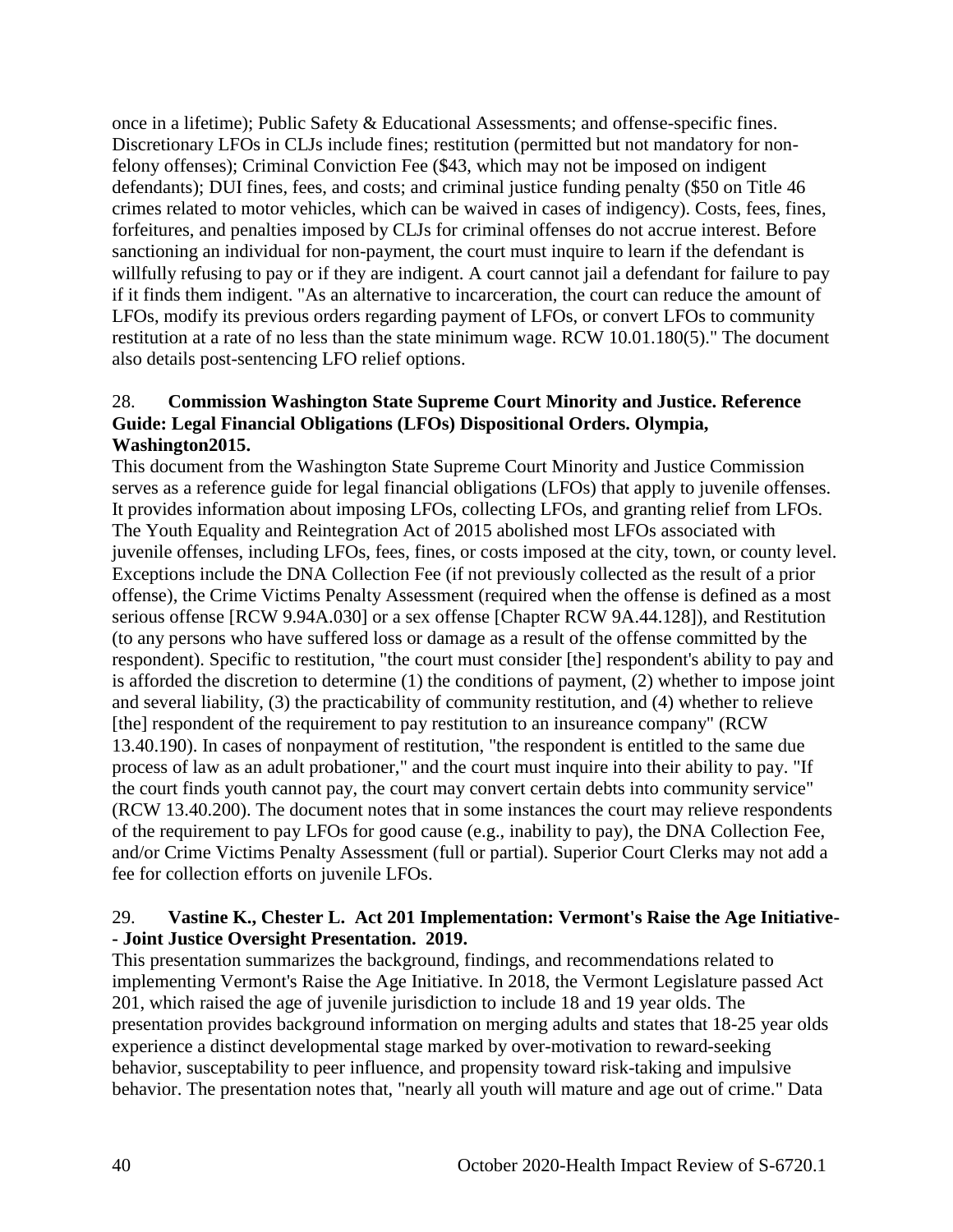showed that 18 to 19 year olds commit simlar offenses to younger juveniles, and that "80% of potential cases are low-level and should be considered for diversion from the system." The presentation also states, "national data indicate emerging adults have the most racially disparate justice system outcomes of any age group."

## 30. **Ambrose Kim; Millikan, Alison. Beyond Juvenile Court: Long-Term Impacts of a Juvenile Record. In: Erickson JS, Travis; Yeanakkis, George, ed.** *What Defense Attorneys Need to Know About Collateral and Other Non-confinement Consequences of Juvenile Adjudications***. 2nd ed. Washington2013.**

In this manual, created for Washington State defense attorneys, their juvenile clients, and their clients' parents, Ambrose details many of the hidden penalties that may occur after juvenile court adjudications. For example, like adults, juvenile respondents are required to pay legal financial obligations including, restitution, fines, crime victim penalty assessments, court costs, and court appointed attorneys fees and costs of defense. Restitution cannot be waived, reduced or converted, and is enforceable up to 10 years after an individual's 18th birthday, and can be extended another 10 years. Fines may be converted into 'community restitution'; enforceable up to 20 years after 18th birthday). Crime victim penalty assessments cannot be waived and must be ordered in every juvenile disposition, regardless of whether there is a 'victim', and are enforceable for up to 20 years. Court costs and court appointed attorneys fees and costs of defense can be ordered against a youth, parent, or other legally obligated person and must be paid for up to 10 years. Unlike in adult court, such costs do not accrue interest for juvenile adjudications. Juvenile adjudications also have consequences for a youth's ability to keep or obtain a driver's license (specifically offfenses related to drugs, alcohol, firearms, and driving), which in turn can affect their ability to access employment opportunities (e.g., license requirement). Juvenile adjudications can also result in ineligibility for a variety of jobs and occupational licenses. "Unless they have been sealed, juvenile adjudications are accessible to employers through the Washington State Patrol, the courts, and private companies that collect information from public databases." Moreover, "a juvenile's criminal history can discredit their entire household from housing [...] For federal housing laws, juvenile adjudications will be treated as convictions." Some bans are mandatory (e.g., lifetime ban of households with a registered sex offender [adult or juvenile], 3-year ban from the date of eviction against any household with an individual who was evicted from federal assisted housing for drug related activity). Others bans on admission or evictions are discretionary. Juvenile court adjudications can also affect schooling, immigration decisions, eligibility for military service.

#### 31. **Bannon Alicia, Nagrecha Mitali, Diller Rebekah. Criminal Justice Debt: A Barrier to Reentry. New York University School of Law: Brennan Center for Justice; 2010.**

In this report, the authors examine criminal justice fees in the fifteen states (Washington was not one of the fifteen) with the highest prison populations, which account for over 60% of all state criminal filings in the United States. Evidence indicates that across the board, states included in this analysis are adding new fees, raising existing fee amounts, and intensifying their efforts to collect outstanding fees, fines, and restitution. One important finding noted that a defendant's inability to pay their debt leads to an endless cycle of additional late fees and interest that perpetuates poverty. Further, criminal justice debt in many states is associated with a loss of voting and/or driving privileges. The authors also found that at least some jurisdictions in all the included states have arrested offenders who failed to pay their debt or did not appear for a debt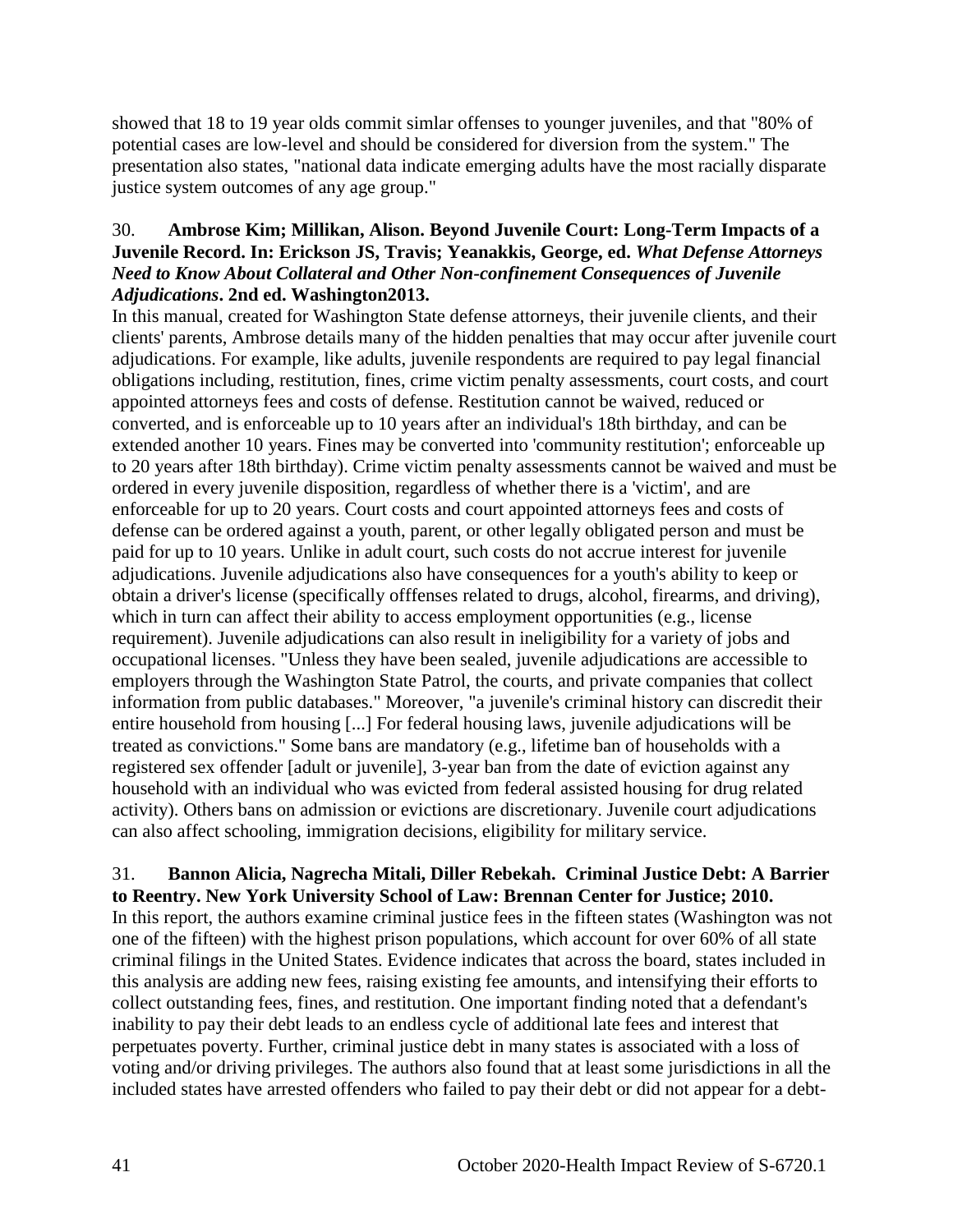related hearing. They also indicated that many states use threat of probation or parole revocations as a tactic for collecting debts. Given the findings, the authors propose recommendations for reforming the use of fees in the criminal justice system including: exempting indigent defendants from user fees and allowing for payment plans; eliminating penalties for individuals who are unable to pay debt all at once; eliminating the ability for a person to be incarcerated for inability to pay debt; and offering community service programs as an alternative to repaying debt.

## 32. **Vander Giessen M.L. Legislative Reforms for Washington State's Criminal Monetary Penalties.** *Gonzaga Law Review.* **2011;47.**

Vander Giessen describes Washington's legal financial obligation (LFO) system and the ways in which the assessment of LFOs disproportionately impacts racial and ethnic minorities. The author presents current Washington law surrounding LFOs and the way these laws create barriers for criminal offenders and their families. Evidence suggests that a large percentage of offenders have outstanding LFOs to pay and that the interest on these LFOs is one of the biggest impediments to successful re-entry into their community because it turns a seemingly modest obligation into an overwhelming financial burden. The interest, more so than the LFO itself at times, can exacerbate poverty for those who are already in vulnerable financial situations. The author goes on to present a summary of the historical responses to LFOs as well as potential legislative reforms that the state should consider.

## 33. **Modern-Day Debtors Prisons: The Ways Court-Imposed Debts Punish People for Being Poor. American Civil Liberties Union of Washington, and Columbia Legal Services; 2014.**

This report focuses on four counties in Washington state to highlight the legal financial obligation (LFO) practices used in the courts with the goal that this information will drive the legislature to reexamine and reform current policies. The authors observed court proceedings; reviewed court records; and interviewed debtors, attorneys, and community members in each of the four selected counties, which were Benton, Clark, Clallam, and Thurston counties. The findings show that many courts are not properly considering a defendant's ability to pay when imposing discretionary LFOs and this often then requires people to chose between buying basic necessities and paying off their debt. Further, the state's 12% interest rate continues to create insurmountable debt for individuals who are already living in poverty. In this way, LFOs are a barrier for successful re-entry into communities upon release from custody. The authors conclude by presenting a number of recommendations that will help relieve the burden of LFOs on indigent persons as well as save resources for counties who put tremendous effort into collecting debts.

## 34. **Harris Alexes. A Pound of Flesh: Monetary Sanctions as Punishment for the Poor. New York: Russell Sage Foundation; 2016.**

The focus of this book, written by sociologist Alexes Harris, is the rise of monetary sanctions as a tool of the criminal justice system and the ways in which these sanctions marginalize and penalize the poor. While Harris presents data from across the United States, she focuses her analysis on the court practices of five counties in Washington State. In order to illustrate how these monetary sanctions are perpetuating inequality, Harris draws conclusions from quantitative and qualitative data including sentencing data, legal documents, court hearing observations, and eighty-nine interviews with judges, clerks, attorneys, and defendants. Harris further uses this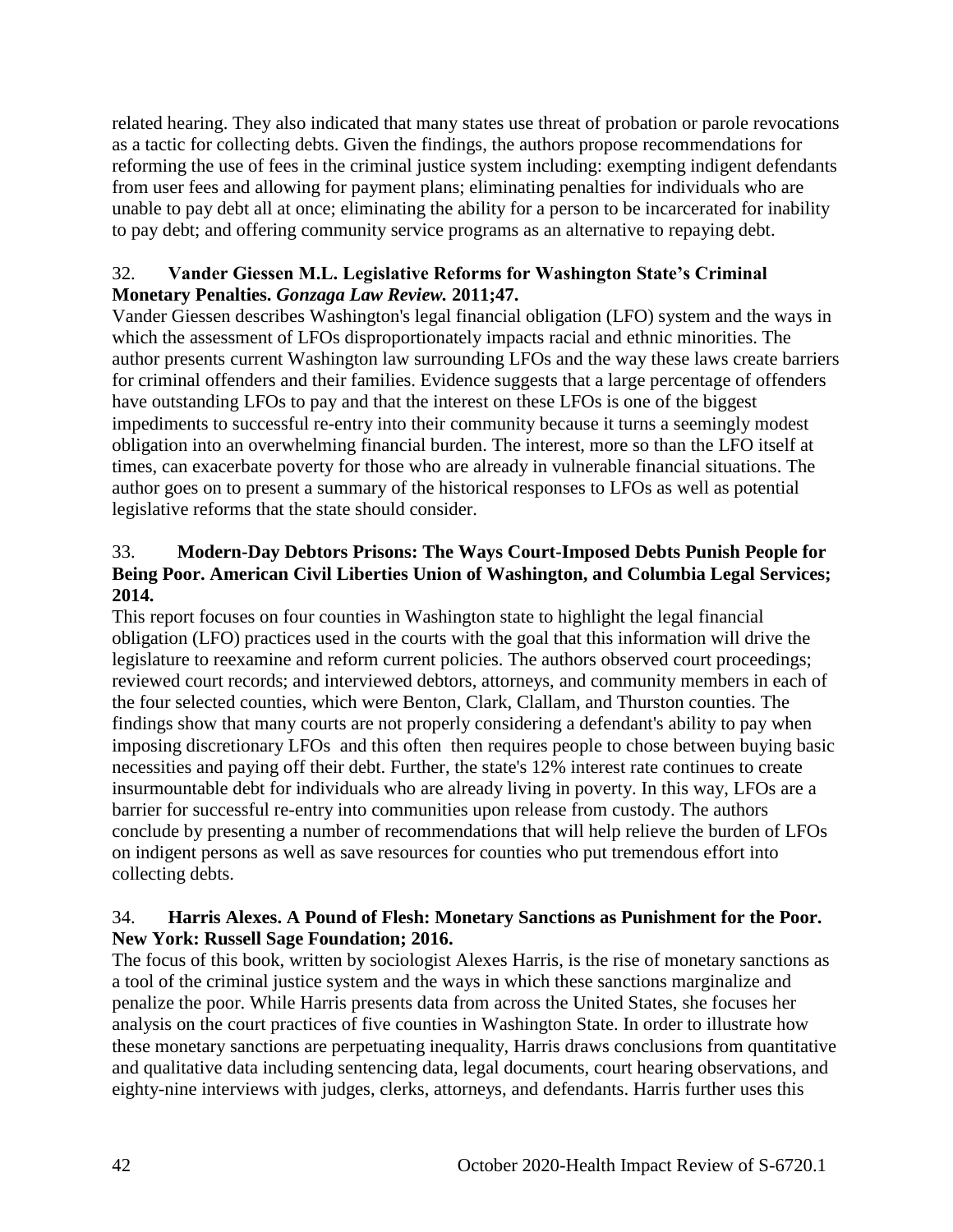evidence to support two main arguments throughout the book: "(1) monetary sanctions imposed by the criminal justice system create and sustain inequality in the United States and, (2) the system of monetary sanctions is enforced by criminal justice bureaucrats whose discretion is shaped by a culture of accountability."

## 35. **Bartelink V., Zay Ya K. , Gouldbrandsson K. , et al. Unemployment among young people and mental health: A systematic review.** *Scandinavian Journal of Public Health*  **2020;48:544-558.**

This systematic review examined the association between unemployment among young people and mental health. The initial publication search resulted in 794 articles, of which 52 articles were read in full post screening. Twenty reviews met inclusion criteria and were assessed on methodological quality by two reviewers. A total fo 17 articles (5 cross-sectional studies and 12 cohort studies) were included in the systematic review. Authors concluded this review showed an association between unemployment among young peopel and mental health, but whether a causal relationship exists is less clear. For example, "when taking mental health at baseline into account as one of hte confounders, only a minority of [cohort] studies (3/8) found a significant effect of unemployment on mental health." Thus, additional evidence from "natural experiments and longitudinal studies that control for confounding variables, especially mental health at baseline, is requried to better understand the association and potential causation between unemployment among young poeple and mental health."

## 36. **Vasquez-Vera H, Palencia L, Magna I, et al. The threat of home eviction and its effects on health through the equity lens: A systematic review.** *Social Science & Medicine.*  **2017;175:199-208.**

This systematic review examined the evidence available (March 2016) on the effects of the threat of eviction on health and social equity. The literature review search yielded 2,208 articles which were reviewed by three independent pairs of researchers. Ultimately, 47 articles were reviewed, of which 86% were from Anglo-Saxon countries, mainly the U.S., and 75% were published after 2009. Most studies used either a cross-sectional (32%), cohort (28%), or qualitative (17%) design. Fifty-five percent assessed mental health as a key health indicator, 38% evaluated physical health, and 19% looked at health-related behaviors. Authors reported, "Evidence from these selected articles revealed a general consensus that individuals under threat of eviction present negative health outcomes, both mental (e.g. depression, anxiety, psychological distress, and suicides) and physical (poor self-reported health, high blood pressure and child maltreatment)."

## 37. **Bharel M, Creaven B, Morris G, et al. Health Care Delivery Strategies: Addressing Key Preventive Health Measures in Homeless Health Care Settings. Nashville: Health Care for the Homeless Clinicians' Network, National Health Care for the Homeless Council, Inc.; 2011.**

Bahrel et al. present data and evidence-based recommendations in regards to clinical practices for preventive care for individuals who are homeless or marginalized. To create this report, clinicians from the Health Care for the Homeless (HCH) Clinicians' Network created a Preventive Medicine Task Force (PMTF). This task force conducted a literature review and further evaluated the U.S. Preventive Services Task Force (USPSTF) recommendations for their potential impacts and barriers for persons experiencing homelessness. Evidence from the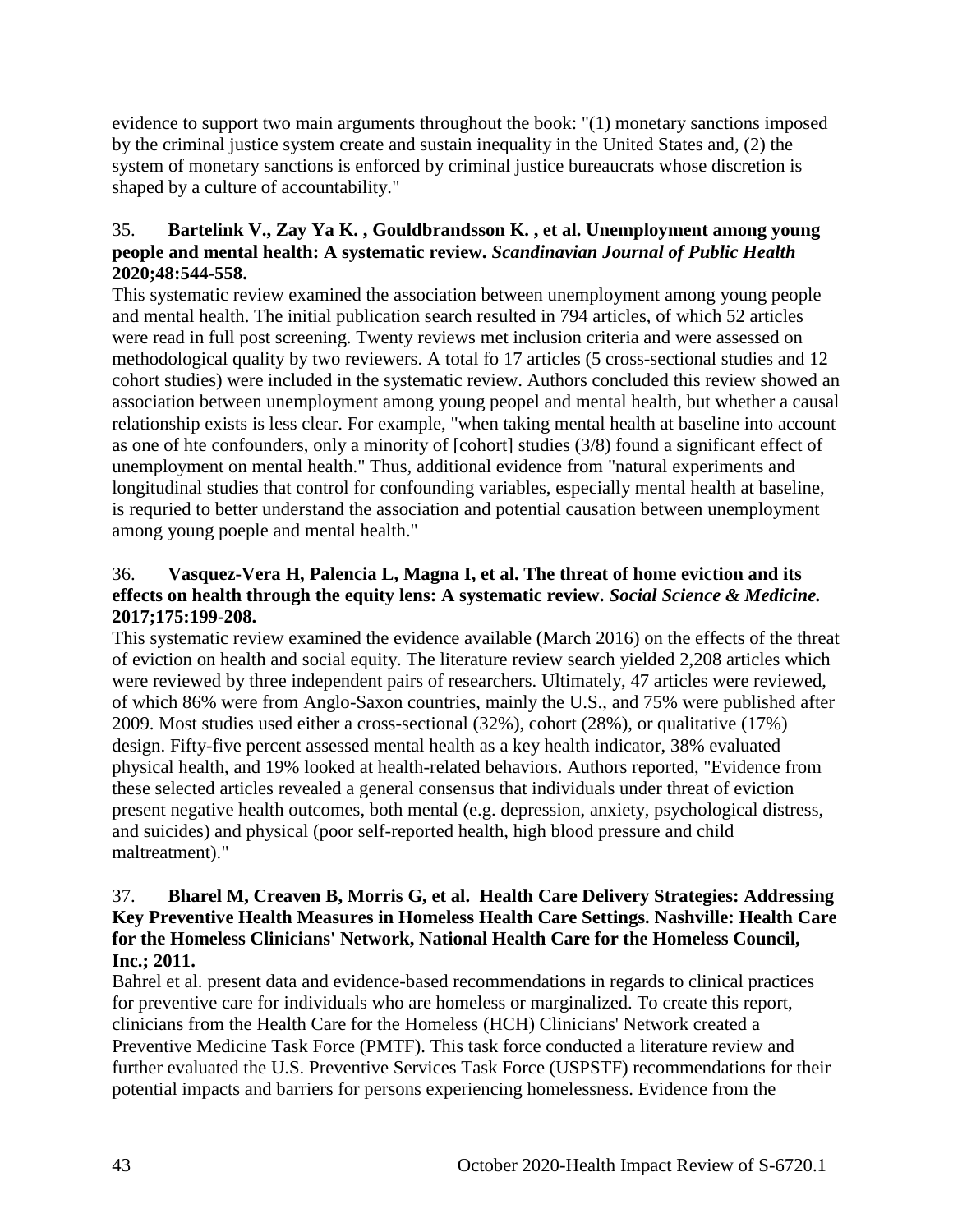literature review shows that in addition to health issues such as nutrition disorders, higher rates of respiratory disorders, skin and dental problems, infectious diseases, and injuries due to environmental exposure, accident and violence, individuals experiencing homelessness also have high rates of mental illness. The National Alliance to End Homelessness estimates that, "approximately 50% of individuals experiencing homelessness have mental health issues, of which approximately 25% have serious mental disorders, including chronic depression, bipolar disorder and schizophrenia." Further, due to inadequate access to health care services, many individuals experiencing homelessness do not receive proper preventive care such as screening and treatment for chronic illness. Finally, based on the USPSTF recommendations and data from the literature, the authors put forth their own set of recommendations that they believe will contribute to the highest impact of care within homeless health care settings.

## 38. **Health Policy Snapshot: How Does Employment- Or Unemployment- Affect Health? : Robert Wood Johnson Foundation; 2013.**

This Health Policy Snapshot by the Robert Wood Johnson Foundation highlights research related to employment and health outcomes. Most notably, research indicates that, "[l]aid off workers are 54 percent more likely than those continuously employed to have fair or poor health, and 83 percent more likely to develop a stress-related condition, such as stroke, heart attack, heart disease, or arthritis." Further, unemployed Americans are more likely to be diagnosed with depression and report feelings of sadness and worry compared to their employed counterparts. The policy brief concludes with recommendations for employers about ways to be proactive in promoting health and safety on the job as a way to increase general well-being and retention of workers.

## 39. **Paul Karsten I., Moser Klaus. Unemployment impairs mental health: Metaanalyses.** *Journal of Vocational Behavior.* **2009;74(3):264-282.**

This meta-analysis by Paul and Moser aimed to understand the effect that unemployment has on mental health using existing data from published literature. After applying strict inclusion criteria, the literature search yielded 237 cross-sectional studies and 87 longitudinal studies. The main finding from the meta-analysis was that, "the negative effect of unemployment on mental health has an effect size of  $d = 0.51$ , meaning that the health level of unemployed persons is half a standard deviation below the health level of employed persons." Results from the analysis of longitudinal studies demonstrated a relationship between losing a job and negative changes in mental health including indicators such as depression, anxiety, distress, and general well-being. Data also suggest that returning to employment after a period of being unemployed is associated with an improvement in mental health indicators. The authors noted that gender, occupational status, and unemployment duration were found to be significant moderators meaning that the effect sizes were larger among men, blue-collar workers and those experiencing short-term unemployment.

#### 40. **Research Washington State Center for Court. Juvenile Recidivism in Washington State: A 2014 Court Cohort and 2015 Juvenile Rehabilitation Release Cohort. 2020.**

In this 2020 report, the Washington State Center for Court Research provides a summary of juvenile recidivism for a court and Juvenile Rehabilitation cohort. This is the second report on juvenile recidivism in Washington State. Overall, they found that 30.3% of juveniles in the court cohort recidivated and 49.6% of juveniles in the Juvenile Rehabilitation cohort recidivated.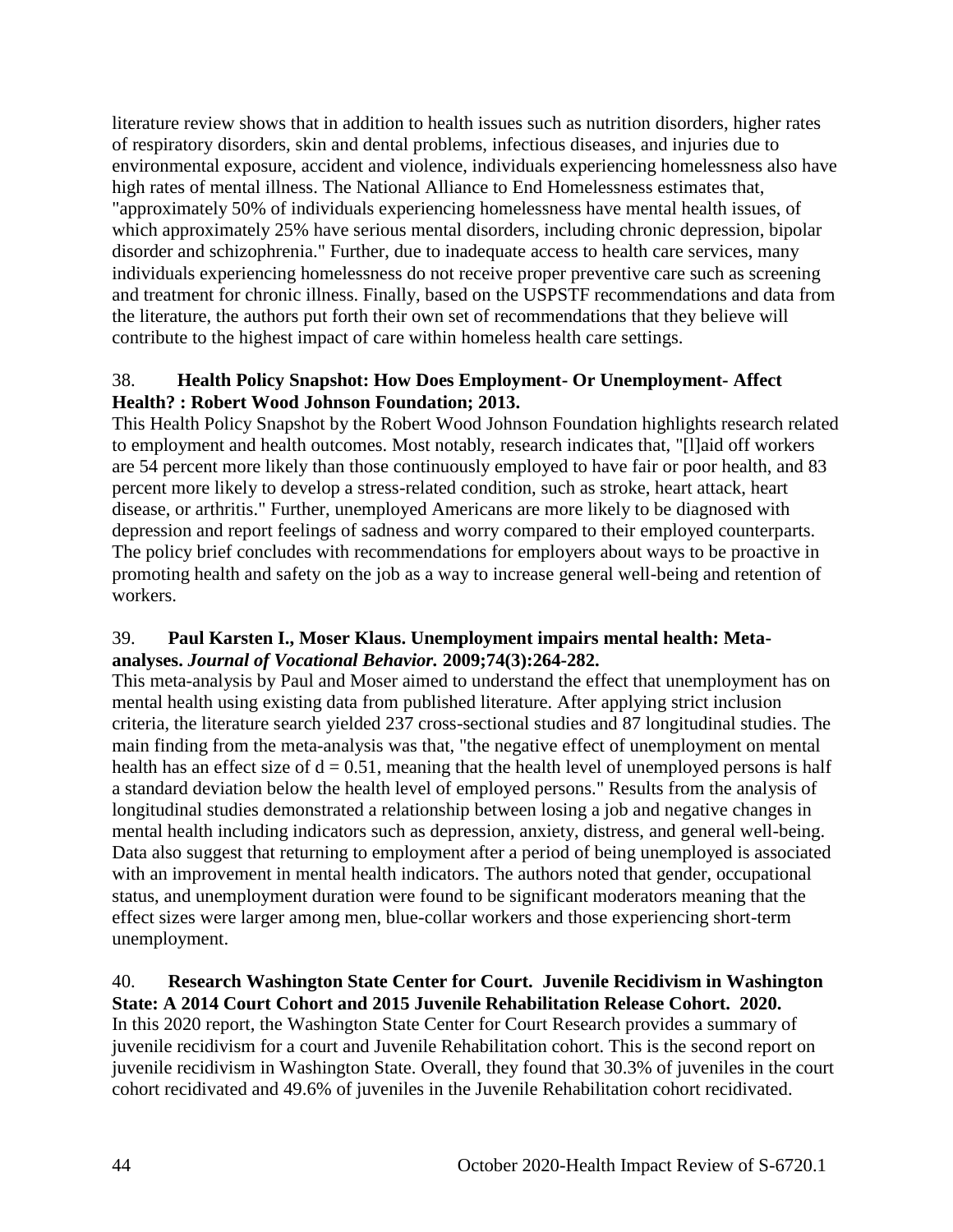Recidivism rates are higher for "groups with more severe case dispositions and sanctions" such that youth released from Juvenile Rehabilitation recidivate at a rate of 49.6%, youth with adjudicated court cases at 44% and youth that were diverted at 21.7%. These findings are consistent with research that has shown that "those who have committed serious offenses or have a record of prior crimes are more likely to receive more severe case dispositions and then are more likely to commit future offenses." Other demographic factors also make recidivism more likely; youth are more likely to recidiviate if they are male, Black, and younger. Of note, "analysis of age at first disposition showed, generally, that the younger a person was at their first disposition, the more likely they were to recidivate." The report states that, "this observation is consistent with expected findings. Several criminological studies have identified a relationship between early age of onset for criminal behavior and longer and more severe criminal acts and careers." The report found that recidivism rates were highest among younger age groups such that recidivism decreased from 57.7% for youth with age of first disposition of 11 years old to 26.5% for youth with age of first disposition of 17 years old. They summarized that, "recidivism rates peak early (age 11 or 12) and are at half or less the peak rate for those whose first offense occurerd at age 17." While the recidivism rates for those released from Juvenile Rehabilitation do not decrease as dramatically by age, the rates "do substantially fall from peak rates for those that commit their first offense later in life."

## 41. **Legislators National Conference of State. Juvenile Justice Guide Book for Legislators. 2011.**

This report presents an overview of the state and federal landscape surrounding juvenile rehabilitation as well as the current research that demonstrates areas for improvement within the juvenile justice system. The authors discuss neuroscience research that demonstrates that the average human brain is not fully developed until age 25, which means that young adults tend to have poor risk assessment skills, are vulnerable to peer influence, are more impulsive and emotional, and think about short-term rather than long-term consequences. The authors also report that young adults who were adjudicated as adults in New York were more likely to be rearrested more often and for more serious offenses than those they were compared to in neighboring states.

#### 42. **Reducing Recidivism and Improving Other Outcomes for Young Adults in the Juvenile and Adult Criminal Justice Systems. New York: The Council of State Governments Justice Center; 2015.**

In this report, the authors present a literature review about young adults in the justice system, research on brain and adolescent development and the impacts this has on education, employment, mental health, substance use, child welfare, and reentry. The literature review focused on young adults aged 18-24. Only the most relevant conclusions are discussed here. Data presented show that in 2013, 10% of the United States population was aged 18-24 but this age group accounted for nearly 30% of arrests for serious and non-serious crimes. Further, black males in this age category comprised nearly 40% of all young adults admitted to an adult state or federal prison in 2012. One study that the authors reported on found that 76% of young adults under the age of 25 released from prison were rearrested within 3 years and 84% were rearrested within 5 years. The authors recommend that the juvenile justice system should focus on tailoring services to address the needs of young adults and reduce barriers across service systems.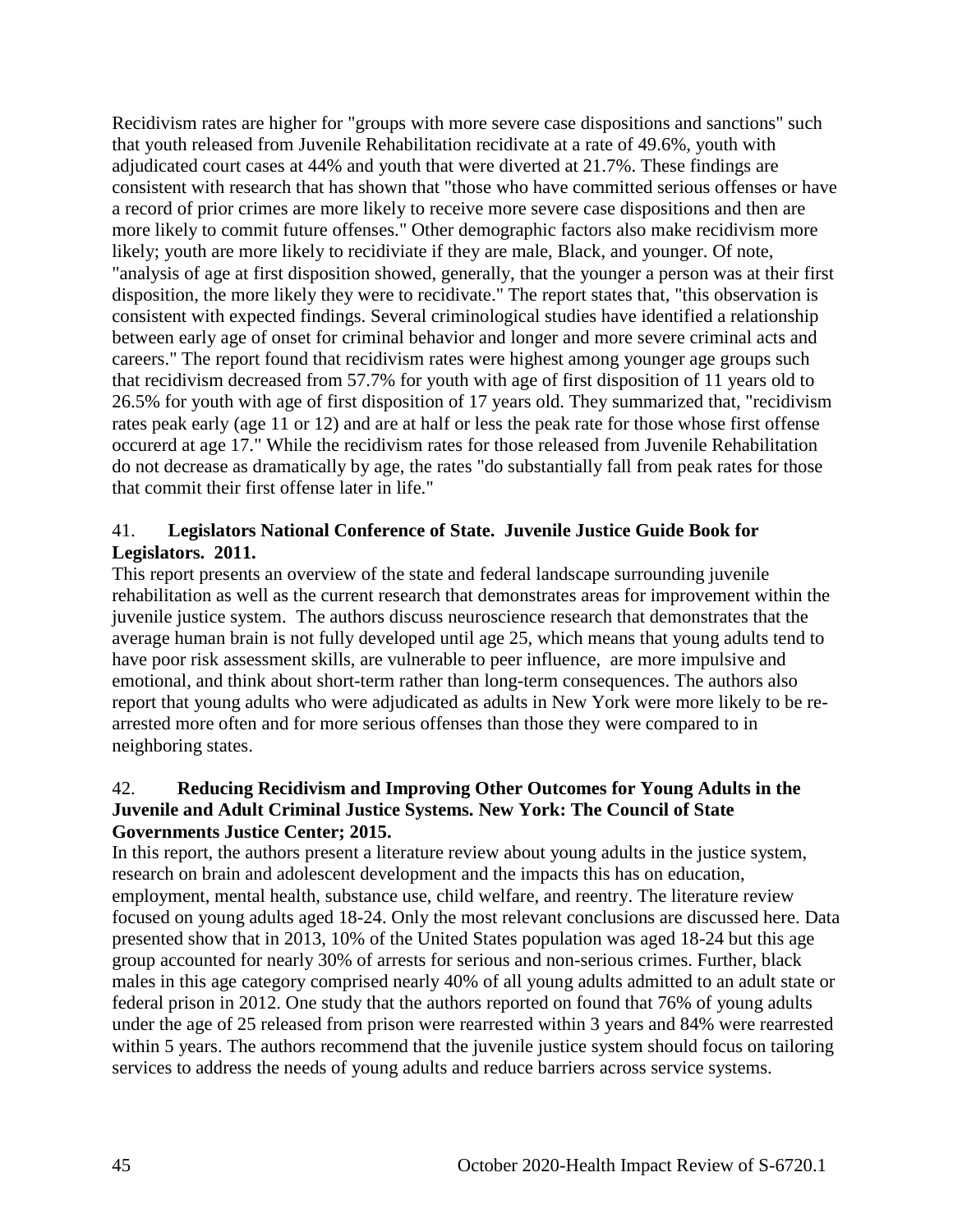#### 43. **Holman B, Ziedenberg J. The Dangers of Detention: The Impact of Incarcerating Youth in Detention and Other Secure Facilities. Justice Policy Institute; 2011.**

This report focuses on the consequences of juvenile detention in the United States on young people, their families, and their communities. The authors cite a number of studies that have examined the impacts of prior incarceration on recidivism and all of the studies found that prior incarceration was the most significant predictor of rearrest. The authors also discuss the idea that the majority of youth will "age out" of crime on their own. Data from the Federal Bureau of Investigation demonstrates that a large number of crimes are committed by those between 16-18 years of age but after this, the rates of arrest dramatically start to decrease through the early 20's.

# 44. **V Schiraldi, B Western, K Bradner. Community-Based Responses to Justice-**

**Involved Young Adults. Harvard Kennedy School and National Institute of Justice; 2015.** This report aimed to present research in the area of criminal justice and young adult development as well as to present recommendations that focus on making the criminal justice system more developmentally appropriate for young adults. The authors refer to "young adults" as those ages 18-24. A robust body of evidence has suggest that the human brain continues to develop well into a person's 20's and that "adult-quality" decision-making ability continues to develop into adulthood. Researchers discuss what is known as the "maturity gap" where cognitive functioning develops faster than psychosocial capacities and because of this, young adults are more likely to, "...engage in risk-seeking behavior, have difficulty moderating their responses to emotionally charged situations, or have not developed a future-oriented method of decision-making." The authors further discuss that psychosocial development is further disrupted by additional factors such as involvement in the justice system, traumatic incidents, parental incarceration, poverty, foster care, substance abuse, mental health needs, and learning disabilities. Next, the authors present data regarding the current landscape in the United States for young adults in the justice system. In 2012, about 130,000 young adults were admitted to a state or federal prison (21% of all admissions) and another 97,500 were released back to their communities (15% of all releases). Among this population of young adults released from prison, rates of recidivism were significantly higher than the total prison releasee population and researchers estimate that 78% of young adults released will be rearrested within 3 years.

## 45. **Zane S.N., Welsh B.C., Mears D.P. Juvenile Transfer and the Specific Deterrence Hypothests: Systematic Review and Meta-Analysis.** *Criminology & Public Policy.*  **2016;15(3):901-925.**

Zane, Welsh, and Mears conducted a systematic review of research looking at the impact of juvenile transfer to adult court on recidivism rates. They identified 9 studies meeting inclusion criteria, and conducted a meta-analysis. They found that, "juvenile transfer had no statistically significant effect on recidivism. However, the distribution of effect size was highly heterogeneous and, given the strength of the research designs, suggests that in some instances transfer may decrease recidivism and in others may increase it."

#### 46. **Fowler Eric, Kurlychek Megan C. Drawing the Line: Empirical recidivism results from a natural experiment raising the age of criminal responsibility.** *Youth Violence and Juvenile Justice.* **2018;16(3):263-278.**

Fowler and Kurlychek assessed differences in youth recidivism rates prior to and after Connecticut raised the age of juvenile jurisdiction from 15 to 16 years old on January 1, 2010.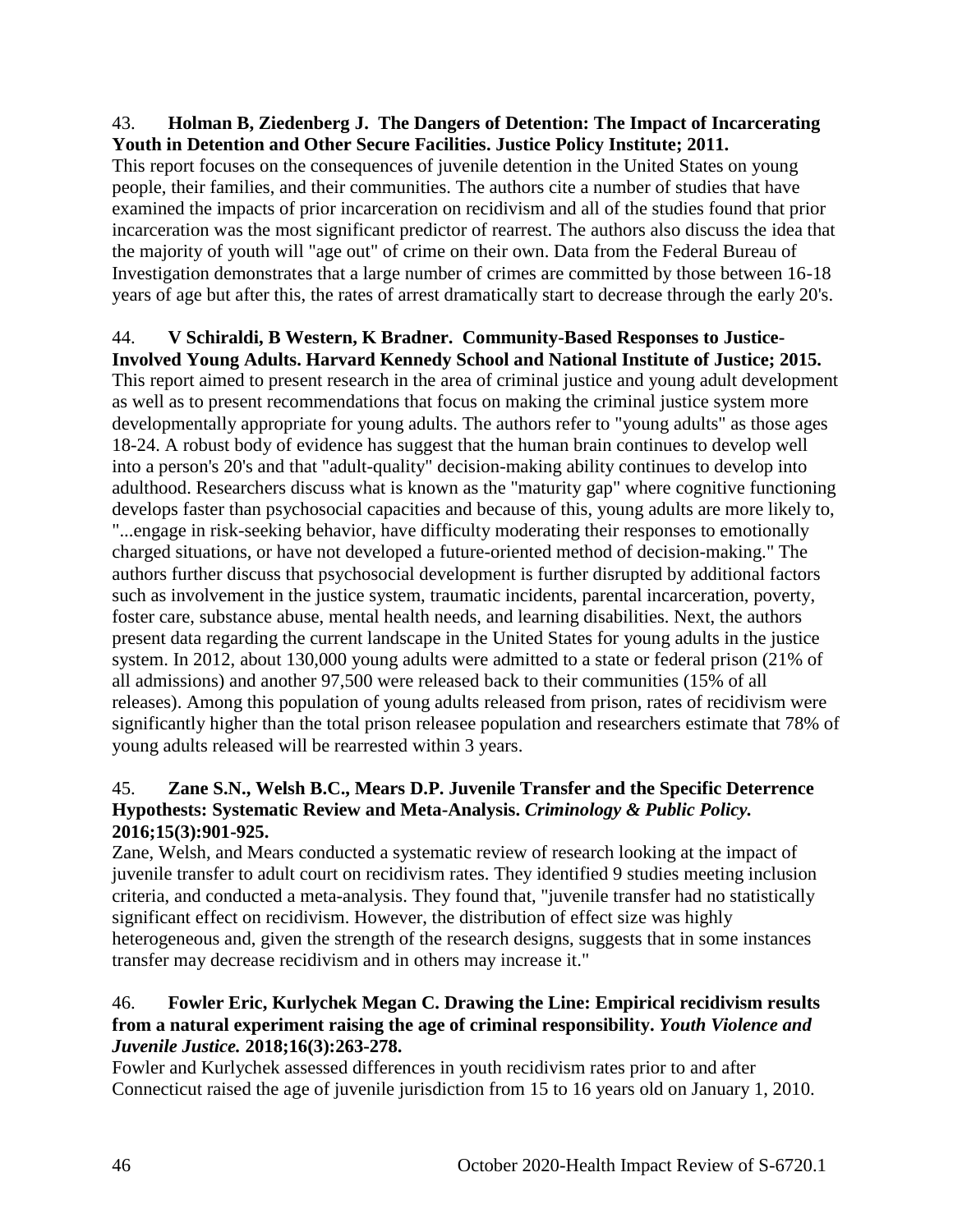This "natural experiment" allowed researchers to compare the outcomes of all 16 year olds tried as adults prior to 2010 to all 16 year olds tried as juveniles after 2010. Overall, they found that "16 year-olds processed in juvenile courts had substantially reduced rates of recidivism with odds of rearrest that were between 0.462 and 0.630 less than 16 year-olds processed in adult courts." Research from the 1990s suggested that youth processed in adult courts "go on to become more criminal" than youth processed in juvenile court. They authors explained that, "in addition to simply shielding youths from the negative influence of older more hardened criminals, there is widespread belief that adult system processing is simply not appropriate for youths based on their mental maturity and cognitive abilities." More rescent research has found that the brain does not fully develop until age 21 for females and 24 for males. Noteably, the left frontal cortex, responsible for rational decision-making and impulse control, is not fully developed in emerging adults "making them less likely to understand long-term consequences such as lengthy prison sentences...they are more likely to act on impulse than reason and to be highly influenced by their peers and social circumstances." The authors also presented information on delinquency and explain that "justice system involvement may increase delinquency through the stigmatization process that decreases positive social bonds and increases association with deviant others." Prior research on youth recidivism has had mixed results. Evidence has generally suggested that youth retained in juvenile court had lower rates of recidivism than youth transfered to adult court, and that youth transfered to adult court recidivated earlier, more frequently, and for more severe crimes. However, many of these early studies may not have adequately controlled for selection bias as youth that are transferred to adult court are typically those with the most violent or serious offenses. A 2016 meta-analysis of youth residivism found, "that transfer to adult court has a small but statistically insigificant impact on recidivism" and may depend on state transfer laws. This study eliminated selection bias by using the natural experiment created by policy change in Connecticut. The authors evaluated immediate and 2-year outcomes for all 16 year olds processed as adults in 2009 and all 16 year olds processed as juveniles in 2010. The study used a dicotomous, categorical independent variable (i.e., adult; juvenile) and a dicotomous, categorical dependent variable of recidivism within 2 years of initial arrest (i.e. rearrest; no new arrest). The analysis controlled for type of offense, seriousness of prior offenses, conviction, sex, and race/ethnicity. Overall, about 42% of 16 year olds processed as adults recidivated compared to 26% of 16 year olds proccessed as juveniles. Controlling for variables, "youths processed as juveniles had an odds of rearrest that is about half the odds of youths processed as adults (coefficient=  $-0.758$ ; odds ration= 0.469)." Moreover, "regardless of whether the juvenile penetrated the system after arrest, youths processed as a juvenile did indeed have significantly lower rates of recidivism." Their analysis also found that, "the arrest rate of 16 year-olds dropped significantly immediately after the change in legislation, which may imply police were less likely to arrest 16 year-olds when defined as juveniles." After accounting for differences in police behavior, the authors found that the relationship between youth processed as juveniles and recidivism remained. The authors also found that arrest rates for felony charges did not change, even as arrest rates for 16 year olds decreased following the policy change. The authors noted that the generalizability of their study may be limited for other jurisdictions.

#### 47. **Drake E. The Effectiveness of Declining Juvenile Court Jurisdiction of Youthful Offenders. Olympia, WA: Washington State Institute for Public Policy; 2013.**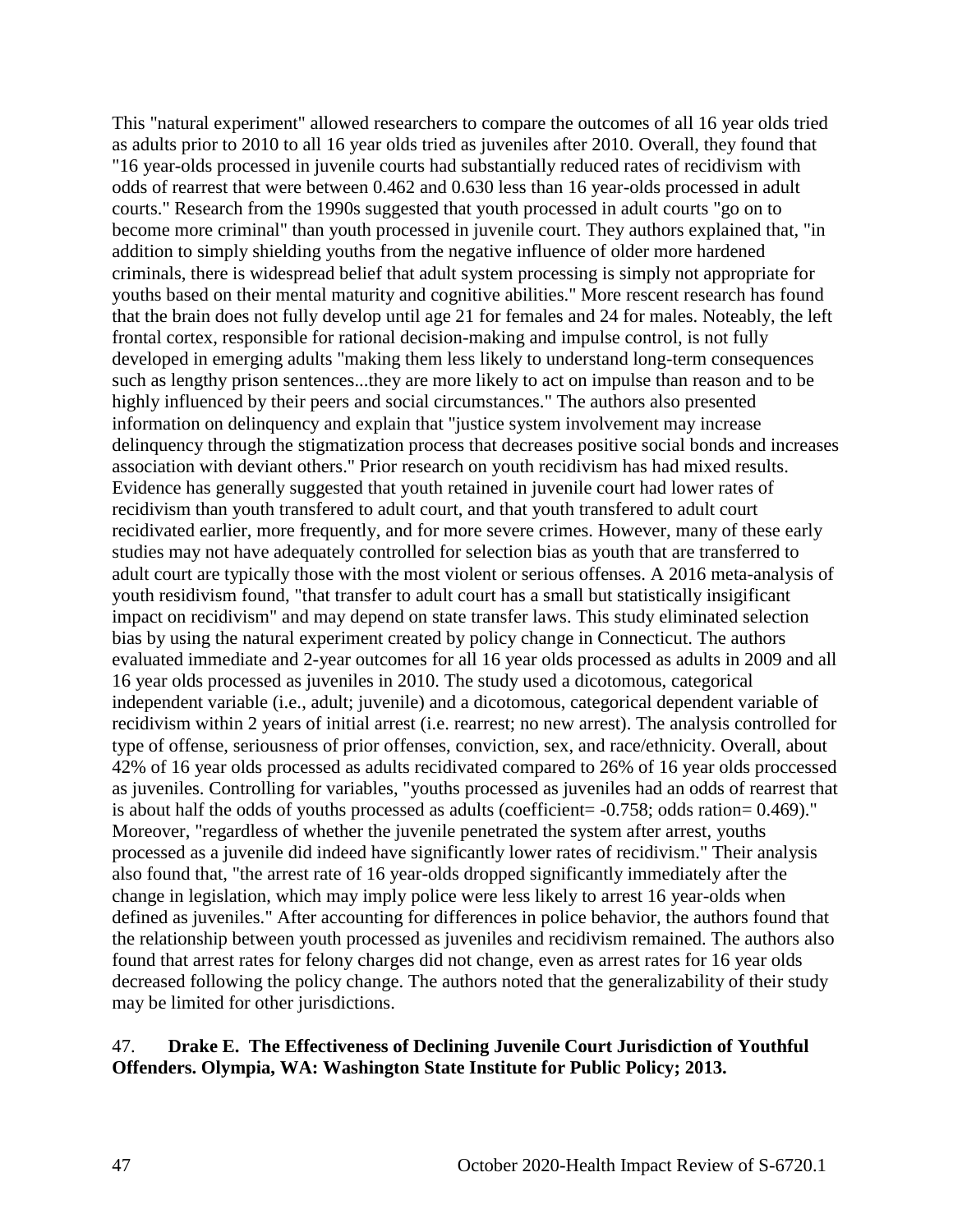In 1994 the Washington State Legislature passed the Youth Violence Reduction Act which established an "automatic decline," automatically transferring certain youth (based on the charge and their prior criminal history) from the juvenile system to the adult court. In 1997 the Legislature directed the Washington State Institute for Public Policy (WSIPP) to evaluate the 11 February 2017 - Health Impact Review of HB 1743 impacts of automatic transfers. WSIPP published this original report in 2003 with inconclusive results due to the short time between implantation of the law and the analysis of the data. Drake compared the recidivism rates of youth who offended prior to the 1994 law (between 1993 and 1994) who would have been automatically declined had the law been in place (control group) to the rates of youth who were automatically declined after 1994. The author used WSIPP's criminal history database and specific eligibility criteria. Follow-up continued through 2009 and included 446 youth in the control group and 770 youth in the automatic decline group. The author found some differences in the control and intervention groups, namely the youth who were automatically declined had lower criminal history scores than the control group indicating that they had lower risk of recidivating. The authors controlled for these factors during analysis. These data indicate that the automatic decline group had higher recidivism rates than the control group for all analyzed measures of recidivism; however none of these measures reached statistical significance. The author indicates that from the available data it is not clear if the higher recidivism rates are a result of youth being processed through the adult court, youth being housed in the adult system, or some other unknown factors. The report notes that the majority of automatically declined youth in the study period were physically housed at the Department of Corrections, but that in 2013 the majority of declined youth were housed in JR facilities. Drake also conducted a metaanalysis of the national literature on the impacts of transferring youth to adult court on recidivism. Three studies (including the WSIPP analysis of Washington data and two studies unique from those referenced in Redding et al.) met the strict inclusion criteria. All three studies found that declining youth to adult court is associated with in increase in recidivism. The weighted average effect size is statistically significant.

#### 48. **K Johnson, L Lanza-Kaduce, J Woolard. Disregarding graduated treatment: Why transfer aggravates recidivism.** *Crime & Delinquency.* **2011;57(5):756-777.**

Johnson et al. analyzed 1995-1996 data from the Client Information System maintained by the Florida Department of Health and Rehabilitative Services (which include information on referrals to the juvenile justice system) and 2002 data from the Florida Department of Juvenile Justice which was used to measure recidivism after age 18. These data included 693 cases and integrated both youth who had been transferred to the adult system and youth who were retained in the juvenile justice system. The authors found that youth transferred to the adult system had nearly 1.6 times higher odds of re-offending than their counterparts who remained in the juvenile justice system even after controlling for the severity of the offense, the number of prior referrals, sex, race, age at the time of offense, and the risk of recidivism (OR 1.557 95% CI 1.384-1.730). Risk of recidivism was calculated using a risk prediction scale that took a number of factors into account such as prior mental health, drug, or alcohol treatment; indication of fleeing from arrest; where offense occurred; and if the youth was represented by a public defender. The authors also found that youth who were "leapfrogged" (skipped over progressive steps in intervention intensiveness to deep-end placements) were significantly more likely to reoffend then their counterparts who were given graduated sentencing (OR 1.458 95% CI 1.226-1.690). Once leapfrogging was controlled for, transfer was not associated with increased recidivism. However,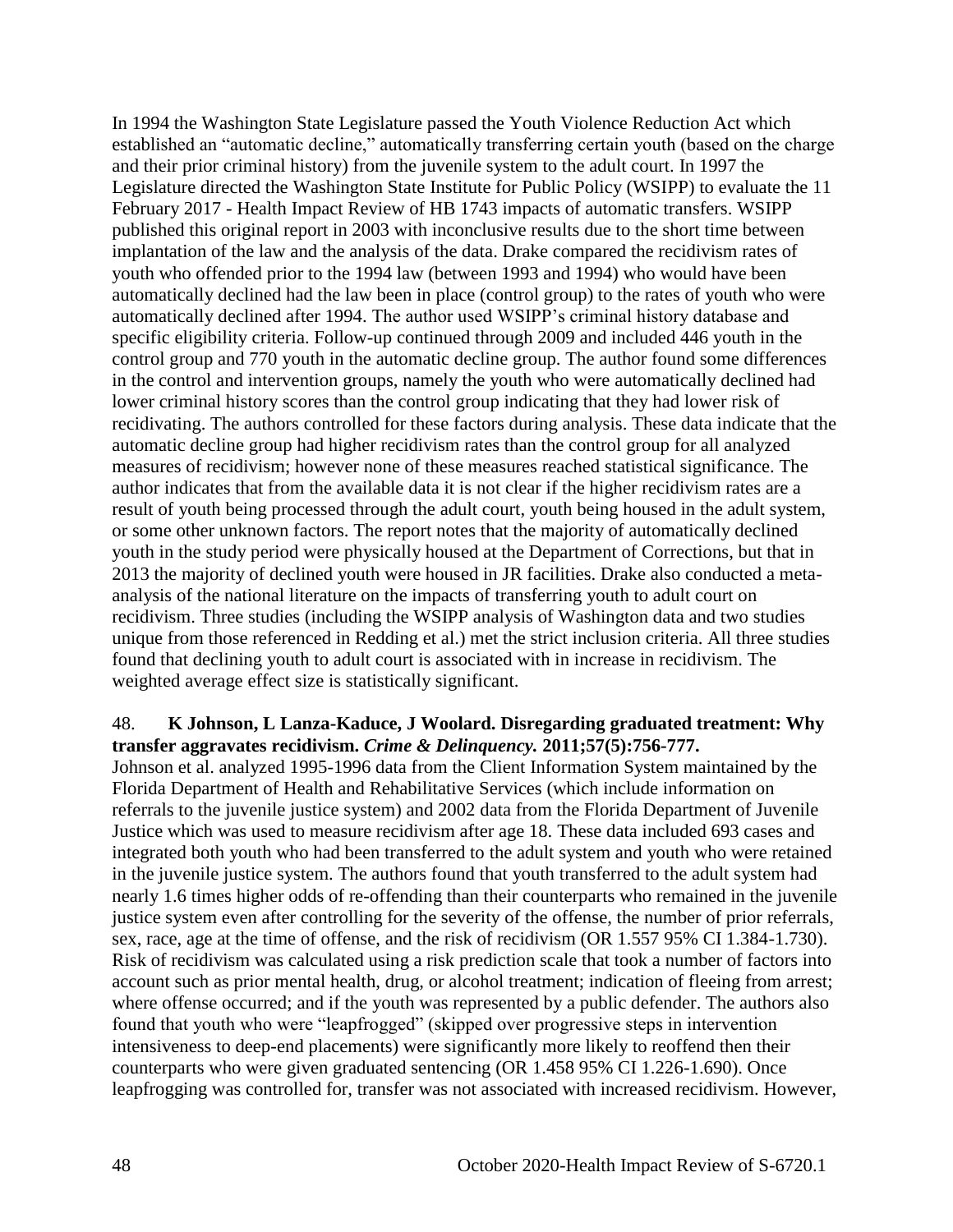the authors found that the majority of youth (60.2%) transferred to the adult system were leapfrogged.

49. **Robles-Ramamurthy B., Watson C. Examining Racial Disparities in Juvenile Justice.** *Journal of American Academy of Psychiatry and the Law.* **2019;47(1):48-52.** Robles-Ramamurthy and Watson provided commentary on research focusing on racial inequities in the juvenile justice system. Disproportionate minority contact and racial disparities are present at every level of processing within the juvenile justice system, including at arrest, referral, diversion, detention, filings, findings, probation, confinement, and transfer to adult court. The authors summarize data from Washington State, as well as provide discussion of theories used to explain racial disparities within the criminal justice selection. The "differential offending" theory suggests that minority youth commit crimes at greater rates than white youth. However, studies have found that "this difference would not explain the full picture of minority overrepresentation throughout the justice system." The "selection" theory suggests differential contact. For example, the National Longitudinal Survey of Youth found that Black youth were more likely to be arrested and arrested multiple times compared to white youth. The authors also cite evidence from a systematic review of 72 studies that found differential treatment of minority youth in 82% of studies and at 9 different decision points in the juvenile justice system. They summarize that, "evidence of a race effect was greater at the earlier stages of the process, including arrest, referral to court, and placement in secure detention." Robles-Ramamurthy and Watson state that, "the intricacies of racial disparities in the juvenile justice system are difficult to study because of the close relationship between crime and many of the social factors affecting communities in which minority youth are likely to be raised." Youth of color are more likely to experience higher poverty rates and lower socioeconomic status, to attend schools with zerotolerance policies and law enforcement presence on campus, and to experience parental incarceration due to disparities in the larger criminal justice system. The authors also summarized long-term impacts of juvenile justice contact on youth, including lower high school graduation rates, higher rates of unemployment, higher rates of eviction and homelessness, and increased rates of recidivism. Overall, the authors concluded that, "addressing social factors that are at the root of disproportionate minority contact will result in significant benefit in reducing racial disparities within the juvenile justice system."

## 50. **Prevention Office of Juvenile Justice and Deliquency. Disproportionate Minority Contact: Literature Review, A product of the Model Programs Guide. 2014.**

The Office of Juvenile Justice and Deliquency Prevention published definitions and a summary of literature related to "Disproportionate Minority Contact" in the juvenile criminal legal system. Amendments to the Juvenile Justice and Deliquency Program Acy of 1974 defined "Disproportionate Minority Contact" as "the rates of contact with the juvenile justice system among juveniles of a specific minority group that are signfiicantly different from rates of contact for white non-Hispanic juveniles." States that recieve federal funding from the Office must present data by the following race/ethnicities: white (non-Hispanic), Black and African American (non-Hispanic), Hispanic or Latinx, Asian (non-Hispanic), Native Hawaiian or other Pacific Islander (non-Hispanic), American Indian/Alaska Native (non-Hispanic), and Other/Multi-racial. They define "'minority' as youth who are American Indian/Alaska Native, Asian, Black or AFrican American, Hispanic or Latino, or Native Hawaiian or other Pacific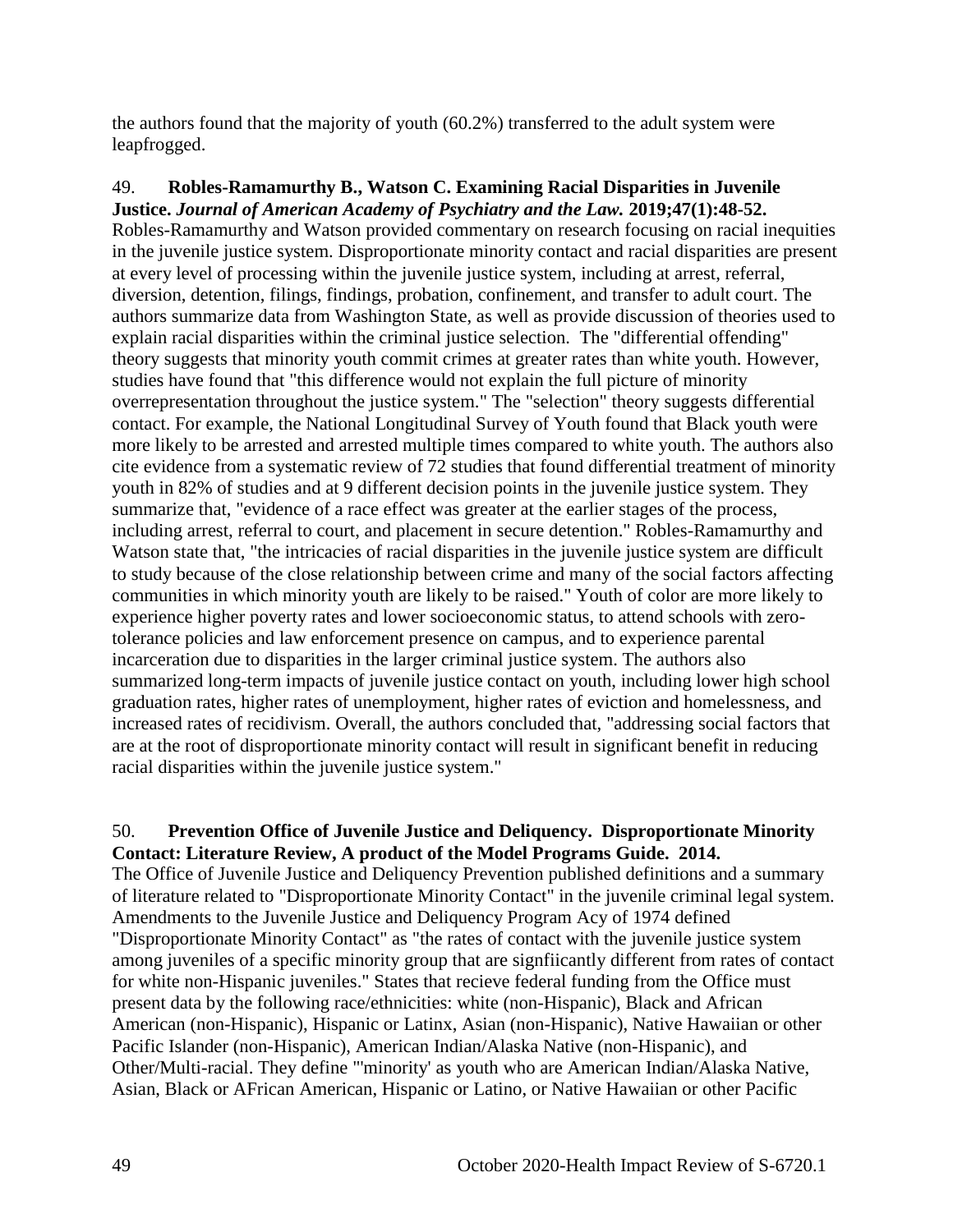Islander." Disproportionality must be reported for nine points of contact, including arrest, referral to court, diversion, secure detention, charges, adjudication, probation supervision, secure confinement, and transfer to adult court. They state that youth of color are more likely to have contact with the juvenile system than white, non-Hispanic youth. There are two main theories for disproportionate contact, including differential offending/involvement (e.g. differences in youth behavior, neighborhood factors) and differential treatment/selection (e.g. structure of criminal legal system decision-making). The report provides an overview of reasons for disproportionate contact and discusses differential opportunities available for prevention and treatment.

## 51. **Juvenile Justice and Racial Disproportionality. Washington State: The Task Force on Race and the Criminal Justice System; 2012.**

This report by Washington's Task Force on Race and the Criminal Justice System highlights data which indicate that youth of color in Washington are over-represented at every stage of the juvenile justice system. For example, youth of color are more likely than their white peers to be arrested, referred to court, prosecuted, adjudicated guilty, incarcerated, and transferred to the adult system. Further, data from statewide court records for 2009 show that with the exception of Asian/Pacific Islander youth, youth of color are less likely to receive a diversion, such as a Special Sex Offender Disposition Alternative (SSODA), relative to White youth.

## 52. **Legislature Washington State. Chapter 13.50.050 RCW: Records relating to commission of juvenile offenses-- Maintenance of, access to, and destruction. 2014.** RCW 13.50.050 outlines the keeping, release, and destruction of records by the Washington State juvenile justice system.

# 53. **Puzzanchera C., Sladky A., Kang W. Easy access to juvenile populations: 1990- 2015. 2016.**

Washington state data indicate that about 20% of the population ages 18-24 in Washington were Native Americans and youth of color in 2015. These data indicate that in 2015 the age 12-20 population was 6.8.% black, 2.9% Native American, and 10.3% Asian. These figures are derived from data collected by the U.S. Census Bureau and modified by the National Centers for Health Statistics.

# 54. **Research Working Group Task Force on Race and the Criminal Justice System. Preliminary Report on Race and Washington's Criminal Justice System.** *Washington Law Review.* **2012;87(1).**

The Research Working Group, Task Force on Race and Criminal Justice System was Research Working Group, Task Force on Race and the Criminal Justice System convened in 2010 to address racial inequities in Washington's criminal legal system. The creation of the group was prompted by remarks of justices on the Washington Supreme Court that there was racial bias in the state's criminal legal system. Members of the Research Working Group include individuals from Washington State's schools of law. The larger Task Force includes representatives from a range of professional, legal, and community associations (e.g., Bar Association, Washington State Commission on Minority and Justice, prosecuting attorneys, advocacy organizations, etc.). In this report, the Research Working Group, Task Force on Race and the Criminal Justice System reports on disproportionality in Washington State's court, prison, and jail populations by race/ethnicity. The report concluded that, "Washington State criminal justice pratices and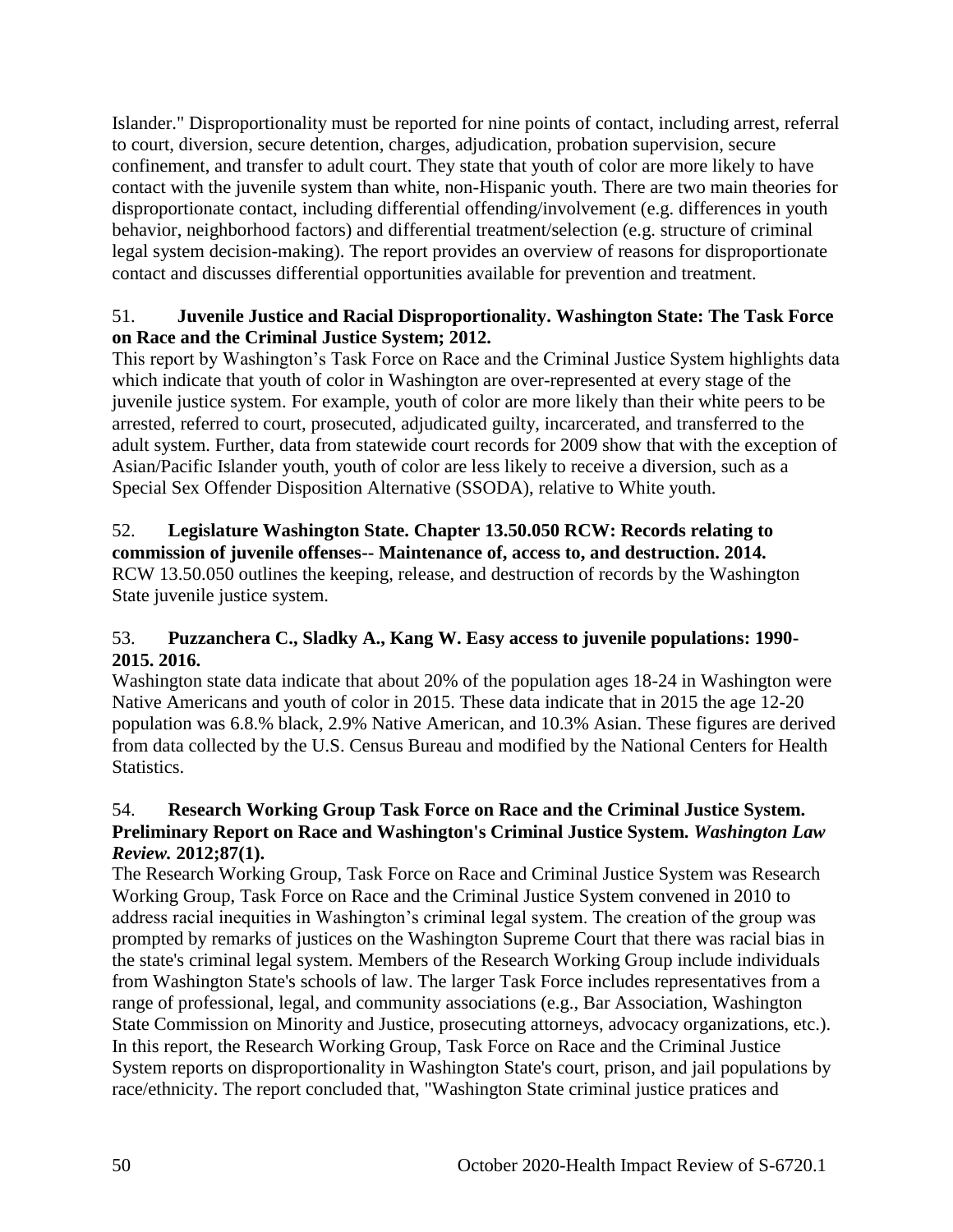institutions find that race and ethnicity influence criminal justice outcomes over and above [crime] commission rates." The Task Force found that the disproportinality in Washington State's criminal justice system, "is explained by facially neutral policies that have racially disparate effects...facially race-neutral policies that have a disparate impact on people of color contribute significantly to disparities in the criminal justice system. We find that racial and ethnic bias distorts decision-mkaing at various stages in the criminal justice system, contributing to disparities." Lastly, "race and racial bias matter in ways that are not fair, that do not advance legitimate public safety objectives, and that undermine public confidence in our legal system."

## 55. **Project The Sentencing. Policy Brief: Disproportionate Minority Contact in the Juvenile Justice System. 2018.**

This policy brief discusses Disproportionate Minority Contact, which "reflects both racial biases woven into the justice system ("differential selection") and differences in the actual offending patterns among [racial/ethnic] groups ("differential involvement")." Federally, juvenile justice system contact is defined as, "arrest, referral to court, diversion, secure detention, petition (i.e. charges filed), delinquient findings (i.e. guilt), probation, confiement in secure correctional facilities, and/or transfer to criminal/adult jurisdiction." The authors noted that disproportionate minority contact in the juvenile justice system is well-documented and the U.S. Justice Department has stated that juvenile disproportionate minority contact "is evident at nearly all contact points on the juvenile justice system continuum." Black youth are more likely to be arrested, referred to juvenile court, processed, sent to secure confinement, and transferred to adult facilities than white youth. Nationally, African American youth are twice as likely to be arrested than white youth. However, this disproportionality changes depending on the crime. For example, in 2011, Black youth were 269 percent more likely to be arrested for violating curfew laws than white youth. This disproportionality has also grown for some crimes (e.g. property crimes). In addition, "youth of color are overrepresented at many stages of the juvenile justice system as compared with their presence in the general population." For example, African-American youth comprise 14% of the general population, but account for 40% of secure placement. The authors also present data showing that most juvenile arrests are for non-violent, low- level, or non-criminal acts. Violent crimes account for only 5% of juvenile arrests. Property crimes are the most common offenses for juveniles, and account for 25% of arrests. The authors also note the intersectionality with geography. They state that, "given the realities of residential patterns by race, [differences in arrest rates by race for the same behaviors] may be reflected in higher arrest rates of minority youth than white youth for some offenses. As a result, juveniles behaving in the same way- for example, hanging out late at night- will be treated differently based on where they live, not on how they behave." This brief also outlines how policy choices can worse disparities, including police presence in schools and the "criminalization of misbehavior," valid court orders that lead to detention, and policies impacting popluation density and segregated housing.

## 56. **Turney Kristin. Stress Proliferation across Generations? Examining the Relationship between Parental Incarceration and Childhood Health.** *Journal of Health and Social Behavior.* **2014;55(3):302-319.**

Turney conducted a multivariate analysis that incorporates children into the stress process paradigm to examine the relationship between parental incarceration and children's health. The author used data collected through the 2011-2012 National Survey of Children's Health (NSCH),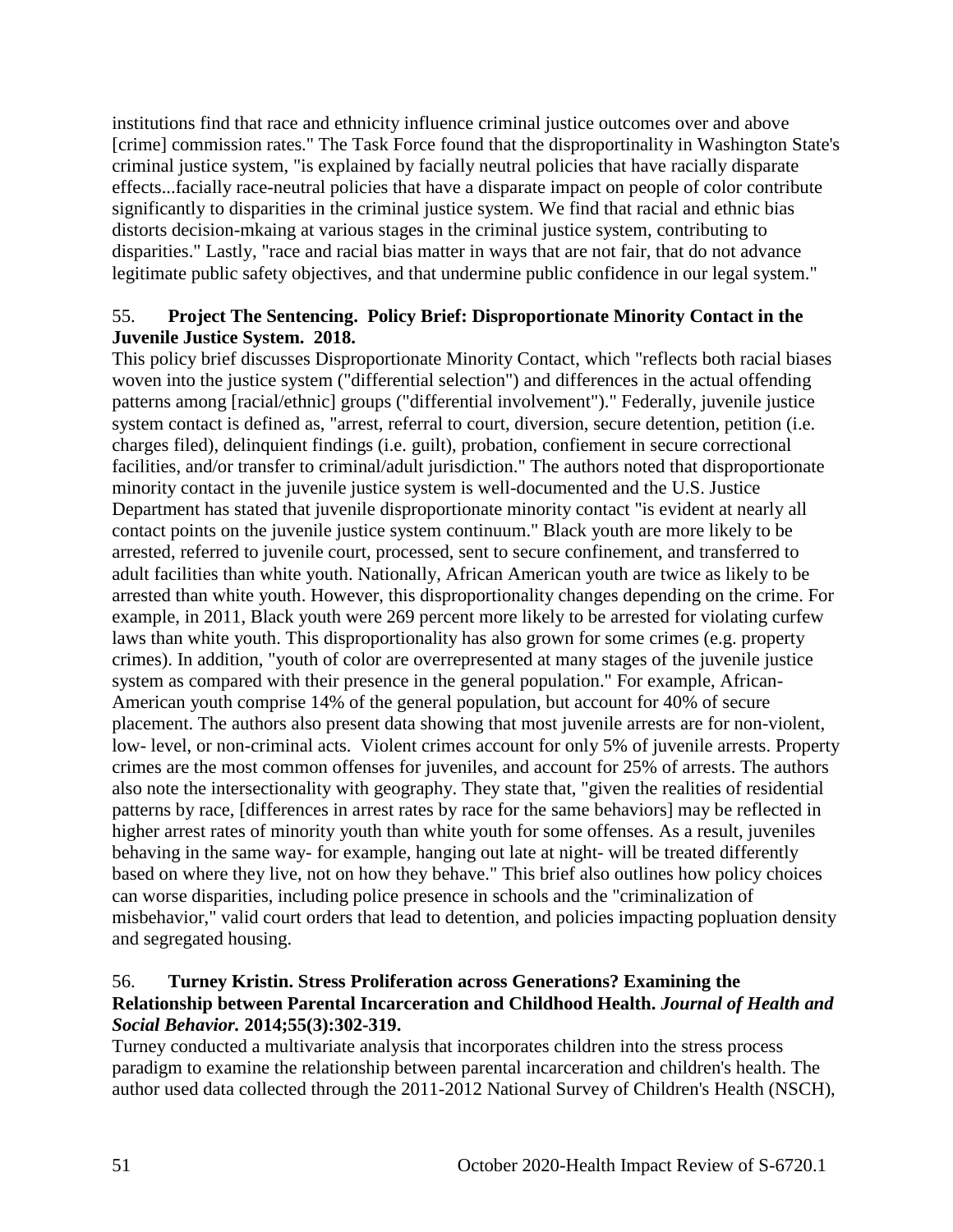a cross-sectional probability sample of non-institutionalized children ages 0-17 years in the U.S. Adjusted for demographic, socioeconomic, and familial characteristics, the analyses show parental incarceration is independently associated with 5 of 19 health conditions considered: learning disabilities, Attention Deficit Disorder/Attention Deficit Hyperactivity Disorder, behavioral or conduct problems, developmental delays, and speech or language problems. Results suggest parental incarceration is more detrimental to behavioral or conduct problems and developmental delays than parental divorce or separations. Findings add to the literature that children's health disadvantages may be an unintended consequence of mass incarceration. In addition, household member mental health problems are associated with 15 of 19 indicators of children's health. The use of a cross-sectional dataset made it impossible to determine whether the association is due to shared genetics, shared environments, or some combination of the two. Further research is needed to determine how mental health, incarceration, and children's mental health are associated.

## 57. **Henning K. The Reasonable Black Child: Race, Adolescence, and the Fourth Amendment.** *American University Law Review.* **2018;67(5):1513-1576.**

In this law review, Henning presented arguments that the juvenile court system should modify the standard of "reasonable juvenile" that determines when law enforcement are justified to arrest youth under Fourth Amendment jurisprudence (search and seizure doctrine). The author argues that racial inequities in the criminal legal system, implicit racial bias, adolescent brain development, and current relationships between youth and law enforcement requires changes in the "reasonable juvenile" standard. They argue that there is a unique interplay between race and adolescence and that "race and age affect every critical decision in the Fourth Amendment inquiry." The article examines, "To what extent does the child's race affect the objective assessment of whether a police-youth encounter ventures from a 'contact' to a seizure? To what extent does the child's race affect the voluntariness of consent? To what extent shuld the child's race affect the officer's interpretation of a child's behavior in the reasonable articulate suspicion or probable cause analysis?" The article summarizes research and court case law for each of these sections.

## 58. **Legislative Washington State. Chapter 10.77 RCW: Criminally insane- Procedures. 2015.**

This RCW addresses competency to stand trial.

## 59. **Sugie Naomi F., Turney Kristin. Beyond Incarceration: Criminal Justice Contact and Mental Health.** *American Sociological Review.* **2017;82(4):719-743.**

The authors examined associations between criminal justice contact and mental health using data from the National Longitudinal Survey of Youth (NLSY97). The nationally representative survey of a contemporary cohort includes information about criminal justice contact (including arrest, conviction, and incarceration) and mental health over time. Analysis showed arrest and incarceration—but not conviction—are independently associated with poor mental health. Arrests accounted for nearly half of the association between incarceration and mental health. Authors propose uncertainty and anticipatory stress are primary mechanisms that worsen mental health and deserve further study. Researchers document that criminal justice contact is socially patterned and is more common among non-Hispanic Blacks than non-Hispanic whites and Hispanics. However, the associations between criminal justice contact and mental health are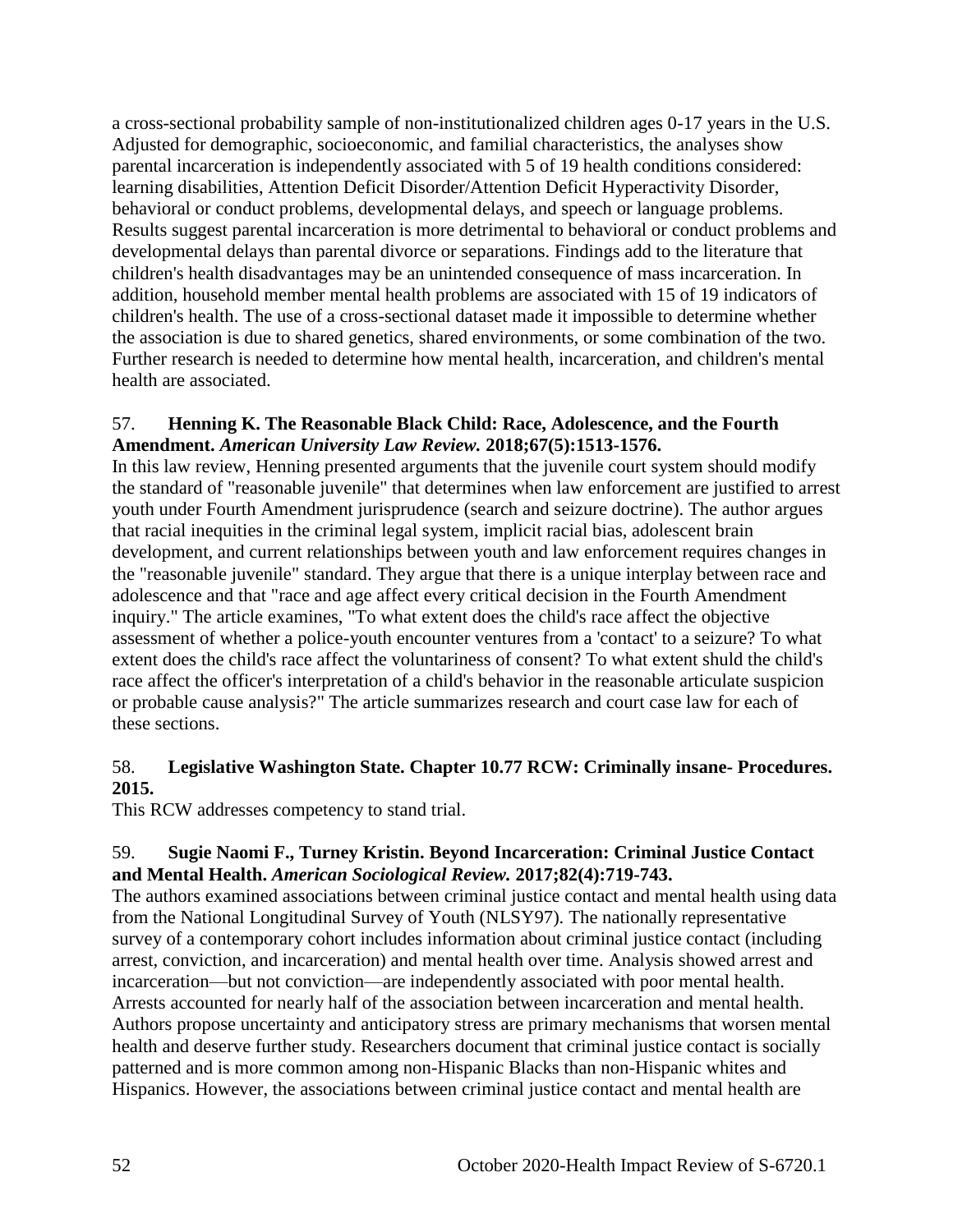similar across racial/ethnic groups. Researchers found respondents' previous exposure to disadvantaged ecological contexts (i.e. counties with high proportions of residents with incomes below the poverty, unemployed civilians, female-headed households, and households receiving public assistance income) had negative consequences for mental health. The authors asserts the importance of mental health for other life course outcomes (e.g. physical health, socioeconomic status, children's wellbeing) and conclude that the consequences of criminal justice contact may extend beyond mental health and have broad intra- and inter-generational consequences.

# 60. **Natapoff Alexandra. Misdemeanor Decriminalization.** *Vanderbilt Law Review.*  **2015;68(4):63.**

This law review found that full decriminalization, defined as reclassification of misdemeanors as civil infractions, of non-violent offences may reduce arrests, days of incarceration, and fines associated with offenses like driving while license suspended in the third degree (DWLS 3). However, Natapoff noted outcomes may vary dependent on how local jurisdictions apply the provisions. Defendants with the resources to pay fines can terminate contact with criminal justice system quickly and without the lasting effects of a criminal record. However, because Washington State incarcerates defendants for failure to pay fines, a fine-only model may translate into jail time for indigent individuals through the use of contempt proceedings (pay or appear). Incarceration due to failure to appear may exacerbate disparities in incarceration rates by disproportionately affecting people with low-incomes and people of color who may be less likely to find the time and transportation required to appear than offenders with more time and resources. Failure to pay may also negatively impact an individual's credit rating and their ability to rent an apartment, buy a car, or secure employment. An individual's records (arrest and criminal) and/or inability to reinstate their driver's license may also negatively affect employment (current and future prospects). Jurisdictional use of citations to measure performance or fines to fund the criminal justice systems and general budgets could exacerbate disparities by further racializing enforcement and serving as a regressive tax.

## 61. **Yi Youngmin, Turney Kristin, Wildeman Christopher. Mental Health Among Jail and Prison Inmates.** *American Journal of Men's Health.* **2017;11(4):900-910.**

Yi et al. analyzed a sample  $(n = 3,139)$  from the Fragile Families and Child Wellbeing Study (FFCWS), a longitudinal survey commonly used to study the individual and spillover consequences of incarceration, to assess how the relationship between current incarceration and self-reported mental health varies across jail incarceration and prison incarceration. Researchers found fathers incarcerated in jails "...have higher odds of depression (OR=5.06), life dissatisfaction ( $OR = 3.59$ ), and recent illicit drug use ( $OR = 4.03$ )" compared to those not incarcerated. While fathers incarcerated in prisons "...have higher odds of life dissatisfaction (OR=3.88) and lower odds of heavy drinking (OR=0.32) compared with those not incarcerated." Results confirm the negative associations between incarceration and mental health and provide new insight into between-facility differences in mental health of currently incarcerated fathers. Authors conclude that further research is needed to better understand the effects of incarceration in jails and the implications for the well-being of current and former inmates' children and families.

## 62. **Legislature Washington State. RCW 72.23.210: Persons under eighteen--Special wards and attendants.**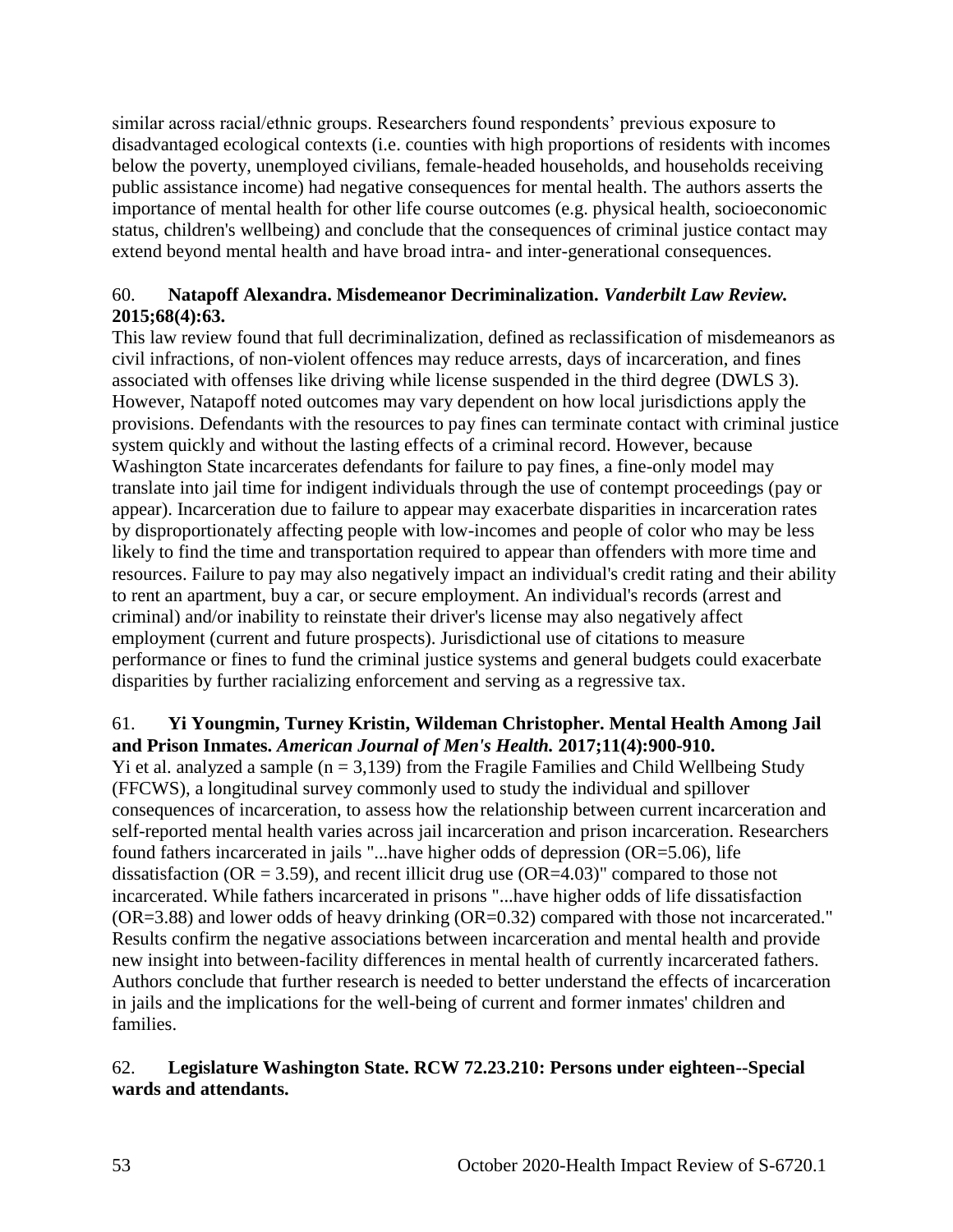This RCW outlines mental health treatment options for individuals under 18 years of age.

## 63. **Felson RB, Cundiff P, Painter-Davis N. Age and sexual assult in correctional facilites: A blocked opportunity approach.** *Criminology.* **2012;50(4):887-911.**

Felson et al. cite five studies which indicate that younger inmates in adult facilities are at greater risk than older inmates in these facilities of being sexually assaulted by staff and other inmates. The authors evaluated how age impacted the risk of being a victim of sexual and physical assaults in prisons and jails using 2000 to 2007 National Incident Based Reporting System (NIBRS) data. NIBRS data is compiled by multiple law enforcement agencies across the nation and only captures crimes reported by prison authorities. The authors only included male-on-male offenses in their analysis. The analysis included 12,188 incidents of assault, 674 of which were sexual assaults. The authors found that teenagers had the greatest risk of being assaulted with 18- 19 year olds being 7.7 times more likely to be victimized than 30-34 year olds. The age category with the second highest risk of being a victim of sexual assualt is ages 20-24. When considering sexual assault only, the data also show that offenders of all ages target young victims (under age 25). Assaults involving victims younger than 25 (particularly teenage victims) are the most likely to be sexual assaults. The odds that an assault is sexual is 390% higher for teenage assault victims than victims over 40. Assaults committed by older perpetrators are also more likely to be sexual than those committed by younger perpetrators.

## 64. **Ng IY, Shen X, Sim H, et al. Incarcerating juveniles in adult prisons as a factor in depression.** *Criminal Behavior and Mental Health.* **2011;21(1):21-34.**

Ng et al. compared rates of depression among four groups in Michigan: youth incarcerated for serious offenses in adult facilities (n=47), those incarcerated for serious offenses in juvenile facilities (n=45), youth incarcerated for less serious offences (n=69), and non-incarcerated and non-offending youth (n=676). They controlled for nature of the offence, public assistance history, caregiver incarceration, sex, age, and race/ethnicity. The authors analyzed interview data from a previous study and longitudinal data from the Panel Study of Income Dynamics. Ng et al. found that youth who had been placed in adult facilities were significantly more likely to be depressed than youth incarcerated in juvenile facilities or youth in the community after controlling for confounding factors. For example youth in adult facilities had 64 times higher odds of being depressed than youth in the community, 22 times higher odds than minor offenders, and 37 times higher odds than serious offenders placed in juvenile facilities.

# 65. **Serafin M. Health of Washington State Report: Self-reported Health Status. Data Update 2016. Washington State Department of Health; 2016.**

Serafin presents data from Washington state on self-reported health status. The data show that after accounting for age, education, race and ethnicity, household income was a strong predictor of self-reported health status. Health status varied by race and ethnicity, with close to 35% of Hispanics, 30% of American Indian/Alaska Natives, and 20% of Native Hawaiian/Other Pacific Islander reporting fair or poor health. Washington Behavioral Risk Factor Surveillance System (BRFSS) data from 2012-2014 also show that education was a strong predictor of self-reported fair or poor health after adjusting for age.

# 66. **Legislature Washington State. RCW 13.40.0357: Juvenile offender sentencing standards. 2020.**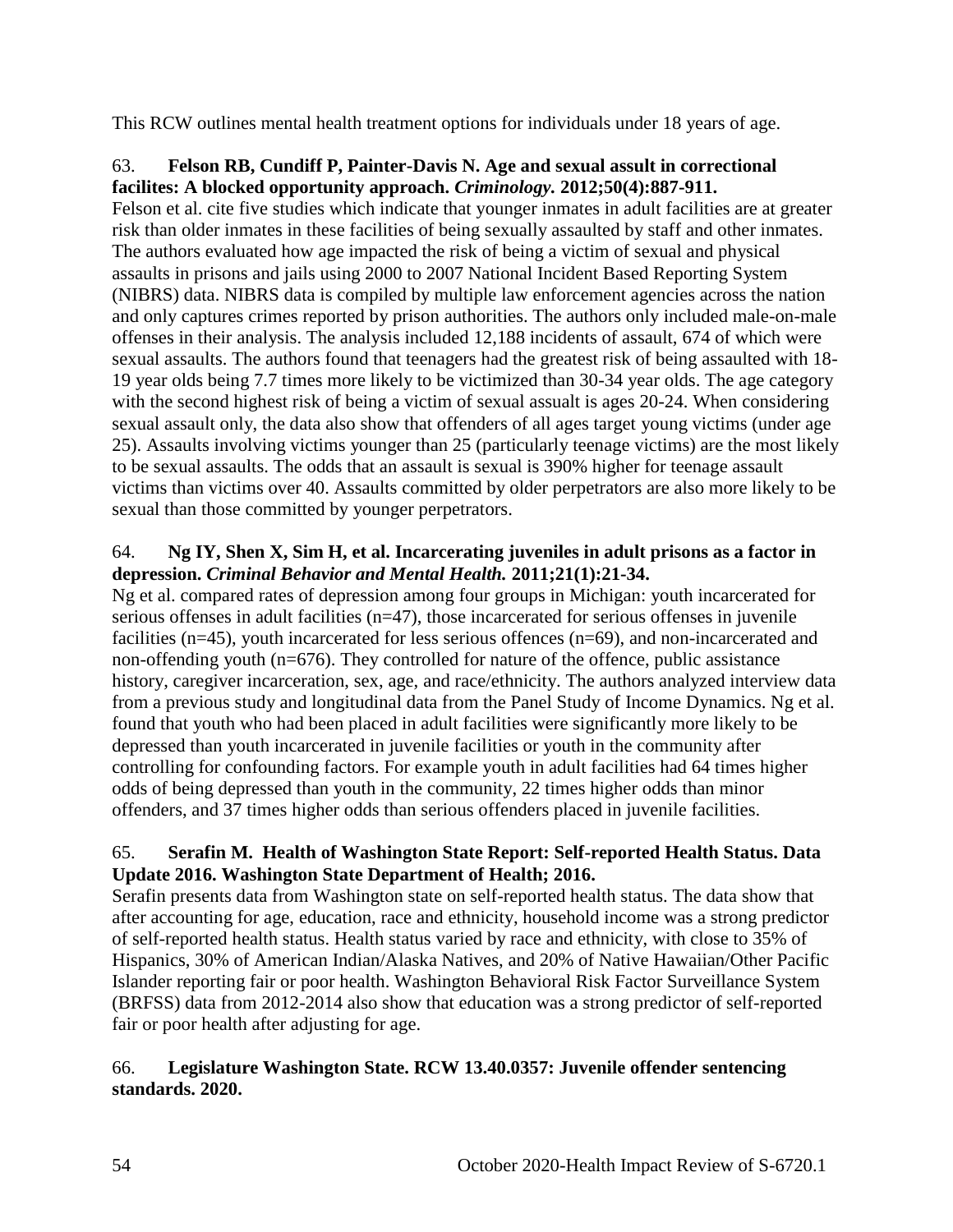RCW 13.40.0357 provides standard sentencing ranges for juveniles charged of a crime.

## 67. **Rights USCoC. Collateral Consequences: The Crossroads of Punishment, Redemption, and the Effects on Communities. Washington, DC: United States Commission on Civil Rights; June 2019 2019.**

This briefing report from the U.S. Commission on Civil Rights (The Commission) "provides an overview of the relevant data and arguments for and against the imposition of collateral consequences on people with criminal records." It defines the collateral consequences as "sanctions, restrictions, or disqualifications that attach to a person because of the person's criminal history." Of particular relevance to this Health Impact Review, it discusses barriers to securing employment, obtaining housing, and receiving public assistance faced by formerly incarcerated persons. It also discusses disproportionality and how collateral consequences inequitably impact those with intersectional identities that are marginalized and oppressed. The Commission also provides recommendations based on its findings to address collateral consequences that "do not serve public safety, bear no rational relationship to the offense committed, and impede people convicted of crimes from safely reentering and becoming contributing members of society."

## 68. **Collateral Costs: Incarceration's Effect on Economic Mobility. Washington, DC: The Pew Charitable Trusts; 2010.**

This report by the Pew Charitable Trusts is an analysis of the impacts of incarceration on economic mobility. The authors utilized a diverse array of data sources to compile this analysis including data from the Bureau of Justice Statistics, National Longitudinal Survey of Youth, and March Current Population Survey. Data show that in the United States, the criminal justice system has a particularly high overrepresentation of men, young people, people with low education levels, and racial/ethnic minorities. Further, incarceration has a negative impact on a former inmate's economic prospects and these individuals experience less upward economic mobility in their lifetime than those who are never incarcerated. Data show that being incarcerated reduces the total earnings of males by 2%, 6% and 9% for white, Hispanic, and black males respectively. Recommendations from the authors include strategies such as connecting former inmates with the labor market to increase job training and employment, and capping the percent of a previous offender's income that can be subject to deduction for unpaid financial obligations.

## 69. **Strully Kate W. Job Loss and Health in the U.S. Labor Market.** *Demography.*  **2009;46(2):221-246.**

Strully used data from the U.S. Panel Study of Income Dynamics (PSID) to "estimate the effects of job loss on health, reducing the risk of selection bias by first isolating job losses that resulted from establishment closures, and then focusing on specific health conditions that should be the most sensitive to a recent stressor like job loss." Data analyzed in the study were from the 1999, 2001, and 2003 waves of the PSID, a nationally representative longitudinal survey of American families. The dataset is "well-suited to this analysis because it provides detailed employment information and regularly collects data on health." The author also considered potential differences across occupations (i.e., blue-collar jobs vs. white-collar jobs). "Isolating respondents who held blue-collar (i.e., operative or labor) or white-collar (i.e., professional or managerial) jobs in January of the year prior yields 3,359 white-collar respondents (5,954 person-years) and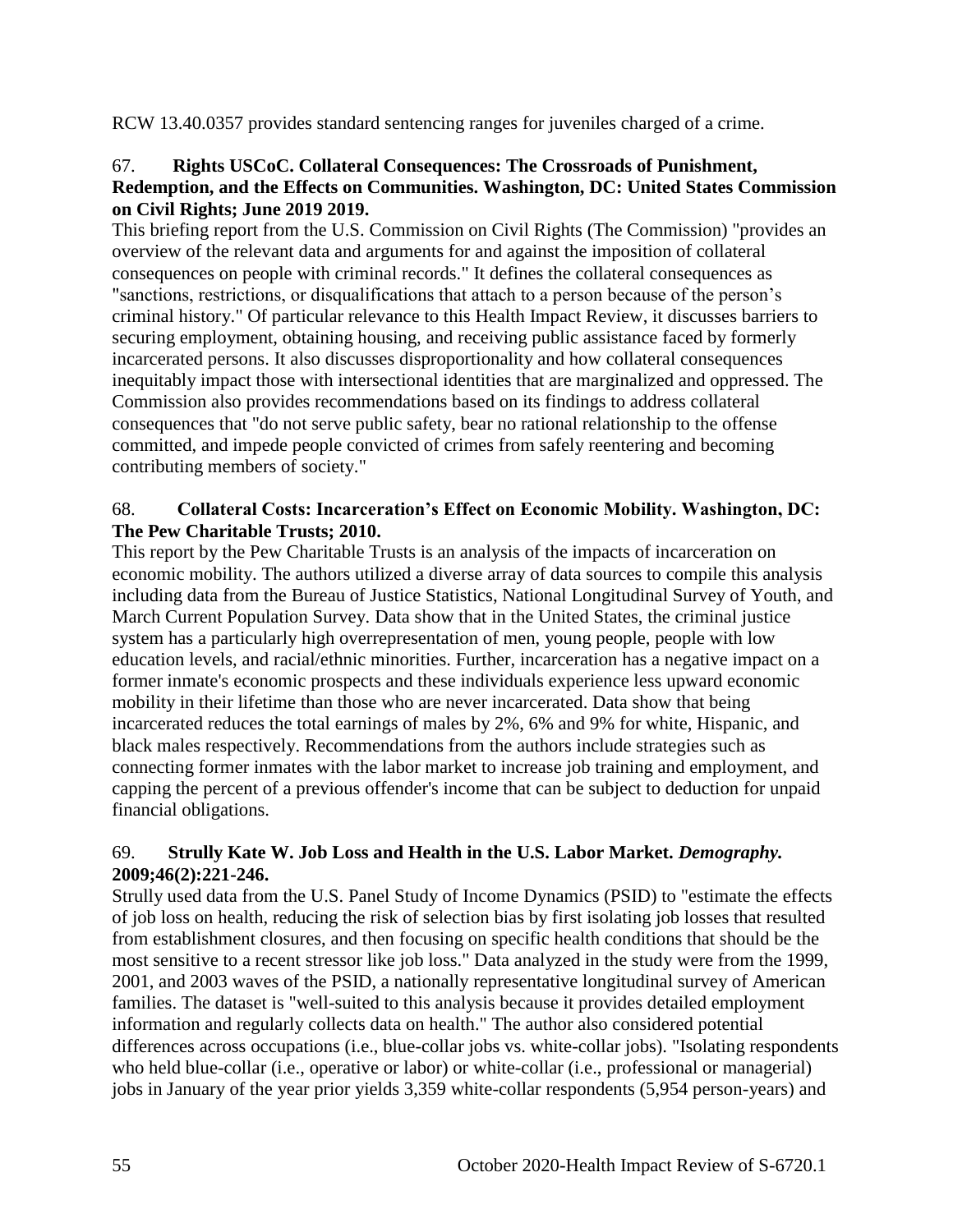1,851 blue-collar respondents (2,870 person-years)." The author used 4 mutually exclusive categories for job losses/separations (i.e., no-fault job loss; fired/laid off; voluntary job separation; and miscellaneous job separation). Health measures included 3 variables: fair/poor health, likely health conditions (i.e., stroke, hypertension, heart disease, heart attack, arthritis, diabetes, and emotional/psychiatric problems should all be sensitive to recent job losses), and unlikely health conditions (i.e., lung disease, cancer, and loss of memory or mental ability should not be sensitive to a recent event like job loss). The author controlled for: age, gender, race, education, family income, health insurance, and occupational category. Changes in marital/relationship status and moving to a new residence were more challenging to control for within the analysis. Modeling results showed, "Losing a job because of an establishment closure increased the odds of fair or poor health by 54%, and among respondents with no preexisting health conditions, it increased the odds of a new likely health condition by 83%." The author noted, results suggest "there are true health costs to job loss, beyond sicker people being more likely to lose their jobs." For respondents who "lost jobs because of establishment closures but were reemployed by the survey do not appear to have assessed their health in worse terms than their stably employed counterparts; however, they do appear to have faced an increased risk of new likely health conditions." Additionally, the analysis provides "no evidence that job loss effects differ for white- and blue-collar workers."

#### 70. **Aidala Angela A. , Wilson Michael G. , Shubert Virginia , et al. Housing Status, Medical Care, and Health Outcomes Among People Living With HIV/AIDS: A Systematic Review.** *The American Journal of Public Health* **106(1).**

Aidala et al. conducted a systematic review to examine available evidence on "the association between housing status (broadly defined), medical care, and health outcomes among people with HIV and analyzed results to inform future research, program development, and policy implementation." Authors searched 8 electronic health and social science databases from January 1996 through March 2014 using search terms related to housing, dwelling, and living arrangements and HIV and AIDS. Searches yielded 5,528 references, and authors included 152 quantitative studies (2 randomized controlled trial housing interventions, 64 cohort or casecontrol studies, and 86 cross-sectional studies; representing 139,757 HIV-positive participants). The majority of studies occurred in the United States ( $n = 112$ ) or Canada ( $n = 27$ ). Study populations included a mix of general samples of people living with HIV as well as studies with substance using, recently incarcerated, or other socially marginalized HIV-positive people. Studies examined "access and utilization of HIV medical care  $[n = 35$  studies], adherence to antiretroviral medications  $[n = 30]$ , HIV clinical outcomes  $[n = 27]$ , other health outcomes  $[n = 10]$ 27], emergency department and inpatient utilization  $[n = 13]$ , and sex and drug risk behaviors  $[n]$ = 22]." Authors rated studies as "poor" for undefined or ill-defined housing status or for lack of adjustment for confounders. Studies that were not rated as "good" or "fair" on all criteria were excluded. "Overall, findings from included studies [n=111] show that worse housing (i.e., stability, structure, or quality of housing) is associated with poorer access to and engagement in health care and treatments, lower adherence to ARV therapy, worse health outcomes, and higher rates of HIV risk behaviors." Of the 35 studies that examined housing status and HIV healthcare access or utilization, 29 studies (82.9%) reported statistically significant associations between unstable housing and not receiving appropriate HIV care. Of the 30 studies that examined housing status and antiretroviral (ARV) adherence, 24 studies (80%) reported statistically lower ARV adherence among those who were homeless or unstably housed. Of the 27 studies that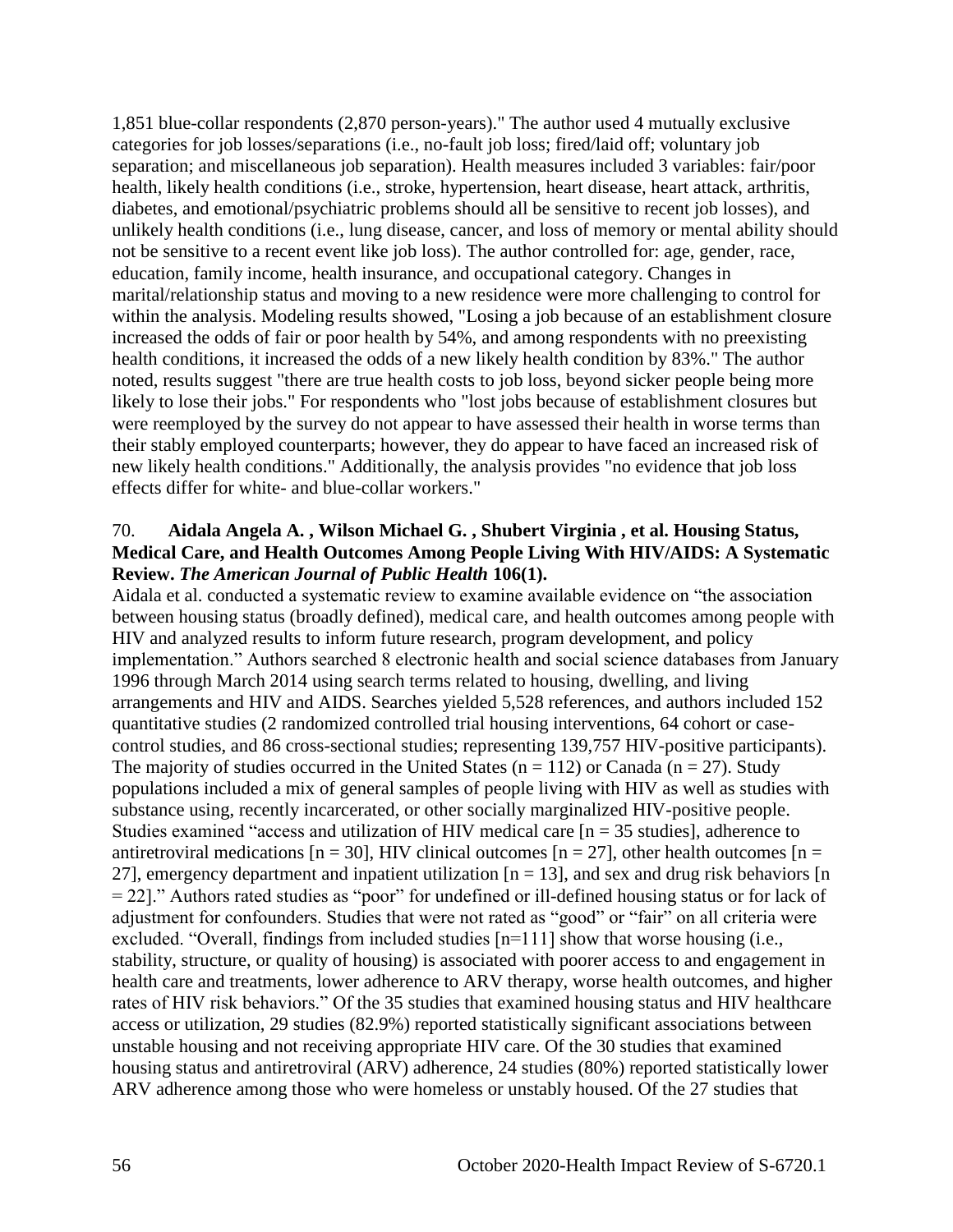examined housing status and HIV clinical health outcomes, 20 studies (74.1%) reported worse housing status was statistically significantly associated with worse health outcomes for people with HIV. Of the 27 studies that examined housing status and other health outcomes, 25 studies (92.6%) reported that homelessness or unstable or inadequate housing was associated with "statistically significantly poorer outcomes on 1 or more indicators of physical or mental health functioning and quality of life, mental health symptoms or diagnoses, or diagnosed with physical health comorbidities" (e.g., hepatitis C and tuberculosis). Of the 13 studies that examined housing status and ED visits or inpatient stay, 12 studies (92.3%) reported that people with HIV in unstable living arrangements or who were homeless had statistically significantly higher utilizations of hospital based ED or inpatient care than did those with HIV who were stably housed. Of the 22 studies that examined housing status and HIV risk behavior, 18 studies (81.8%) reported statistically significant associations between housing need (homelessness or unstable or inadequate housing) and risk behaviors for forward transmission of infection. Authors noted, "Poor health, loss of income, stigma, and policy restrictions on housing assistance for people with drug use or incarceration histories, as well as preexisting social disadvantage, make it difficult if not impossible for many people with HIV to secure or maintain adequate housing." Authors conclude, "Evidence supports considering housing status as a contextual factor that influences consistent, appropriate HIV medical care, adherent antiretroviral medications use, and sustained viral suppression."

#### 71. **RE Redding. The effects of adjudicating and sentencing juveniles as adults: Research and policy implications.** *Youth Violence and Juvenile Justice.* **2003;1(2):128-155.**

Redding conducted a review of the literature on the impacts of sentencing youth as adults including the impact on recidivism rates. The author cites seven studies conducted across varying jurisdictions between 1996 and 2001 and concludes that the evidence indicates that juveniles tried in criminal courts have higher recidivism rates after release than juveniles tried in juvenile courts. Two of these studies found that this trend was not true for all offenses (e.g. burglary). Several of these publications also found that even among those that did reoffend, youth who had been transferred to the adult system reoffended more quickly after release than their counterparts. Many of these studies controlled for potential confounding factors such as prior offenses, current offense severity, prior offense severity, race, gender, age at first and current offense, use of a fire arm, age of onset of offending, and detention status. The author notes some of the potential limitations of these studies including that they did not control for every potential confounding factor such as family background, drug use history, mental health status, and personality characteristics. Several of these studies found that being tried in the adult system versus the juvenile justice system was associated with a range of 11 to 18% higher recidivism rates. Other studies reported that recidivism rates ranged from 1.5-4.9 times higher for youth transferred to the adult system than those retained in the juvenile justice system. Redding summarizes the evidence in a discussion of why recidivism rates may be higher for these youth and indicates that this trend me be a result of less effective rehabilitation efforts for youth incarcerated in adult prisons; "stigmatization; humiliation; loss of self-respect; attenuation of guilt or shame; hardening of the delinquent self-concept; weakening of ties to families, prosocial peers, and community; and diminishment of job and educational prospects;" and youth to attributing greater injustice to the court system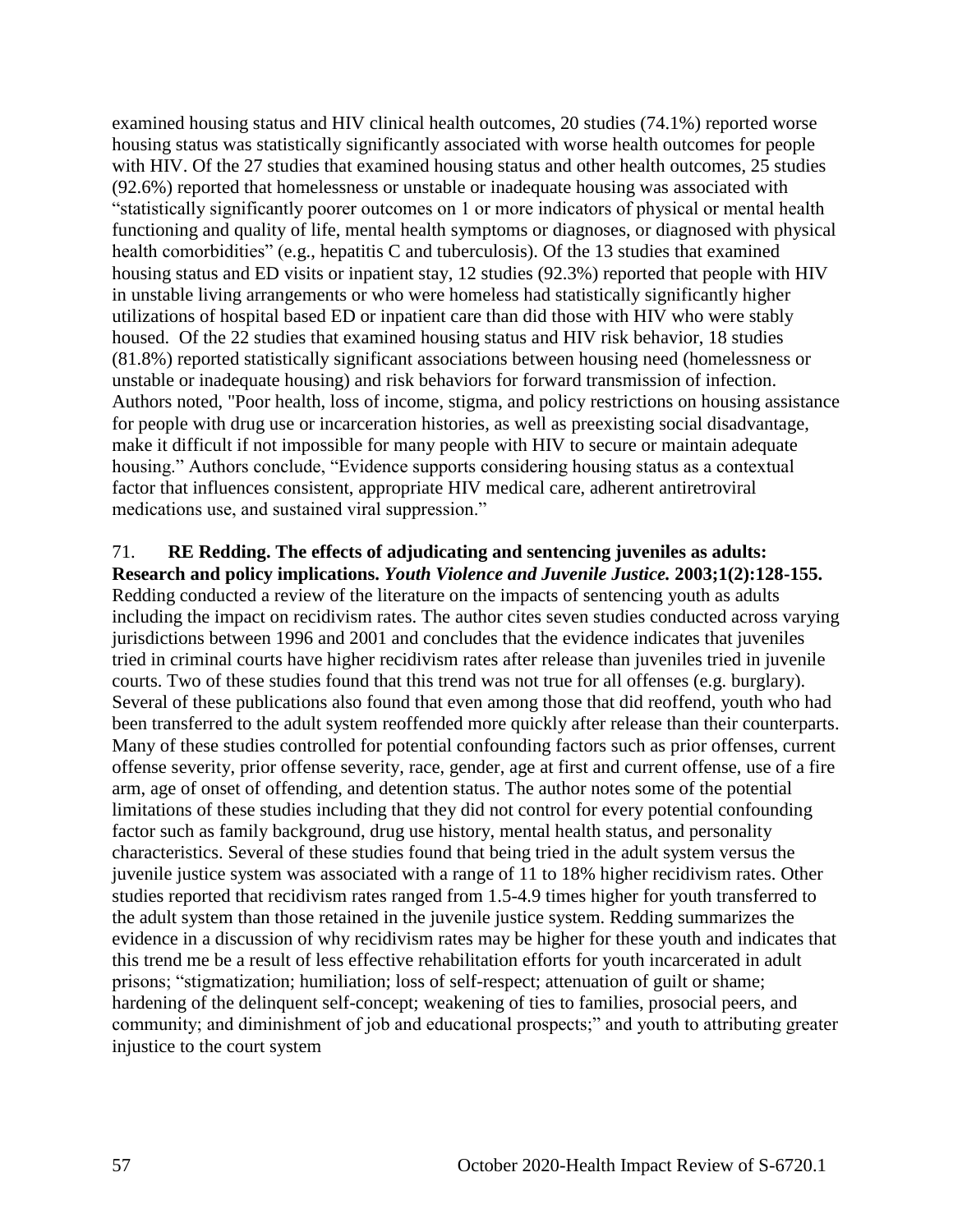#### 72. **Cutuli J. J., Goerge Robert M., Coulton Claudia, et al. From foster care to juvenile justice: Exploring characteristics of youth in three cities.** *Children and Youth Services Review.* **2016;67:84-94.**

Cutuli et. al. conducted a prospective, longitudinal cohort study to estimate the rate of criminal legal system involvement for youth involved in foster care. They estimated that 7% to 24% of youth involved in the foster care system are dually-involved in the juvenile criminal legal system.

## 73. **Prevention Office of Juvenile Justice and Delinquency. LGBTQ Youths in the Juvenile Justice System: Literature Review, A product of the Model Programs Guide. 2014.**

The Office of Juvenile Justice and Delinquency Prevention summarized literature pertaining to youth who identify as LGBTQ and the juvenile criminal legal system. They found that youth who identify as LGBTQ are twice as likely to be arrested and detained for status offenses compared to youth who identify as heterosexual. The report noted that, "available research has estimated that LGBT youths represent 5 percent to 7 percent of the nation's overall youth population, but they compose 13 percent to 15 percent of those currently in the juvenile [criminal legal] system."

# 74. **Justice Coalition for Juvenile. Youth Homelessness and Juvenile Justice: Opportunities for Collaboration and Impact. Issue Brief. 2016.**

This report cites research finding that 44% of youth experiencing homelessness had "stayed in a jail, prison, or juvenile detention center, nearly 78% have had at least one interaction with police, and nearly 62% hadd been arrested at some point in their lives." These interactions may be due to the criminalization of homelessness. In addition, youth who have been involved with the juvenile system are at greater risk of homelessness as "families [may be] unwilling to let young peopke return due to family dischord or because of restrictions imposed by landlords or public housing authorities."

# 75. **Centers for Disease Control and Prevention. Behavioral Risk Factor Surveillance System Prevalence And Trends Data: Washington-2014. 2014; Available at:**

**[http://apps.nccd.cdc.gov/brfss/page.asp?cat=XX&yr=2014&state=WA#XX.](http://apps.nccd.cdc.gov/brfss/page.asp?cat=XX&yr=2014&state=WA#XX) Accessed August 16, 2016.**

Behavioral Risk Factor Surveillance System data from 2011 indicate that young adults of color experience worse health outcomes than their white counterparts on a number of health indicators. While there were too few respondents in this age category to report rates at the state level, nationally these data indicate that black respondents between the ages of 18 and 24 were significantly more likely than white respondents to report that frequent poor physical or mental health prevented them from doing their usual activities. These rates were also higher for Native Hawaiian and other Pacific Islander, American Indian/Alaska Native (AI/AN), and Hispanic participants as well as those that reported multiple races or "other race," however these differences did not reach statistical significance using one year of data.

# 76. **QxQ Analysis. 2016. [http://www.askhys.net/Analyzer.](http://www.askhys.net/Analyzer) Accessed January 18, 2018.**

Washington State Healthy Youth Survey data from 2016 indicate that youth of color experience worse health outcomes than their peers. Data suggest that in Washington State, American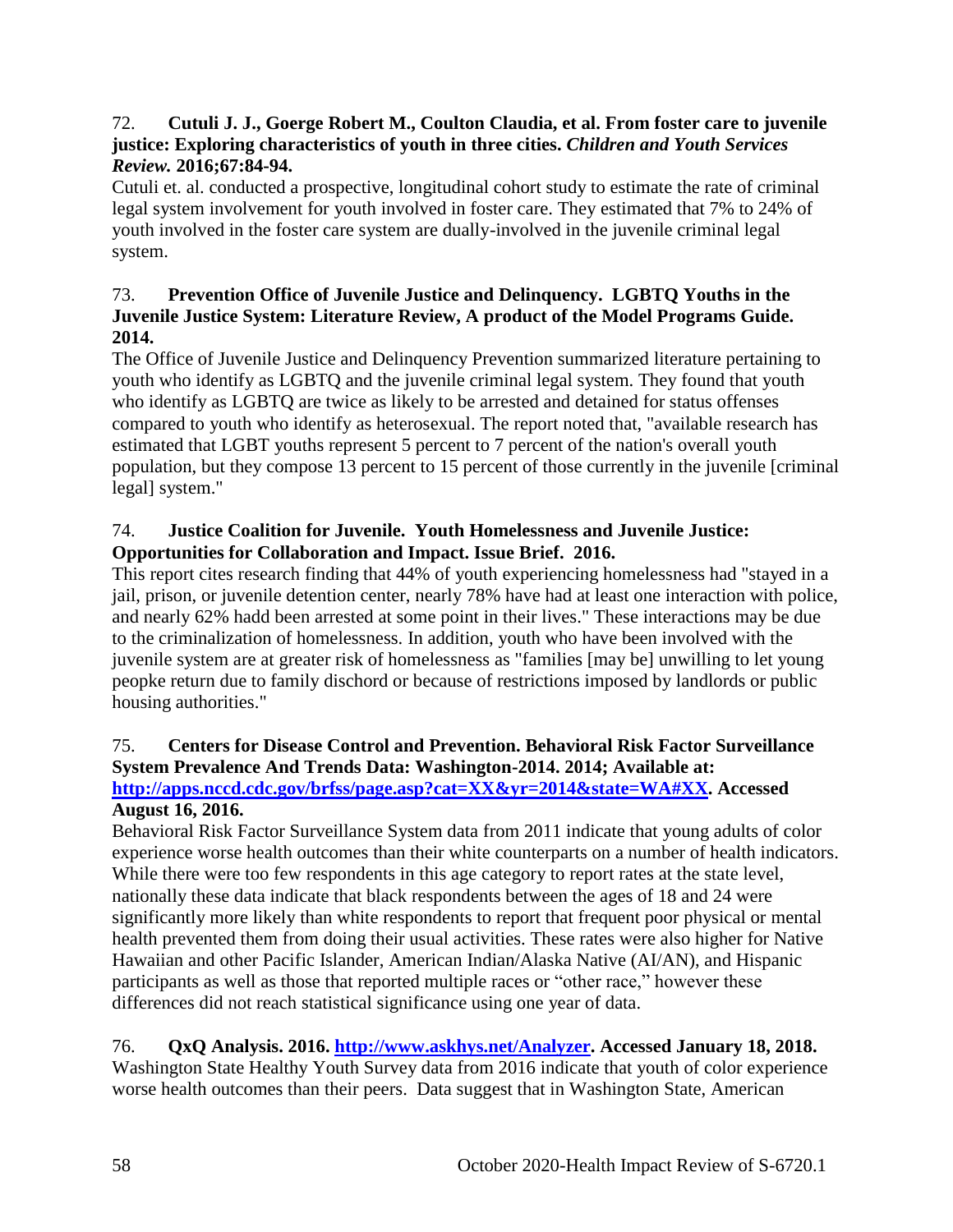Indian/Alaska Native and Black youth have disparately high rates of cigarette use across all grades. For example, among 12th graders, AI/AN youth (18.3% [95% CI 12-24.6%]) and Black youth (15% [95% CI 8.9-21.1%]) reported higher smoking rates than their peers with 11.9% (95% CI 10-13.8%) of White youth smoking. Data also show that 8th, 10th, and 12th graders who identified as AI/AN or Hispanic were also significantly more likely than their White peers to report symptoms of depression.

## 77. **Prather Cynthia, Fuller Taleria R., William L. Jeffries IV, et al. Racism, African American Women, and Their Sexual and Reproductive Health: A Review of Historical and Contemporary Evidence and Implications for Health Equity.** *Health Equity.* **2018;2.1:249- 259.**

Prather et al. examined how historical racism negatively influences present-day health outcomes of African American women. racism is a fundamental determinant of health status, contributing to "social inequalities (e.g., poverty) that shape health behavior, access to healthcare, and interactions with medical professionals." Authors conducted a literature review of peer-reviewed sources and books (English only) to characterize the link between historical and current experiences of racism and sexual and reproductive health outcomes. Specifically, authors looked at Slavery (1619-1865), Black Codes/Jim Crow (1865-1965), Civil Rights (1955-1975), and Post-Civil Rights (1975-2018) eras. Results indicate "[t]he legacy of medical experimentation and inadequate healthcare coupled with social determinants has exacerbated African American women's complex relationship with healthcare systems." Additionally, authors found social determinants of health associated with institutionalized and interpersonal racism "may make African American women more vulnerable to disparate sexual and reproductive health outcomes." They conclude that historical and enduring legacy of racism in the U.S. should inform the development of culturally appropriate programs, research, and treatment efforts to achieve health equity.

## 78. **US Department of Education Office for Civil Rights. Civil Rights Data Collection Data Snapshot: School Discipline, Restraint, & Seculsion Highlights. 2014.**

A report from the U.S. Department of Education (2014) found that Black children and boys were more likely to be expelled from preschool than other students. For example, Black children represent 18% of preschool enrollment, but 48% of preschool children receiving more than one out-of-school suspension. Conversely, white students represent 43% of preschool enrollment but 26% of preschool children receiving more than one out-of-school suspension. Overall, students of color and students with disabilities are more likely to be suspended from school. With the exception of Latino and Asian-American students with disabilities, children of color with disabilities experience higher rates of out-of-school suspensions (more than one out of four boys and nearly one in five girls). However, preschool students with limited English proficiency do not receive out-of-school suspensions at disproportionately high rates.

## 79. **Gilliam Walter S. Prekindergarteners Left Behind: Expulsion rates in state prekindergarten systems. Yale University Child Study Center; 2005.**

Gilliam analyzed data from a study of 3,898 prekindergarten classrooms across the United States. These classrooms represent 81% of all 52 state-funded prekindergarten systems operating across 40 different states. This study found that 6.67 preschoolers per 1,000 prekindergarten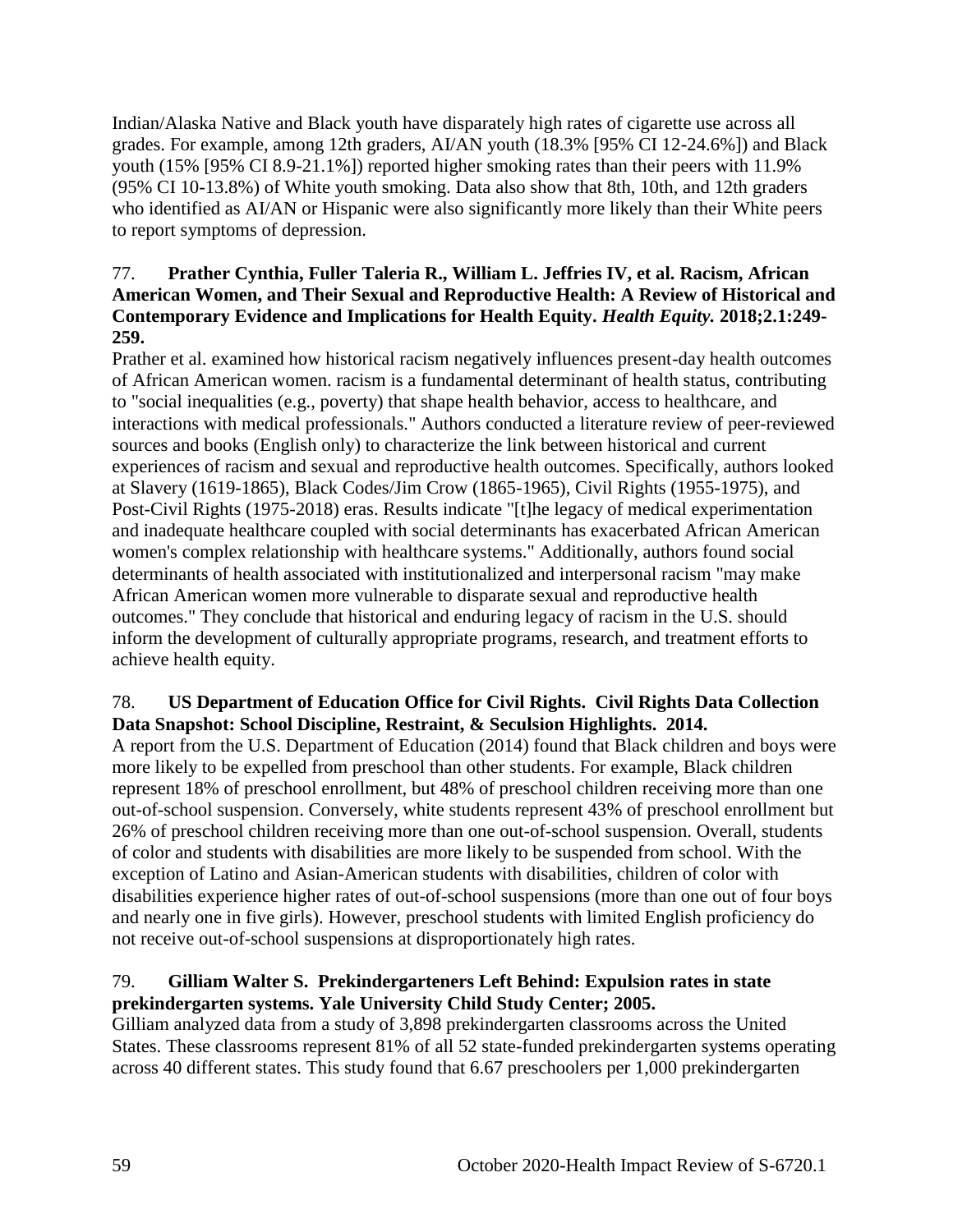students were expelled, which is 3.2 times the rate of expulsion for all students in grades K-12. Rates of expulsion were highest for African American students and boys.

#### 80. **Iselin Anne-Marie. Research on School Suspension. Duke University, Center for Child and Family Policy; No date.**

This research brief was prepared by Duke University's Center for Child and Family Policy as part of the 2010 North Carolina Family Impact Seminar, which provides educational briefings for state policymakers. The brief summarizes the research on school suspension, the impact of suspension on students, and the effectiveness of alternatives to suspension. Based on a review of available literature, the author states that suspension may be effective in removing a problematic student from school, providing temporary relief to frustrated school personnel, and raising parental attention about student misconduct. However, zero-tolerance policies do not improve overall school safety and are associated with lower academic performance, higher dropout rates, decreased likelihood of graduating on time, and further disciplinary action. Male students, students with disabilities, and Black or African American students are more likely to be suspended than other students.

## 81. **Education The Washington State Board of. Statewide Indicators of Education System Health. 2016.**

In this 2016 Biennial Report the Washington State Board of Education (Board) recommends the Legislature add exclusionary discipline rates to the list of indicators evaluated to determine the system's health. The recommended indicator addresses disproportionality in discipline practices. The report states, "[t]his indicator focuses on the lost educational opportunity caused by exclusionary discipline practices, which likely contributes to opportunity and achievement gaps." According to the SBE, the goal for this indicator would be the "alignment of discipline events and rates and enrollment rates for each student group." The Board indicates that it will continue to engage the Accountability and Achievement Workgroup (AAW) to determine whether of Office of Superintendent of Public Instruction's (OSPI) Disproportionality Composition Index (CI) is the most appropriate indicator measure. CI is a measure of whether students assigned to a student group are suspended at a rate proportionate to their representation in the total student population. A [CI] greater than 1.00 indicates the group makes up more of the suspensions and expulsions than their representation in the student population generally. Conversely, a CI less than 1.00 indicates the group makes up less of the suspensions and expulsions than their representation in the population generally. A CI of 1.00 for all student groups means that "no group is being subjected to suspensions and expulsions at a disproportionately high or low rate. Authors cite OSPI data from the three most recent years ending with the 2014-15 school year, which show Black/African American, Native American/Alaskan, Hispanic/Latino, Hawaiian/Pacific Islander, and Two or More Races students experience disproportionally high suspension and expulsion rates. Additionally, students with a disability and students participating in the Free and Reduced Price Lunch program are also experiencing disproportionally high suspension and expulsion rates. For example, Black students and students with a disability are more than twice as likely to be subject to exclusionary disciple in school when compared to all students in Washington State.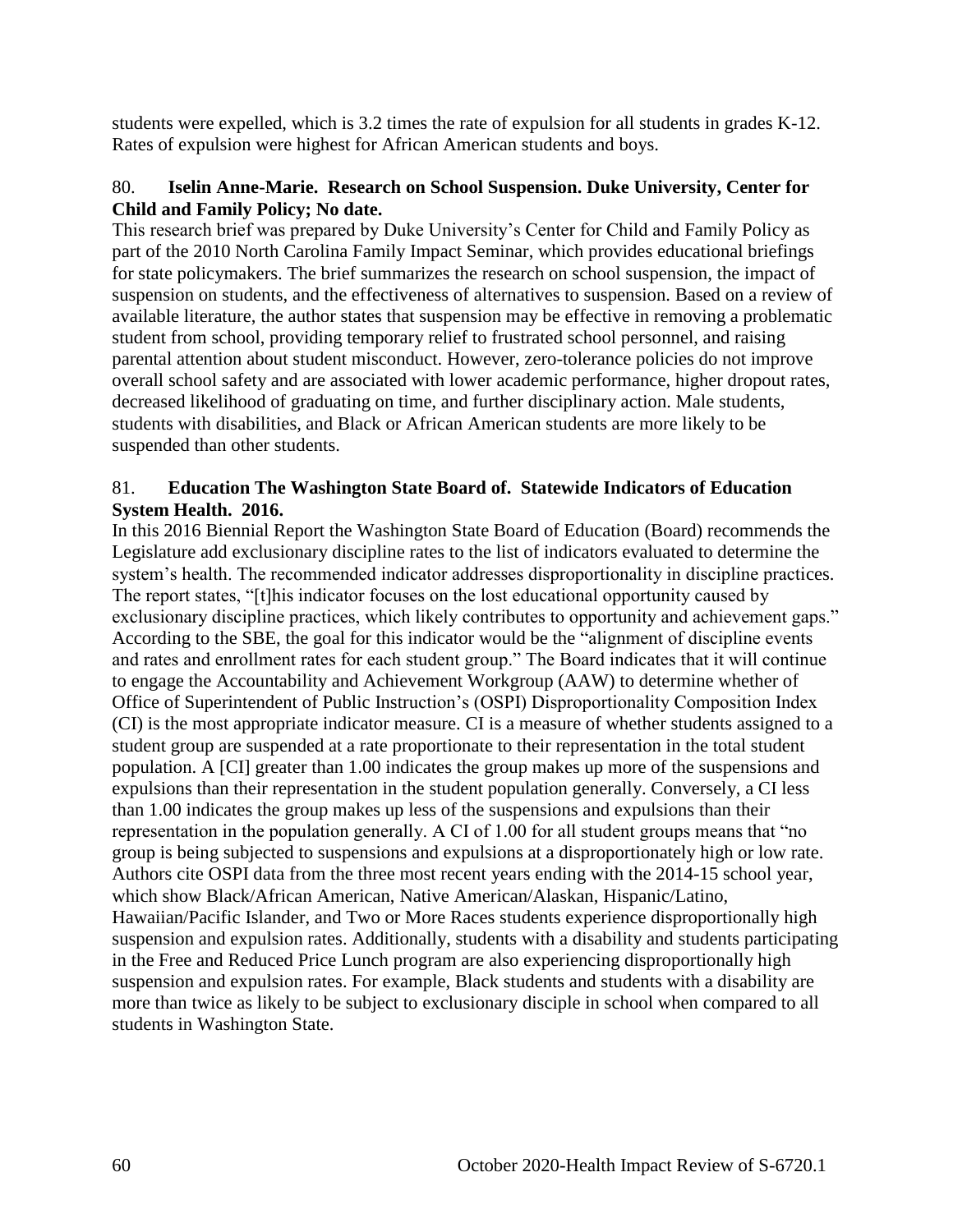#### 82. **Noltemeyer A.L., Mcloughlin C.S. Patterns of Exclusionary Discipline by School Typology, Ethnicity, and their Interaction.** *Perspectives on Urban Education.*  **2010;Summer:27.**

This study used 2007-2008 school year data (disciplinary incidents) from 326 Ohio school districts (55% of all school districts in the state) to examine patterns of exclusionary discipline by school typology (i.e., urban, suburban, rural) , student ethnicity, and their interaction. Analyses revealed significant differences in the use of exclusionary discipline (i.e., suspensions, expulsions, and other disciplinary actions) based on ethnicity. The average rate of both suspension and expulsion was over two and a half times greater among African American students as compared to white students. Researchers found that ethnicity accounted for 16.6% of the variability in disciplinary actions. Meanwhile, school typology accounted for 4% of the variability in exlusionary discipline. Researchers found the mean number of expulsions per 100 students was significantly greater among Major Urban—Very-high-poverty schools than that for all other school types. Results indicate that when controlling for student poverty level (an identified covariate): "(a) African American students are disproportionately represented as recipients of exclusionary discipline; (b) major urban very-high-poverty schools utilize these practices most frequently; and (c) disciplinary disproportionality was most evident in major urban districts with very-high-poverty and was least evident in rural districts with a small student population and low poverty."

#### 83. **Force American Psychological Association Zero Tolerance Task. Are Zero Tolerance Policies Effective in the Schools? : 2008.**

The American Psychological Association convened a Zero Tolerance Task Force to examine the effectiveness of zero tolerance policies on school discipline. They looked at 20 years worth of literature, and provided recommendations for future policy directions. They explain that zero tolerance policies gained widespread use in schools in the 1990s with the assumption that removing disruptive students from classrooms would improve the overall learning environment. They state that the policies were "intended to be applied regardless of the gravity of behavior, mitigating circumstances, or situational context. The task force found that zero tolerance policies disproportionately impact students of color and students with disabilities. They state, "overrepresentation in suspension and expulsion has been found consistently for African American students...The evidence shows that such disproportionatlity is not due entirely to economic disadvantage, nor are there any data supporting the assumption that African American students exhibit higher rates of disruption or violance that would warrent higher rates of discipline." The task force also found that zero tolerance in schools resulted in more referrals to the juvenile justice system, and that policies do not align with best practices for adolescent development.

## 84. **Achilles Georgianna M., McLaughlin Margaret J., Croninger Robert G. Sociocultural Correlates of Disciplinary Exclusion Among Students With Emotional, Behavioral, and Learning Disabilities in the SEELS National Dataset.** *Journal of Emotional and Behavioral Disorders.* **2007;15(1):33-45.**

Researchers analyzed selected participant data  $(n=1,824)$  from the Special Education Elementary Longitudinal Study (SEELS) to identy factors associated with higher likelihood of eclusion (HLE) among students (ages 7 to 14 years) in three high-exclusion disability groups: emotiona/behavioral disorders (EBD), other health impairment (OHI) with a diagnosis of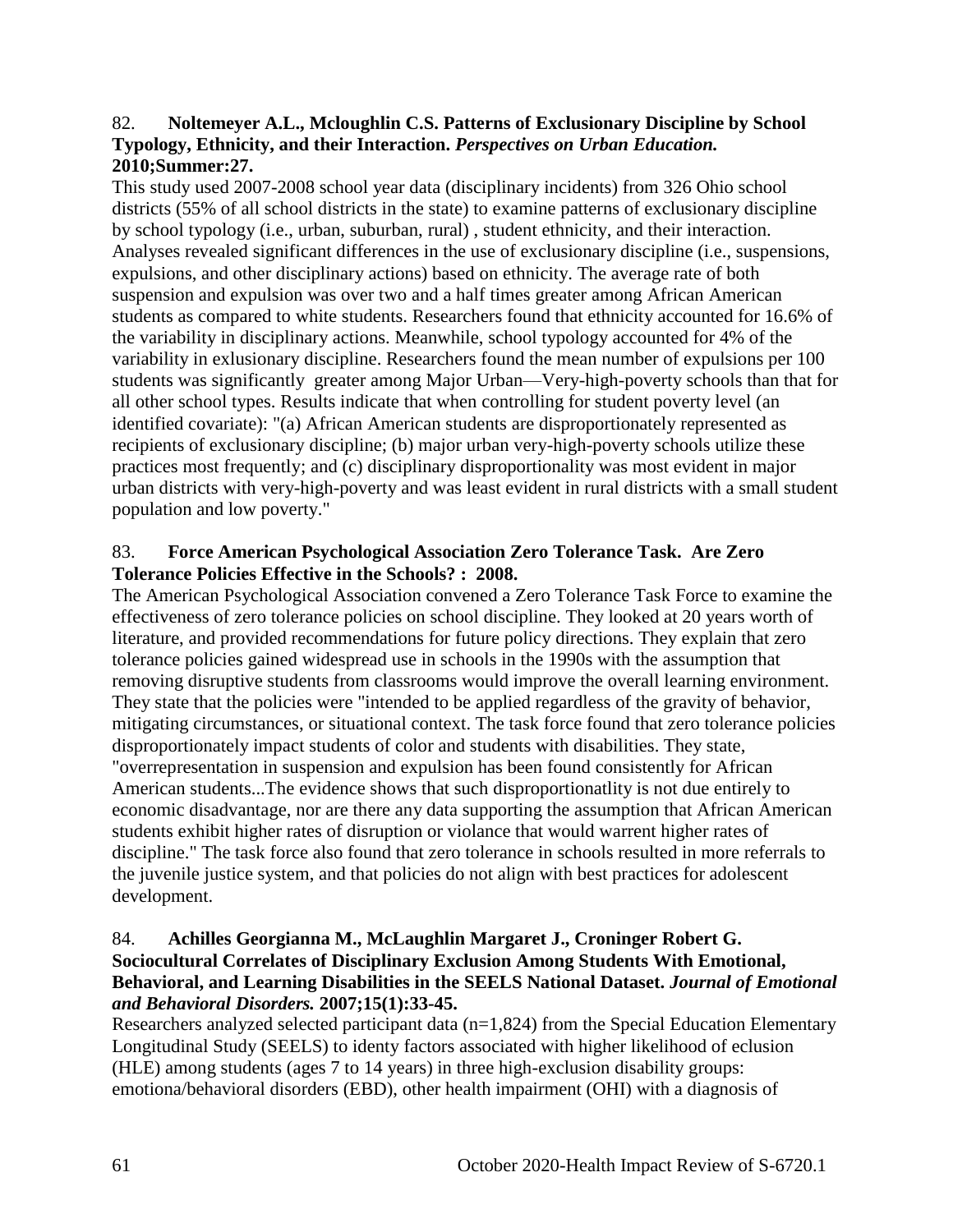attention-deficit/hyperactivity disorder (ADHD), and learning disability (LD). Researcher cite evidence that diciplinary exclusion disproportionately affects students with disabilities despite protections afforded students with disabilities under the Individuals with Disabilities Education Improvement Act (IDEIA; 1997 and 2004). One study reported suspension rates of approximately 20% for special education students compared to 10% for the overall student population. State and national studies indicate that "students with EBD and LD are suspended or expelled at rates that double or even triple rates for the school population as a whole." Authors found HLE was more likely among students with EBD and ADHD compared to students with LD. HLE was also associated with African American ethnicity, older age, male gender, lower socioeconomic status, multiple school changes, urban schooling, and having parents who expressed low satisfaction. When socioeconomic status and family-structure (i.e., lived with two parents or did not) were controlled for, Hispanic ethnicity was no longer a statistically significant predictor of HLE. Researchers found that "later age of disability onset, shorter lapse in time from disability onset to service initiation, and receipt of early intervention or Head Start were unrelated to exclusion history."

#### 85. **Lamont J. H., Devore C. D., Allison M., et al. Out-of-school suspension and expulsion.** *American Academy of Pediatrics.* **2013;131(3):e1000-e1007.**

This Policy Statement from the American Academy of Pediatrics (AAP) examines the rationale for out-of-school suspension and expulsion, discusses prevention strategies and alternatives to such exclusionary forms of discipline, and recommends physicians play a role in guiding school districts to find more effective and appropriate alternatives to these policies. Traditionally, the goals for out-of-school suspension and expulsion were to promote a safe environment for students and discourage inappropriate, violent behavior by removing those who participated in such behavior. However, research has demonstrated that "schools with higher rates of out-ofschool suspension and expulsion are not safer for students or faculty." AAP notes that zerotolerance policies gained recognition with the passage of the *Gun-Free Schools Act* (1994), which was "prompted by violent acts perpetrated by white students." Yet, many school districts use these policies to address a variety of infractions, including nonviolent offenses, and the vast majority of out-of-school suspensions and expulsions involve black or Hispanic students. Authors cite data that suggest that "students who are involved in the juvenile justice system are likely to have been suspended or expelled." Additionally, students who experience out-of-school suspension and expulsion are as much as 10 times more likely to drop out of high school than those who do not. Dropping out of high school can have lasting consequences for an individual's earning potential (reduce lifetime earnings by an average \$400,000 females and \$485,000 for males). Compared to the average high school graduate, the average high school dropout experiences worse health outcomes and has a life expectancy that is 6 to 9 years shorter. Furthermore, exclusionary discipline policies have collateral consequences beyond those students suspended. "Research indicates a negative relationship between the use of suspension and expulsion and school-wide academic achievement, even when controlling for demographics such as socioeconomic status." Authors conclude that research demonstrates that out-of-school suspension and expulsion are used too readily, are ineffective deterrants to inappropriate behavior, and are harmful and counter productive to the student, the family, the school district, and the community as a whole, both short- and long-term. AAP maintains that these exclusionary disciplinary practices "should not be considered as appropriate discipline in any but the most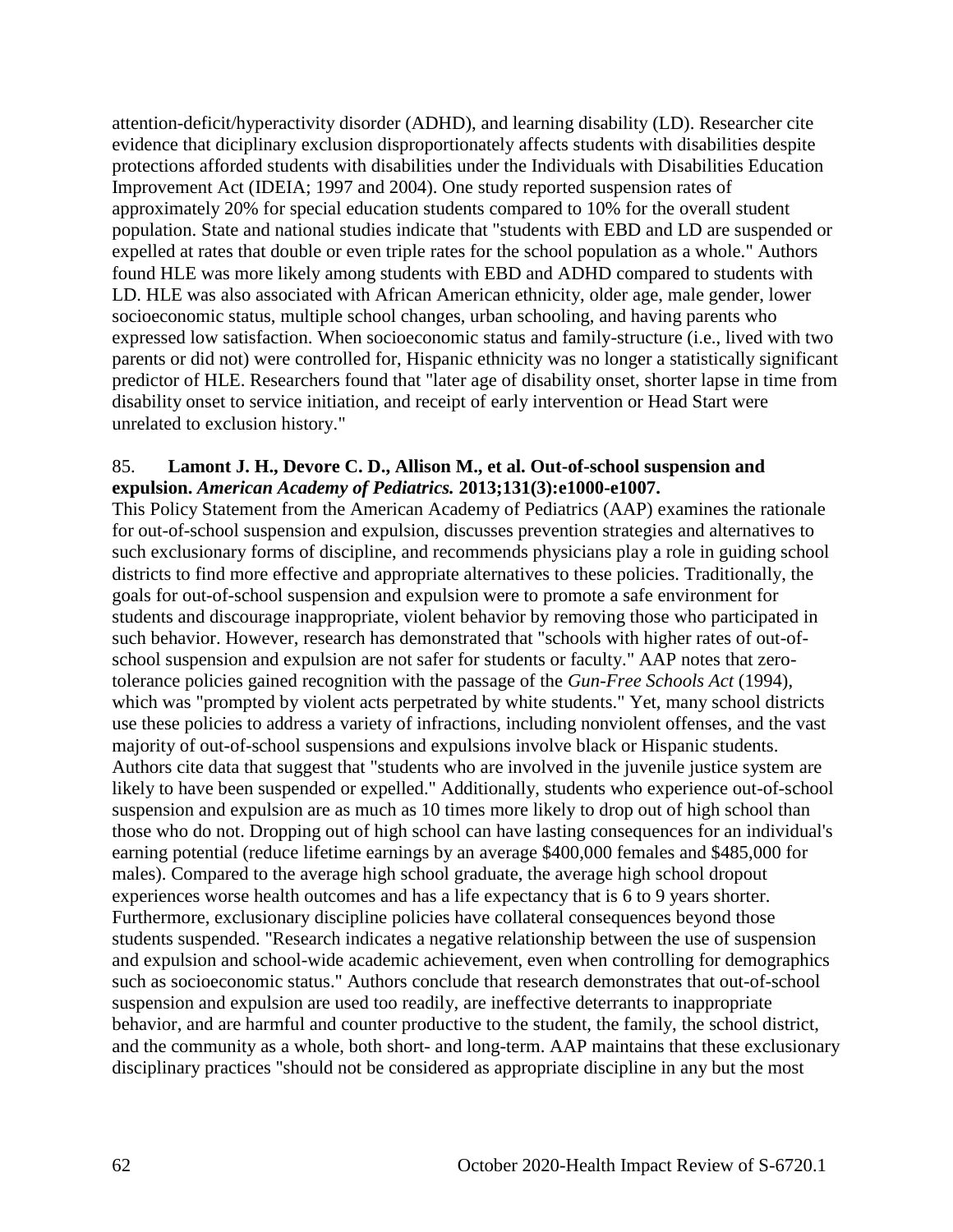extreme and dangerous circumstances, as determined on an individual bases rather than as a blanket policy."

#### 86. **Morris Edward W., Perry Brea L. The Punishment Gap: School Suspension and Racial Disparities in Achievement.** *Social Problems.* **2016;63(1):68-86.**

Authors propose that school punishment is a logical explanation for achievement differences between black and white students for three reasons: 1) punishment varies widely by race, which suggests it may be related to racial variation in achievement; 2) suspension and expulsion exclude students from the learning environment, which can impede academic progress; and 3) "school suspensions increased markedly beginning in the 1990s at the same time that progress on narrowing the achievement gap waned." Researchers used longitudinal data from the Kentucky School District Disciple Study (KSDS). The sample of students grades 6 through 10 with complete records (n=16,248) includes children identified as white (59%), black (25%), Latino (10%), Asian (4%), and self-reported other race (3%). The sample population is comprised of 51% boys and 49% girls. The rates of out-of-school suspension in the KSDS and nationally representative National Household Education Surveys (NHES 2007) are the same with 22% reported as ever been suspended. Findings from the 17 schools indicate that black students are estimated to be 7.57 times as likely to be suspended as white students  $(p<.001)$ , and Latinos are over twice as likely as whites ( $OR=2.39$ ;  $p<.001$ ). Additionally, students of other races are estimated to be 2.61 times more likely to be suspened than whites (p<.001), while Asians are less likely than whites (OR=.20; p<.001). Furthermore, when school-level differences are controlled for, black students are still estimated to be nearly six times as likely to be suspended as their white peers (OR=5.91; p<.001), Latinos are about twice as likely (OR=1.87; p<.001), and students of other races are 2.47 times more likely  $(p<.001)$ . Asian students are less likely to be suspended than white students ( $OR = .23$ ;  $p < .001$ ). These findings suggest that "racial segregation" into different schools explains about 12% of the effect of being black on the odds of suspension, and supplemental analyses confirm that schools with larger concentration of black students have significantly higher rates of out-of-school suspension." Analyses of covariates found: 1) Students who qualify for free/reduced lunch are predicted to be 6.36 times more likely to be suspended as those who do not  $(p< 0.001)$ ; 2) students who receive special education services are estimated to be 3.19 times more likely than those who do not  $(p<.001)$ ; and girls are less likely to be suspended than boys (OR=.36; p<.001). Controlling for each of these and family structure (one parent or two parent household), black students are predicted to have nearly 2.46 times the odds of suspension compared to whites students (OR=4.46;  $p<.001$ ). Students of other races are 57% more likely than whites to be suspended ( $p<0.05$ ). However, the association becomes nonsignficant for all other races or ethnicities when controlling for all other factors suggesting that the elevated risk of suspension can be entirely explained by groups' lower levels of socioeconmic status and family structure. Analyses of the effect of suspension on academic achievement in reading and math suggest that "20% of the effect of being black on reading achievement (b=- 2.07; p $\lt$ .001) and 17% on math achievement (b=-2.24; p $\lt$ .001) works indirectly through inequalities in exclusionary discipline experiences." Therefore, findings suggest disporportionate rates of suspension experienced by black students in public schools contribute to the racial achievement gap.

## 87. **Perry Brea L., Morris Edward W. Suspending Progress.** *American Sociological Review.* **2014;79(6):1067-1087.**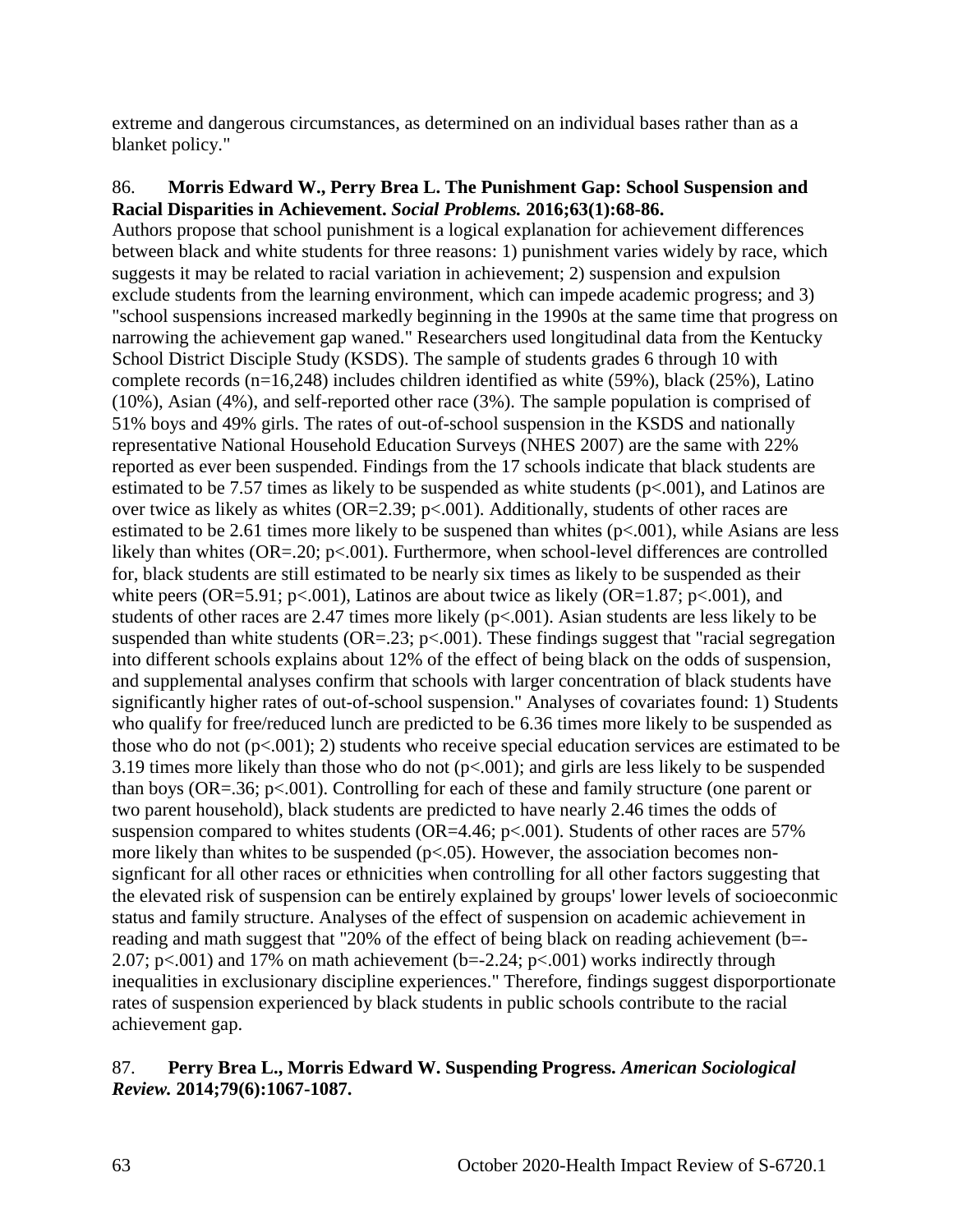This multivariate analysis of longitudinal data collected as part of the Kentucky School Discipline Study (KSDS) assesses the effects of high use of suspension on reading and math achievement. Authors note prior research focuses on students who experience suspension and explusion but does not evaluate the effects on other students in the learning environment. The sample includes students in grades 6 through 10 (middle and high school) enrolled in a district public school during the study period from August 2008 to June 2011. Authors found exclusionary discipline patterns in the KSDS data are representative of national trends (e.g., race and ethnicity and gender). For example, 42% of Black students in the sample had ever been suspended compared to 43% in the nationally representative sample (a non-significant difference). In order to provide an estimate of school-level effects on individual achievement, researchers excluded 749 students with out-of-school suspensions from the analysis sample (n=16,148 students). Consistent with national trends, students with suspensions were disproportionately male, Black, Hispanic, and eligible for free/reduced lunch. Results indicate a statistically significant, curvilinear relationship between school-level out-of school suspension over time and student academic achievement. Researchers found low levels of school suspensions (below the mean = 93.97) do not affect non-suspended students' reading or math achievement. However, in schools with low levels of violence (one standard deviation below the mean) high levels of out-of-school suspension has a strong negative effect on predicted reading scores for non-suspended students (54th percentile at mean level of suspension; 28th percentile at very high levels of suspension [two standard deviations above mean]). Analyses of the association between suspension and math achievement follow the same trend. The effect is less pronounced in disorganized and violent school environments. This relationship is unaffected by the addition of demographic student- and school-level characteristics, and the time-ordered nature of the variable (suspensions occurred before or during the testing period) suggests a causal relationship. Findings suggest that higher levels of exclusionary discipline within schools over time negatively affect the academic achievement of non-suspended students in punitive contexts.

## 88. **Petras Hanno, Masyn Katherine E., Buckley Jacquelyn A., et al. Who is most at risk for school removal? A multilevel discrete-time survival analysis of individual- and contextlevel influences.** *Journal of Educational Psychology.* **2011;103(1):223-237.**

This study uses an advanced longitudinal modeling technique, multilevel discrete-time survival analysis, to examine the occurrence and the timing (i.e., grade) of school removal (i.e., suspension and expulsion), while "accounting for clustering of students within the classroom and explicitly incorporating the estimate of covariate effects at both the student level and classroom level on the event history process." Authors cite evidence that students who are removed from school are "at higher risk for several negative outcomes, including academic failure, grade retention, negative school attitude, and, consquently, high school dropout, juvenile deliquency, and incarceration." Researchers use data from a larger randomized prevention trial study of preventive interventions targeting early learning and aggression in first and second graders in Baltimore City public schools. The analysis includes participants from the control group who had complete records of variables of interest. The sample  $(n=1,169)$  is representative of all students entering first grade in the 1986-1987 school year in urban areas comprised of neighborhoods at high risk (due to high rates of financial poverty and crime) for many negative outcomes. The majority of the sample is African American (65.1%) and Caucasian (33.6%). Results may not be generalizable to other racial and ethnic groups. Overall, the study shows that race and ethnicity, sex, financial poverty level, and early individual levels of aggression all have strong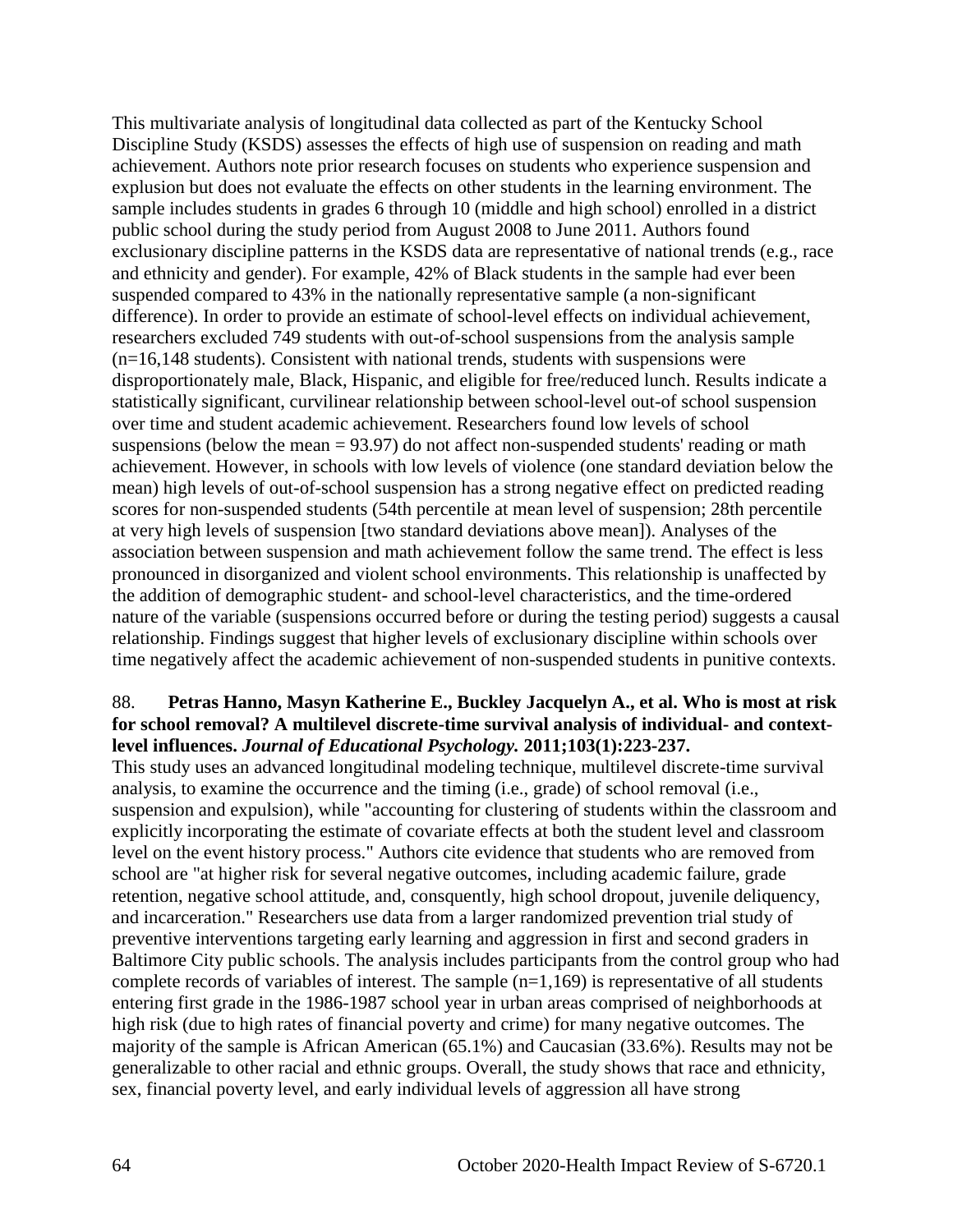relationships to school removal. Additionally, researchers found risk differences remain when controlling for early individual levels of agressive/disruptive behavior. For example, "African American students had 2.02 times the hazard odds of first school removal at any given grade compared with White students, controlling for the effects of SES, sex, and agression." Similarly, students on free or reduced lunch had "1.68 times the hazard odds of first school removal at any grade compared with students of higher SES levels, holding the effects of race, sex, age, and agression constant." Authors conclude that "boys compared with girls, African-American students compared to Caucasian students, and students living in financial poverty compared with those not living in poverty are at much greater risk for school removal, and this phenomenon is not fully accounted for by differences in students' initial levels of aggression."

## 89. **Rausch M.K., Skiba R.J. The Academic Cost of Discipline: The Relationship Between Suspension/Expulsion and School Achievement. Indiana University, Center for Evaluation and Education Policy; 2005.**

The author summarizes past research suggesting that zero-tolerance policies were implemented to deter future misconduct for students and their peers, and to improve the learning environment for students that are not suspended or expelled. This study looked at two related hypothesis: 1. Does student suspension and expulsion increase academic achievement for students that are not suspended or expelled? And 2. Does student suspension and expulsion decrease academic achievement for students that are disciplined? The author states that there is "little available research and no published evidence in peer reviewed journals that has demonstrate a positive impact of student removal on student learning or academic achievement." The author analyzed school-level suspension and expulsion data for all public elementary and secondary schools in a Midwestern state to look at the relationship between academic achievement, race, and discipline. They controlled for other sociodemographic variables, including socioeconomic status, race, and grade level. At the elementary school level, after controlling for poverty, they found that African American students were significantly more likely to be expelled than another other racial group and that White students scored significantly higher on standardized tests. The author concluded that, after controlling for sociodemographic factors, out-of-school suspension significantly predicted school achievement. The author states that, "after accounting for the influence of a school's poverty rate, out-of-school suspension is the next strongest predictor of achievement, even stronger than a schools percent minority enrollment and level (elementary vs. secondary)."

## 90. **Management Washington State Office of Financial. Estimates of April 1 population by age, sex, race, and Hispanic origin. 2020.**

The Washington State Office of Financial Management provides annual estimates of Washington State's population and demographics. On April 1, 2020, OFM released state population estimates for 2019. In 2019, 25% of the Washington State population was 19 years of age or younger. Of these youth, 73% were white, 11% were two or more races, 8% were Asian, 5% were Black, 2% were American Indian/Alaska Native, and 1% were Native Hawaiian/Pacific Islander.

#### 91. **Alhusen J. L., Bower K. M., Epstein E., et al. Racial Discrimination and Adverse Birth Outcomes: An Integrative Review.** *J Midwifery Womens Health.* **2016;61(6):707-720.**

Alhusen et al. conducted an integrative review of literature published from 2009 to 2015 examining the relationship between racial discrimination and adverse birth outcomes. Fifteen studies met the inclusion criteria (4 qualitative, descriptive studies; 11 quantitative studies - 8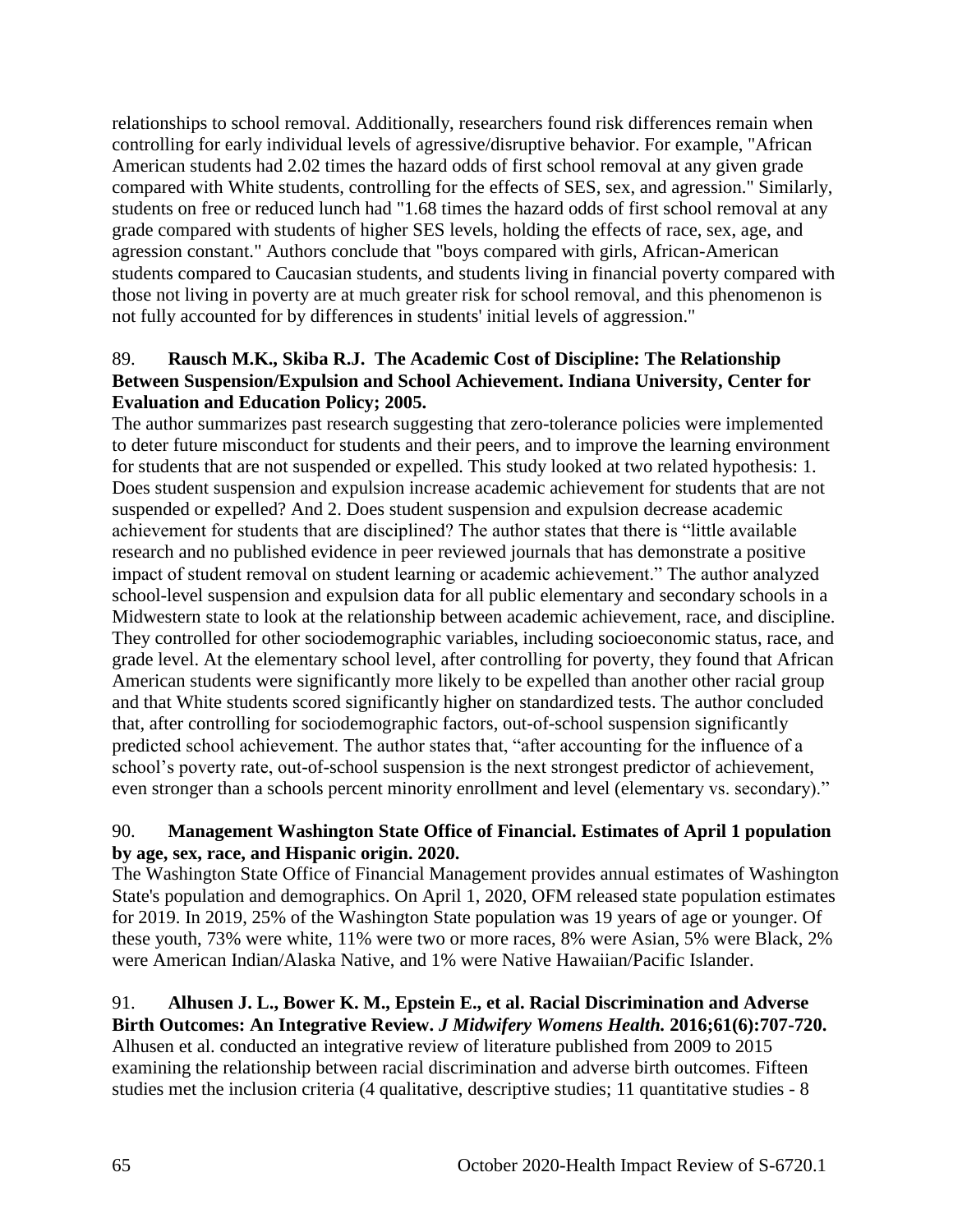convenience samples, 3 population-based studies using quota sampling and stratified sampling), and articles were assessed using the Preferred Reporting Items for Systematic Review and Meta-Analyses (PRISMA) 2009 framework. The majority of studies were conducted to assess the relationship between racial discrimination and adverse birth outcomes in African Americans. Three studies discussed experiences of institutionalized racism in both accessing and receiving prenatal care, and two studies examined racial discrimination during prenatal care and racial discrimination as a barrier to accessing prenatal care. African American women in one qualitative study described experiencing both interpersonal level (e.g., racial slurs directed at them) and institutionalized racism during prenatal care (e.g., differential treatment based on receipt of public assistance). One study reviewed used a biological marker to examine the effects of race and racial discrimination. Results indicate that at every point, African American women exhibited higher antibody titers than white women (P<.001). "The effect was most pronounced among African American women who reported experiencing higher levels of racial discrimination in the first and second trimesters (P=.03 and P=.04, respectively), supporting a role that chronic stress is related to this association." Authors conclude there is a significant need for the development and testing of interventions addressing racial discrimination at the provider level (i.e., students and professionals). They recommend interventions adapt a community-based participatory research framework to establish mutually respectful relationships grounded in learning, shared responsibilities, and capacity building. Additionally, relationship-based services like home visiting may be beneficial for individuals who experienced delayed access to prenatal care.

## 92. **Poel A. Health of Washington State Report: Mortality and Life Expectancy. Data Update 2015. Washington State Department of Health; 2015.**

Poel presents Washington state data on mortality and life expectancy. The data show that ageadjusted death rates were higher in Washington census tracks with higher poverty rates. The state data also show that American Indian/Alaska Natives, Native Hawaiian/Other Pacific Islanders, and black residents had the highest age-adjusted death rate and shortest life expectancy at birth compared to other groups in the state.

## 93. **Health of Washington State: Mental Health. Washington State Department of Health; 2008.**

Washington Behavioral Risk Factor Surveillance System (BRFSS) data from 2004-2006 indicate that American Indians and Alaska Natives and non-Hispanic black individuals reported significantly higher rates of poor mental health compared to other groups. These relationships persisted after adjusting for additional factors such as age, income, and education. Washington BRFSS data also show an association between lower annual household income and poor mental health, a relationship that was also shown with education. It is well understood that mental health is also closely related to other areas such as employment opportunities, physical health, substance abuse. This report also highlights a Washington state study from 2002 that reveal that 16% of individuals in the state who were receiving publicly funded mental health services had at least one felony conviction, a rate over twice that of the general population.

# 94. **Christensen Trevor, Weisser Justin. Health of Washington State Report: Tobacco Use. Washington State Department of Health; 2015.**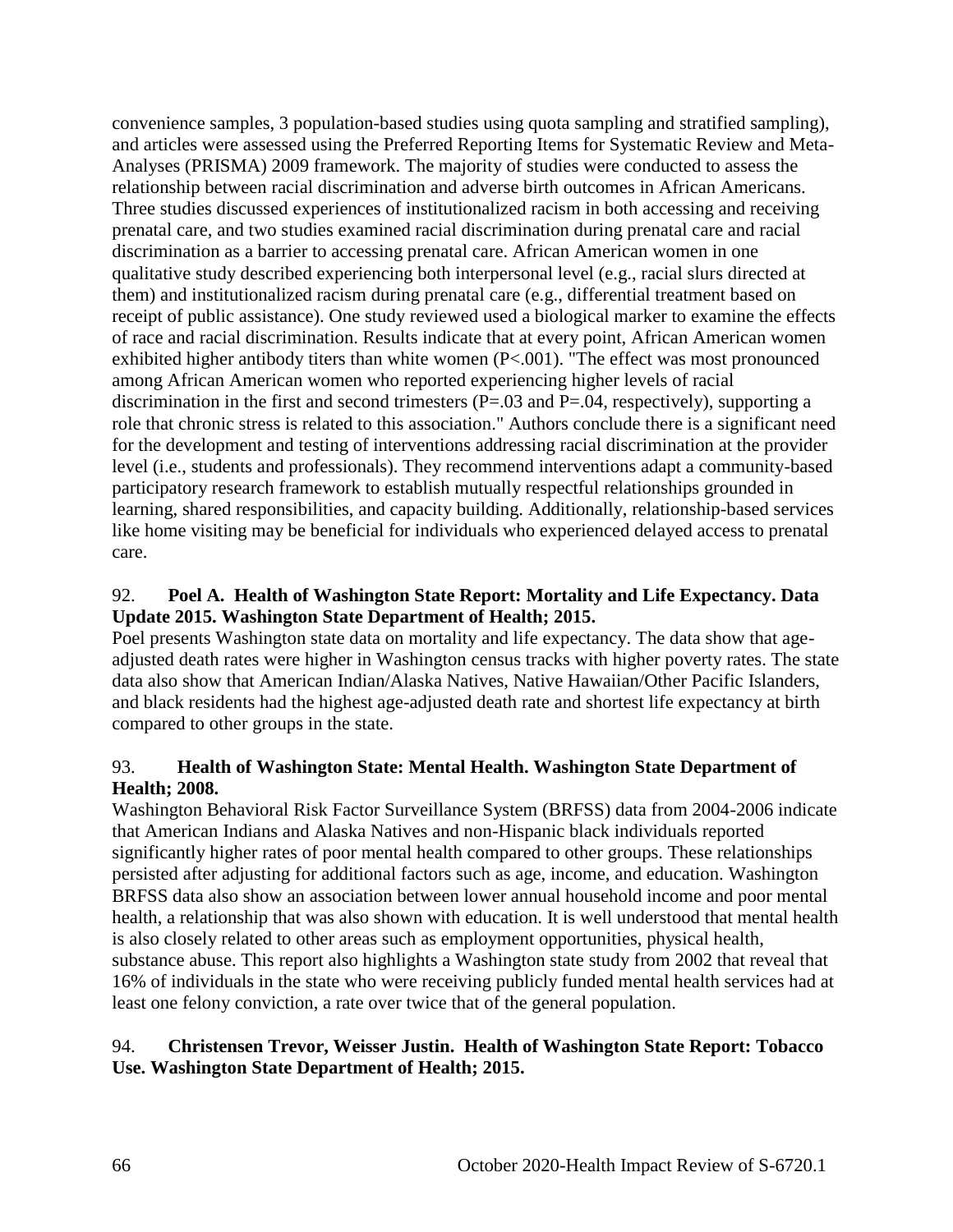Christensen et al. report Washington state Behavioral Risk Factor Surveillance System (BRFSS) data from 2012 to 2014 indicate that prevalence of smoking decreases as income and levels of education increase. Further, American Indians and Alaska Natives (AI/AN) and Native Hawaiian/Other Pacific Islander populations have significantly higher smoking rates than white, black, Hispanic, and Asian populations.

## 95. **Kemple Angela. Health of Washington State Report: Diabetes. Washington State Department of Health; 2016.**

Kemple presents data from Washington regarding diabetes in the state. Washington data from the Behavioral Risk Factor Surveillance System (BRFSS) from 2012-2014 show that among adults, the percentage of persons with diabetes increased as household income decreased. This relationship was also true for education. Further, BRFSS data also show that age-adjusted diabetes prevalence is highest among those who are Hispanic, American Indian/Alaska Native, and black.

## 96. **VanEenwyk J. Health of Washington State Report: Socioeconomic Position in Washington. Washington State Department of Health; 2016.**

VanEenwyk presents data about socioeconomic position in Washington State including differences within the state as well as statewide differences compared to national data. Data indicate that compared to the United States as a whole, fewer Washington residents are living in poverty and a higher percentage of residents ages 25 and older have college degrees. However, these economic resources are not evenly distributed among all Washington residents. Females in Washington were more likely to be living in poverty than males and were also more likely to have lower wages. Further, American Indian and Alaska Native, Hispanic, and black residents had higher percentages of living in poverty and lower median household incomes compared to other groups. Data also indicated that counties in eastern Washington were more likely to have high poverty rates and high rates of unemployment than counties in western Washington.

# 97. **Child Weight and Physical Activity. Washington State Department of Health; 2013.**

The authors present Washington state data on child weight and physical activity. The data show that in 2012, around 10% of Washington students in grades 8, 10, and 12 were obese and another 13-14% were overweight. Among 10th grade students, American Indian/Alaska Natives, Blacks, Hispanics, and Pacific Islanders were more likely than their white counterparts to be overweight or obese. Nationally, the authors indicate that the percentage of children and adolescents who were defined as overweight has doubled since the early 1970's and in 2012, around 42% of Washington students in grades 8, 10, and 12 reported that they were trying to lose weight.

# 98. **Ebbeling Cara B., Pawlak Dorota B., Ludwig David S. Childhood obesity: publichealth crisis, common sense cure.** *The Lancet.* **2002;360(9331):473-482.**

Ebbeling et al. present a global literature review on the scope of the childhood obesity problem and developments in the establishment of a cause, prevention, and treatment for obesity. Rates of childhood obesity have grown across the globe, with a nearly 2 to 3 fold increase in the rates in the United States over the last 25 years. Most relevant to this review, the authors examined extensive literature that demonstrates the association between childhood obesity and hypertension, high blood lipids, chronic inflammation, increased blood clotting tendency,